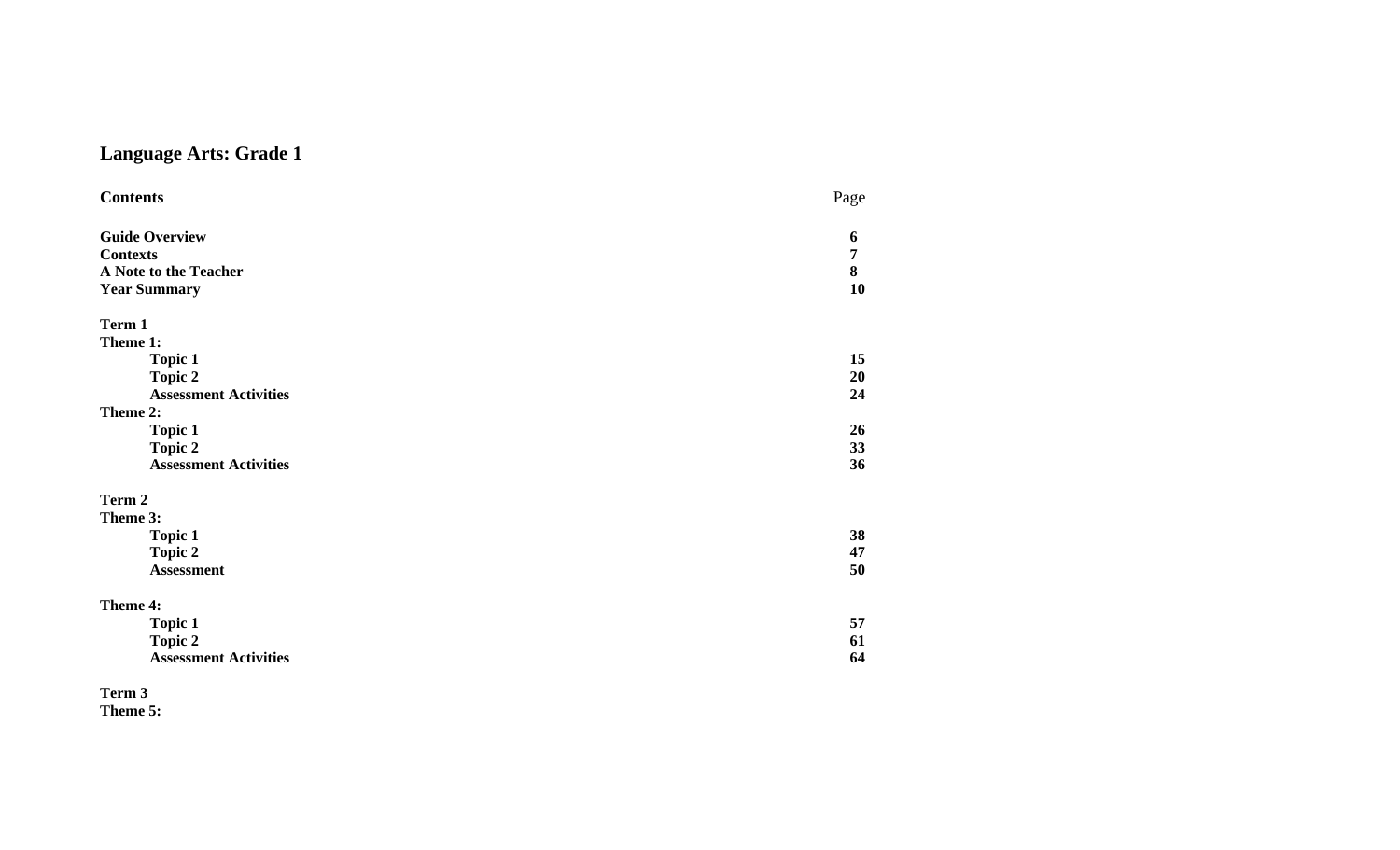| <b>Topic 1</b><br><b>Topic 2</b><br><b>Assessment Activities</b> | 57<br>61<br>64 |
|------------------------------------------------------------------|----------------|
| Theme 6                                                          |                |
| <b>Topic 1</b>                                                   | 66             |
| <b>Assessment Activities</b>                                     | 73             |
| <b>Appendix</b>                                                  |                |
| <b>Planning the Lesson</b>                                       | 74             |
| <b>Beginning a Lesson</b>                                        | 75             |
| <b>Sample Lesson Plan</b><br>$\mathbf{1}$                        | 76             |
| $\boldsymbol{2}$                                                 | 79             |
| 3                                                                | 81             |
| 4                                                                | 85             |
| 5                                                                | 88             |
| <b>Mini Lessons</b>                                              | 92             |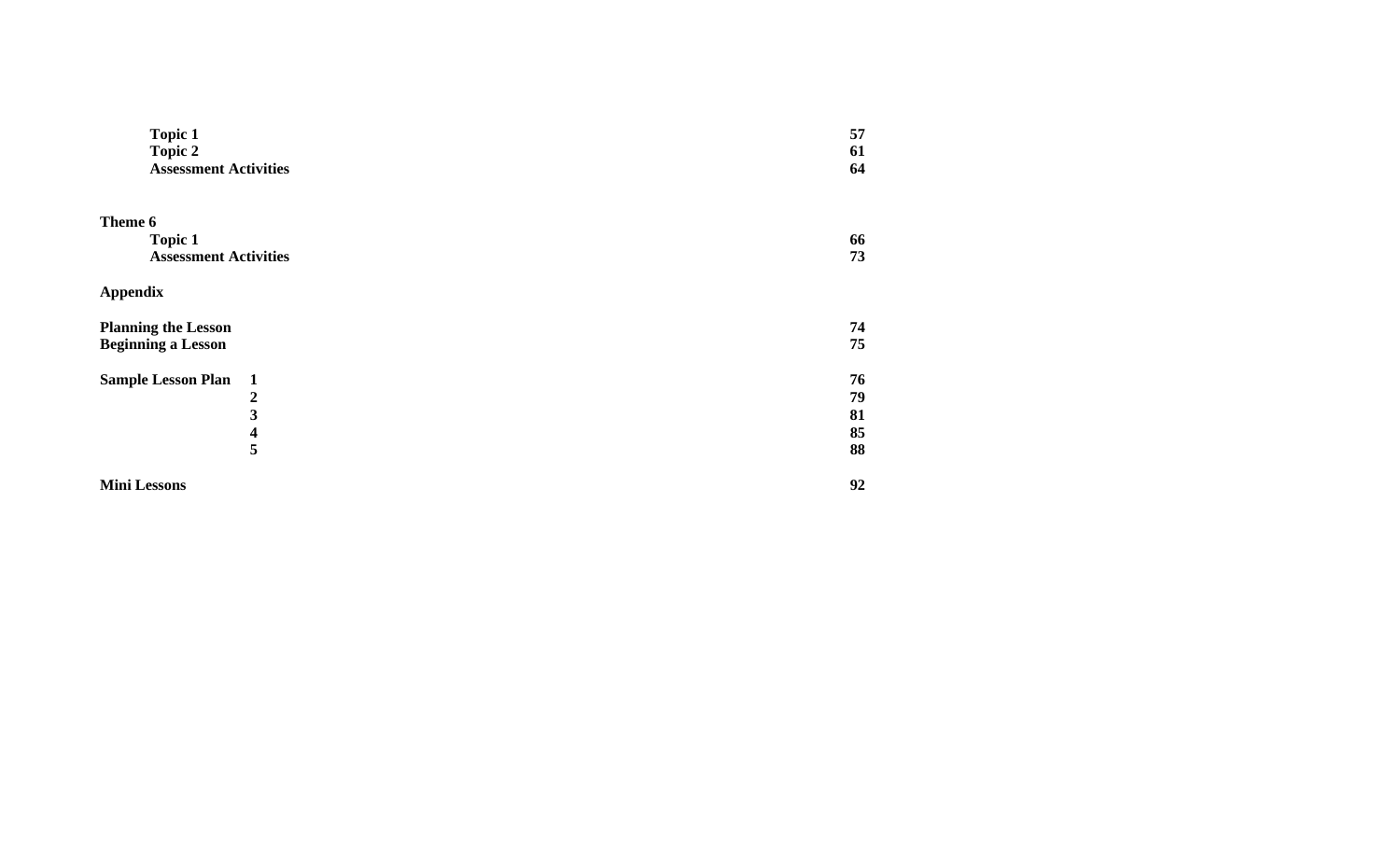#### **ACKNOWLEDGEMENT**

The Curriculum Development Unit is grateful to the following for their contribution in the realization of the New Language Arts Curriculum Guide.

- -Department for International Development (DfID) consultant Lindsey Howard
- -CurriculumUnit: Senior Education Officer –Nicholas Goldberg, Language Arts Officer – Cynthia White-Linton
- the Principals of the following schools:

| <b>St. Martin's Primary</b> | Marigot Junior            |
|-----------------------------|---------------------------|
| Roseau Primary              | Roseau SDA                |
| <b>St. Lukes Primary</b>    | <b>Atkinson Primary</b>   |
| Penville Primary            | <b>Tete Morne Primary</b> |
| Newtown Primary             | Goodwill Junior           |

for releasing certain members of their staff on a regular basis to assist in preparation of curriculum material.

Learning Support Staff, Ferne Brumant , past teachers and principals and other MoE staff, John Bleau– as resource persons.

| Pastora Mills-Goodwill Primary        |
|---------------------------------------|
| Muta Matthew-Atkinson Primary         |
| Jacinta Marcellin - Penville Primary  |
| Shermaine Bardouille- Newtown Primary |
|                                       |
|                                       |

teachers who participated in the Language Arts workshop during vacations, 2006 and who submitted items.

- Persons who assisted in the final draft and proofing of the Language Arts Curriculum: Donna Klarin, Ted Serrant, Max Andrew,General Editor, Raymond Henderson Secretaries-Ms. Gordon, Ms. Moses, Ms. Matthews, Ms. Laville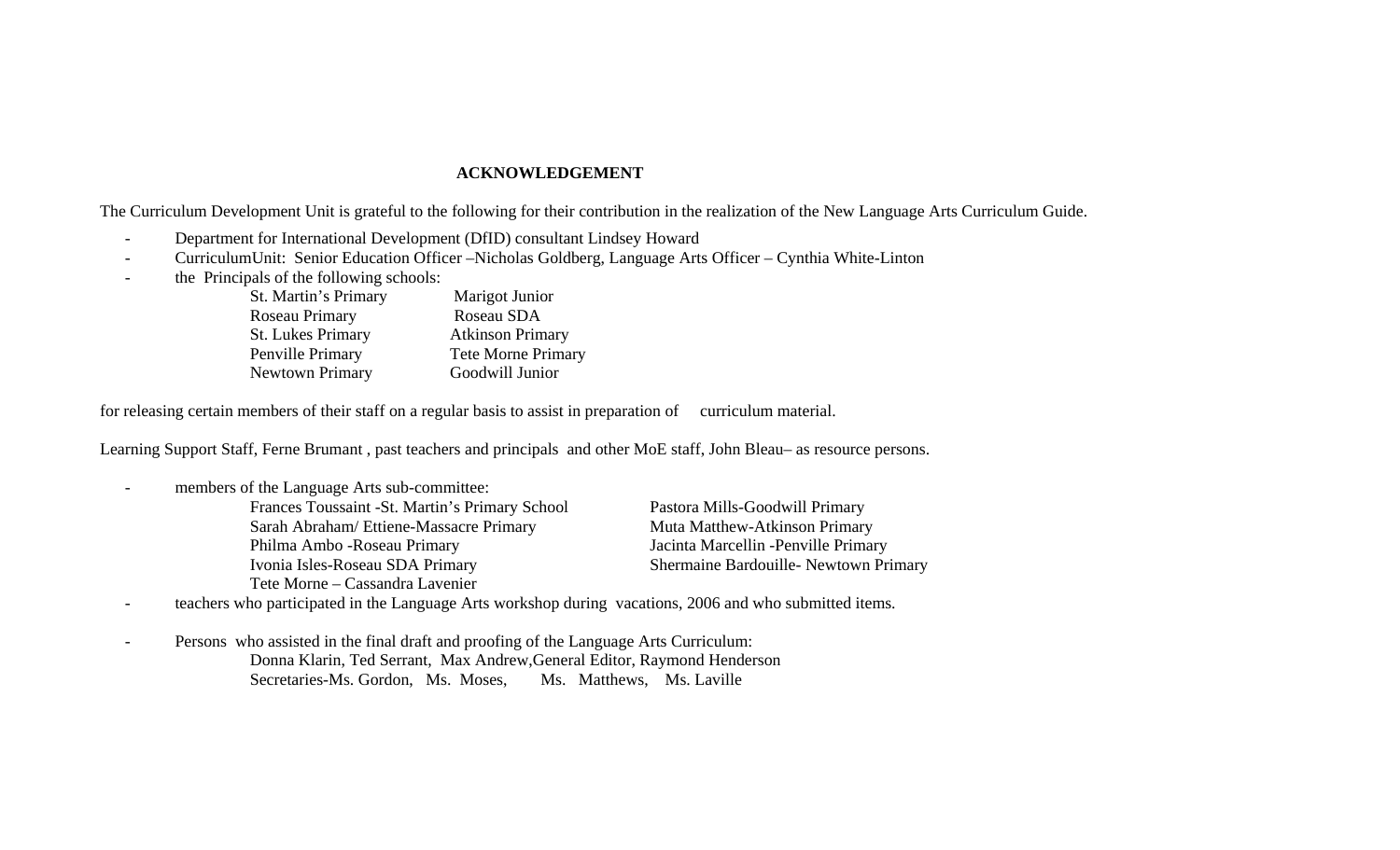### **INTRODUCTION**

The selection of Internationally Accepted English (IAE) as the idiom of language instruction in Dominica is based upon the following facts:

#### 1.**English as part of Dominica's cultural heritage**

 Historically, Dominica has been part of the English-speaking world, first as a colony of the British Empire, and since the attainment of political independence (1978) as a full member of the British Commonwealth of Nations. English is the official language of the Commonwealth of Nations and it represents the linguistic and cultural lifeblood of that grouping.

#### 2.**English as the language of international exchange**

The rapidly changing world is characterized by increasing globalization and growing interdependence among diverse nations and peoples. In such a global context communication, trade, and cultural exchange are increasingly complex. Expectedly, the Commonwealth of Dominica must respond to this complexity and global phenomena. Mastery of English will undoubtedly contribute to such exchange, as this language is most global of all.

#### 3.**English as the language of regional examinations**

Dominica is a founding member of the Caribbean Examinations Council (CXC), the agency charged with the administration of formal examinations at the regional level. With English being the language of instruction, it is also the language of educational assessment.

Upon completion of primary level education graduates will be life-long learners who are able to make effective use of Internationally Accepted English (IAE), as well as reasoned and appropriate use of local language varieties in order to function as creative and flexible individuals who are environmentally conscious, tolerant and contributing members of their developing society.

In our Dominican society, a vast majority of Dominican children speaks a dialect or some form of Creole. These languages are used to communicate with others to express thoughts feelings and experiences. Such diverse linguistic repertoire, in many ways, poses certain challenges (e.g. grammar and comprehension) for the student in the school system. This guide (recognizes such challenges and) is designed to enable all students to achieve an acceptable level of competencies in Standard English to be able to compete with the global environment.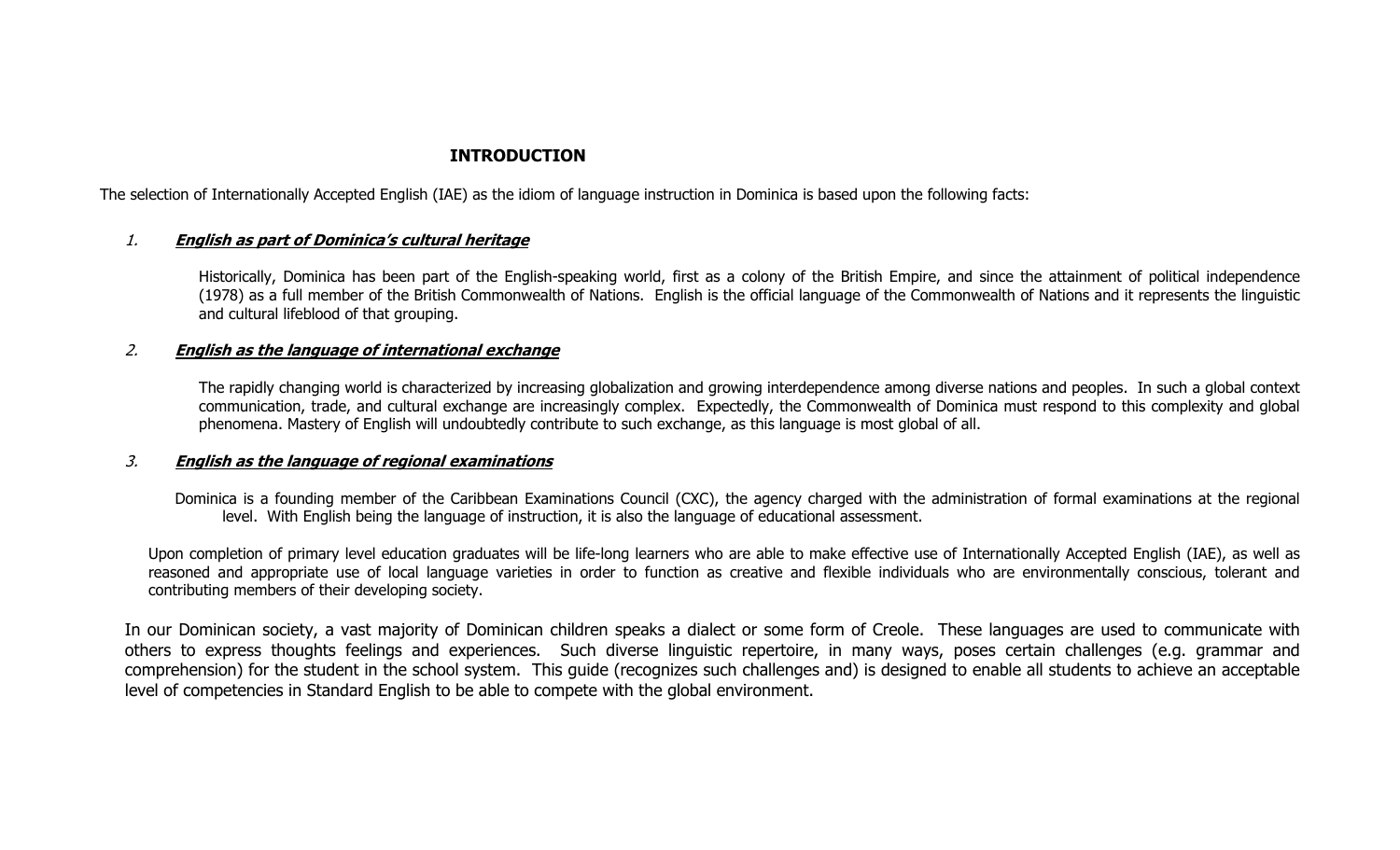The "thematic approach" has been incorporated to present the children with structures in meaningful contexts while integrating language with other subject areas, viz. Social Studies, Science, Visual and Performing Arts etc.

In language arts, at the Key Stage 1-6 level, students should:

- Listen to, read, and view a range of grade-level appropriate oral, print and other media texts in a variety of situations for a variety of purposes; and speak, write, and represent to express their thoughts, feelings, and experiences in a variety of forms for a variety of purposes and audiences.
- Learn about and practise the skills and strategies of effective listeners, speakers, readers, writers, (viewers, and presenters).
- Assess their own personal language growth and set goals for future growth.

The learning objectives listed in this new LA curriculum guide describe the specific language knowledge, skills, and strategies that students should develop. These objectives, now referred to as **success criteria**, form a developmental continuum and guides the teacher in planning units, daily instruction, and classroom activities. The success criteria also guide student assessment and evaluation.

#### **Curriculum Guide Overview**

The renewed English language arts (LA) curriculum emphasizes the role of language in communication and learning. Students need to become confident and competent users of all four language arts strands with opportunities to listen, speak, read and write. Success criteria are listed to help teachers address each language strand and to build a balanced LA program in their classrooms. A balanced program:

- focuses on language and emphasizes the communication and construction of meaning
- recognizes the interrelated and interdependent nature of the language strands (i.e., listening, speaking, reading, writing, incorporating the viewing, representing) - ability in one area strengthens, and supports growth in the other areas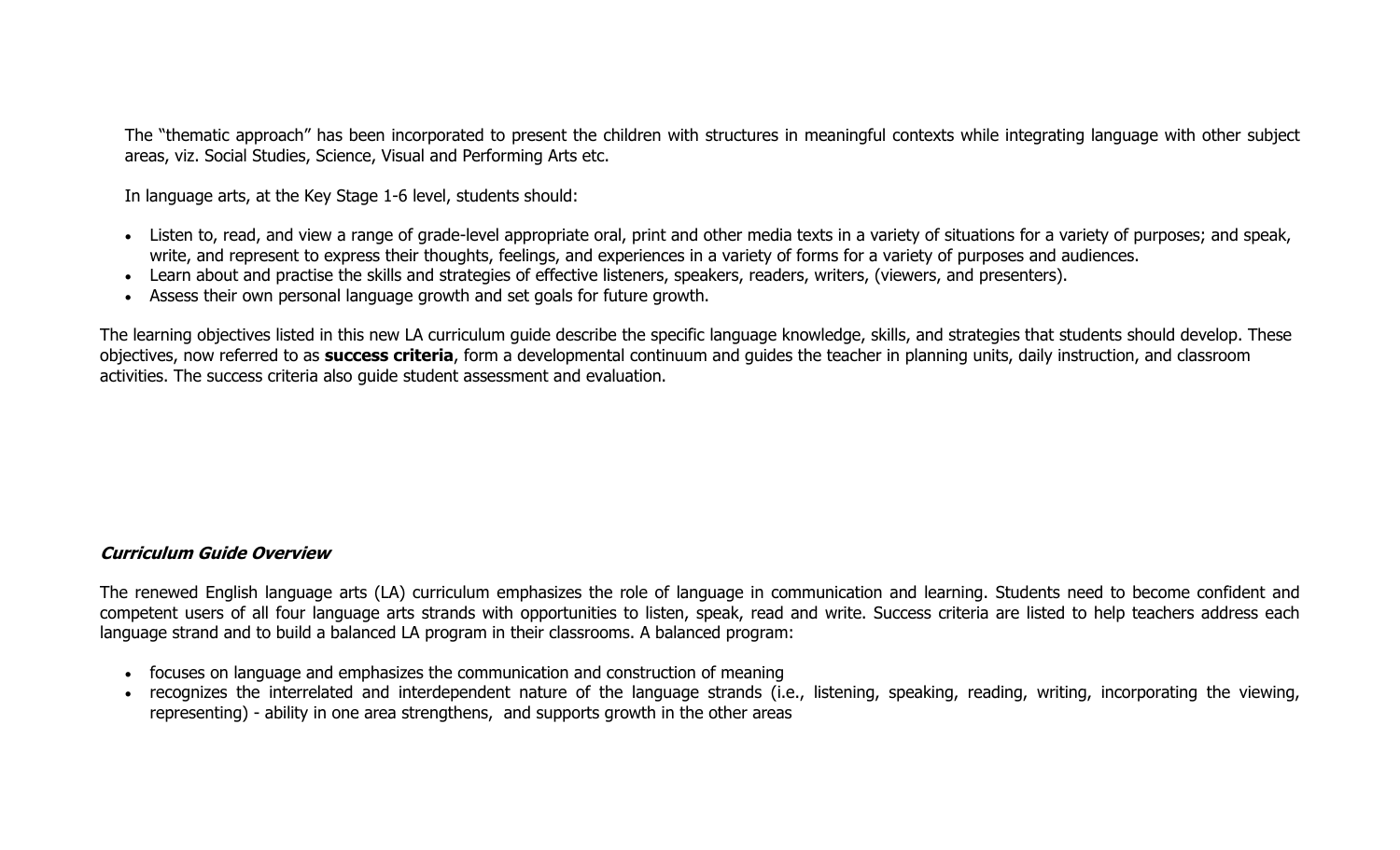- •integrates and balances experiences with all the language strands
- creates meaningful contexts, purposeful activities, and a supportive environment for students to learn the language skills and strategies
- • employs a range of effective teaching-learning approaches and strategies including direct instruction, guided instruction, and independent activities, and models the before/during/after skills and strategies that effective communicators use
- •uses appropriate assessment, evaluation, and reporting procedures
- • attends to all the language cueing systems (i.e., pragmatic, textual, syntactic, semantic, and graphophonic) as well as the conventions and rules of language usage in a whole, to part, to whole context
- helps students understand and access a range of resources (including prose fiction and non-fiction, poetry, plays, non-print, and human resources)
- •builds on what students know and can do with language and helps them develop a sense of confidence and capability.

### **Contexts**

The curriculum guide advocates a thematic approach to instruction. In addition to planning daily routines, teachers are asked to develop different types of units/themes that address the personal, social, imaginative, communicative, and environmental contexts. Sample themes and topics are listed within these contexts in the appendix. A sample planning form is provided in the curriculum guide to help teachers with their unit and yearly planning.

In addition to considering the five contexts, teachers are encouraged to organize the school year by planning around approximately six themes of three different types:

- Multi-genre thematic units built around a theme or topic that includes a range of prose, poetry, and plays.
- Multi-genre inquiry units built around a theme or topic that is related to an important question that students have about the topic. These units are usually interdisciplinary.
- Genre study or author study units focusing on a specific genre (e.g., the folktale) or a particular author or illustrator.

Sample grade level and multi-grade level units are included in the curriculum guide.

It is important that unit plans are based and developed on curriculum criteria to address the needs, interests, and strengths of students.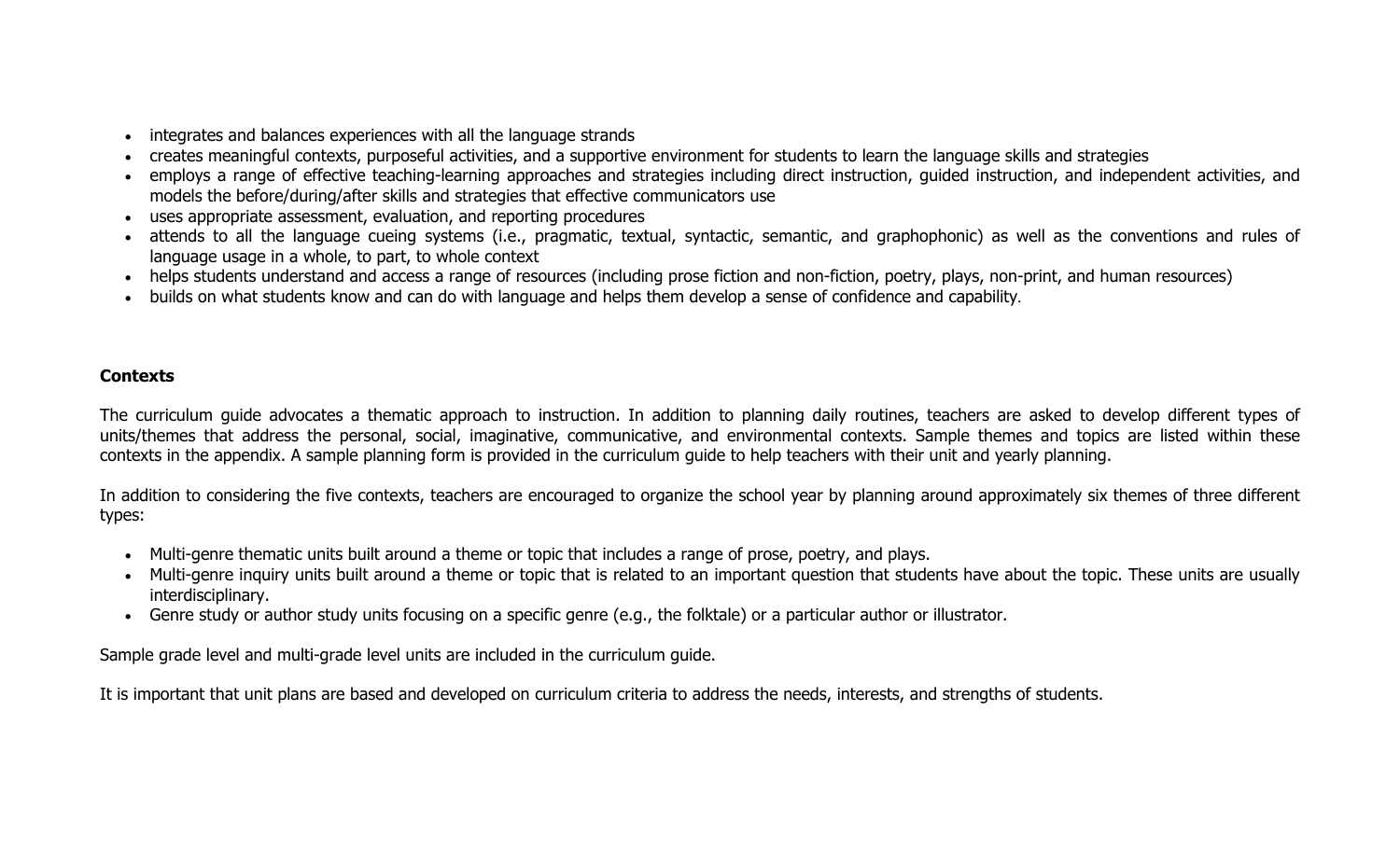## **A NOTE TO THE TEACHER**

Dear Teacher,

The Curriculum Development Unit is pleased to present a draft copy of the Language Arts Curriculum guide. This document has been developed with you and your students in mind. It is hoped that you will find it very useful in your instruction of the Language Arts. A thematic approach is used so as to provide meaningful experiences for the children. Please use it as a guide!

Descriptions of a range of instructional approaches to teach the language arts are provided as models but do are not the only approaches available. Please feel free to experiment and use those you have already acquired in your respective years in the classroom. Allow others to share by making a note of suggestions for use in a revised copy of the guide. Key strategies used in the before, during, and after phases of listening, speaking, reading, writing (viewing, and representing) are included in the curriculum guide as well as specific strategies, different lesson plans and expectations for language conventions such as phonemic awareness, phonics, word recognition, vocabulary development, spelling, and handwriting. In addition, teachers are asked to consider five broad instructional guidelines:

- **Plan language arts units and lessons that incorporate all the language art strands, as they link the various subjects (art, music, math, social studies etc) across the curriculum.**
- **Plan lessons that focus on meaning.**
- •**Provide supports for each stage of students' language learning.**
- •**Model and discuss key strategies for using the language arts.**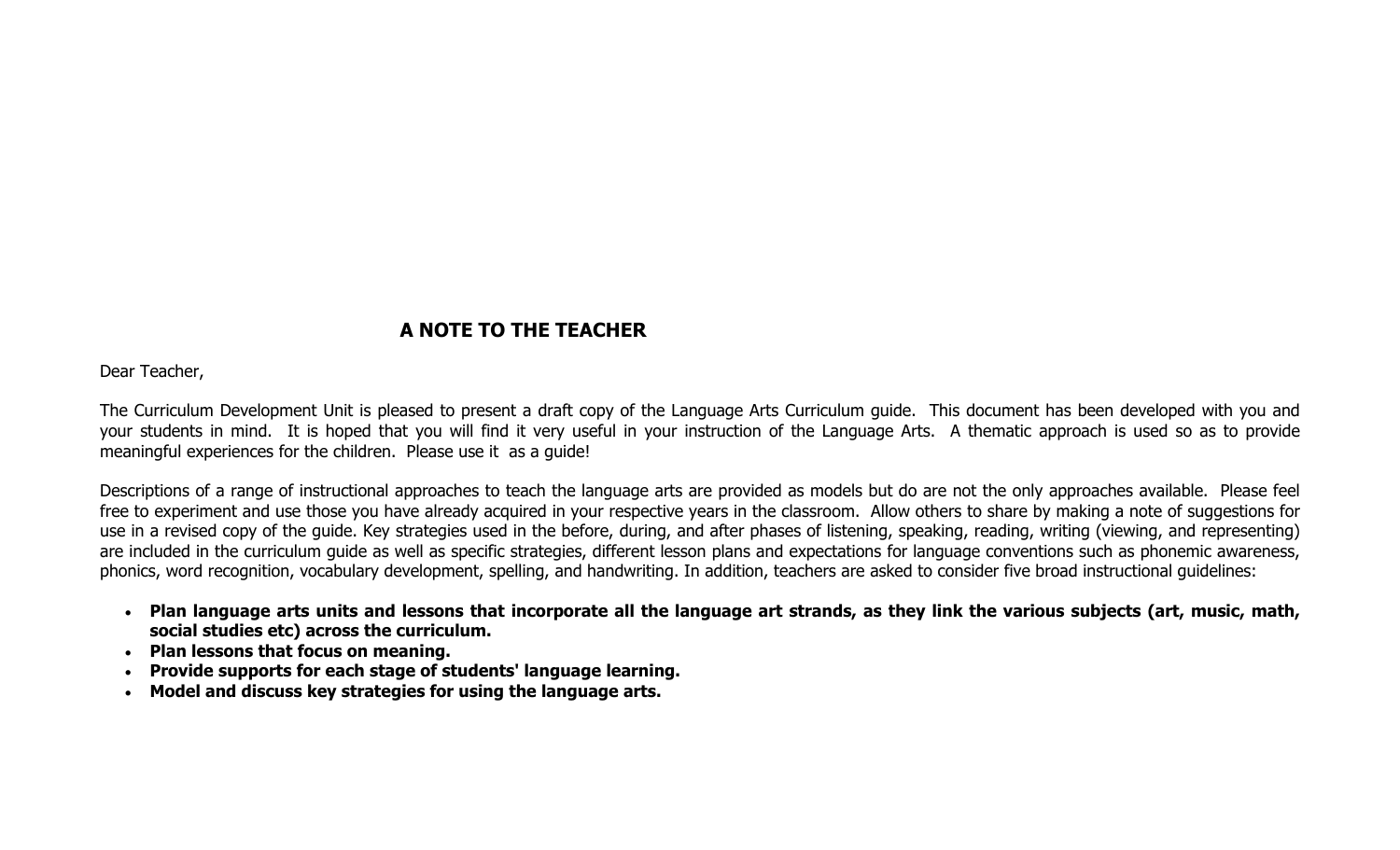- **Use a range of instructional approaches to help move students from teacher-supported and guided lessons to independent learning activities that require a minimum of teacher support and guidance**.
- **proceed at the children's pace. Completion of the curriculum should not be the over-riding factor but rather mastery of skills by pupils should guide the learning**

Various strategies and techniques for assessing and evaluating students' language development and competence are provided here. In addition to sample assessment tools and forms designed for teacher and student use, teachers are encouraged to build student language profiles and to recognize what students know and can do as listeners, speakers, readers, writers, (to include viewers and presenters) as they progress through each phase of language learning. Reporting students progress is encouraged and sample student progress reports are included for your use .

Do note that the topics provide opportunities for free expression. Refusing to accept the children's home language before they have been taught the correct English structures may inhibit their growth as language learners and their free expression will be deficient. Free expression is important but ample guidance and modeling should encourage and stimulate the use of the structures taught. **Let children use the language rather than learn about it!**

The proposed National Curriculum suggests that Language arts be given a minimum of 5 hours of instructional time per week. It also allows the teacher to dedicate one hour blocks for the teaching of the subject.

Ample space has been left in the margins of the document so that you can do your own assessment of the document as you progresses in a way to advise and provide feedback to the Curriculum Unit.

I hope you enjoy using this document as much as we have enjoyed putting it together for you.

Cynthia White-Linton

Language Arts Officer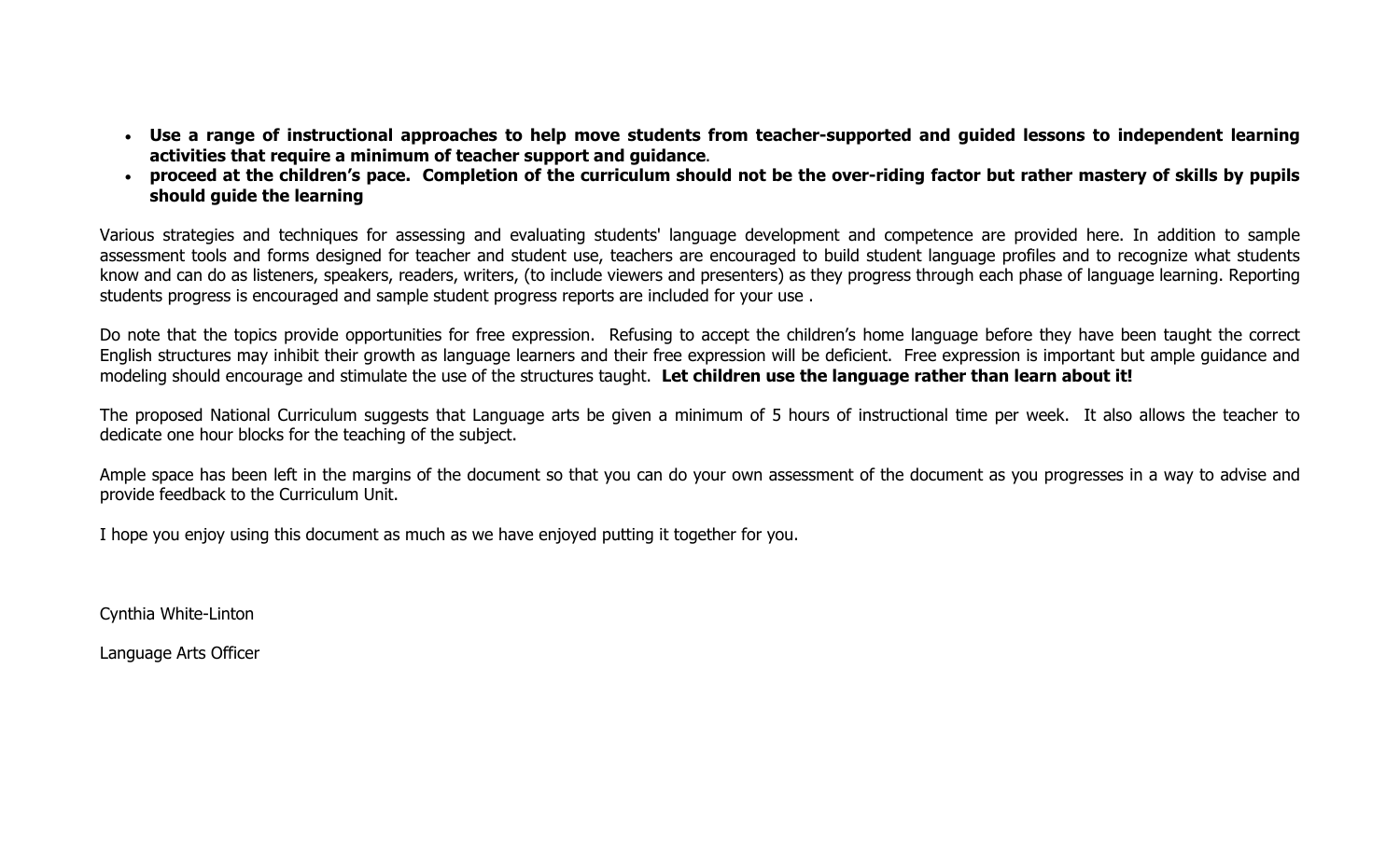| Grade 1                                   |                                                         | <b>Year Summary</b>                                                                                                         |                                                     |
|-------------------------------------------|---------------------------------------------------------|-----------------------------------------------------------------------------------------------------------------------------|-----------------------------------------------------|
| <b>TERMS</b>                              | <b>THEMES:</b>                                          | <b>TOPICS</b>                                                                                                               | <b>TIME</b><br><b>WKS/HOURS</b>                     |
| <b>FIRST TERM</b><br>Sept 6 - December 15 | 1. Food<br>2. My Community                              | <b>Healthy Foods</b><br>1.<br>2.<br>Healthy Foods Come From<br>Places in My Community<br>1.<br>2.<br>People in My Community | 4 wks/20<br>3 weeks/15<br>3 weeks/15<br>3weeks/15   |
| <b>SECOND TERM</b><br>January 6 – April 4 | 3. People Who Come<br>to our Country<br>4. Folk stories | 1. Tourists<br>2. Immigrants<br>1. Anancy and other Stories<br>2. Rhymes, riddles and poetry                                | 2 weeks/10<br>2 weeks/10<br>4 weeks/20<br>3 week/15 |
| <b>THIRD TERM</b><br>April $16 -$ July 6  | 5. Traveling by<br>Land<br>6. Our<br><b>Environment</b> | 1. Ways to get around by Transport<br>2. On Foot<br>1. Respecting and Caring for our<br>environment                         | 2 weeks/10<br>3 weeks/15<br>6 weeks / 30            |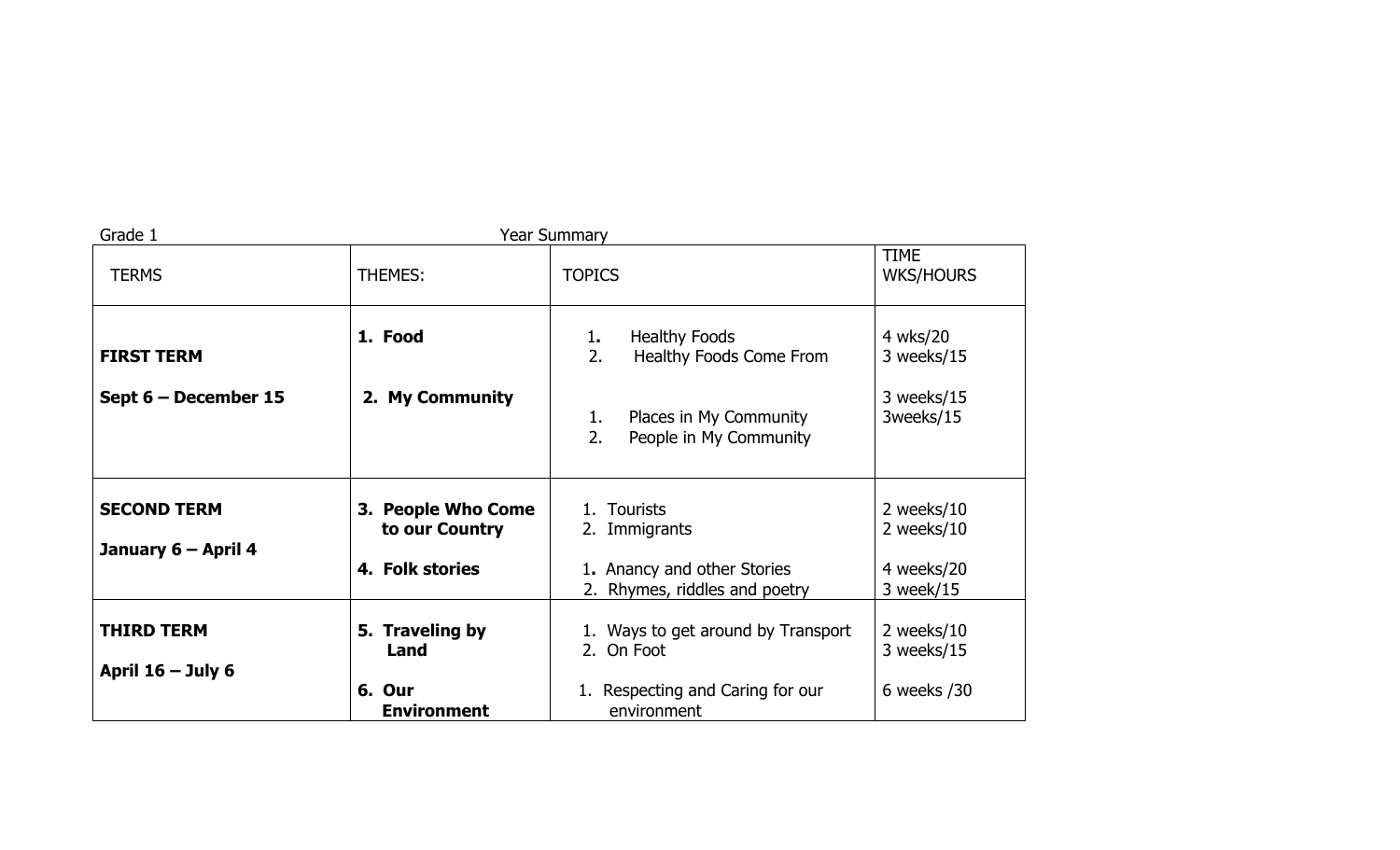#### **LANGUAGES ARTS**

#### **Term 1**



**GRADE THEME 1** : FOOD

**TOPIC** 1: WHAT DO WE KNOW ABOUT HEALTHY FOODS? **TOPIC** 2: WHERE DO HEALTHY FOODS COME FROM?

**CROSS-CURRICULUM LINKS:**

| <b>TOPIC 1 - HEALTHY FOODS</b>  | <b>Health Science</b>                          |
|---------------------------------|------------------------------------------------|
| <b>TIME: 4 WEEKS (20 hours)</b> | How does food help us grow?                    |
|                                 | What foods keep us healthy?                    |
|                                 | <b>Agricultural Science</b>                    |
|                                 | How do foods grow?                             |
|                                 | What foods do we grow in Dominica?             |
|                                 | Social Studies-                                |
|                                 | Where and how do we get food?                  |
|                                 | Who works with food?                           |
|                                 | Math-                                          |
|                                 | What foods do we like most?                    |
|                                 | How many? Which is most? Least? First, second? |
|                                 | Language Arts-                                 |
|                                 | Can we make a book about food?                 |
|                                 | <b>NOV</b>                                     |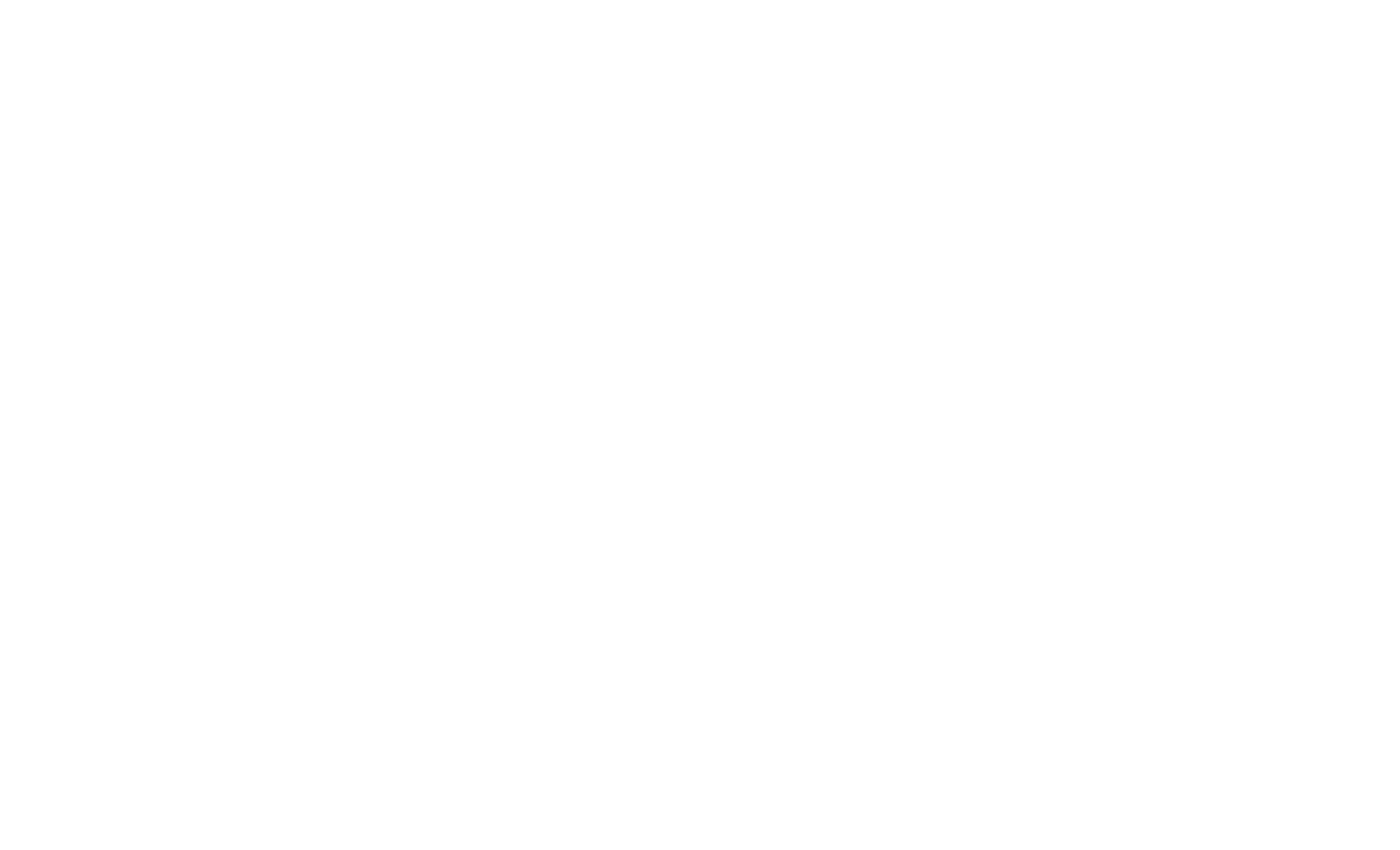Theme 1: Healthy Foods SKILL OUTLINE – teaching format the Socratic Method

## **Topic 1: What do we know about healthy foods?**

Oral presentation- show and tell

"Reading" labels

Share opinions

KWL Chart

Self-directed activity- learning center

Classroom management activity- good choices/healthy habits

Alphabet principle – letter and sound recognition

Alpha Word Wall

Descriptive words/ nouns and adjectives/ general and specific nouns

Short vowel sounds

Alpha ordering

KWL: Class visitor

Additional activities and ideas

Assessment ideas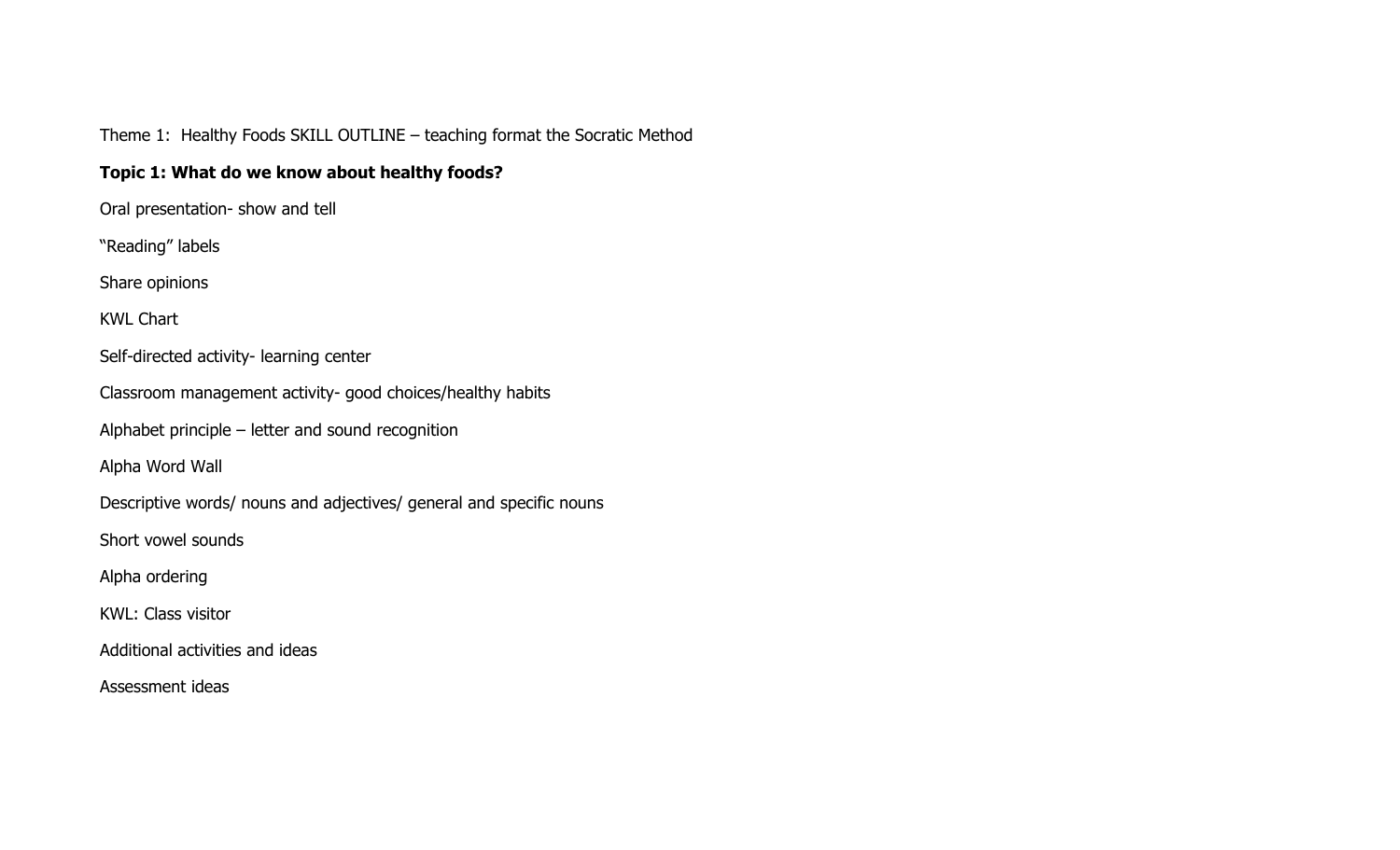## **Topic 2: Where do healthy foods come from?**

KWL Chart

Categorizing skills

Making a class graph, predicting and summarizing

Tally Marks, Counting how many, most, least, how many more, first, second

Filed trip / classroom management/ vocabulary development/ making a book

Sorting and categorizing

GROWING SEEDS JOURNAL

Growing seeds in the classroom activity and

Following directions

Making predictions/ hypothesis

Compare/contrast

Keeping a journal/record

Life cycle of a seed

Imaginative writing / alliteration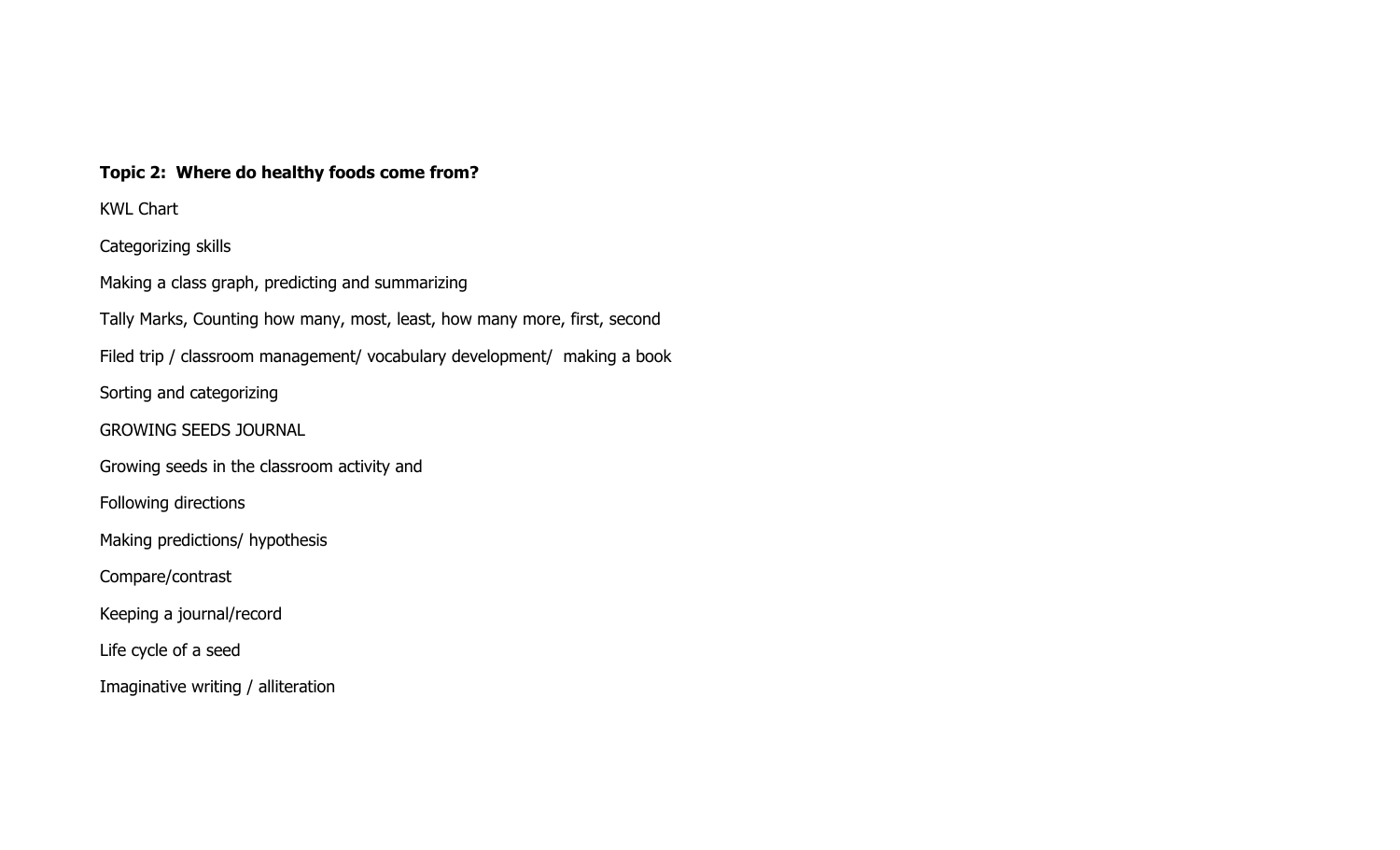Fantasy vs. Reality writing

Vocational Arts ideas/ and role play jobs

Haiku Poetry / performance

Additional activities and ideas

Assessment ideas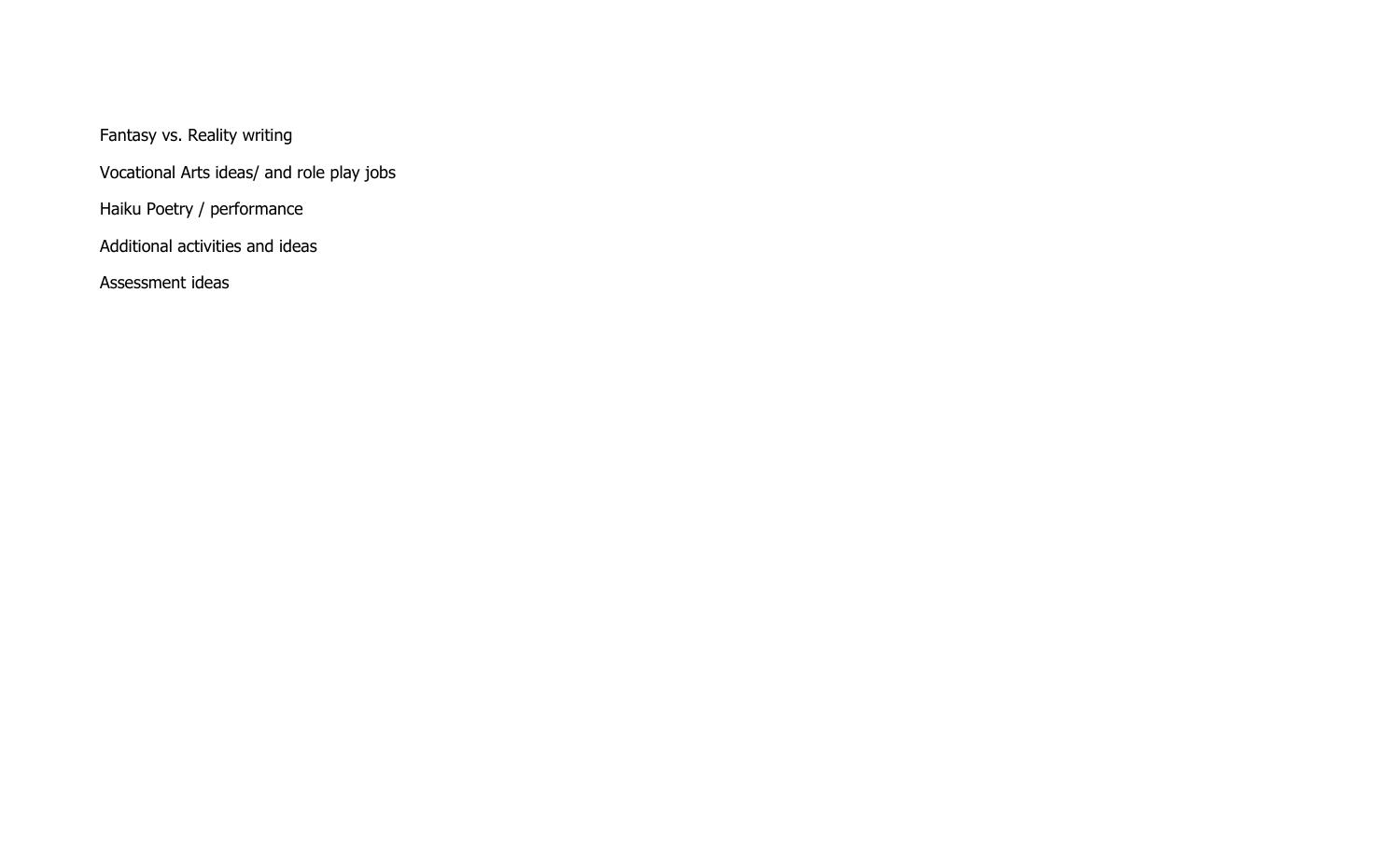| Speaking and listening                                                                                                                                                                                                                                                                                                                                                                           | <b>SUGGESTED ACTIVITIES -</b>                                                                                                                                                                                                                                                                                                                                                                                                                                                                                                                                                                                                                                                                                                                                                                                                                                                                                                                                    |                                                                                                                                                                                                                                                                             |
|--------------------------------------------------------------------------------------------------------------------------------------------------------------------------------------------------------------------------------------------------------------------------------------------------------------------------------------------------------------------------------------------------|------------------------------------------------------------------------------------------------------------------------------------------------------------------------------------------------------------------------------------------------------------------------------------------------------------------------------------------------------------------------------------------------------------------------------------------------------------------------------------------------------------------------------------------------------------------------------------------------------------------------------------------------------------------------------------------------------------------------------------------------------------------------------------------------------------------------------------------------------------------------------------------------------------------------------------------------------------------|-----------------------------------------------------------------------------------------------------------------------------------------------------------------------------------------------------------------------------------------------------------------------------|
| 1 LO 1 (2, 4, 5, 6, 7, 8,9<br>,10, 12)<br>2. Likes and dislikes &<br>give reasons                                                                                                                                                                                                                                                                                                                | TOPIC 1 - Approx. duration: 4 WEEKS                                                                                                                                                                                                                                                                                                                                                                                                                                                                                                                                                                                                                                                                                                                                                                                                                                                                                                                              | <b>TEACHER</b><br><b>COMMENTS</b>                                                                                                                                                                                                                                           |
| 4. Feelings.<br>5. Self initiated issues,<br>give information,<br>opinions, suggest<br>solutions<br>6. complete sentences<br>Listens<br>7. Attentively, take turns,<br>do not interrupt, make<br>eye contact, use<br>appropriate body<br>gesture<br>To different opinions,<br>8.<br>ideas, discuss and<br>respond appropriately,<br>9. And ask questions for<br>clarification and<br>elaboration | <b>WHAT DO WE KNOW ABOUT HEALTHY FOODS?</b><br>SET UP A FOOD AREA/CORNER IN THE CLASSROOM- KWL CHART<br>Ask children to bring in and/or bring in healthy food items. Have a show and tell<br>about some items. Talk about local foods that students are familiar with as students'<br>state likes and dislikes. Conduct a class discussion on what they know about healthy<br>foods and why they need to eat healthy. Create a classroom chart of KWL about<br>healthy foods: and another for why we eat healthy. Have students draw and label<br>healthy foods. (2-3 sessions)<br>Set up a well-labeled class display of the collected foods and pictures from the above<br>activity to create a food area/corner for a class and student self-directed shopping<br>activity learning center. Children can match names on the foods, dialogue and role-<br>play buying and selling items using appropriate names and terms. (1 session) (on-<br>going activity) | and<br><b>RESOURCES</b><br>Food<br>Can labels<br>Packages/Boxes<br>Fruits/Vegetables<br>Posters/Charts<br>Penguin Readers<br>(Caroline Laidlaw)<br><b>Videos</b><br>Worksheets<br>flashcards<br>Audio cassettes/<br>books on tape<br>Keskidee Reader<br>Keskidee fruit poem |
| 10. And respond                                                                                                                                                                                                                                                                                                                                                                                  | <b>CLASSROOM MANAGEMENT ACTIVITY- GOOD CHOICES</b>                                                                                                                                                                                                                                                                                                                                                                                                                                                                                                                                                                                                                                                                                                                                                                                                                                                                                                               | Books:                                                                                                                                                                                                                                                                      |
| courteously<br>12. for main idea to re-tell<br>it                                                                                                                                                                                                                                                                                                                                                | Discuss good choices and why they are important in life. Relate good choices to<br>school and classroom (behavior, study, etc) and to growing strong, paying attention,<br>Have students in groups/individual choose a healthy food and<br>healthy habits, etc.<br>encourage/persuade other students to select it as a healthy choices -to demonstrate                                                                                                                                                                                                                                                                                                                                                                                                                                                                                                                                                                                                           | fiction and non-<br>fiction<br><b>Narratives</b><br>Cookbooks<br>Recounts                                                                                                                                                                                                   |
| 1 LO 2 (1, 2, 3, 7,8,9,9,<br>10, 11, 12, 13)                                                                                                                                                                                                                                                                                                                                                     | positive eating habits. Have students talk about and make posters, or billboards, or<br>food raps advertising a healthy food of choice; encouraging others to eat it. Hang<br>posters or make a book. (1 session)                                                                                                                                                                                                                                                                                                                                                                                                                                                                                                                                                                                                                                                                                                                                                | Descriptions<br>Songs<br>Poems<br>Games                                                                                                                                                                                                                                     |
| 1. Participates                                                                                                                                                                                                                                                                                                                                                                                  |                                                                                                                                                                                                                                                                                                                                                                                                                                                                                                                                                                                                                                                                                                                                                                                                                                                                                                                                                                  | Riddles and games                                                                                                                                                                                                                                                           |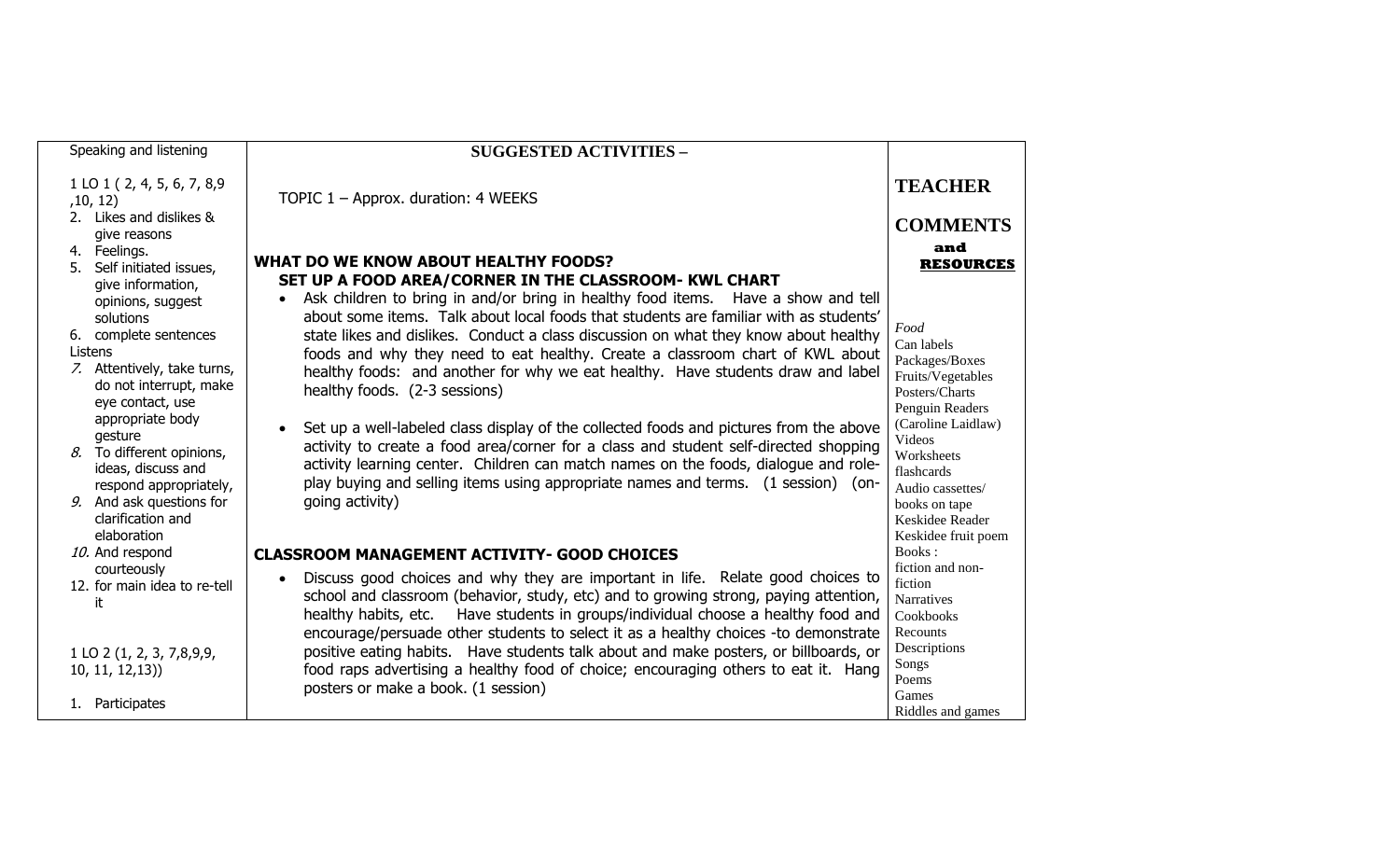| 2. Re-tells                                   |                                                                                                 | Dictionaries                            |
|-----------------------------------------------|-------------------------------------------------------------------------------------------------|-----------------------------------------|
| Discusses opinions<br>3.                      | <b>ALPHABETIC PRINCIPLE</b>                                                                     | Wordless books                          |
| 7.<br>Sings, chants,                          | Review/Teach letter/sound recognition and initial word sounds using the display to<br>$\bullet$ | Games                                   |
| 8. Responds with data                         | start ideas flowing for each letter. Go through the alphabet letter by letter, and ask          | Stories on tape<br>Early Identification |
| 9. Predicts                                   | children to identify fruits/vegetables/healthy foods that start with each letter e.g. 'a'       | Checklist                               |
| 10. Repeats rhymes,                           | (apple), 'b' (banana) 'c' (cabbage)'u' ( ) 'v' (vegetable ) 'x' ( box of                        | Other oral and                          |
| patterns, blends                              | 'z' (zucchini) Record the list on paper. Allow children to draw or find pictures or             | written checklists                      |
| 11. Talks about adjectives<br>12. Describes   | assign children to draw different letter pictures of healthy food.<br>(language arts            |                                         |
|                                               | $4 - 8$                                                                                         | Worksheets                              |
| 13. Respond to who, what,<br>where, why, when | phonic lessons/proceed at children's pace practicing letter/sound recognition)                  |                                         |
| and how questions                             | sessions -create alpha books and word wall display                                              | Paints                                  |
|                                               |                                                                                                 | Crayons                                 |
|                                               | Use pictures from above activity or find pictures to colour and cut out to produce a            | Art supply                              |
| 1 LO 3 (2, 4, 6, 7, 8, 9, 10,                 | healthy food alphabet on classroom wall to be used as a word wall /alphabet                     |                                         |
| 11)                                           | dictionary displayed on the classroom wall. (Best to display at child height, if                | <b>Comments</b>                         |
|                                               | possible)                                                                                       | <u>and</u>                              |
| 2. Gives instructions                         |                                                                                                 | <b>RESOURCES</b>                        |
| 4. Asks and answers                           |                                                                                                 |                                         |
| Play acts<br>6.                               |                                                                                                 | <b>INTERNET:</b>                        |
| Follows instructions<br>7.                    | <b>DESCRIPTIVE WORDS/ NOUNS AND ADJECTIVES</b>                                                  |                                         |
| 8. Responds with                              | Talk with children about describing words e.g. colour, size, shape, taste. (general             | http://www.cfaitc.org                   |
| opinions                                      | and specific nouns) List some words in each category. Relate the words to the                   | http://www.enchante                     |
| 9. Asks questions                             | letter/picture wall display.                                                                    | dlearning.com/                          |
| 10. Responds appropriately                    |                                                                                                 | dictionary                              |
| 11. Stays on topic                            | Model creating riddles based on letter/picture wall display. e.g. I am red, yellow or           | subjects/food.shtml                     |
|                                               | green. I am round, I taste bitter on the outside but so sweet and juicy on the                  |                                         |
| 1 L0 4 (1, 2, 4, 7)                           | insideWhat am I? Ask the children to suggest answers, e.g.: an apple, a melon.                  |                                         |
|                                               |                                                                                                 |                                         |
| 1. Shares oral text                           | Help the children to make up other riddles. Then, working in pairs or groups, ask               |                                         |
| 2. Participates in choral                     | them to think of some more riddles to ask the class. Help the children to write out             |                                         |
| 4. Imaginative story                          | their riddles in their exercise books and draw a picture of the answer on the next              |                                         |
| 7. Responds to text                           | page. Have children share their riddles and then when someone guesses the answer                |                                         |
|                                               | correctly, they may turn the page to show the answer. 2-4 sessions                              |                                         |
|                                               |                                                                                                 |                                         |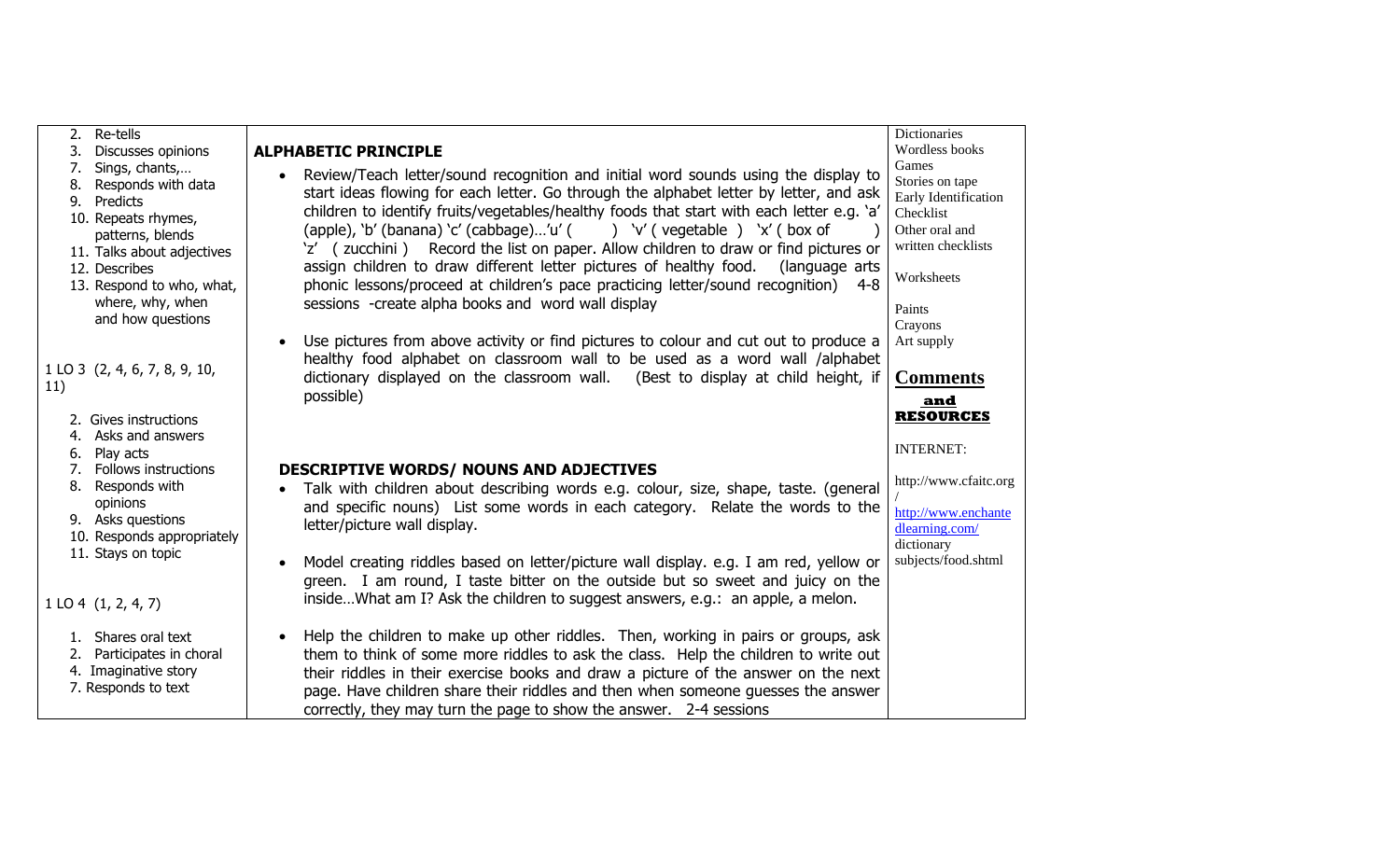| $1$ LO 5 $(1, 2, 3, 4, 5)$   |                                                  |                                                                                            |  |
|------------------------------|--------------------------------------------------|--------------------------------------------------------------------------------------------|--|
| 1. Vocabulary                |                                                  |                                                                                            |  |
| 2. Other topics              |                                                  | <b>ALPHABETICAL ORDERING</b>                                                               |  |
|                              | 3. Explains how to do                            | Play alphabet game, "My aunt went shopping"First player begins, "My aunt went              |  |
| 4. Listen and record         |                                                  | shopping and bought me some apples", the next person continues with another food           |  |
|                              | 5. Gathers information                           | beginning with 'b'. After the children have had practice, players choose an object         |  |
|                              |                                                  | and need to place it in alpha order as class says alphabet. Can also use as a              |  |
|                              |                                                  | memory game; each player must remember what the previous players said until                |  |
|                              |                                                  |                                                                                            |  |
|                              |                                                  | someone misses. Change the beginning sentence: I went out to dinner and had                |  |
| $2$ LO $1$ $(1, 2, 3)$       |                                                  | apples, etc. 1 session                                                                     |  |
| 1. Recognizes print          | 2. Reads own writing                             |                                                                                            |  |
|                              | 3. Handles book with care                        |                                                                                            |  |
|                              |                                                  |                                                                                            |  |
|                              |                                                  | <b>SHORT VOWEL SOUNDS</b>                                                                  |  |
| 2 LO 2 (1, 2, 3)             |                                                  | Review short vowel sounds and letter recognition with students: a- at, e-egg, i-it, o-     |  |
| 1. Reads visuals             |                                                  | .on, u-up Take the phrase " I like to eat, eat, eat apples and bananas," and change        |  |
|                              | 2. Talks about and relates                       | each vowel sound for the same short vowel in the words "eat, " "apples" and                |  |
|                              | 3. Draws conclusions                             | "bananas" e.g. " I like to at, at, at apples and bananas," " I like to et, et, et, epples  |  |
|                              |                                                  | and benenes, " I like to it, it, it ipples and bininis," "I like to ot, ot, ot opples and  |  |
|                              |                                                  | bononos, " "I like to ut, ut, ut upples and bununus." Lost short vowels letters and        |  |
|                              | 2 LO 3 (1, 2, 7, 8, 11, 12, 13)                  | ask students to put in the correct short vowel in these words- . C_T,<br>H N               |  |
| 1. Reads own name            |                                                  | P_G, D_G D_CK Try out different short vowel sounds in each word.                           |  |
| 2. Identifies medial         |                                                  | 1 session $-$ use phrase throughout year and with long vowels                              |  |
| sounds                       |                                                  | <b>MINILESSON</b>                                                                          |  |
| 7. Compound words            |                                                  | SHORT VOWELS: /a/, /o/                                                                     |  |
|                              | 8. Reading strategies<br>11. Reads environmental |                                                                                            |  |
| print                        |                                                  | Listen as the children read aloud stories, poems and text. See whether they decode words   |  |
| 12. Context clues            |                                                  | with the short a (hat) or short o (pot).                                                   |  |
|                              | 13. Sorts to categories                          |                                                                                            |  |
|                              |                                                  | Read to model the language as the children listen for a word with short vowel sounds a and |  |
| 2 LO 4 (1, 2, 3, 4, 5, 6, 7) |                                                  | o. Ask them to identify the words (with a clap) as they hear them. Write the words on the  |  |
|                              | 1. Shows interest in print                       | chalkboard or chart paper so that they look out for them.                                  |  |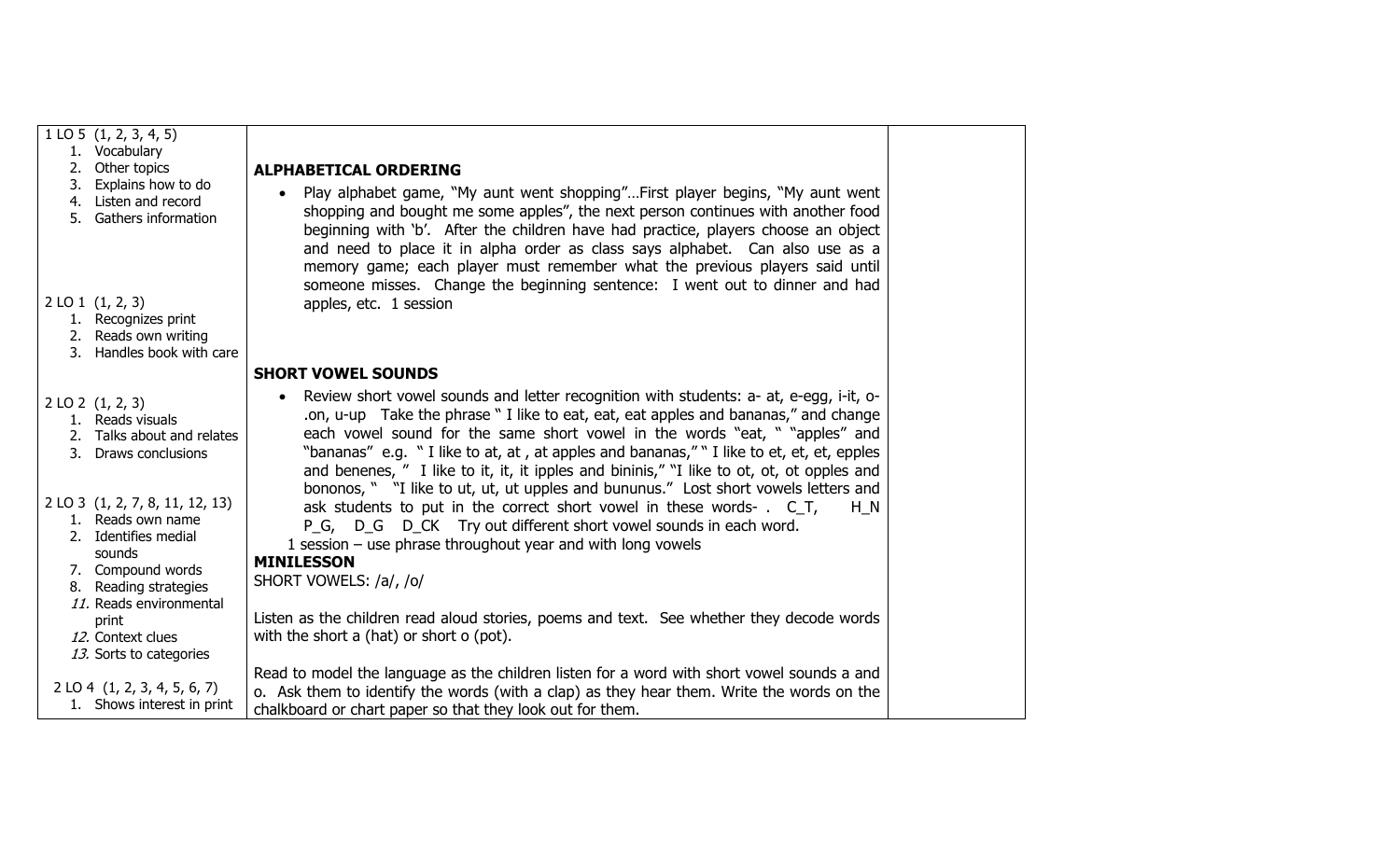| Talks about text<br>2.<br>3. Selects favorite text<br>4. Participates actively<br>5. Points while reading<br>6. Reads along<br>7. States likes and<br>dislikes                                                                                                                                                                                                                                          | Write words under columns then allow children to read the words. E.g. hat cab top man<br>hot pop cob map hop fan<br>Have children choose two words from each column to make one silly sentence.<br><b>PRACTICE DRILLS.</b>                                                                                                                                                                                                                                                                                                                                                                                                                                                                                                                                                                                                  |  |
|---------------------------------------------------------------------------------------------------------------------------------------------------------------------------------------------------------------------------------------------------------------------------------------------------------------------------------------------------------------------------------------------------------|-----------------------------------------------------------------------------------------------------------------------------------------------------------------------------------------------------------------------------------------------------------------------------------------------------------------------------------------------------------------------------------------------------------------------------------------------------------------------------------------------------------------------------------------------------------------------------------------------------------------------------------------------------------------------------------------------------------------------------------------------------------------------------------------------------------------------------|--|
| $2$ LO 5 $(1, 2, 3, 4, 5, 6)$<br>4. Topics other subjects<br>5. Builds upon<br>6. Asks for clarification<br>7. Reads visuals<br>8. Interprets visuals<br>9. Reading strategies                                                                                                                                                                                                                          | <b>CLASS VISITOR: CULMINATING ACTIVITY FOR THEME 1</b><br>• Invite a nurse, community health care worker to speak about good nutrition or read<br>a book to students. Review the children's KWL chart and find out what they have<br>learned and answer any unknowns. 2- sessions                                                                                                                                                                                                                                                                                                                                                                                                                                                                                                                                           |  |
| 3 LO 1 (1,2, 3, 4, 5, 6, 7, 8, 9,<br>10, 12)<br>1. Holds pencil properly<br>2. Imitates writing<br>3. Reads own writing<br>4. Writes name with<br>capital and lower case<br>5. Writes letters<br>Writes some dictation<br>6.<br>7. Copies phrases<br>8. Produces personal text<br>9. Uses phonemic<br>awareness<br>10. Puts spaces between<br>words and punctuation<br>12. Begins to write a<br>journal | <b>IDEAS FOR ADDITIONAL ACTIVITIES - TOPIC 1</b><br>Prepare a simple snack/ drink with students. Allow students to talk about the steps<br>and about their likes and dislikes. Give opinions with reasons.<br>Copy a simple recipe card of a prepared snack<br>Read and identify adjectives and nouns in a simple passage on foods. Answer<br>$\bullet$<br>questions in IAE for listening comprehension. Write to respond to the passage using<br>various means (e.g.) poetry.<br>Write a simple letter/create a slogan/s (as a group or class) to tell someone about<br>$\bullet$<br>the importance of making healthy choices. Display slogans to other classes.<br>Create with teacher, and perform to the class a choral recitation on healthy foods.<br>$\bullet$<br>Include rhymes, and write out the rhyme in groups. |  |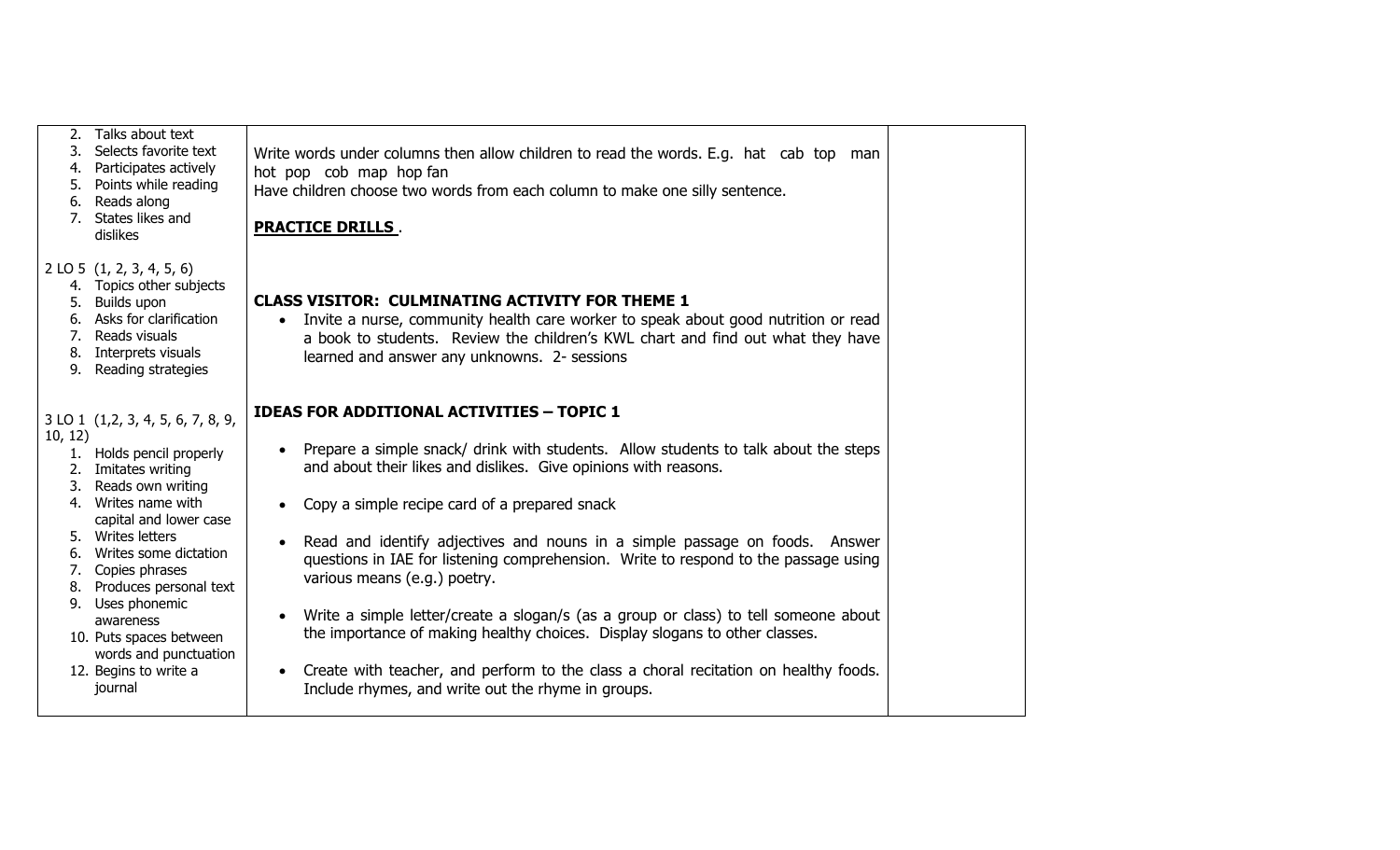| 3 LO 2 (3,4,5, 6, 7, 8, 9, 10,<br>11, 12)                                                                                     | Read aloud with teacher as she reads a story/poem about healthy and unhealthy<br>$\bullet$<br>foods. Allow students to identify and circle healthy foods on work sheets.                                                                                                                        |  |
|-------------------------------------------------------------------------------------------------------------------------------|-------------------------------------------------------------------------------------------------------------------------------------------------------------------------------------------------------------------------------------------------------------------------------------------------|--|
| 3. Writes to recount<br>4. Labels with known<br>words                                                                         | Read individually and as a class, about food groups. Complete a cloze passage with<br>$\bullet$<br>adjectives and nouns.                                                                                                                                                                        |  |
| 5. Writes a string of<br>words<br>6. Rearranges to form<br>sentences                                                          | Create an imaginative story with class about food/foods. Use names of fruits to<br>$\bullet$<br>create simple moral stories. Have students re-tell. Show a video (Vegetable) to<br>teach morals/values.                                                                                         |  |
| 7. Uses pronoun capital I<br>8. Creates a recount text<br>9. Participates in making<br>a book<br>10. Creates own word<br>bank | Read a passage in science or other subject to identify sight and high frequency<br>$\bullet$<br>words for Grade 1. Rearrange words in an activity box to create sentences Work in<br>peers to dictate words on flash cards. Write and learn to spell correctly e.g. Look,<br>say, cover, check. |  |
| 11. Edits<br>12. Revises<br>$3$ LO $3$ $(2, 4, 5, 6)$<br>2. Produces a set of visuals                                         | Rearrange/sequence a set of 4 pictures to show the growth of a seed. Copy and<br>$\bullet$<br>label correctly. Write one sentence to explain each picture. Pay close attention to<br>capitals at the beginning and full stops at the ends of sentences. Read sentences<br>aloud to class.       |  |
| to explain a change<br>4. Writes symbols on charts<br>5. Writes tallies                                                       | Read poems with class about fruits and colours. Ask the children to read the poem<br>$\bullet$<br>aloud. Ask questions about the poem.                                                                                                                                                          |  |
| 6. Develops simple story                                                                                                      | Use the song Old MacDonald to teach verb tenses: simple present tense- has a<br>$\bullet$<br>farm, present continuous tense-. Old MacDonald is digging the yam, past tense - dug                                                                                                                |  |
| $3$ LO 4 1, 2, 3, 4, 5, 6, 8, 9)<br>1. Free writes by choice<br>2. Draws pictures by<br>choice                                | the yam yesterday, past continuous- was digging a hole, plural past continuous- Old<br>MacDonald and his wife were digging potatoes, etc. Respond in simple sentences to<br>questions about farm                                                                                                |  |
| 3. Presents and reads<br>writing<br>4. Shows interest                                                                         | Use the word/picture wall to practice making plurals: adding s/es- potatoes,<br>$\bullet$<br>ochroes, mangoes, tomatoes, etc.                                                                                                                                                                   |  |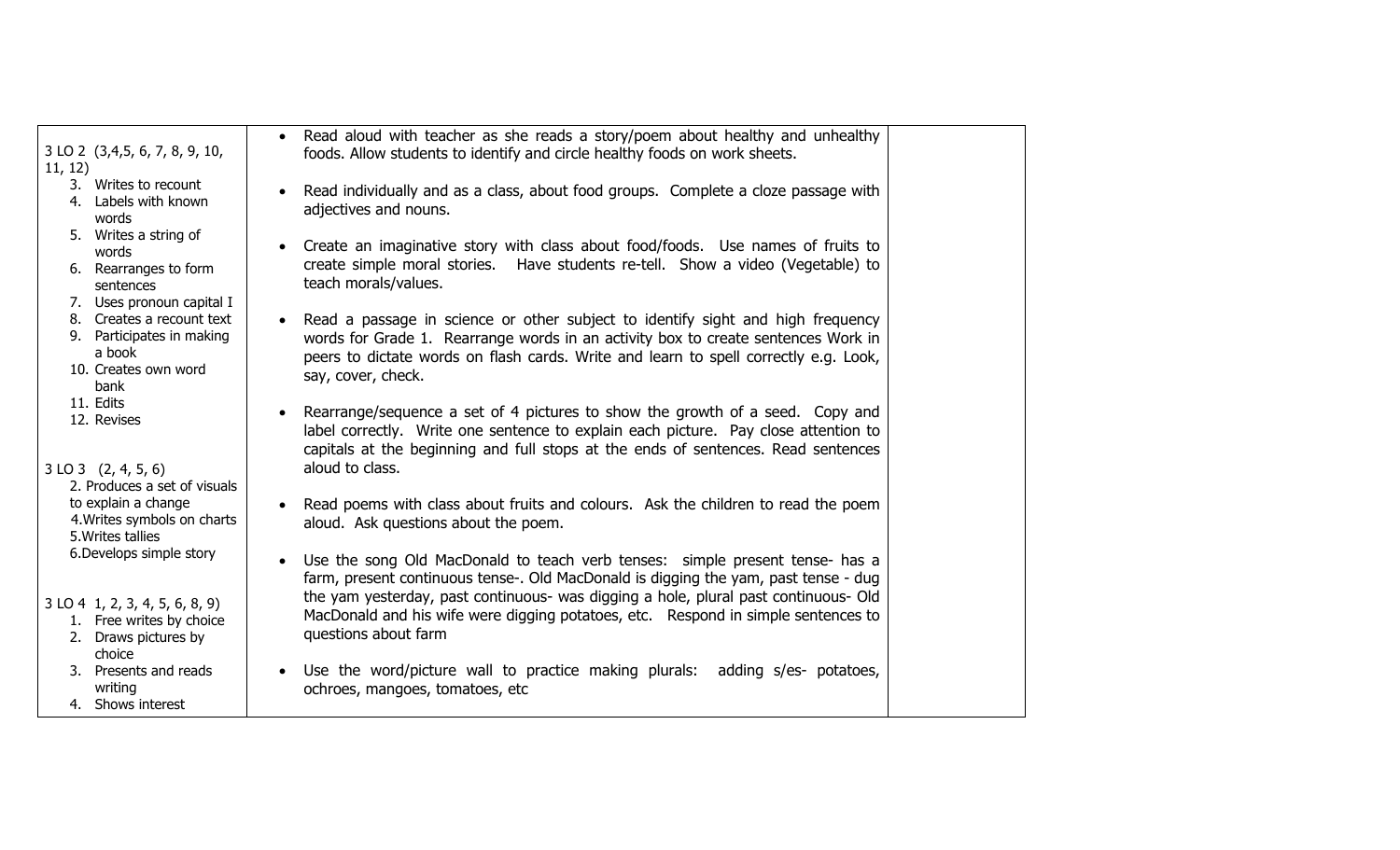|    | 5. Responds positively                | ASSESSMENT ACTIVITIES 1 week                                                                   |  |
|----|---------------------------------------|------------------------------------------------------------------------------------------------|--|
| 6. | Develops portfolio                    |                                                                                                |  |
| 8. | <b>Brainstorms</b>                    | $\checkmark$ Portfolios                                                                        |  |
| 9. | Writes for different                  | Simple presentations                                                                           |  |
|    | purposes                              | What is a healthy food? Healthy foods come from where? (oral activity)                         |  |
|    |                                       | Write simple sentences with illustrations of foods both healthy and unhealthy.<br>$\checkmark$ |  |
|    | 3 LO 5 1, 2, 3, 4, 5, 6, 8)           | Name healthy foods grown or made in Dominica                                                   |  |
|    | 1. Produces visuals                   | Create posters for display                                                                     |  |
|    | 2. Labels                             | $\checkmark$ Write in journals about foods                                                     |  |
|    | 3. Writes/draws to solve              |                                                                                                |  |
|    | 4. Produces interprets                | Create slogans and share about healthy choices<br>$\checkmark$                                 |  |
|    | graph                                 | Draw pictures of fruits and vegetables and label.<br>$\checkmark$                              |  |
|    | 5. Adds to personal                   | Prepare an individual or small group food alphabet book.                                       |  |
|    | dictionary<br>6. Writes informational |                                                                                                |  |
|    | sentences                             |                                                                                                |  |
|    | 7. Participates in making             | SUGGESTED ACTIVITIES - TOPIC 2 Approx. duration: 3 WEEKS                                       |  |
|    | a text                                |                                                                                                |  |
|    | 8. With class collects,               |                                                                                                |  |
|    | organizes, records,                   | <b>WHERE DO HEALTHY FOODS COME FROM?</b>                                                       |  |
|    | reports                               |                                                                                                |  |
|    |                                       | Conduct a class discussion on what we know about the origin of healthy foods. Have             |  |
|    |                                       | students answer the topic question, Healthy foods come from ______ and make a                  |  |
|    |                                       | class list. Create a classroom chart KWL. Draw healthy foods in their original setting         |  |
|    |                                       |                                                                                                |  |
|    |                                       | and label the healthy foods.1 session                                                          |  |
|    |                                       |                                                                                                |  |
|    |                                       | CATEGORIZING SKILLS/MAKING A GRAPH/ TALLY MARKS/PREDICTIONS                                    |  |
|    |                                       | <b>AND SUMMARIZATION SKILLS</b>                                                                |  |
|    |                                       | Have students look at the letter healthy food wall display made in Topic 1 and as              |  |
|    |                                       | reviewing alphabet letter sound recognition make a list about where each food is               |  |
|    |                                       | found. Group the list into categories e.g. farm, market, garden, - whatever students           |  |
|    |                                       | say. Predict which category has the most items, the least. Then tally. Count the               |  |
|    |                                       | tally marks- how many? See if predictions were correct. Summarize findings: which              |  |
|    |                                       | category had the most? the least? give order use cardinal numbers- first, second,              |  |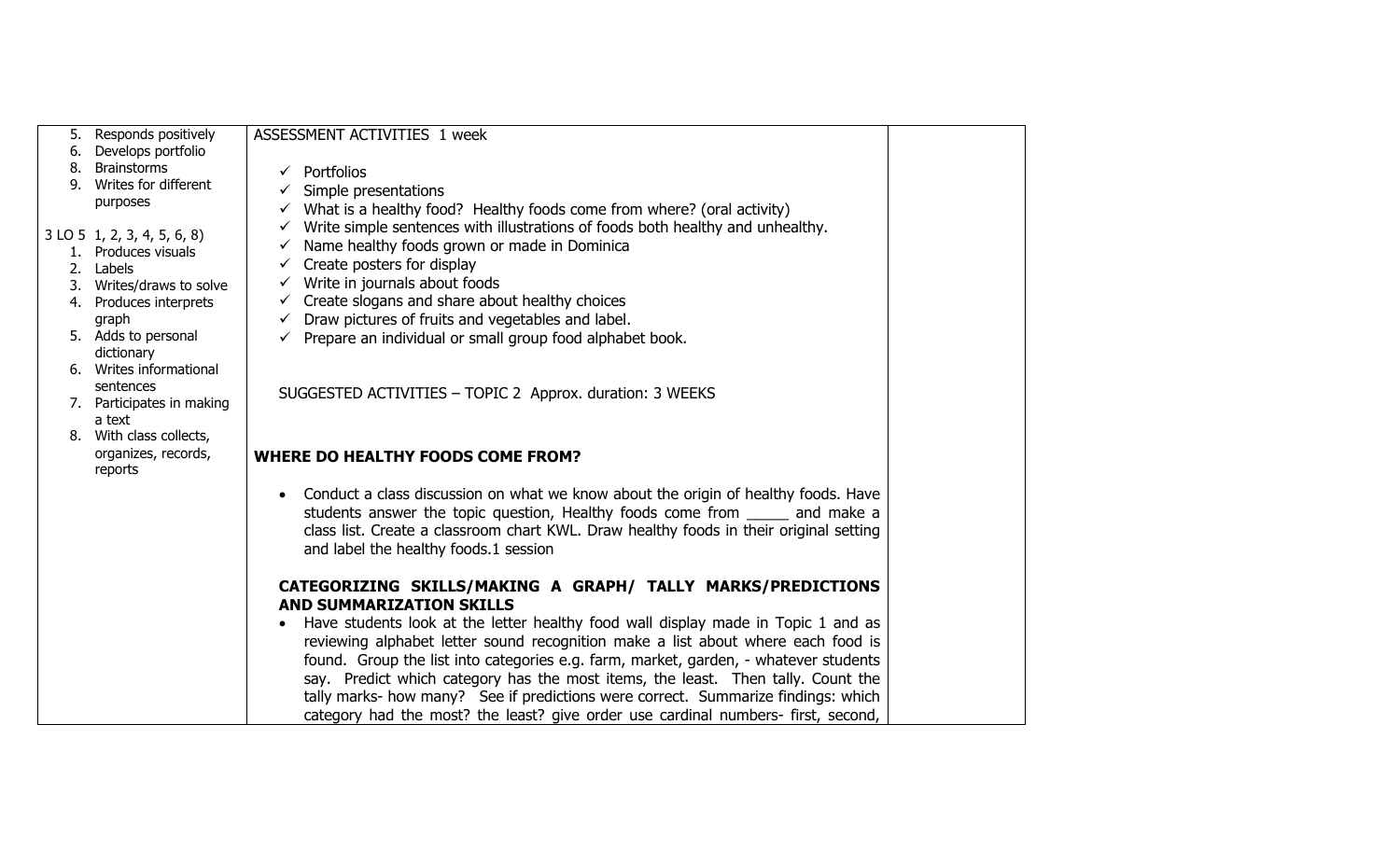etc. Have students think of other types of categories e.g. grows in the soil, picked off a tree, made by someone, or shipped to the island, grown in Dominica, shipped and processed in Dominica, etc. Predict and then regroup display items or as a class, in an orderly manner, have students think of as many healthy foods and state origin in five minutes. Count tallies- how many? Which category has the most? How many more? Check predictions. Summarize findings: most, least, how many more, first, second, prediction correct? 2 sessions

#### **FIELD TRIP/VISITOR**

- Make plans and visit a farm, market or school garden or have a farmer come to visit. Use KWL to develop focus/vocabulary/questions to be asked, etc before going on the visit. Create the KWL chart and post. Talk about manners and good choices. Go on trip and after the visit, use Language Experience Approach (LEA) approach to write sentences about the visit. Develop and list new vocabulary learned or seen or heard including sounds heard on the trip. Create a class book about the visit/visitor. Use the KWL chart for book ideas. 4 sessions
- Have students bring in dried seeds from the foods they eat and paste the seeds onto a paper and label kind. Ask students how seeds can be categorized and make a list of ideas. Choose some ideas and have students sort the seeds e.g. according to shape, color, etc. Last sort seeds by relative size and make a permanent chart by pasting paper and drawing pictures onto the chart. 1 session

#### **GROWING SEEDS AND KEEPING A JOURNAL**

• Grow seeds in the classroom activity and journal. First create a baggy green house: You will need one sandwich size plastic baggy for each child, a bag of raw beans; lima work best and to grow faster soak beans for a few hours, paper towels, a stapler, and a magic marker. Wet a paper towel for each student and have her/him fold the towel into fourths and put the towel into the plastic bag at the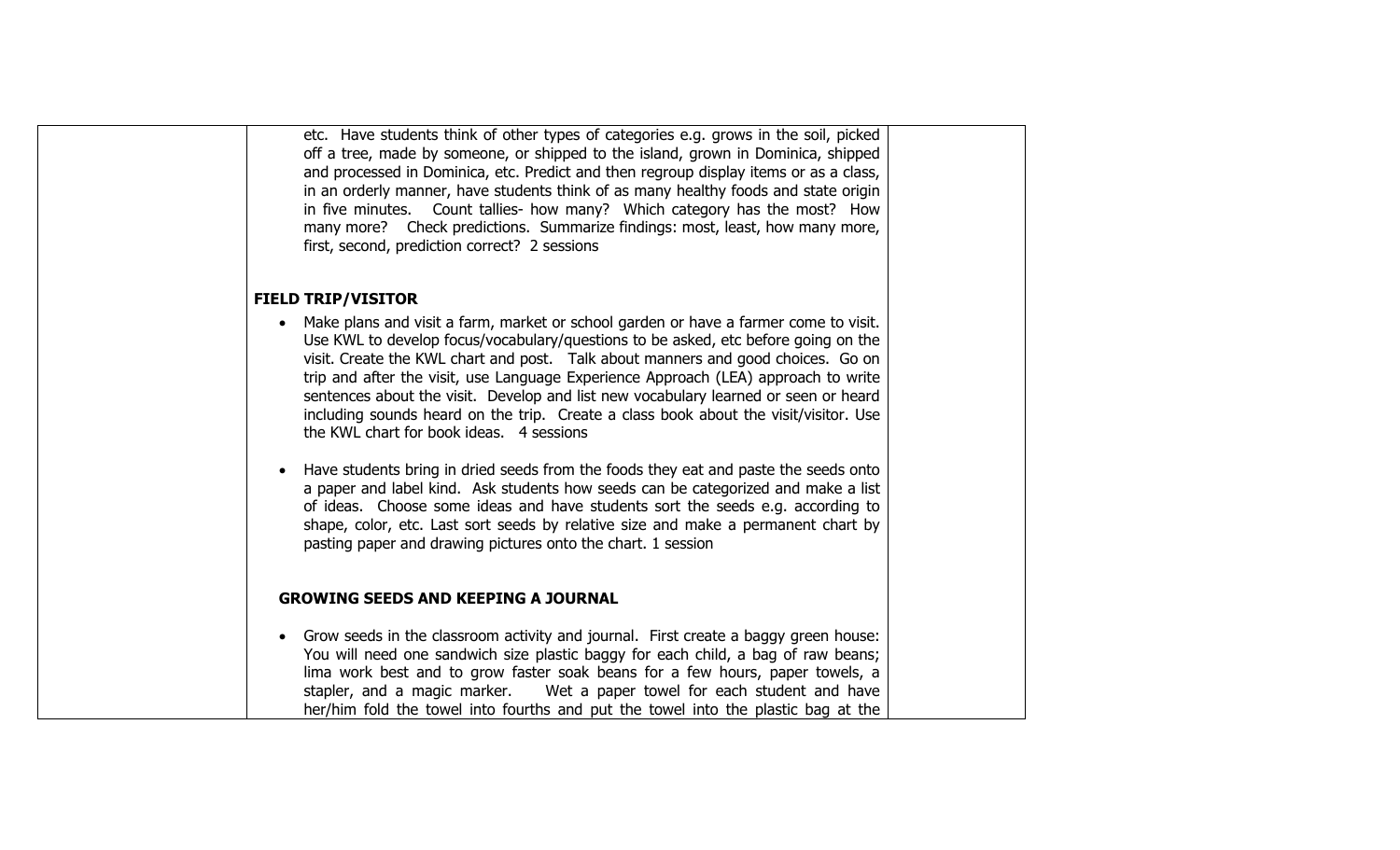bottom. Model this. Then staple the towel into place across the bottom of the bag about 1 inch from the bottom. Use a row of staples for each bag. Place 4-5 seeds in each bag on top of towel and staples. Close the bag airtight. Write the child's name on the bag and have her/him hang the bag somewhere in the room in the light or dark- doesn't matter. Have each child create a journal recounting what she/he just did in pictures and words. Have the child predict what they think is going to happen to the seeds. This is a hypothesis.

• Everyday check bag and see if there are any changes and record no change or yes change and what into the daily journal. When the seed starts to sprout take out one seed to examine closely. Name the parts of the seeds and record in journal: roots, root hairs, stem, embryo, etc. Watch and journal each day as seeds grow to plants. Compare and contrast the different seed development of each seed in the bag. Can eat a sprout. Can plant. 3-4 sessions ongoing

#### **FANTASY WRITING**

- Have students pretend that they are a fruit or vegetable grown in Dominica. Have them tell their life story. Brainstorm with class and include things like "who their parents are," "where they were born," "where they traveled," and "who ate them". Draw pictures of themselves as that fruit or vegetable and give themselves an alliteration name e.g. Cute Cucumber, Reggie Radish, Brianna Banana (phonic lesson). Talk about fantasy and reality. 2-3 sessions
- Brainstorm as a class and make a list of all kinds of jobs people have who work with food. Follow the food from the seed, to the farmer, to transport, to market, to restaurant, etc. Who works in each one of these places? Have students role-play being these people. Extension: Have students mime a job from the list and have students guess the job. 2-4 sessions
- Create poetry such as Haiku, shape or silly rhyme about a food. Perform in class and display with artwork on the wall. 2 sessions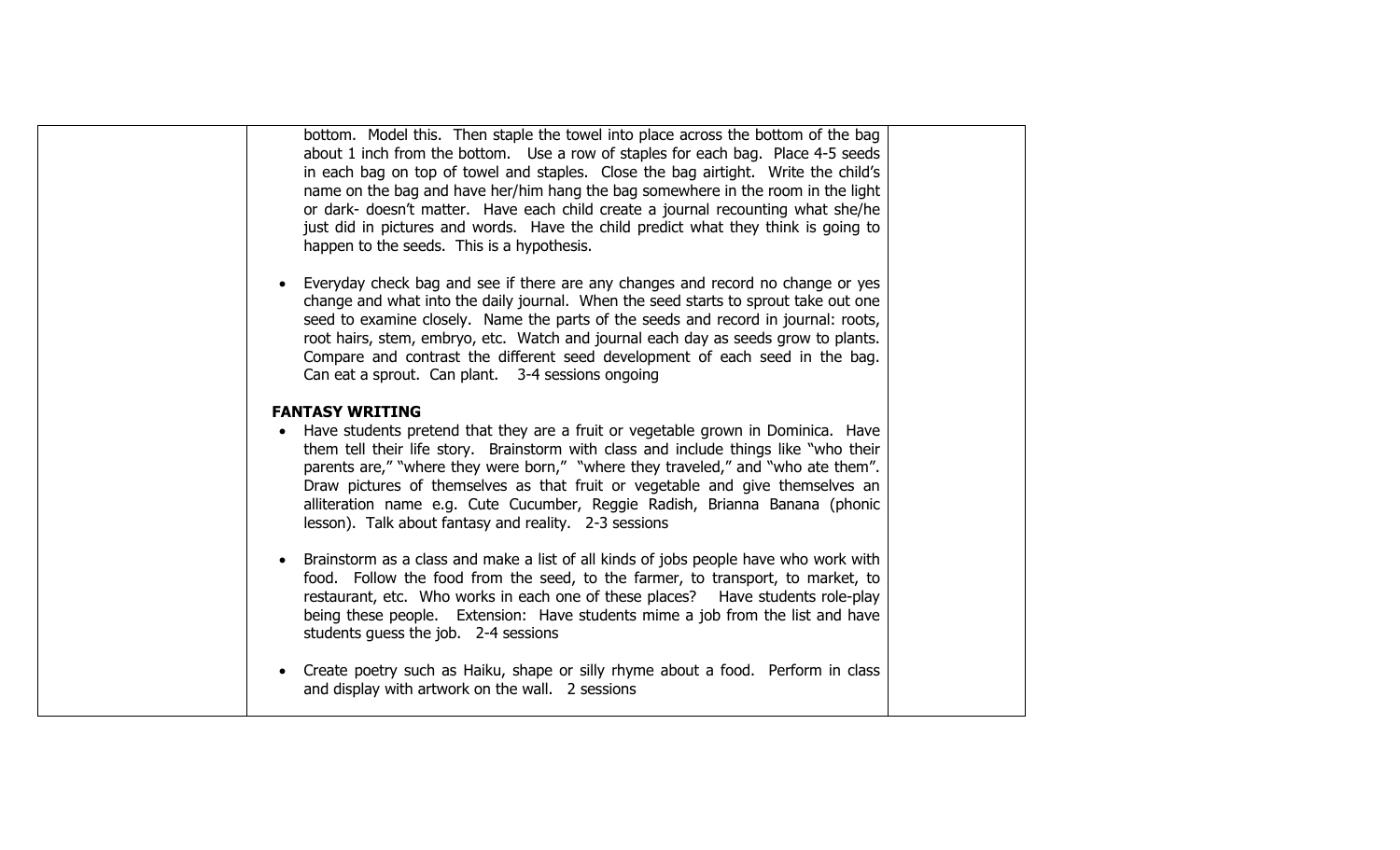| <b>IDEAS FOR ADDITIONAL ACTIVITIES</b>                                                                                                                                                                                                                                                                                                                                                                                |  |
|-----------------------------------------------------------------------------------------------------------------------------------------------------------------------------------------------------------------------------------------------------------------------------------------------------------------------------------------------------------------------------------------------------------------------|--|
| Discuss pictures of farm activity. Create a phonic exercise on vowel blends/sounds<br>etcsing the song, "The Vowels of the Alphabet are <b>a,e,i,o, u</b> (to the tune of Old<br>MacDonald. Use names of animals on the farm to identify medial sounds. C_T,<br>P <sub>_</sub> G, D_G D_CK<br>$H_N$                                                                                                                   |  |
| Read labels on imported food and make judgments and give opinions with reasons.<br>Create/design a label for a local food to be sold oversea. (group work)                                                                                                                                                                                                                                                            |  |
| Read predictable refrains (familiar stories) to allow other students to join in. Answer<br>questions of who, what, when, where, as they identify nouns and pronouns in<br>speaking and writing                                                                                                                                                                                                                        |  |
| Make a daily journal of meals eaten for one week, share with each other and /or<br>with teacher. Show and tell. Copy one sentence for handwriting practice.                                                                                                                                                                                                                                                           |  |
| Draw with help of teacher a graph depicting favourite foods of peers. Talk about /<br>give opinions for reasons they may choose particular foods or replace with good<br>substitutes. Copy the graph and colour.                                                                                                                                                                                                      |  |
| Ask children to think of and find words ending in 'nd', e.g. end, hand, find, send,<br>spend, land, lend, hand, and, stand, pond, fond for a phonics lesson. Create a poster<br>for the class for daily words. Read and write words for practice.                                                                                                                                                                     |  |
| Ask the children to read words from a box. Ask them to identify 'sh' endings and<br>$\bullet$<br>those that begin with 'sh'. As children work in pairs to read and decide which word<br>should fill each gap (fish, dish, shop, fresh, fish, she, wish, share). Check the<br>answers orally, then ask the children to write the words in the gaps. Read the<br>passage together as a class with support from teacher. |  |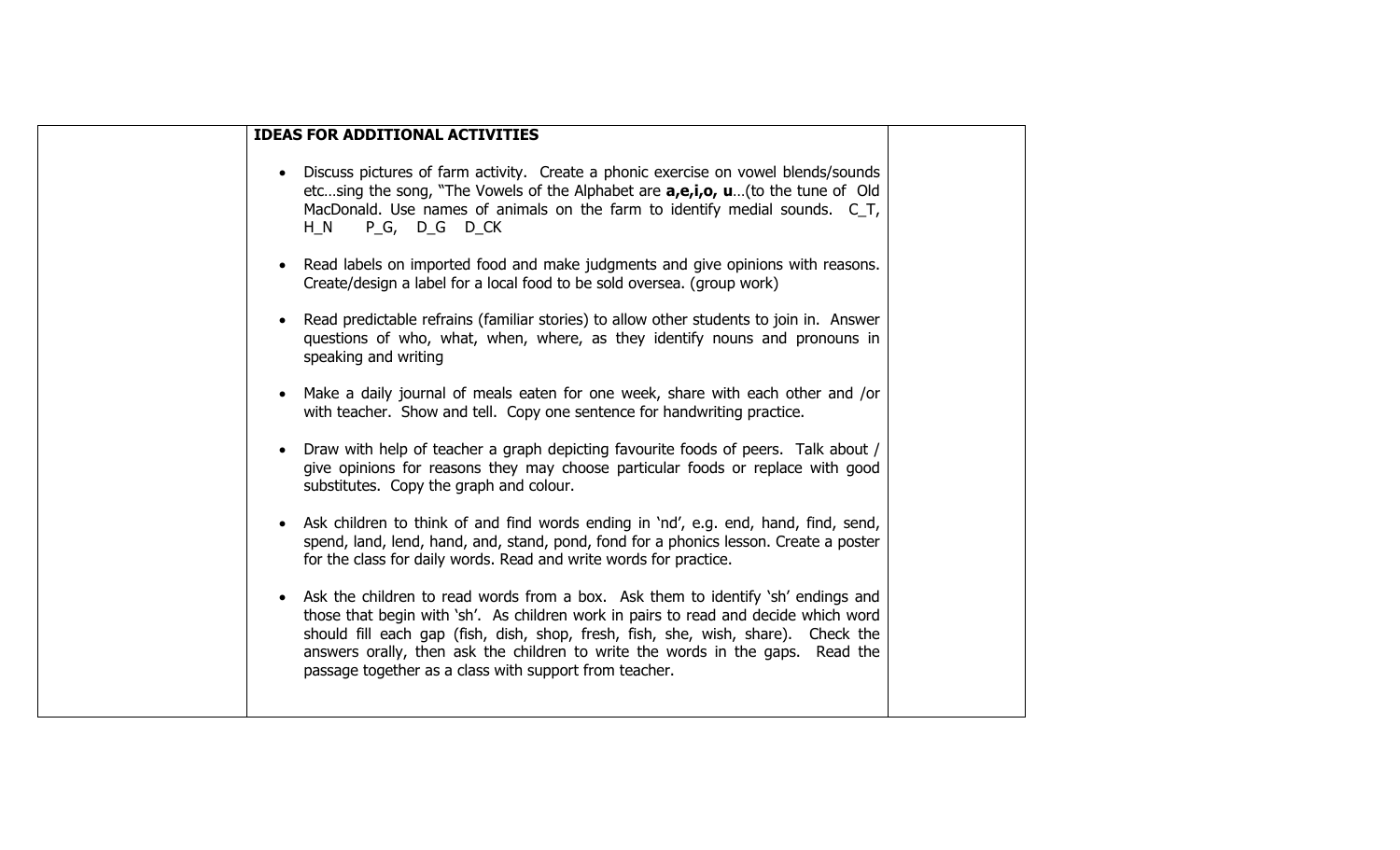| ASSESSMENT ACTIVITIES - 1 week<br>$\checkmark$ What is a healthy food? Healthy foods come from where? (oral activity)<br>$\checkmark$ Write simple sentences with illustrations of foods both healthy and unhealthy.<br>$\checkmark$ Name healthy foods grown or made in Dominica<br>$\checkmark$ Write simple sentences with illustrations of foods both healthy and unhealthy.<br>$\checkmark$ Create posters for display<br>$\checkmark$ Write in journals about what they eat daily<br>$\checkmark$ Create slogans and share about healthy choices<br>$\checkmark$ Draw pictures of fruits and vegetables and label.<br>$\checkmark$ Prepare an individual or small group food alphabet book. |  |
|---------------------------------------------------------------------------------------------------------------------------------------------------------------------------------------------------------------------------------------------------------------------------------------------------------------------------------------------------------------------------------------------------------------------------------------------------------------------------------------------------------------------------------------------------------------------------------------------------------------------------------------------------------------------------------------------------|--|
| <b>END OF UNIT ASSESSMENT ACTIVITIES:</b><br><b>PORTFOLIOS</b><br>SIMPLE PRESENTATION<br>$\checkmark$ WALL DISPLAYS/MOBILES                                                                                                                                                                                                                                                                                                                                                                                                                                                                                                                                                                       |  |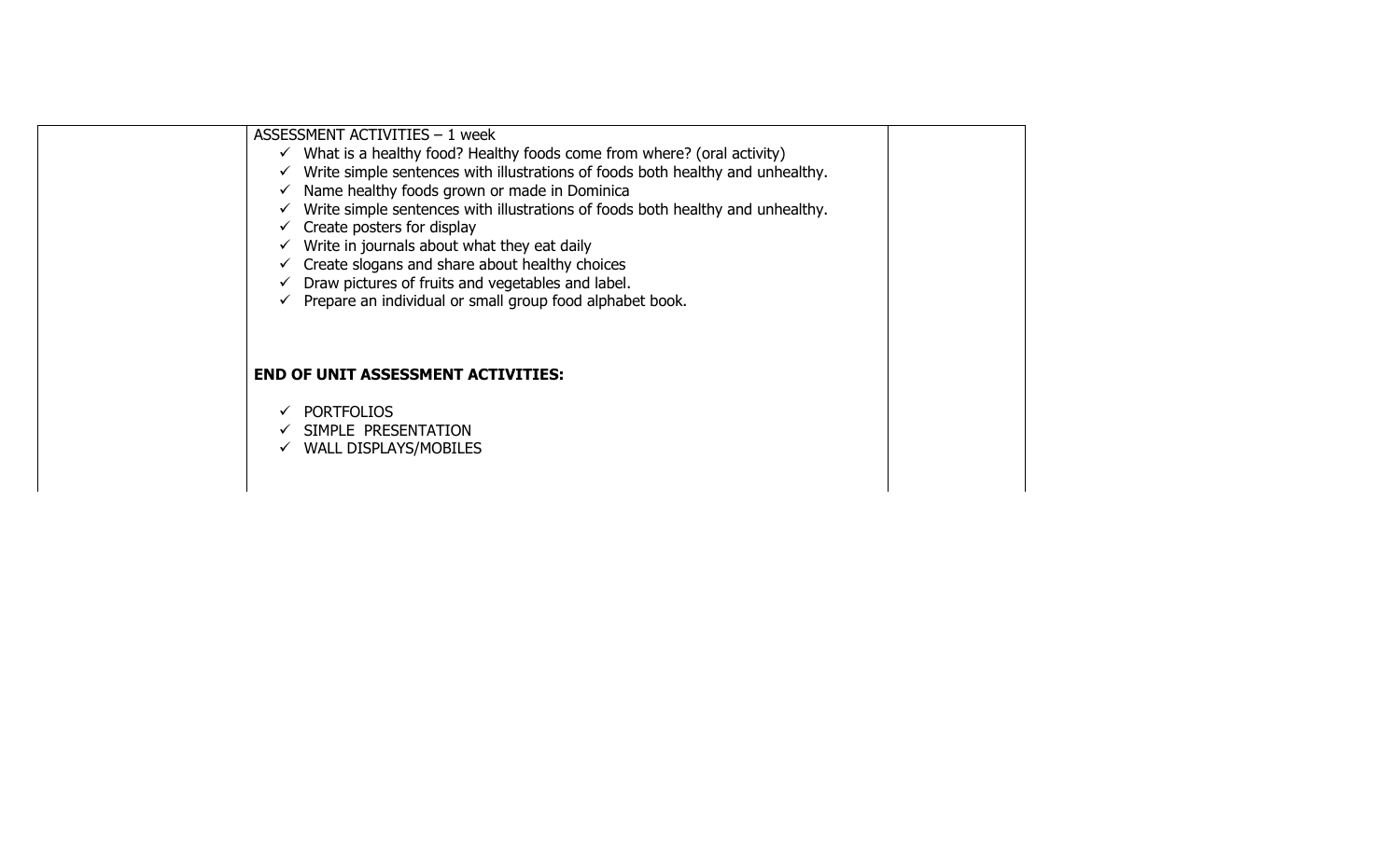| <sup>∽</sup> ำMMUNITY<br>THEME2. | <b>GRADE</b> | <b>Learning thought VPA</b> |  |
|----------------------------------|--------------|-----------------------------|--|
|                                  |              |                             |  |

**Term 1**

**GRADE 1- THEME 2** : MY COMMUNITY

## **TOPIC 1: PLACES IN MY COMMUNITY - TIME: 3 WEEKS (15 hours)**

## **TOPIC 2: PEOPLE WHO WORK IN OUR COMMUNITY - TIME: 3 WEEKS (15 hours)**



**CURRICULUM LINKS: agriculture > science mapping social studies visual and performing arts math**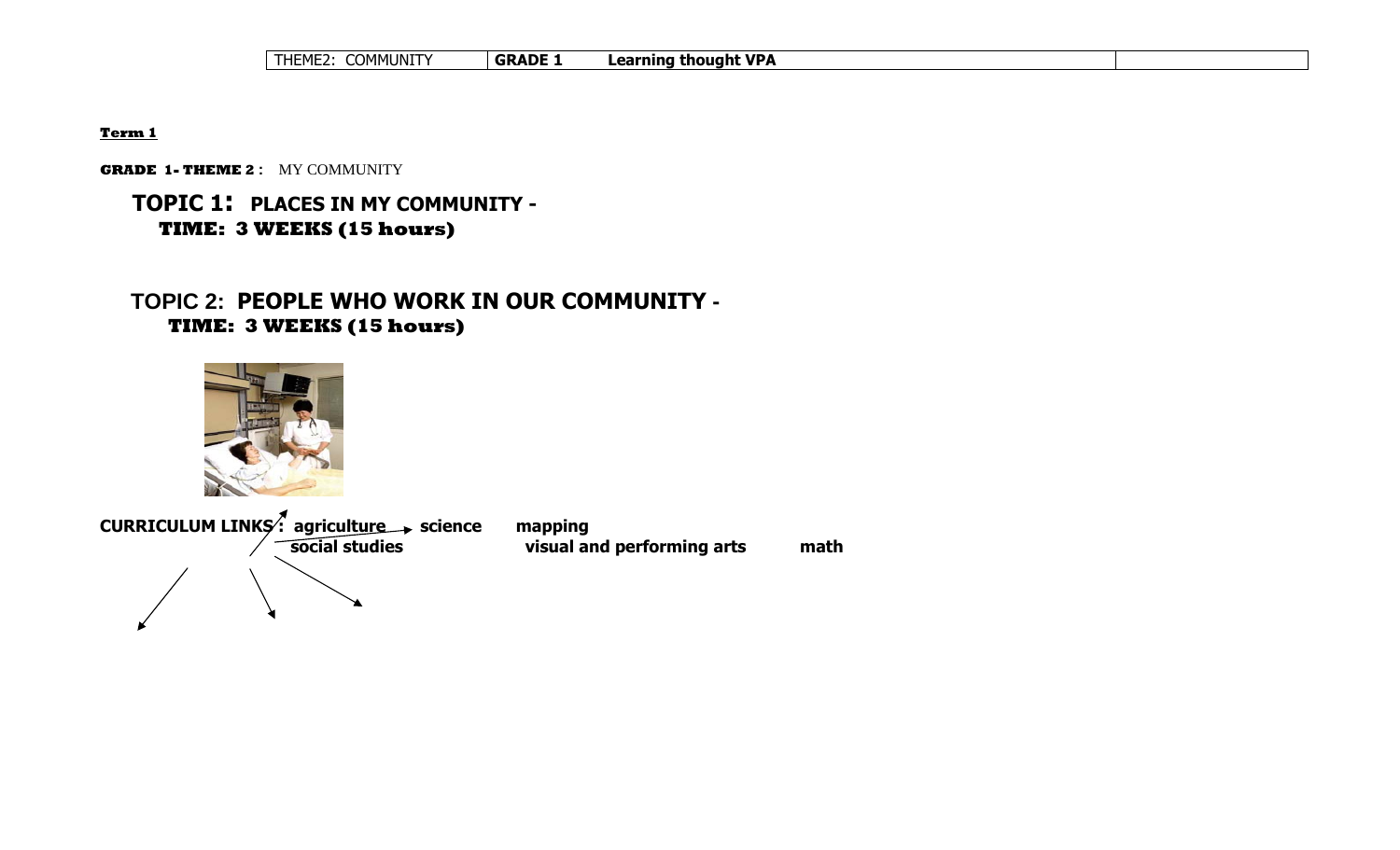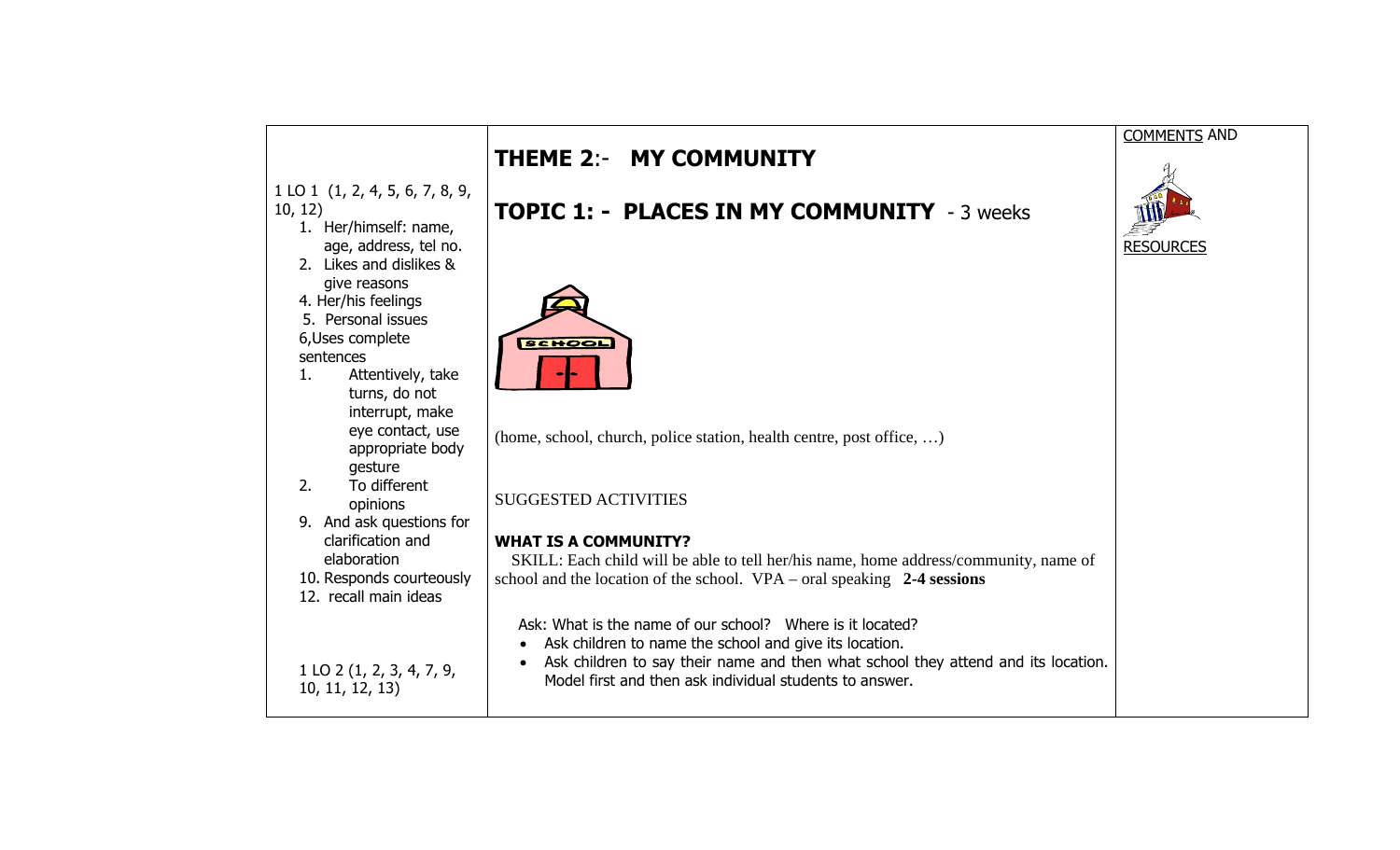| 1. Participates in group  | Ask: Where do you live? Where is the name of our country?                                        |  |
|---------------------------|--------------------------------------------------------------------------------------------------|--|
| oral expression           | Ask children to name the community/village where they live and country.                          |  |
| 2. Re-tells a story,      | Ask them to say their first name and surname and address. Model using name and                   |  |
| rhyme, poem               | address. My name is _____ and I live at/in ___________ on/in Dominica.                           |  |
| 3. Talks about story      | Tell the children that as they perform the next task of putting both activities                  |  |
| $element - setting$       | together, you are going to listen and write on a chart/board the names of the                    |  |
| 4. Discusses opinion      | villages/cities in which they live and the class will tally the number of students in            |  |
| 7. Sings, chants, taps    | each village/city named.                                                                         |  |
| 3.<br>Responds records    | Have each child, one at a time, stand and say her/his name and address, what                     |  |
| some data                 | school they attend and where it is located.                                                      |  |
| Repeats rhymes,<br>4.     | Praise children and discuss the findings on the chart. Did everyone live in the                  |  |
| patterns, blends          | same village/city? How many? Most, least, all, some, more than, less than.                       |  |
| 5.<br>Uses adjectives     |                                                                                                  |  |
| 6.<br>Describes common    | Ask if anyone has lived anywhere else. If yes, can they give you their old address?<br>$\bullet$ |  |
| and objects and           |                                                                                                  |  |
| events                    | Practice this skill from time to time and add or change information that children are asked      |  |
| 7.<br>Responds to who,    | to give such as age, favorite activity, etc. Check to see if child know own phone number.        |  |
| what, where,              |                                                                                                  |  |
| when, why and             |                                                                                                  |  |
| how                       | SKILL: Children will be introduced to the story elements: setting, brainstorming session         |  |
|                           | 2-3 sessions                                                                                     |  |
| 1 LO 3 (2, 3, 6, 7, 8, 9, |                                                                                                  |  |
| 10)                       |                                                                                                  |  |
|                           | Ask: Why do villages/cities have different names?<br>$\bullet$                                   |  |
| 2. Gives simple           | Talk about community: What is a community/village? Why do people live in or<br>$\bullet$         |  |
| instructions              | come to a community/village?                                                                     |  |
| 3. Asks answer            | What kinds of places might you find in most communities/villages? In yours?<br>$\bullet$         |  |
| questions, gives          | Make a list and post the words. With the class read the words naming the places.                 |  |
| explanations              | Ask a volunteer to read the list.                                                                |  |
| 6. Play acts              |                                                                                                  |  |
| conversations             | Ask students to think hard about other places or types of places that might be in a<br>$\bullet$ |  |
| 7. Follows instructions   | community/village and to bring in the names of those places for the next lesson                  |  |
|                           |                                                                                                  |  |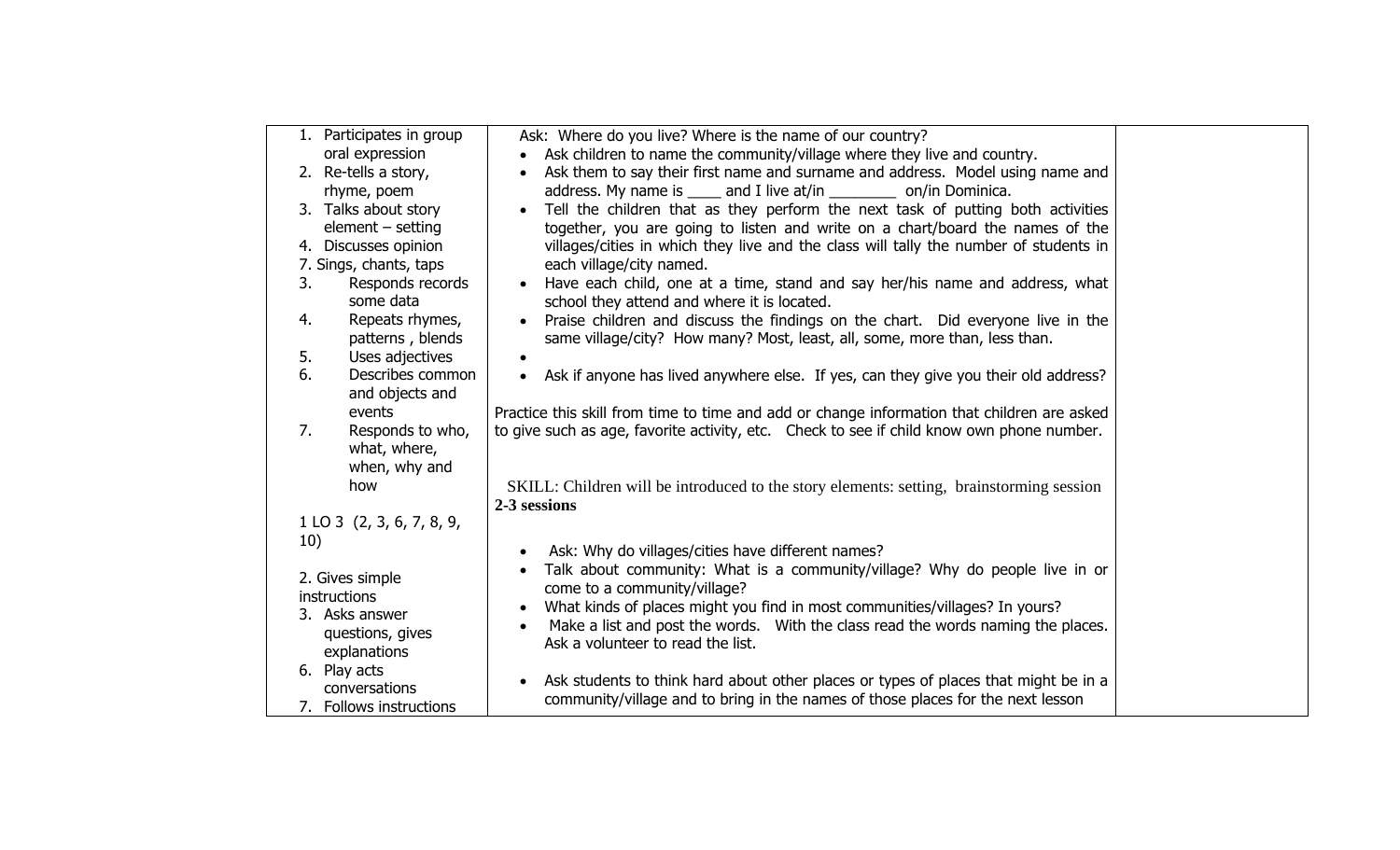| and directions<br>8. Responds to<br>explanations<br>9. Asks questions for<br>clarification<br>10. Stay on topic                                                                                                            | • Plan a walking field trip in a village/city or bring in pictures of villages/cities.<br>Read a fiction book to children with something about or someplace in a city/village.<br>Ask the children to identify the place or places. In the book.<br>Explain to the<br>students that in a book, the place where the story happens is called a "setting?<br>Tell the students that you are going to reread the story or just the beginning of the<br>story and when they hear the place, they should clap hands.<br>Read until clap.<br>Check to see if clap was correct.                                                                              |  |
|----------------------------------------------------------------------------------------------------------------------------------------------------------------------------------------------------------------------------|------------------------------------------------------------------------------------------------------------------------------------------------------------------------------------------------------------------------------------------------------------------------------------------------------------------------------------------------------------------------------------------------------------------------------------------------------------------------------------------------------------------------------------------------------------------------------------------------------------------------------------------------------|--|
| 1 L O 4 (2, 3, 5, 7, 8,<br>2. Participates in dramas<br>3. Retells stories<br>5, Creates a jingle                                                                                                                          | SKILL: Children will draw pictures to represent concepts including setting and<br>label some items and children follow instructions and directions (2-3 steps)<br><b>VPA drawing math</b> 2 sessions                                                                                                                                                                                                                                                                                                                                                                                                                                                 |  |
| 7. Responds to a text<br>8. Begins to recognize<br>socio-cultural biases<br>$1$ LO 5 $(1,2,3,4,5)$<br>1 Uses vocabulary from                                                                                               | Teach the children the concept of a rectangle by drawing one. Tell them that a<br>rectangle is a shape that has four straight lines, four corners like the corners in the<br>room, and is closed like a box.  Draw another rectangle and model as children<br>practice drawing rectangles. Write the word "rectangle" and have the children<br>label one of the their drawings, and /or put a labeled drawing of a rectangle into<br>their journal.                                                                                                                                                                                                  |  |
| different subjects<br>3. Discusses a topic from<br>other areas<br>4. Explains how to do<br>something<br>5. Listens and records<br>6. Gather information<br>about a problem from<br>another subject and<br>present findings | When the children understand the concept of a rectangle, tell them that a special<br>kind of rectangle is a square. A square is the same as a rectangle in that it has<br>four straight sides with corners like the corners in the room and it closed like a box<br>but what makes it special is that all four side lines are equal in length.<br>Draw a<br>square and model drawing as children practice drawing squares. Draw another<br>square and model as children practice drawing squares. Write the word "square"<br>and have the children label one of the their drawings, and /or put a labeled<br>drawing of a square into their journal. |  |
| $2$ LO 1 $(1, 2, 3, 9)$<br>1. Recognises concept of<br>print                                                                                                                                                               | Teach the children the concept of a triangle by drawing one. Ask them what are<br>the differences between a rectangle and a triangle. A triangle does has three<br>sides, not four and has different size corners not like the corners in the room. Draw<br>another triangle and model as children practice drawing triangles. Write the word                                                                                                                                                                                                                                                                                                        |  |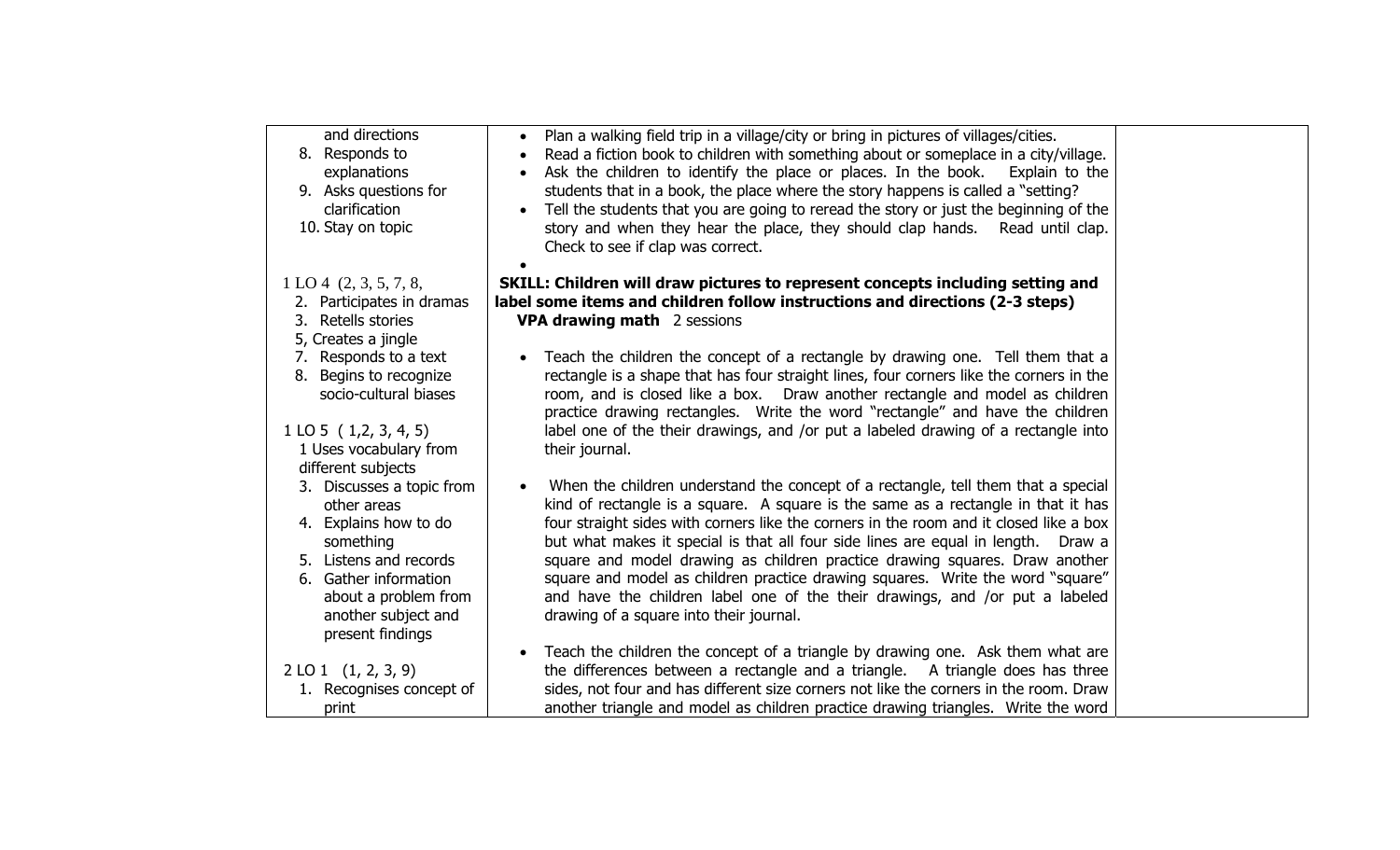| 2. Reads own writing<br>3. Handles a book with<br>care<br>9. Discusses story<br>structure                                                                                                                                                                                                                                                                                                                                                                               | "triangle" and have the children label one of the their drawings, and /or put a<br>labeled drawing of a triangle into their journal.<br>Show children how they can combine a rectangle or square with a triangle "roof"<br>and have a building. Let them practice drawing different size buildings of<br>rectangular and square shapes. Review shapes and definitions.                                                                                                                                                                                                                                                                                                                                                                                                                                                                                                                                                                                                                                                                                                                                                                                                                                                                                                                                                                                                                                                                                                                                                         |                                      |
|-------------------------------------------------------------------------------------------------------------------------------------------------------------------------------------------------------------------------------------------------------------------------------------------------------------------------------------------------------------------------------------------------------------------------------------------------------------------------|--------------------------------------------------------------------------------------------------------------------------------------------------------------------------------------------------------------------------------------------------------------------------------------------------------------------------------------------------------------------------------------------------------------------------------------------------------------------------------------------------------------------------------------------------------------------------------------------------------------------------------------------------------------------------------------------------------------------------------------------------------------------------------------------------------------------------------------------------------------------------------------------------------------------------------------------------------------------------------------------------------------------------------------------------------------------------------------------------------------------------------------------------------------------------------------------------------------------------------------------------------------------------------------------------------------------------------------------------------------------------------------------------------------------------------------------------------------------------------------------------------------------------------|--------------------------------------|
| 2 LO 2 $(1,3)$<br>1. Reads visual<br>3. Draws conclusions                                                                                                                                                                                                                                                                                                                                                                                                               | SKILL: Children will review story element setting and give simple two-three step<br>directions. They will use phonemic awareness and letter sound knowledge to read and write<br>independently. VPA Storytelling 4-5 sessions                                                                                                                                                                                                                                                                                                                                                                                                                                                                                                                                                                                                                                                                                                                                                                                                                                                                                                                                                                                                                                                                                                                                                                                                                                                                                                  | <b>RESOURCES</b>                     |
| 2 LO 3 (1, 2, 3, 4, 5, 7, 8,<br>12, 13, 14)<br>1. Identifies own name<br>and peers<br>2. Identifies and<br>distinguishes between<br>short and long vowels<br>ending in silent e<br>3. Identifies medial<br>sounds<br>4. Builds new words with<br>s. es, ing, ed endings<br>5. Indentifies consonant<br>blends and digraphs<br>7, Identifies and read<br>common compound words<br>8. Begins to use various<br>strategies to read<br>Identifies and sorts<br>common words | Take a walk with the children around your community to locate main places,<br>Identify environmental print such as rood signs and names of stores, places.<br>Model and allow children to explain how to get from one place to another. Then<br>check to see if directions were correct.  Discuss your findings.<br>Read a book about a community or a place. Identify pictures of road signs and<br>names of stores and places.<br>Allow children to talk about places in the community. Reread the list and add new<br>places to the list of places that the class previously created. Ask volunteers to read<br>the list or read as a class.<br>Model by drawing a simple map of the places in the community, or a made-up<br>community. Use the shape words rectangle, triangle, and square to represent<br>buildings as you draw and label them. Review the definitions of the different<br>shapes. And ask children to identify different buildings in the drawing according<br>to its shape and name, such as the square with a triangle roof is a market.<br>Ask children to select two places on the map you drew and tell you how to get<br>from one place to another. Or on the field trip ask children how to get from here<br>to another place. Or walk around the school and have children direct other<br>children to different places,<br>Allow the children to draw maps and label places using the words on the class list,<br>and embellish their drawings of the buildings with rectangles and squares for | charts<br>books<br>community<br>maps |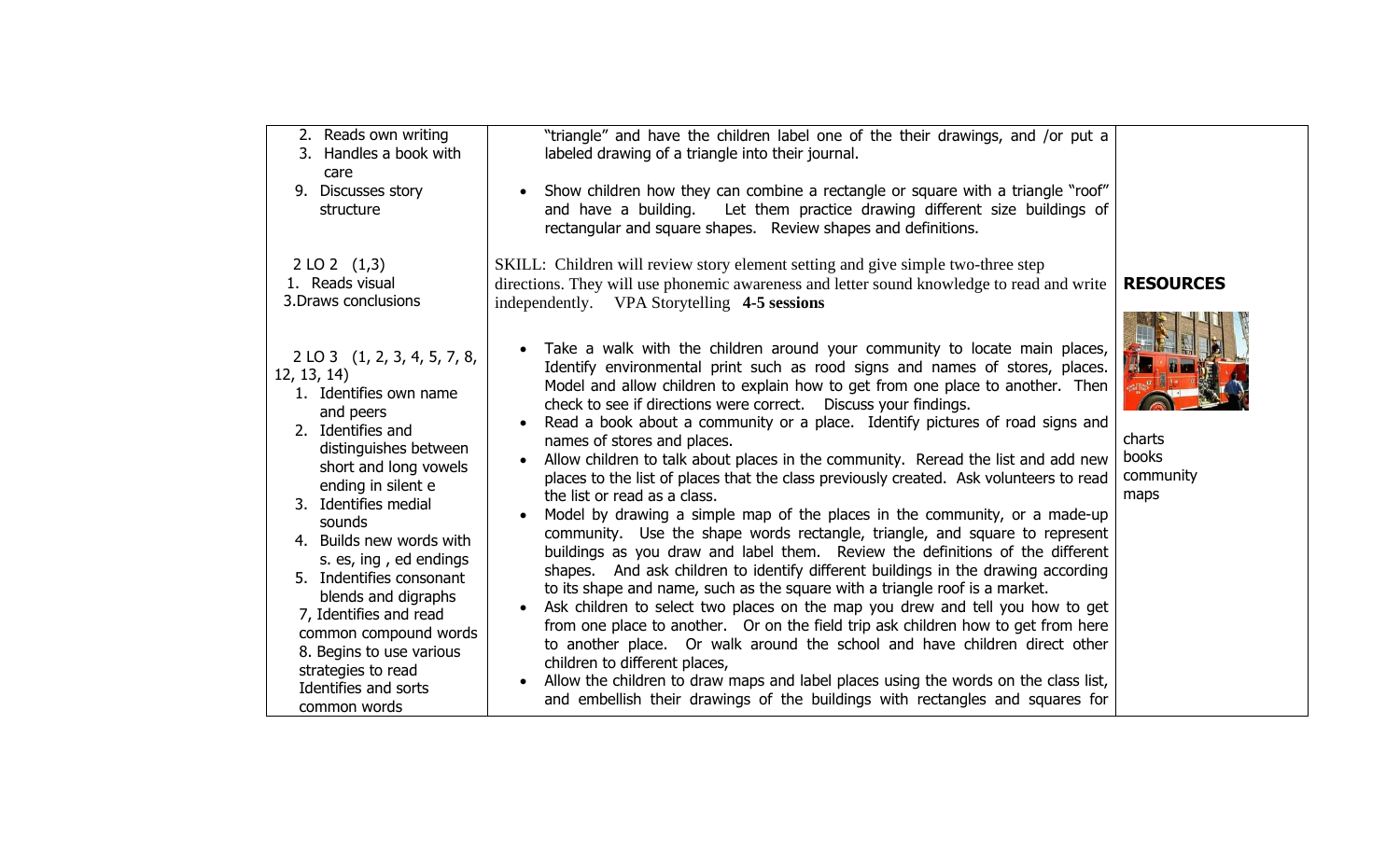| 12. Reads words aloud and              | windows and doors.                                                                                                                                                     |  |
|----------------------------------------|------------------------------------------------------------------------------------------------------------------------------------------------------------------------|--|
| repeats common                         | Ask the children to name their community. Allow them to use phonemic awareness                                                                                         |  |
| phonemes                               | and letter sound knowledge to write the name independently and then instruct                                                                                           |  |
| 13. Identifies common                  | them to think of a story that happened in the community that they drew -such as a                                                                                      |  |
| environmental print                    | boy went to the market, and ask them to write it. Ask them to write their name                                                                                         |  |
| 14. Uses contextual clues              | and the date on the paper. Review story elements -setting and main character:<br>where the story takes place, setting, who is in the story, characters. Listen to some |  |
| $2$ LO 4 $(1, 2, 4, 5, 6, 7)$          | stories and look at the maps. Let other children ask about the setting and other                                                                                       |  |
| 1. Shows interest in                   | simple questions about the main character in an orderly fashion. Let the map                                                                                           |  |
| visuals and printed                    | drawer give answers. Hang maps in the room and/or save for portfolio to show                                                                                           |  |
| texts                                  | present ability and baseline for improvement.                                                                                                                          |  |
| 2. Talks about print and<br>visuals    |                                                                                                                                                                        |  |
| 4, Actively participated in            |                                                                                                                                                                        |  |
| reading activities                     | ADDITIONAL ACTIVITIES AND IDEAS                                                                                                                                        |  |
| 5. Points to words                     |                                                                                                                                                                        |  |
| 6. reads along when                    | Talk about likes and dislikes in the community.                                                                                                                        |  |
| teacher reads                          |                                                                                                                                                                        |  |
| 7. States liked and                    | Highlight <b>common nouns</b> in lists or sentences. Add the inflectional endings (s)                                                                                  |  |
| dislikes                               | and (es) mangoes, churches, schools, trees, houses, markets, stores, and have<br>children read and offer other suggestions.                                            |  |
|                                        |                                                                                                                                                                        |  |
| $2$ LO 5 (1, 2, 3, 4, 5, 6)            | Distinguish special names from other nouns. Identify those places that are <b>proper</b>                                                                               |  |
| 1. Identifies and talk<br>about themes | nouns and explain that these need to begin with capital letters. St. Mary's School                                                                                     |  |
| 2. Identifies and builds               | Answer <b>oral questions</b> from a story about their community (listening                                                                                             |  |
| upon words                             | comprehension). Asking and answering questions about the community. Use a                                                                                              |  |
| 3. Asks for clarification              | picture to elicit questions and answers.                                                                                                                               |  |
| 4. Read/views visuals to               |                                                                                                                                                                        |  |
| solve simple problems                  | Identify ways in which the community can be made to look better                                                                                                        |  |
| 5. Reads/views visuals to              |                                                                                                                                                                        |  |
| interpret information                  | Visit places of interest and talk about them. Present a picture, and invite students                                                                                   |  |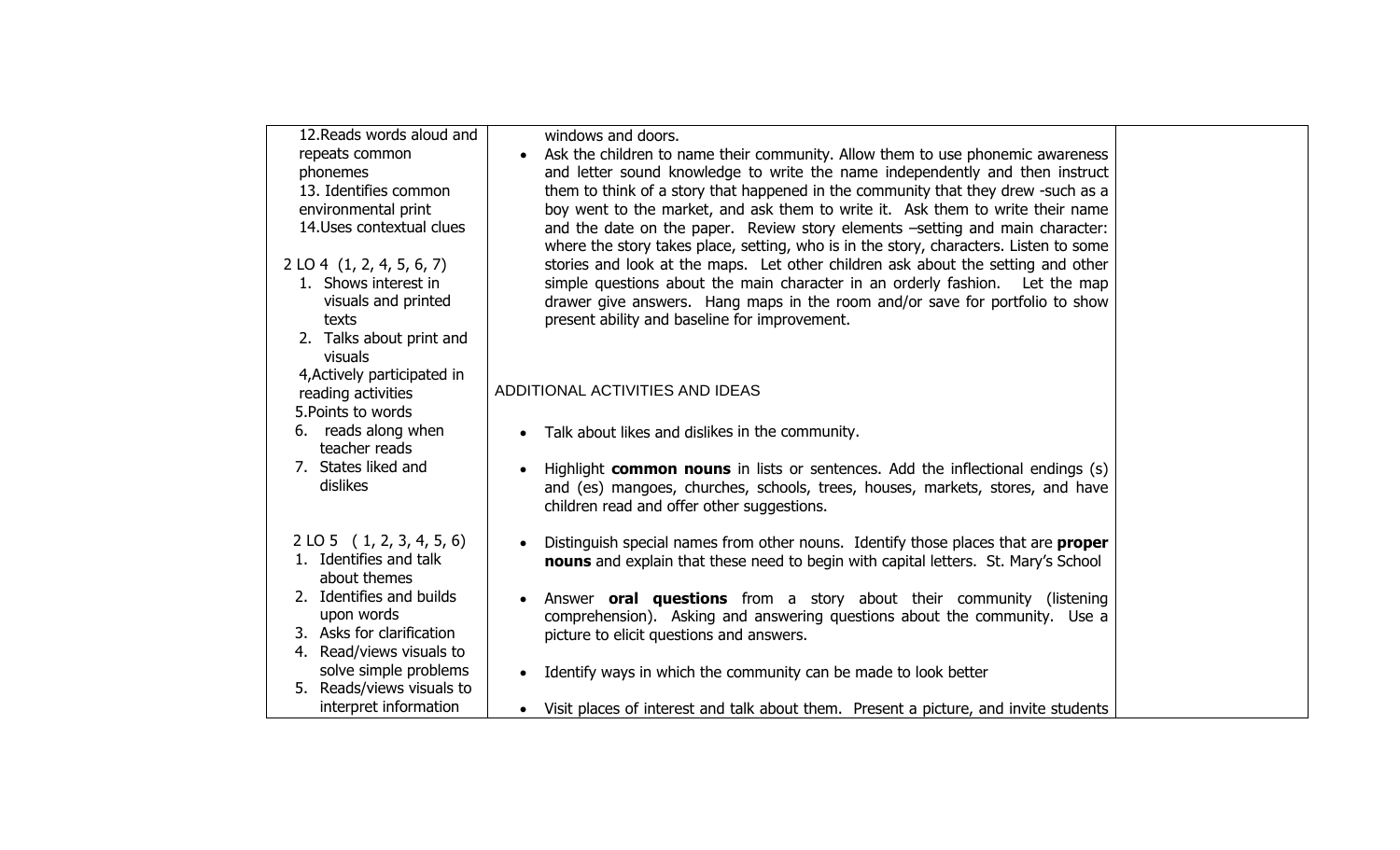| to talk about what they see, sound out words with the particular digraph<br>soundteacher reads sounds and children repeat. Use the "I Spy" to generate<br>other words. Read short sentences, and clap hands when they hear the sound.                                                                |                                                                                                                                                                                                                                                                                                                                                                                                                                                                                                                                                                                                                                                                                                                                                       |
|------------------------------------------------------------------------------------------------------------------------------------------------------------------------------------------------------------------------------------------------------------------------------------------------------|-------------------------------------------------------------------------------------------------------------------------------------------------------------------------------------------------------------------------------------------------------------------------------------------------------------------------------------------------------------------------------------------------------------------------------------------------------------------------------------------------------------------------------------------------------------------------------------------------------------------------------------------------------------------------------------------------------------------------------------------------------|
|                                                                                                                                                                                                                                                                                                      |                                                                                                                                                                                                                                                                                                                                                                                                                                                                                                                                                                                                                                                                                                                                                       |
|                                                                                                                                                                                                                                                                                                      |                                                                                                                                                                                                                                                                                                                                                                                                                                                                                                                                                                                                                                                                                                                                                       |
| Describe specific activities at specific work places through words and pictures.<br>Read story and identify sight words. Use words related to the community to<br>identify blends, digraphs, rhyming words e.g. church, beach                                                                        |                                                                                                                                                                                                                                                                                                                                                                                                                                                                                                                                                                                                                                                                                                                                                       |
|                                                                                                                                                                                                                                                                                                      |                                                                                                                                                                                                                                                                                                                                                                                                                                                                                                                                                                                                                                                                                                                                                       |
| names and places in the community. Draw and label a map of a community.<br>Read signs around the community. Write out riddles in pairs. Use capital letters to                                                                                                                                       |                                                                                                                                                                                                                                                                                                                                                                                                                                                                                                                                                                                                                                                                                                                                                       |
| begin sentences.                                                                                                                                                                                                                                                                                     |                                                                                                                                                                                                                                                                                                                                                                                                                                                                                                                                                                                                                                                                                                                                                       |
| Use LEA (Learning Experience Approach) to talk about and recognize words in                                                                                                                                                                                                                          |                                                                                                                                                                                                                                                                                                                                                                                                                                                                                                                                                                                                                                                                                                                                                       |
| houses and make a scrapbook or a collage. Help the children to write captions and<br>elicit target words through questioning.                                                                                                                                                                        |                                                                                                                                                                                                                                                                                                                                                                                                                                                                                                                                                                                                                                                                                                                                                       |
|                                                                                                                                                                                                                                                                                                      |                                                                                                                                                                                                                                                                                                                                                                                                                                                                                                                                                                                                                                                                                                                                                       |
|                                                                                                                                                                                                                                                                                                      |                                                                                                                                                                                                                                                                                                                                                                                                                                                                                                                                                                                                                                                                                                                                                       |
| children to write about their families (e.g. father mother, big sister, me, baby<br>brother), write important words on the board for the children to copy. Ask the<br>children $-$ in pairs or in groups $-$ to talk about the pictures they have drawn. Ask<br>them to read what they have written. |                                                                                                                                                                                                                                                                                                                                                                                                                                                                                                                                                                                                                                                                                                                                                       |
|                                                                                                                                                                                                                                                                                                      |                                                                                                                                                                                                                                                                                                                                                                                                                                                                                                                                                                                                                                                                                                                                                       |
|                                                                                                                                                                                                                                                                                                      |                                                                                                                                                                                                                                                                                                                                                                                                                                                                                                                                                                                                                                                                                                                                                       |
|                                                                                                                                                                                                                                                                                                      |                                                                                                                                                                                                                                                                                                                                                                                                                                                                                                                                                                                                                                                                                                                                                       |
|                                                                                                                                                                                                                                                                                                      |                                                                                                                                                                                                                                                                                                                                                                                                                                                                                                                                                                                                                                                                                                                                                       |
|                                                                                                                                                                                                                                                                                                      |                                                                                                                                                                                                                                                                                                                                                                                                                                                                                                                                                                                                                                                                                                                                                       |
|                                                                                                                                                                                                                                                                                                      |                                                                                                                                                                                                                                                                                                                                                                                                                                                                                                                                                                                                                                                                                                                                                       |
|                                                                                                                                                                                                                                                                                                      |                                                                                                                                                                                                                                                                                                                                                                                                                                                                                                                                                                                                                                                                                                                                                       |
|                                                                                                                                                                                                                                                                                                      | Write new words with the digraphs.<br>Children create riddles to identify main places. Use capital letters for special<br>their speaking vocabulary of places visited in the community. Collect pictures of<br>Draw and number series of buildings in the community. Teach order, help<br>Listen to stories about the community. Let students retell individually. Teach has<br>and have/do not have, does not have.<br><b>Create</b> model houses out of pieces of material (cardboard, leaves, wood etc.)<br>from the environment. Label parts of the housedoor, window, roof. Ask children<br>questions about the house- e.g. "can you point to the door?", how many<br>windows?, what colour is the roof? Draw fantasy homes and colour or paint. |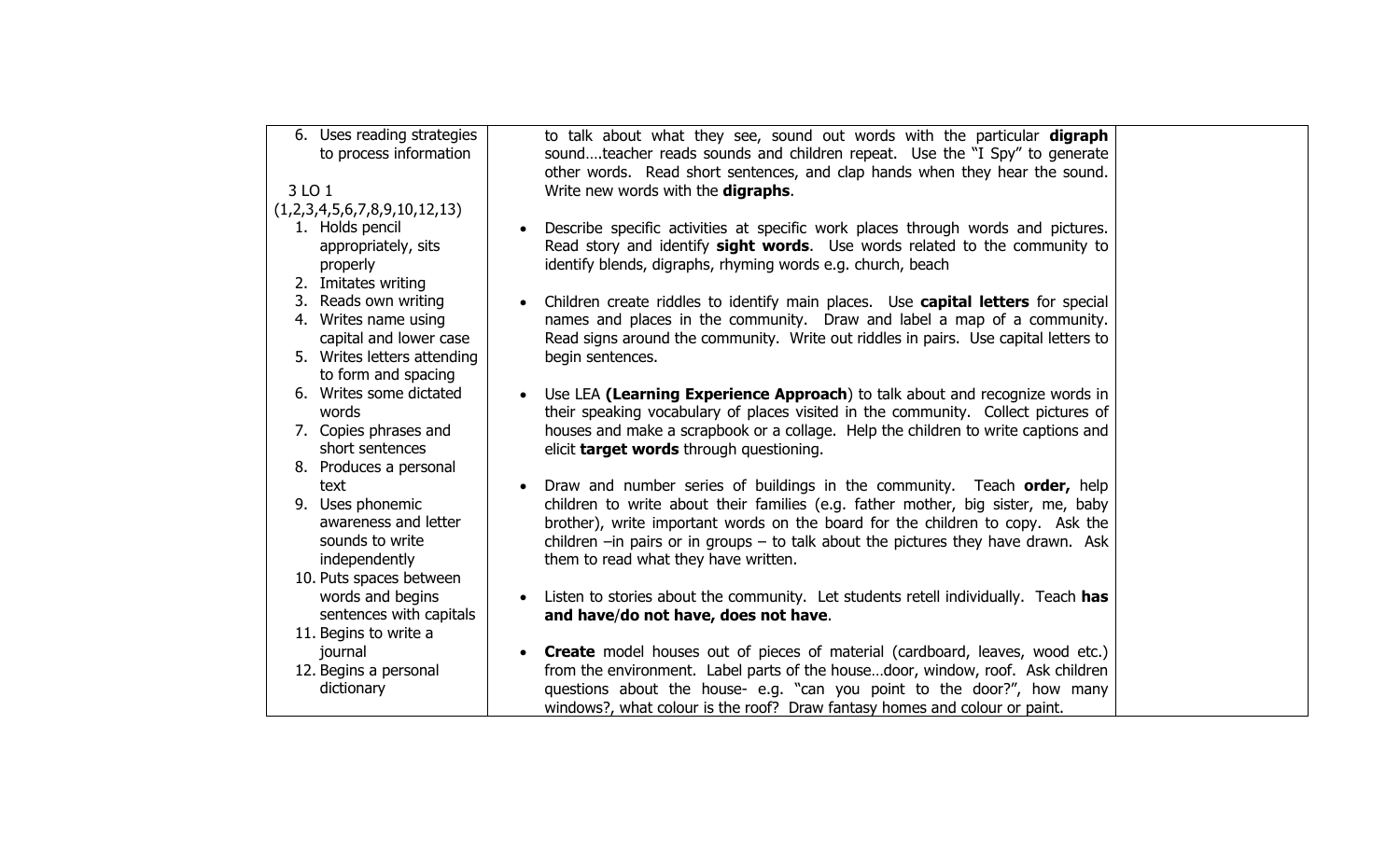| $3$ LO 2 $(1, 2, 3, 4, 5, 6,$ |                                                                                             |  |
|-------------------------------|---------------------------------------------------------------------------------------------|--|
| 7, 8, 9, 10, 11, 12)          | Create a semantic map.                                                                      |  |
| 1. Draws pictures to          |                                                                                             |  |
| represent story               |                                                                                             |  |
| elements                      | <b>Informal Assessments</b>                                                                 |  |
| 2. Draws several pictures     | Matching exercises                                                                          |  |
| in sequence                   | Flash card group, pair work and individual work                                             |  |
| 3. Writes to recount          | Exercise book checks                                                                        |  |
| 4. Labels some pictures       | Question and answer                                                                         |  |
| with words                    | Monitor reading for fluency, decoding, fluency                                              |  |
| 5. Writes a string of         |                                                                                             |  |
| words                         |                                                                                             |  |
| 6. Rearranges words to        |                                                                                             |  |
| make a sentence               |                                                                                             |  |
| 7. Uses a capital at the      |                                                                                             |  |
| beginning of a                | <b>END OF UNIT ASSESSSMENTS</b>                                                             |  |
| sentence and pronoun          | $\checkmark$ Identify main places from pictures and match pictures to workplaces            |  |
| 8. Creates a recount text     | $\checkmark$ Give directions to main places using simple steps                              |  |
| with teacher support          | Identify sight words used for "community places"                                            |  |
| 9. Participates in making     | $\checkmark$ Present a number of pictures, ask pupils to place a ( $\checkmark$ ) where the |  |
| a class book about an         |                                                                                             |  |
| interesting local person      | sound, e.g. /ch/ is heard. Make the sound of ch/sh/                                         |  |
| 10. Creates and uses own      | $\checkmark$ Spell sight and high frequency words                                           |  |
| word bank for check           | Retell funny stories/stories about events that take place in the                            |  |
| spelling                      | community                                                                                   |  |
| 11. Edits own work            | Ask children to write their names and addresses on labels or pieces of                      |  |
| 12. Revises original drafts   | card then stick them in their exercise books, on their desks etc.                           |  |
|                               | Make a simple map of the area, including the school, and mark the                           |  |
|                               | home with a flag.                                                                           |  |
| $3$ LO $3$ (4, 5, 6, 7)       | $\checkmark$ Create a class portfolio with places in the community                          |  |
| 4Writes/draws symbols in      |                                                                                             |  |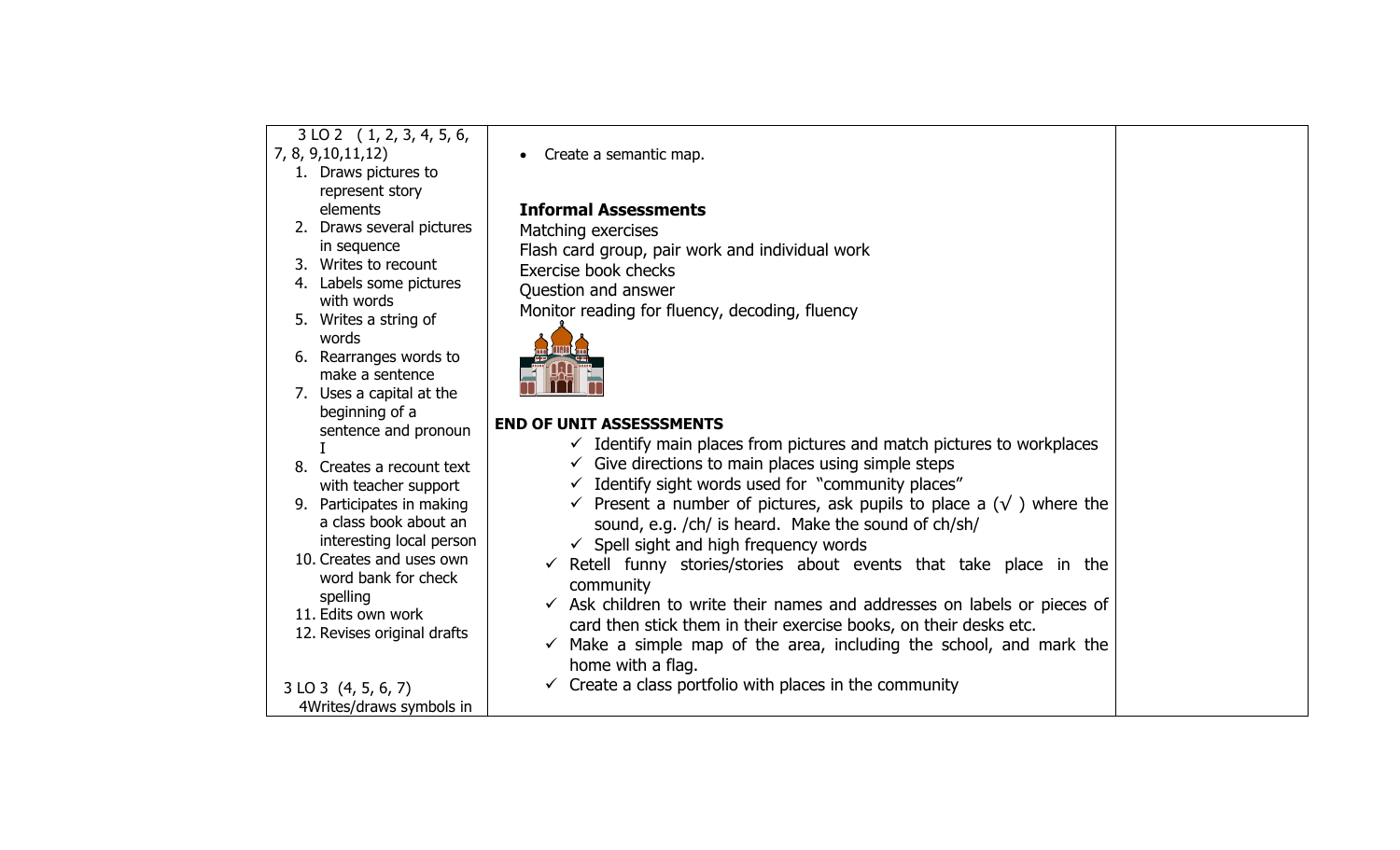|                           | <b>TOPIC 2</b>                                                                                                                                                                                                                                                                                                                                                                                                                                                                                         |                                                                                                                                                                                                                                                                                                                                                                                                                                                   |
|---------------------------|--------------------------------------------------------------------------------------------------------------------------------------------------------------------------------------------------------------------------------------------------------------------------------------------------------------------------------------------------------------------------------------------------------------------------------------------------------------------------------------------------------|---------------------------------------------------------------------------------------------------------------------------------------------------------------------------------------------------------------------------------------------------------------------------------------------------------------------------------------------------------------------------------------------------------------------------------------------------|
| and shares with class     | THEME 2- THE PEOPLE IN MY COMMUNITY- 3 weeks                                                                                                                                                                                                                                                                                                                                                                                                                                                           |                                                                                                                                                                                                                                                                                                                                                                                                                                                   |
|                           | <b>SUGGESTED ACTIVITIES</b>                                                                                                                                                                                                                                                                                                                                                                                                                                                                            |                                                                                                                                                                                                                                                                                                                                                                                                                                                   |
| Free writes by choice     |                                                                                                                                                                                                                                                                                                                                                                                                                                                                                                        |                                                                                                                                                                                                                                                                                                                                                                                                                                                   |
|                           |                                                                                                                                                                                                                                                                                                                                                                                                                                                                                                        |                                                                                                                                                                                                                                                                                                                                                                                                                                                   |
| choice                    |                                                                                                                                                                                                                                                                                                                                                                                                                                                                                                        |                                                                                                                                                                                                                                                                                                                                                                                                                                                   |
|                           |                                                                                                                                                                                                                                                                                                                                                                                                                                                                                                        |                                                                                                                                                                                                                                                                                                                                                                                                                                                   |
|                           |                                                                                                                                                                                                                                                                                                                                                                                                                                                                                                        |                                                                                                                                                                                                                                                                                                                                                                                                                                                   |
|                           |                                                                                                                                                                                                                                                                                                                                                                                                                                                                                                        |                                                                                                                                                                                                                                                                                                                                                                                                                                                   |
|                           |                                                                                                                                                                                                                                                                                                                                                                                                                                                                                                        |                                                                                                                                                                                                                                                                                                                                                                                                                                                   |
|                           |                                                                                                                                                                                                                                                                                                                                                                                                                                                                                                        |                                                                                                                                                                                                                                                                                                                                                                                                                                                   |
|                           |                                                                                                                                                                                                                                                                                                                                                                                                                                                                                                        |                                                                                                                                                                                                                                                                                                                                                                                                                                                   |
|                           |                                                                                                                                                                                                                                                                                                                                                                                                                                                                                                        |                                                                                                                                                                                                                                                                                                                                                                                                                                                   |
| adds to it                |                                                                                                                                                                                                                                                                                                                                                                                                                                                                                                        |                                                                                                                                                                                                                                                                                                                                                                                                                                                   |
|                           | Each child will begin to identify medial word sounds, short and long silent e vowels                                                                                                                                                                                                                                                                                                                                                                                                                   |                                                                                                                                                                                                                                                                                                                                                                                                                                                   |
| Writes for different      |                                                                                                                                                                                                                                                                                                                                                                                                                                                                                                        |                                                                                                                                                                                                                                                                                                                                                                                                                                                   |
| purposes and<br>audiences | 3-5 sessions                                                                                                                                                                                                                                                                                                                                                                                                                                                                                           |                                                                                                                                                                                                                                                                                                                                                                                                                                                   |
|                           |                                                                                                                                                                                                                                                                                                                                                                                                                                                                                                        |                                                                                                                                                                                                                                                                                                                                                                                                                                                   |
|                           |                                                                                                                                                                                                                                                                                                                                                                                                                                                                                                        |                                                                                                                                                                                                                                                                                                                                                                                                                                                   |
|                           |                                                                                                                                                                                                                                                                                                                                                                                                                                                                                                        |                                                                                                                                                                                                                                                                                                                                                                                                                                                   |
|                           |                                                                                                                                                                                                                                                                                                                                                                                                                                                                                                        |                                                                                                                                                                                                                                                                                                                                                                                                                                                   |
|                           |                                                                                                                                                                                                                                                                                                                                                                                                                                                                                                        |                                                                                                                                                                                                                                                                                                                                                                                                                                                   |
|                           | charts<br>5. Writes tallies to record<br>6. Develops and write<br>simple sentences<br>7. Writes a simple story<br>$3$ LO 4 $(1, 2, 3, 4, 5, 6, 8,$<br>2. Draws pictures by<br>3. Presents and reads<br>writing to family,<br>friends and teacher<br>4. Shows interest in<br>writing<br>5. Responds positively to<br>feed back<br>6. Develops portfolio and<br>8. Brainstorms with class<br>9.<br>$3$ LO 5 $(1, 2, 3, 4, 5, 6, 7,$<br>1. Produces visuals of<br>themes taught in other<br>subject areas | WHO ARE THE PEOPLE IN YOUR COMMUNITY?<br>WHAT KIND OF JOBS DO THEY HAVE?<br><b>SKILLS:</b><br>Each child will add "er" to verbs to form new noun words and 'ing" to form new verb tense<br>Ask children to name things that people do while you put the list on a chart/board e.g.<br>drive, farm, bake, garden, help, work, etc.<br>Ask children to read the names on the list with you. Review phonics medial<br>sounds, short and long vowels. |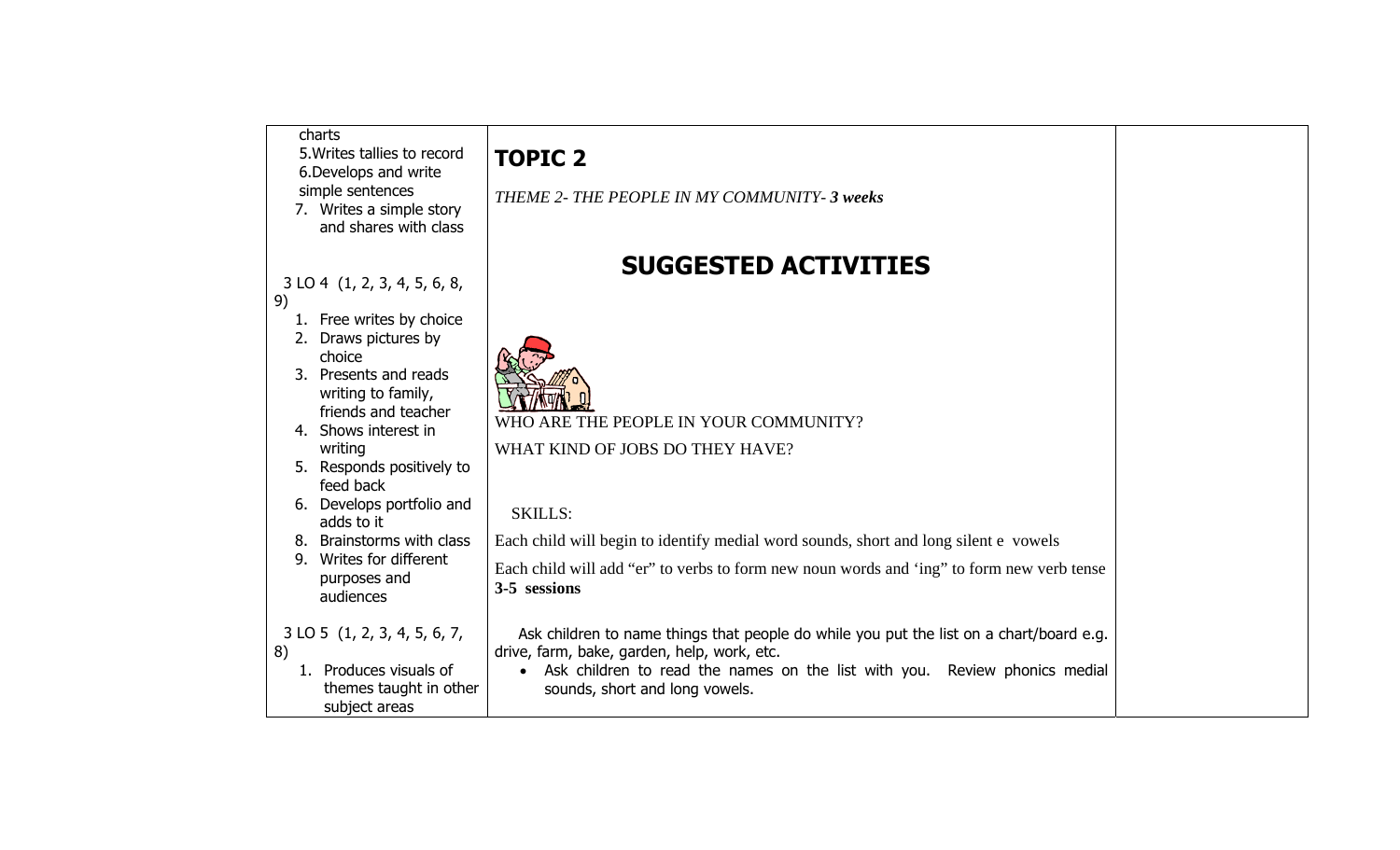| 2. Labels visuals with    | • Ask children to read the list and name the worker that does this thing while you                        |
|---------------------------|-----------------------------------------------------------------------------------------------------------|
| words and symbols         | put the name of the worker next to the work.                                                              |
| 3. Writes/draws to solve  | • Ask children to look at the chart and tell you if they see a pattern.                                   |
| simple problems           | Many words just add "er" to form the word for the worker. Model first and then ask                        |
| 4. Produces and           | individual students to give both the work and then the worker e.g. drive- driver, farm-                   |
| interprets graphical      | farmer, teach-teacher. Add to the list.                                                                   |
| information               |                                                                                                           |
| 5. Adds to and uses       | Find pictures or have children draw pictures of people working and the clothes and                        |
| personal dictionary       | tools they use. Write the name of the worker on another piece of paper. Match                             |
| 6. Writes simple          | word with picture of worker and talk about them. Talk about the clothes people                            |
| informational             | wear for different jobs and the tools they use. Allow children to describe the                            |
| sentences                 | clothes and the tools.                                                                                    |
| 7. Participates in making |                                                                                                           |
| informational books       | Identify pictures of people at work. Use name cards to match pictures. Teach                              |
| for the class library     | <b>inflectional ending <math>-\text{ing}'</math>.</b> What is he/she doing? Baking, selling, washing, etc |
| 8. With class collects,   |                                                                                                           |
| organizes, records and    | <b>SKILL:</b>                                                                                             |
| reports information       | Each child will have the opportunity to role play conversations in small peer groups to imitate           |
|                           | daily language including greetings, giving thanks, apologies, requests, invites and goodbyes 3-           |
|                           | 4 sessions                                                                                                |
|                           |                                                                                                           |
|                           | <b>Role play</b> greetings/simple courtesies for church /shop/street etc. Write a simple                  |
|                           | dialogue. Sing song Its nice to say "Hello" and "How do you do?"                                          |
|                           |                                                                                                           |
|                           | Talk about what they want to be when they grow up and why? Have the child                                 |
|                           | draw and write about it. Save it for the portfolio.                                                       |
|                           |                                                                                                           |
|                           | Have the children choose a worker from the list and mime being that worker.                               |
|                           | What tool would they use? What would it look like? Model using mime and then                              |
|                           | choose children to mime their choice and have the class guess.<br>The one who                             |
|                           | quesses has to spell the worker word and then gets a turn.                                                |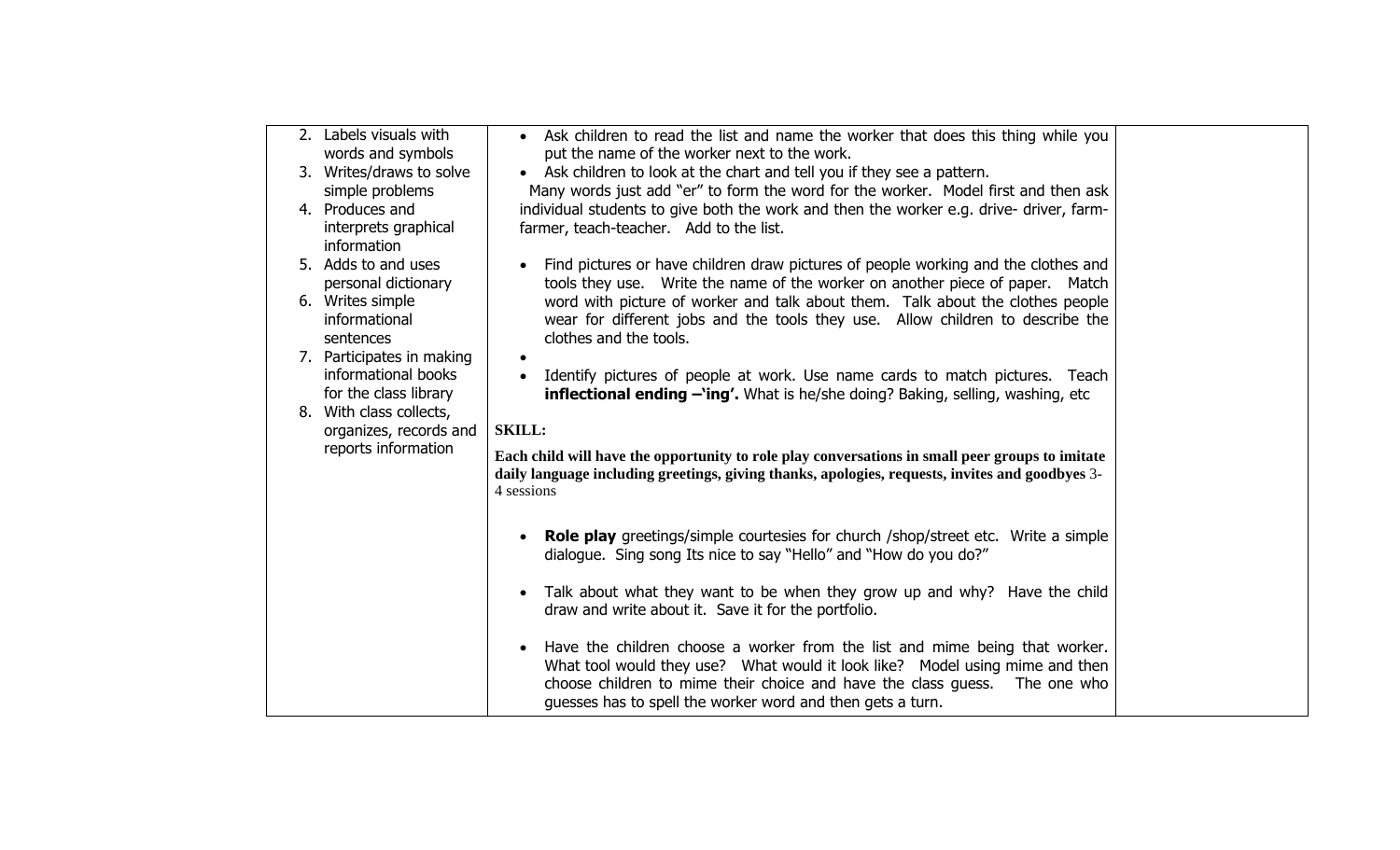| Make cards with names of different jobs e.g. doctor, baker, banker clerk, teacher.<br>Use as a deck of cards and have a child draw from the deck and mime or tell a<br>riddle. The class guesses the job on the card. |  |
|-----------------------------------------------------------------------------------------------------------------------------------------------------------------------------------------------------------------------|--|
| Use <b>riddles</b> to identify jobs e.g. I work with flour, and knead all day. Children<br>like my cakes as they work or play I am a<br>riddles and explore rhyming words.                                            |  |
| Dress up as community workers, talk about the job, and describe what they do.<br>Match worker with uniform for writing activity. Play Simon Says to get them to act<br>the part of the worker.                        |  |
| Let the children role play conversations that might take place between workers or<br>at that type of place of work and daily language including greetings, thanks,<br>apologies, requests, invitations and goodbye.   |  |
| Skill: Children will describe common objects and events in both general and<br>specific terms 2-4 sessions                                                                                                            |  |
| Use <b>descriptive words</b> to describe community helpers.<br>Use<br>adjectives/opposites/synonyms to create jingles e.g. Use rhyme "I know a<br>baker" happy, busy, fat, lazy baker. Tell story of Little Ren Hen   |  |
| Invite a community worker or helper, e.g. nurse to class. Have children interview<br>him/her. Write in journal about the community health nurse. Talk about her job.                                                  |  |
| <b>Additional Activities and Resources</b>                                                                                                                                                                            |  |
| Select compound words among a list of (community helpers) words. Complete<br>$\bullet$<br>worksheet. Use names of workers to complete sentences that states what                                                      |  |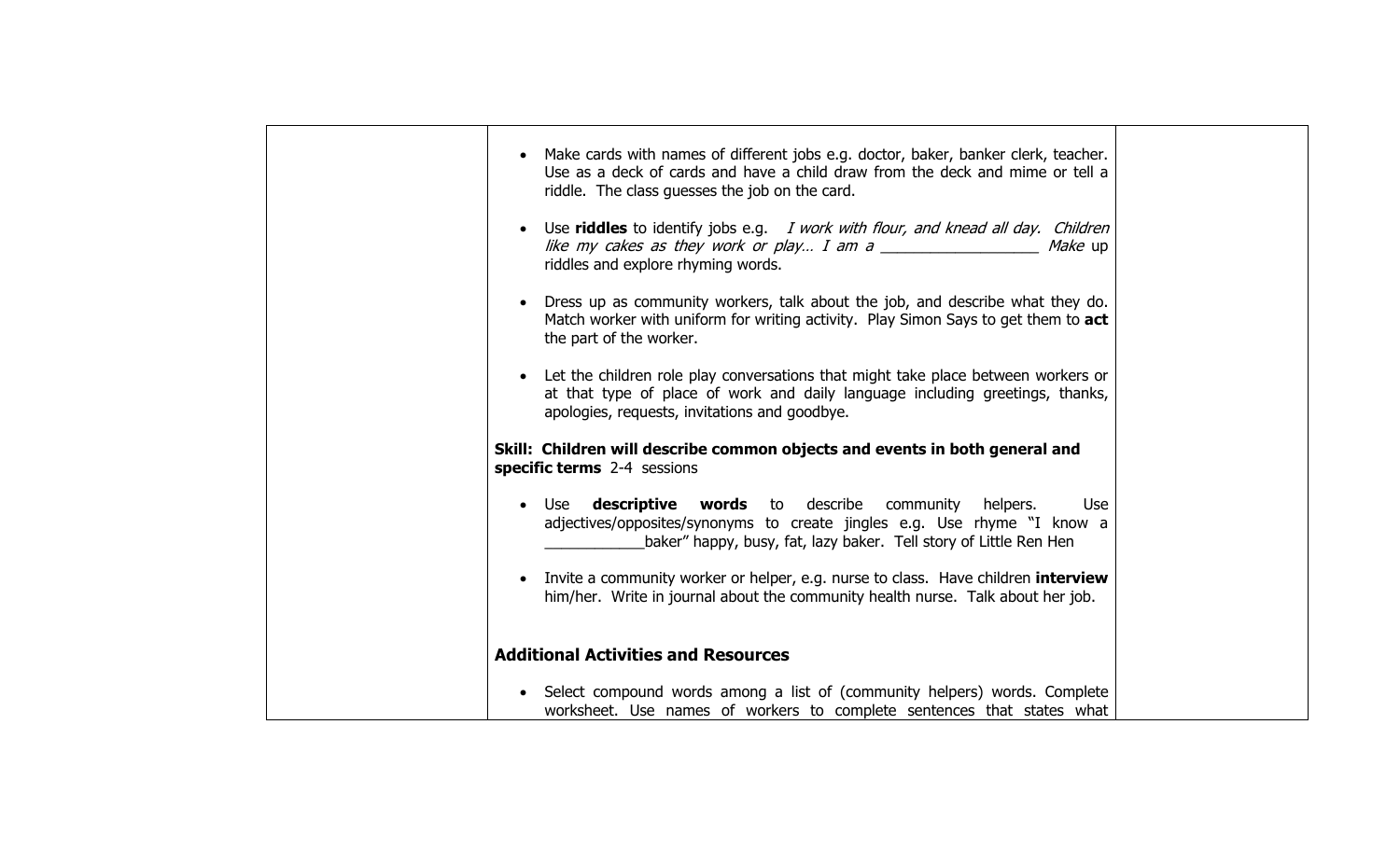| community helpers do.                                                                                                                                                                                                                                                                                                                                                     |  |
|---------------------------------------------------------------------------------------------------------------------------------------------------------------------------------------------------------------------------------------------------------------------------------------------------------------------------------------------------------------------------|--|
| Identify sequence of events in a story about a worker in the community-related<br>words to identify consonant digraphs (church, shop, and beach)                                                                                                                                                                                                                          |  |
| Sing song about community helpers. Identify blends in words related to community<br>helpers. E.g. priest, preacher-preach, driver-drive, cleaner, farmer-plant. Use these<br>blends in simple sentences or in a story. Teach consonant blends: 'pl', 'pr' and<br>'dr'. Write short stories about these people and what they do. Use words<br>similar/opposite in meaning. |  |
| <b>Informal Assessment</b>                                                                                                                                                                                                                                                                                                                                                |  |
| <b>END OF UNIT ASSESSSMENTS</b>                                                                                                                                                                                                                                                                                                                                           |  |
| $\checkmark$ Identify jobs from pictures and match pictures to workplaces                                                                                                                                                                                                                                                                                                 |  |
| $\checkmark$ Give directions to make something using simple steps                                                                                                                                                                                                                                                                                                         |  |
| $\checkmark$ Write poems and/or riddles about community workers                                                                                                                                                                                                                                                                                                           |  |
| $\checkmark$ Make miniature models of tools or workers using play dough and<br>other art supplies                                                                                                                                                                                                                                                                         |  |
| $\checkmark$ Create a collage of workers                                                                                                                                                                                                                                                                                                                                  |  |
| Interview parents and tell what kind of work they do or have done                                                                                                                                                                                                                                                                                                         |  |
| $\checkmark$ Interview someone in the community and as a class make a book                                                                                                                                                                                                                                                                                                |  |
|                                                                                                                                                                                                                                                                                                                                                                           |  |
|                                                                                                                                                                                                                                                                                                                                                                           |  |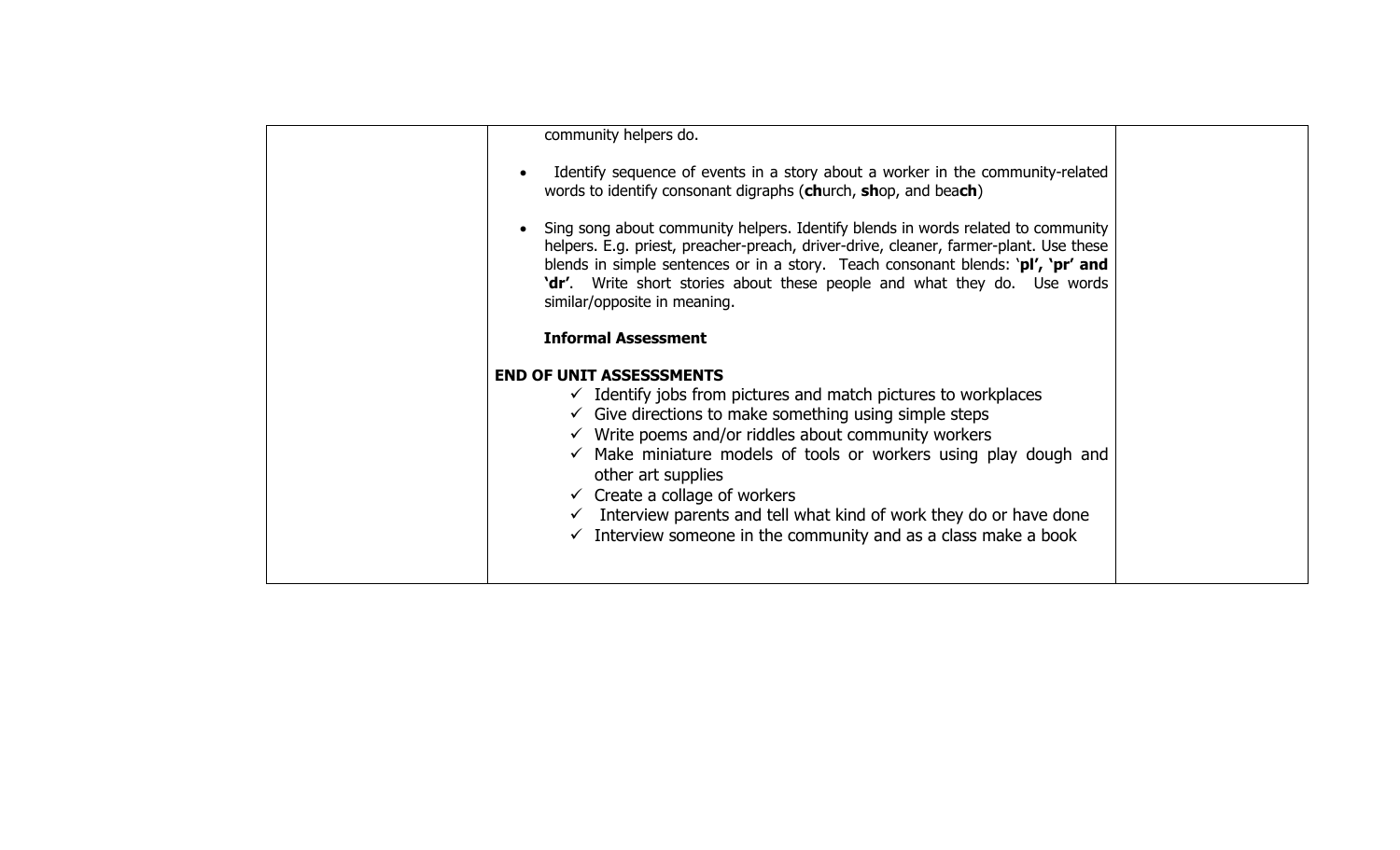## Term 2 **THEME 3: PEOPLE WHO COME TO OUR COUNTRY**

**Topic 1: Tourists** 2 weeks

**Topic 2: Immigrants** 2 weeks





 **CURRICULUM LINKS: math, languages, social studies, music/drama, information tech.**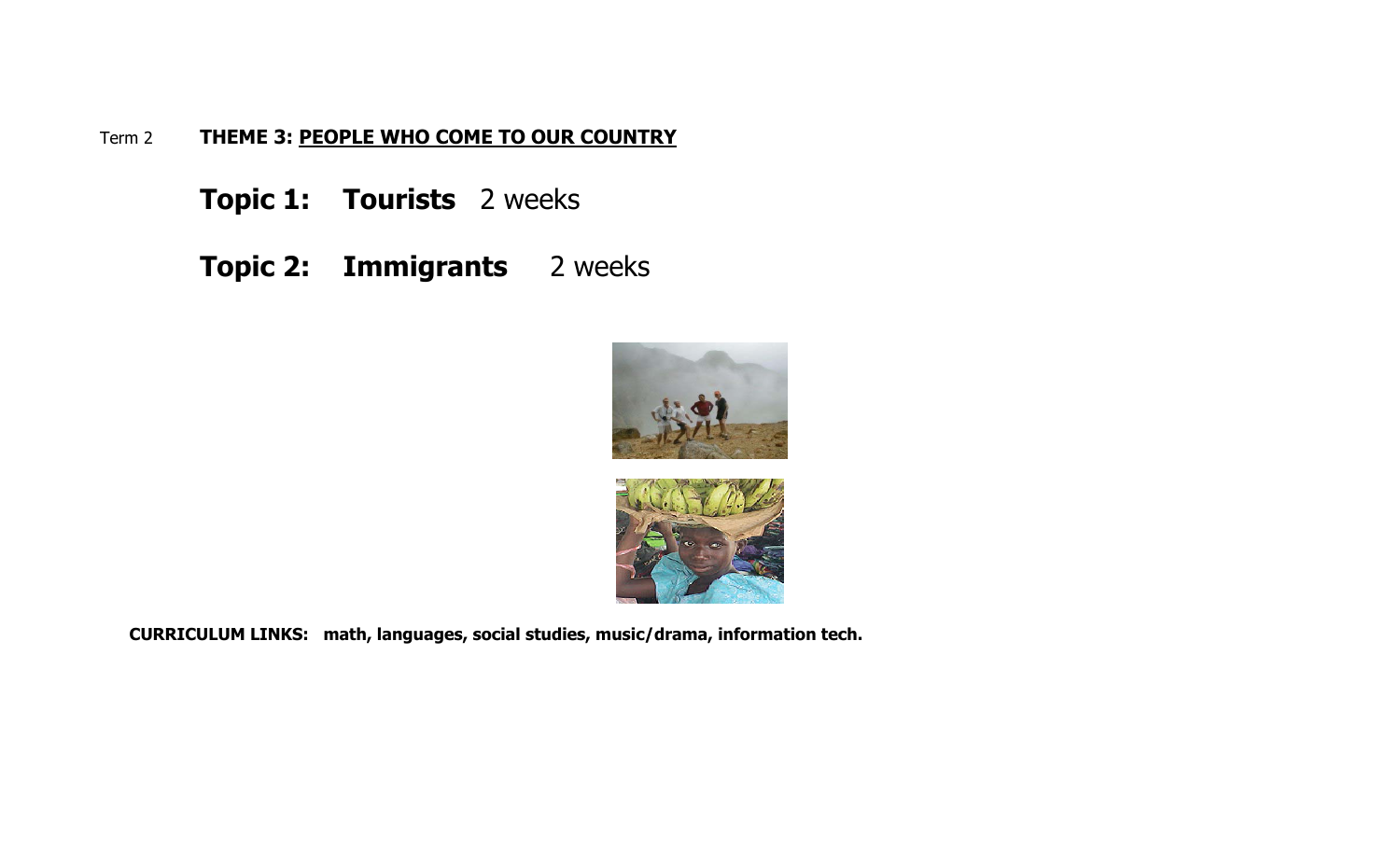# **SUGGESTED ACTIVITIES**

### Theme 3

### 1 LO 1

- 1. Her/himself: name, age, address, tel no.
- 2.Likes and dislikes & give reasons
- 3. Talks about current events/new
- 4. Her/his feelings
- 5. Personal issues
- 6,Uses complete sentences

7l Attentively, take turns, do not interrupt, make eye contact, use appropriate body gesture

8.Listens to different opinions

- 9.Ask questions for clarification and elaboration
- 10.Responds courteously
- 11.Recognises some moral issues
- 12. Recalls main ideas

1 LO 2

- 1. Participates in group oral expression
- 2. Re-tells a story, rhyme, poem
- 3. Talks about story element setting
- 4. Discusses opinion
- 5. Summarizes favourite texts
- 6. Adds a line to a rhyme, poem with prompt
- 7. Sings, chants, taps rhythm
- 8. Responds with peers, records data, sequences
- 9. Predicts what will happen next
- 10. Repeats rhymes, pattern, blends, digraphs
- 11. Talks about and uses adjectives plus singular and plural nouns
- 12. Describes common objects and events in general and specific terns

### **Topic 1: Tourists**

- • Read a story about vacations. Ask children about places they travel to for a vacation: countryside, other village, grandmothers, city, oversea… Discuss traveling and write important **vocabulary words.** Allow students to copy to **personal dictionary.**
- • Talk about places that children travel to during holidays and vacations. Talk about traveling, the environment, what they will take with them. Prepare a **KWL chart** of what children know about traveling, what they want to know and what they will find out
- • Talk about people who come to the Caribbean for holidays. **Why** do they come? **Where** do they come from? **What** do they do? **Where** do they go?
- Ask students to draw a picture of a place they would like to go. Post up in class. Answer question about a cruise ship based on a story (e.g. where did the ship come from? Who were on board? **When/how/Why** did it come?
- • Look at a picture with class and discuss the manner in which the people in the picture are acting, Look at 'photos' with the class of holidays. Ask children what they did on holidays**. Oral language skills**-Make sentences. Discuss with the class what you can do when you want to be friendly to someone who is on holiday in your country. Colour a picture with tourists. Write the tourist a note.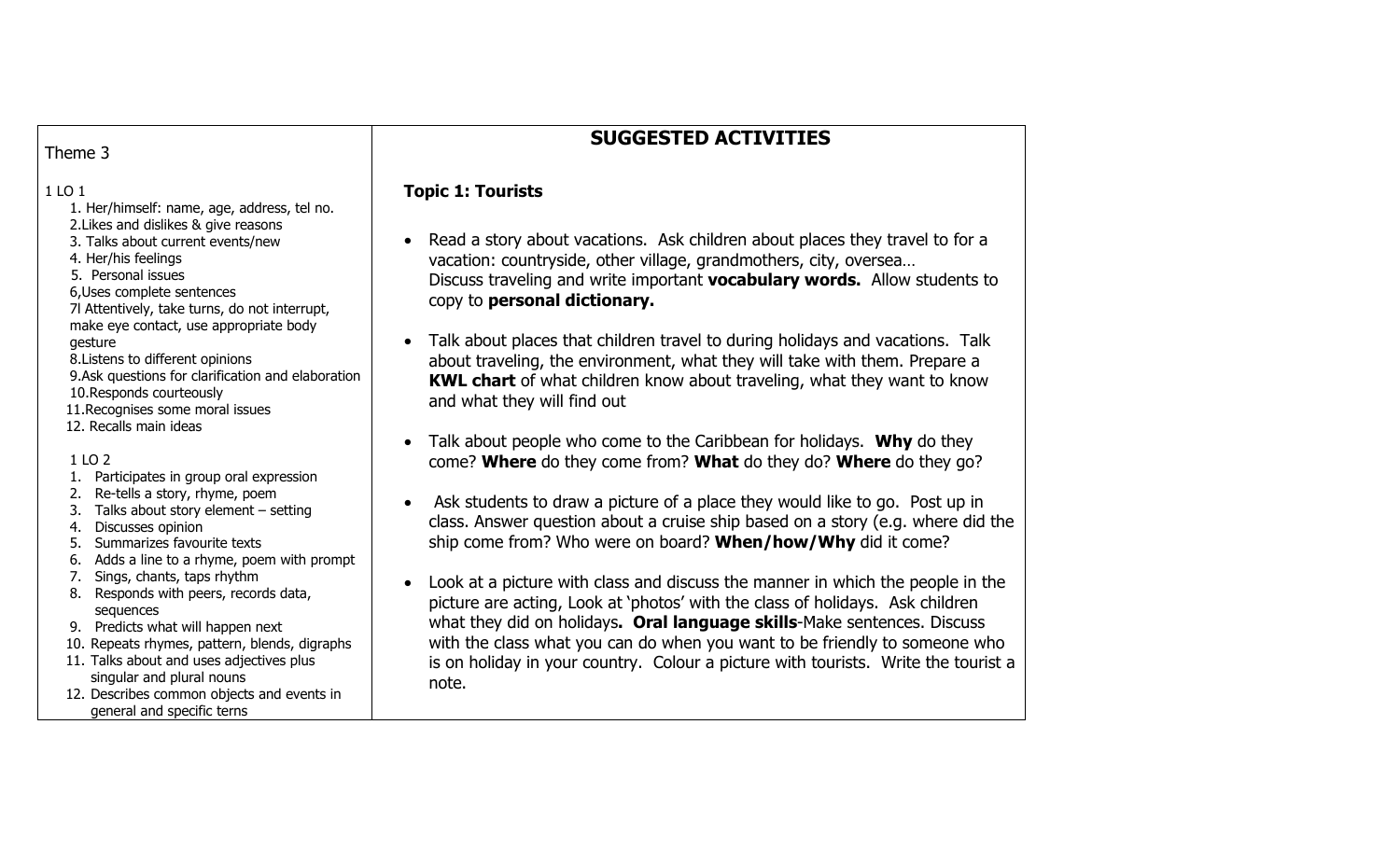| 13. Responds to who, what, where, when, why<br>and how<br>14. Identifies and talks about words that<br>indicate past tense, time sequence<br>15. Practices using past tense and time<br>sequence words<br>1 LO 3 | Ask questions to one another teacher/pupils, pupils/pupils. Collect magazine<br>$\bullet$<br>pictures showing people doing different activities (craft vendors, market people,<br>taxi and bus drivers, tour guides, etc Show the pictures to the class and ask:<br>What's this man doing? What is this lady selling? Who might buy her items?<br>Have children cut out pictures of the various activities and write their own<br>captions. |
|------------------------------------------------------------------------------------------------------------------------------------------------------------------------------------------------------------------|---------------------------------------------------------------------------------------------------------------------------------------------------------------------------------------------------------------------------------------------------------------------------------------------------------------------------------------------------------------------------------------------------------------------------------------------|
| 1. Greets, thanks, requests, apologises, invites,                                                                                                                                                                |                                                                                                                                                                                                                                                                                                                                                                                                                                             |
| answers phone in appropriate manner<br>2, Gives simple instructions<br>3. Asks and answers questions, gives<br>explanations<br>Makes announcements to class<br>4.<br>Gives explanations of behaviour<br>5.       | Ask the children to give sounds of $/k/$ and $/r/$ and then blend <b>'cr'</b> . These<br>consonant blends should be placed in a short story for the children. Make up<br>words with the children to start off and write then on the board, then ask<br>children to work with a partner to complete the exercise. Let them read the<br>words to each other. Play word games                                                                  |
| Play acts conversations<br>6.                                                                                                                                                                                    | Talk about pictures using <b>descriptive</b> words. Use picture books with large                                                                                                                                                                                                                                                                                                                                                            |
| Follows instructions/directions<br>7.<br>Responds to explanations<br>8.                                                                                                                                          | pictures to give children extra practice in describing actions and to expand their                                                                                                                                                                                                                                                                                                                                                          |
| Asks questions for clarification<br>9.                                                                                                                                                                           |                                                                                                                                                                                                                                                                                                                                                                                                                                             |
| 10. Responds appropriately to announcements                                                                                                                                                                      | vocabulary. Let children match pictures with sentences. Students write silly                                                                                                                                                                                                                                                                                                                                                                |
| 11. Answers questions and relates information                                                                                                                                                                    | sentences in groups.                                                                                                                                                                                                                                                                                                                                                                                                                        |
| stays on topic                                                                                                                                                                                                   |                                                                                                                                                                                                                                                                                                                                                                                                                                             |
| 12. Distinguishes fantasy/fact                                                                                                                                                                                   |                                                                                                                                                                                                                                                                                                                                                                                                                                             |
|                                                                                                                                                                                                                  | <b>Read</b> stories from their text, charts etc. Read out words lend, send and                                                                                                                                                                                                                                                                                                                                                              |
| 1 LO 4                                                                                                                                                                                                           | spend. Write these words on the board. Then write sentences to have                                                                                                                                                                                                                                                                                                                                                                         |
| 1. Shares selected oral text                                                                                                                                                                                     | children complete the correct word for each gap. Create a simple passage to                                                                                                                                                                                                                                                                                                                                                                 |
| Participates in dramas, songs and choral<br>2.<br>recitations                                                                                                                                                    | use as comprehension exercise.                                                                                                                                                                                                                                                                                                                                                                                                              |
| Retells stories, jokes, proverbs<br>3.                                                                                                                                                                           |                                                                                                                                                                                                                                                                                                                                                                                                                                             |
| Tells imaginative story<br>4.                                                                                                                                                                                    | Play the game, I Spy, to practise <i>initial letter sounds</i> by saying, "I spy with                                                                                                                                                                                                                                                                                                                                                       |
| Creates a jingle, poem, rhyme, song<br>5.                                                                                                                                                                        | my little eye something beginning with" Pair up to create riddles for                                                                                                                                                                                                                                                                                                                                                                       |
| Takes part in class performance of a story<br>6.                                                                                                                                                                 | vacations/travel/                                                                                                                                                                                                                                                                                                                                                                                                                           |
| Responds to a text<br>7.                                                                                                                                                                                         |                                                                                                                                                                                                                                                                                                                                                                                                                                             |
| 8. Begins to recognize socio-cultural biases                                                                                                                                                                     | Complete sentences using <b>blends</b> that rhyme to match a poem- I saw three                                                                                                                                                                                                                                                                                                                                                              |
|                                                                                                                                                                                                                  |                                                                                                                                                                                                                                                                                                                                                                                                                                             |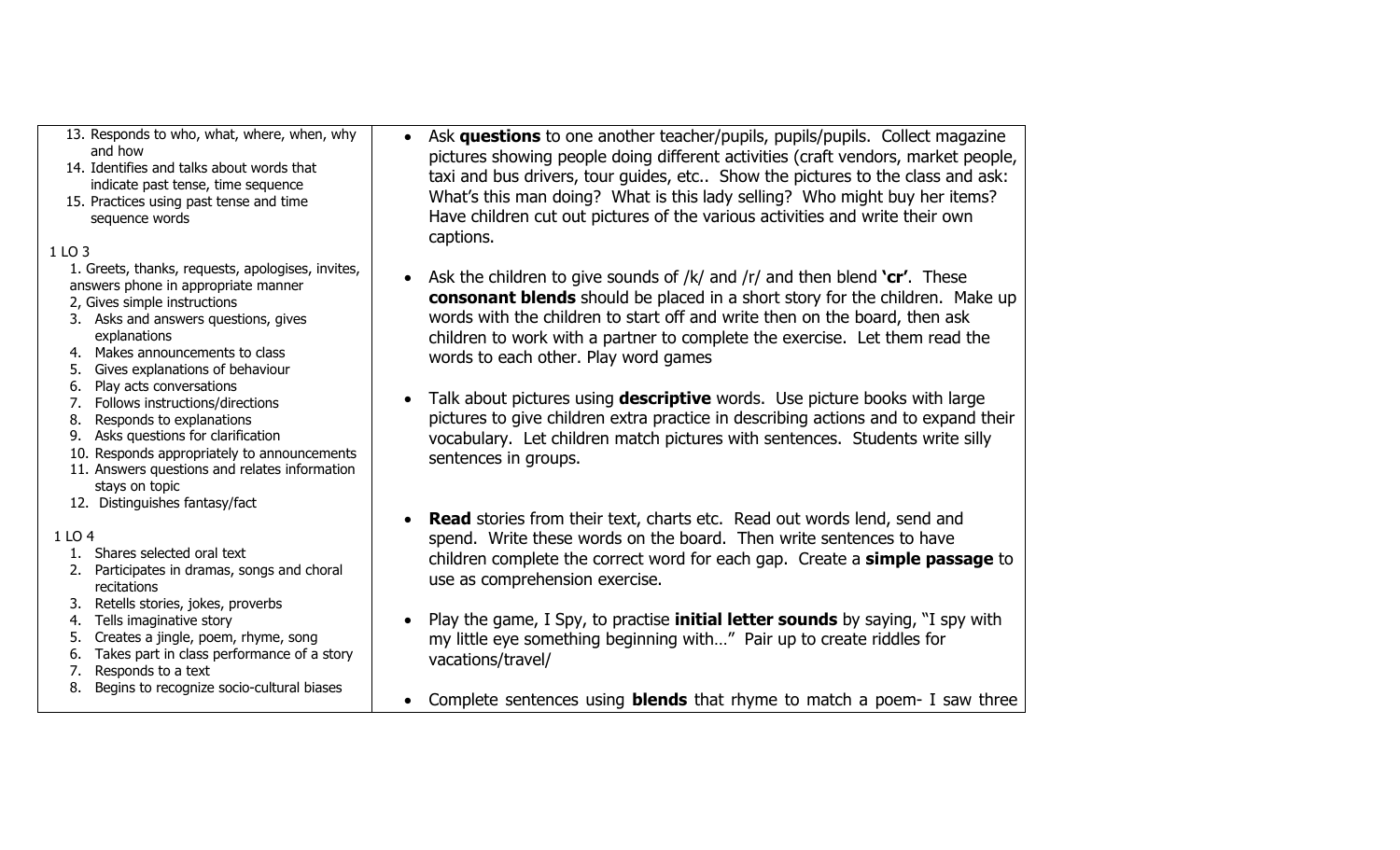| 1 LO 5<br>1. Uses vocabulary from different subjects<br>Discusses a topic from other areas<br>2.<br>Explains how to do something<br>3.                                                                                     | ships come sailing in. Identify $ee$ (/i:/ words. Create new verses and write all<br>the -ee words that children can call. Model pronunciation.                                                                                                                                                                                                                        |
|----------------------------------------------------------------------------------------------------------------------------------------------------------------------------------------------------------------------------|------------------------------------------------------------------------------------------------------------------------------------------------------------------------------------------------------------------------------------------------------------------------------------------------------------------------------------------------------------------------|
| 4. Listens and records information<br>5. Gather information about a problem from<br>another subject and present findings                                                                                                   | Talk about activities in sequence to tell how visitors come to the country. Use<br>$\bullet$<br>numbered pictures in order. Use the <b>connectives of time</b> , First, next, then,<br>finally. Pupils read to each other/ to teacher. Ask simple questions.                                                                                                           |
| 2 LO 1<br>1. Recognises concept of print<br>2. Reads own writing and peers to others and<br>links to own experience<br>3. Handles book properly<br>4. Names parts of a book: cover, back, title<br>page, table of contents | Have a visitor come to the class (e.g. someone in tourism industry or<br>$\bullet$<br>immigration). Let pupils question the visitor to get information $(e.g.)$ about<br>why they came, why they choose to come, how they came, what they<br>like/dislike, their intentions, will they returnAllow a child to thank visitor. Sing<br>song and write in <b>journal.</b> |
| 5. Uses cover, title and pictures to predict<br>Checks predictions.<br>6. Reads title, name of author and illustrator<br>with support<br>7. Scans text and responds with support to                                        | Role plays how to: welcome a visitor, say thank you, invite someone to<br>school. Have children respond to direction /instruction about role play. Sing<br>the Welcome song.                                                                                                                                                                                           |
| simple who, what, where, when, why and<br>how<br>8. Locates and reads repeated patterns of<br>narrative text<br>9. Begins to read simple familiar texts                                                                    | <b>Field trip</b> to a cruise ship. Question pupils about their ideas of a cruise ship.<br>$\bullet$<br>(e.g.) what would you find on a ship? What do they do? (etc) Create model<br>boats/draw ships and colour.                                                                                                                                                      |
| 10. Identifies and discusses story structure and<br>story elements<br>11. Identifies, talks about and reads action and                                                                                                     | Talk about what they <b>like/dislike</b> about tourist, other (immigrants).<br>Give<br>$\bullet$<br>reasons for likes/dislikes e.g. cruise ship, traffic, tourist buying.                                                                                                                                                                                              |
| description in narratives<br>12. Identifies, talks about and reads past tense<br>sentence patterns including connectives<br>13. Expresses preferences for texts gibing<br>reasons                                          | Read stories – pupils tell whether they are real or made up. Pupils give<br>reasons. Pupils imagine that they are (e.g.) a Haitian immigrant, tourist on a<br>cruise ship (etc). They describe what happens.                                                                                                                                                           |
| 14. Demonstrates understanding of<br>punctuation                                                                                                                                                                           | Talk about and <b>identify words</b> relating to tourist/immigrants (e.g.) cruise<br>$\bullet$                                                                                                                                                                                                                                                                         |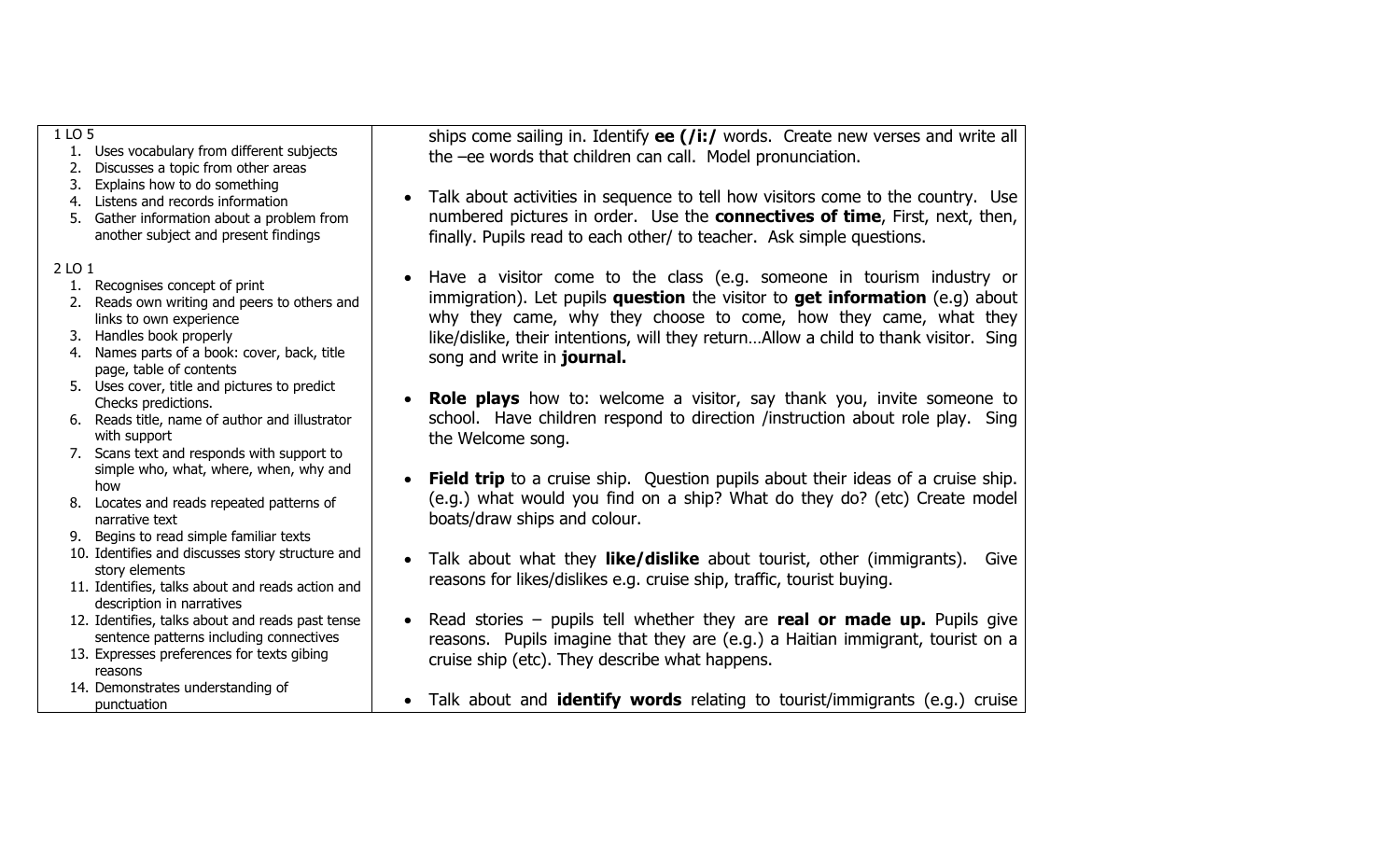#### 15. Reads twp simple familiar sentences to sound like natural speech

#### 2 LO 2

- 1. Reads visuals to identify values
- 2. Talks about values in narrative and relates value to own life
- 3. Draws conclusions and makes judgments about value

#### 2 LO 3

- 1. Identifies own name and peers
- 2. Identifies and distinguishes between short and long vowels ending in silent e
- 3. Identifies medial sounds
- 4. Builds new words with s. es, ing , ed endings
- 5. Identifies consonant blends in various positions in words and digraphs in initial position
- 6. Creates rhymes with short and long vowels
- 7. Identifies and reads common compound words
- 8. Begins to use various strategies to read
- 9. Identifies and sorts common words into basic categories
- 10. Reads 75% of sight words for Grade 1 including high frequency words
- 11. reads words from spoken vocabulary and personally significant words
- 12. Reads words aloud and repeats common phonemes
- 13. Identifies and reads common environmental print
- 14. Uses contextual clues

ship, jetty, harbour, tourist, immigrants, travel, souvenir, site seeing, crew, passengers, sail, floats. Read and identify signs in the environment (e.g.) welcome signs, litter signs, direction, environmental friendly signs

- • Discuss and tell about the problems tourist/immigrant encounter./ Preserving the environment. Draw pictures to show problems/ how to solve. Teach negatives and positives (**does, does not**) She does not like to travel. He does like camping.
- • Have a grandparent or community elder to come in to talk about visitors long ago. Prepare with class a list of questions to ask. Develop oral language while using colloquial language. Write sentences about traveling long ago. Review inflectional endings –**ed.**
- • Interpret a **simple bar graph** showing the months tourist cruise ship come to the country. Question the pupils (e.g.) Which month had the least/most ship? Why (e.g.) winter month. Talk about the months of the year...place poster up to identify summer, winter months.
- • Have children vote for the places they would like to visit/travel to. Create a **tally or pictograph** to show their favourite country. Allow questions to elicit reasons why.



• Ask questions about illustration of a book read in order to make **predictions**. Reinforce the meaning of the "title" of a book. Read title together and predict content/outcome. Pupils make predictions based on pictures. Draw other illustrations for the book.

2LO 4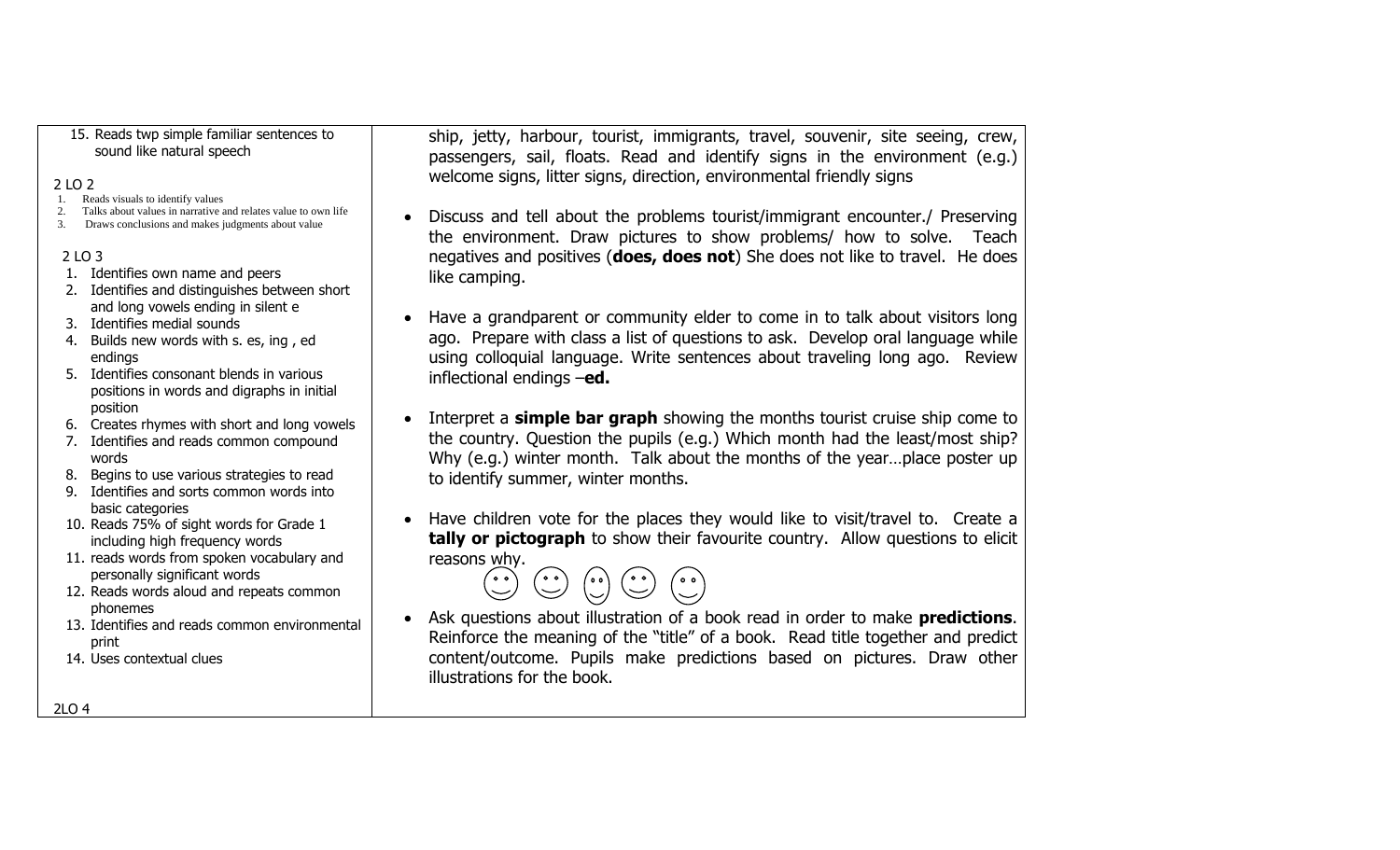| 1. 1. Shows interest in visuals and printed<br>texts<br>2, Talks about print and visuals                                                                                                                                                                                | • Teacher reads with/to class. (guided reading, read aloud). Use story books<br>with pictures linked to a story. Talk about pictures with pupils.                                                                                                                                                                                                                                              |
|-------------------------------------------------------------------------------------------------------------------------------------------------------------------------------------------------------------------------------------------------------------------------|------------------------------------------------------------------------------------------------------------------------------------------------------------------------------------------------------------------------------------------------------------------------------------------------------------------------------------------------------------------------------------------------|
| 3. Selects favrouite local texts<br>4, Actively participated in reading<br>5. Points to words<br>6 Reads along with teacher<br>7. States liked and dislikes of texts and authors<br>8. Interacts at least 10 minutes daily with self<br>selected texts at reading level | Pupils read independently to each other/teacher. Copy and read Aesop<br>Fable- "Travellers and The Bear Think of/ talk about dangers travelers can<br>encounter going through the country. Based on discussion pupils display signs<br>(tourist need to adhere to) for reading.                                                                                                                |
| 2 LO 5<br>1. Identifies/talk about themes<br>2. Identifies/ builds upon words                                                                                                                                                                                           | Read a passage together with pupils. Point out sentence<br>patterns/connective words e.g. 'because'. Monitor individual reading and<br>decoding skill.                                                                                                                                                                                                                                         |
| 3. Asks for clarification/elaboration<br>Read/views visuals to solve simple<br>4.<br>problems<br>5. Reads/views visuals to interpret information<br>6. Uses reading strategies to process<br>information<br>7. Uses Table of Contents and indexes to find               | Read and discuss story with the pupils. Identify moral in the story. Relate<br>morals to visitors to our country.(e.g.) story-Lion and Mouse: children are not<br>to small to assist visitors, good deed to a visitor can be repaid, be helpful to<br>persons in need. Apply moral to our (cultural values) (e.g.) (loyalty, kindness,<br>honesty, love, caring (etc) (any story can be used). |
| and support information<br>3 LO 1<br>Holds pencil; sits appropriately,<br>1.<br>Imitates writing<br>2.<br>Reads own writing<br>3.<br>Writes name using capital and lower case<br>4.                                                                                     | Use fish words to reinforce sight words.<br>Make flash cards of sight words.<br>$\blacktriangleright$<br>Play games (e.g.) I spy, go fish (etc)<br>Use sight words in stories and passages.<br>➤<br>Identify and use compound words in words in stories (e.g.) sunflower,<br>Locate signs in the immediate community.<br>≻                                                                     |
| Writes letters attending to form and<br>5.<br>spacing<br>6. Writes some dictated words<br>Copies phrases and short sentences<br>7.<br>Produces a personal text<br>8.<br>Uses phonemic awareness and letter<br>9.<br>sounds to write independently                       | Listen to music and songs from other lands. Search the internet to view other<br>countries. Have children research one country they like. Draw something<br>about that picture. Write high frequency words: far, near, beach, mountain,<br>climb, America, England, walk, climb, pools, swim, falls, cold, hot etc.                                                                            |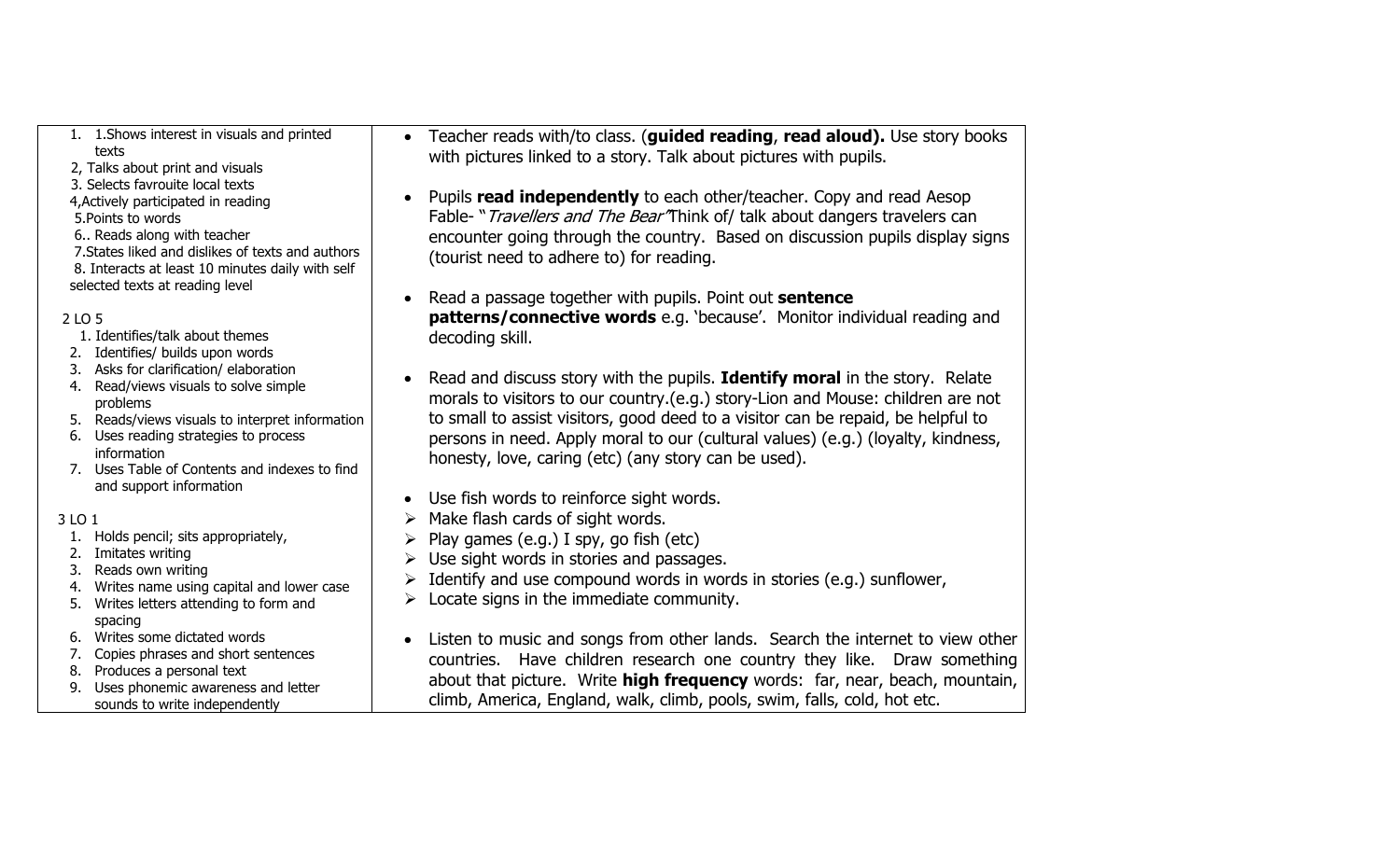- 10. Puts spaces between words and begins sentences with capitals
- 11. Writes personal greetings, messages to family and friends
- 12. Begins to write a journal
- 13. Begins a personal dictionary

### 3 LO 2

- 1. Draws pictures to represent story elements
- 2. Draws several pictures to show sequence of a story
- 3. Writes to recount
- 4. Labels some pictures with words
- 5. Writes a string of words
- 6. Rearranges words to make a sentence
- 7. Uses a capital at the beginning of a sentence and pronoun I
- 8. Creates a recount text with teacher support
- 9. Participates in making a class book about an interesting local person
- 10. Creates and uses own word bank for check spelling
- 11. Edits own work
- 12. Revises original drafts
- 13. Begins to write and use contractions correctly isn't, aren't, can't, won't

### 3 LO 3

 1. Produces visuals to represent characters, setting, sequence and labels objects and places

- 2. Produces visuals to explain a familiar change observed in environment
- 3. Produces visuals such as greeting cards as a result of a class discussion

• Teacher select or create local text for **read aloud** (e.g Read and Grow/reader) monitor fluency, diction etc. Identify ea words. Use them in sentences. Make rhymes using **ea** words.

Beach, each, reach, search, reap, heap. Create silly sentences

• Take pupils to **field trip** (e.g.) to Chinese store/ restaurant /craft market/ cruise ship. Pupils talk about experiences. Teacher records spoken words on a chart. **(LEA**) Pupils read their own words. Create a story in groups their own style using pictures for words and give it their own ending. Encourage pupils to talk about what they like best about the trip and why. What they didn't like and why? What would they change in the story and why? Ask children to write two sentences in books.

### **Discuss**

- Means of travel beside cruise/planes, .
- Travellers beside tourist, to visit relatives in the country
- •What must be done before traveling to another country
- •How certain aspects of the environment can be preserved for everyone.
- •How to look after the environment. (e.g.) disposal of rubbish.
- • Different types of food – can they name them? What are they used for? Use the **conjunction 'and'** in oral and written work.
- Supply students with a variety of reading/ story books Ask students to identify **unfamiliar words** and as a class talk about the meaning, and how they can be used in sentences. Allow children to replace the unknown words with known words. Teach **synonyms**. Read for fun.
- •Make a **rhyme/ song** with the teacher about tourists to teach rhyming words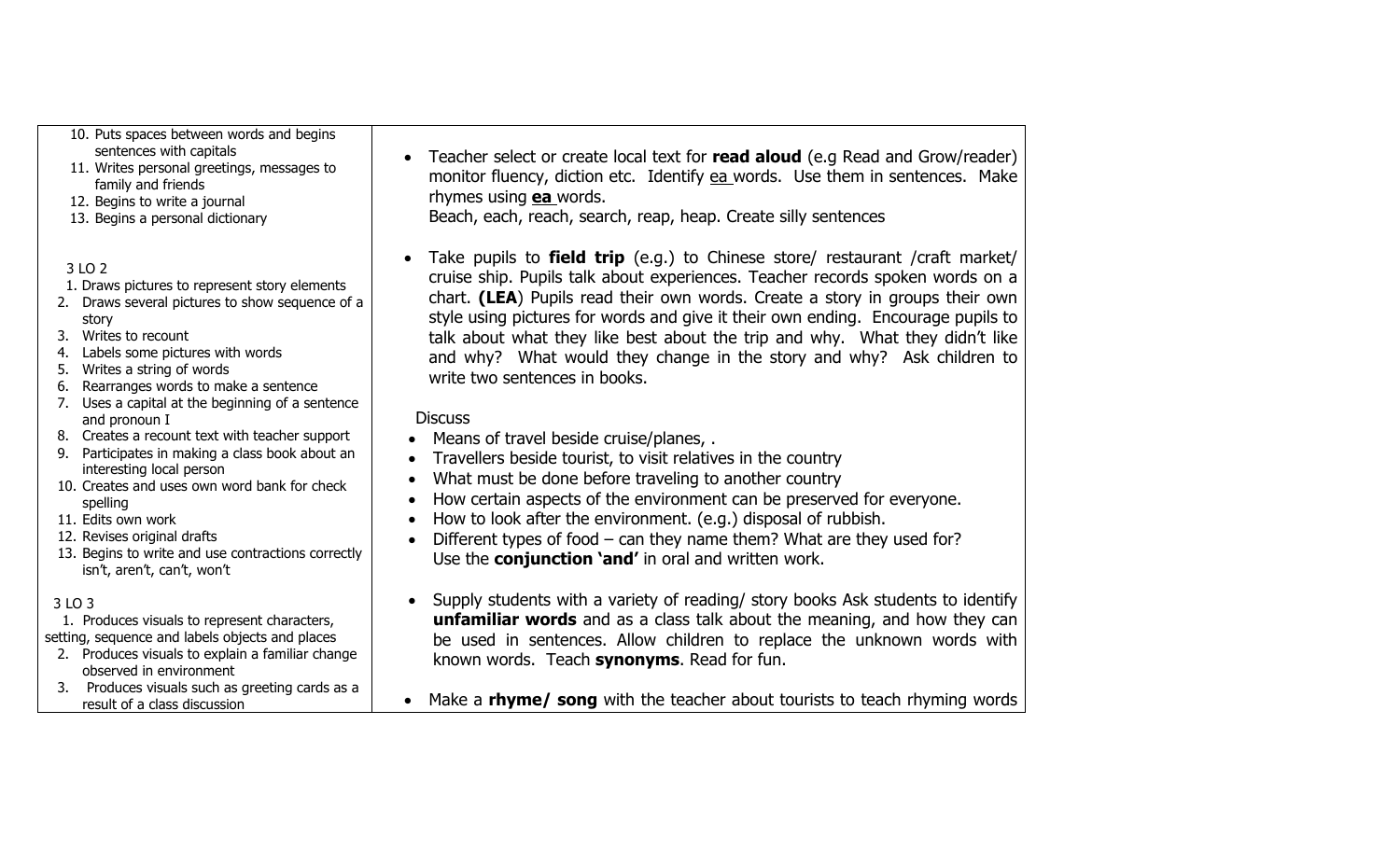## 4. Writes/draws symbols in charts

5.Writes tallies to record

- 6.Develops and write simple sentences
- 8. Writes a simple story and shares with class

### 3 LO 4

- 1. Free writes by choice
- 2. Draws pictures by choice
- 3. Presents and reads writing to family, friends and teacher
- 4. Shows interest in writing
- 5. Responds positively to feed back
- 6. Develops portfolio
- 7. Shows an interest in writing independently and with others
- 8. Brainstorms with class various purposes for writing and audiences and from pictures and books
- 9. Writes for different purposes and audiences with assistance

### 3 LO 5

- 1. Produces visuals of themes taught in other subject areas
- 2. Labels visuals with words and symbols
- 3. Writes/draws to solve simple problems
- 4. Produces and interprets graphical information
- 5. Adds to and uses personal dictionary
- 6. Writes simple informational sentences
- 7. Participates in making informational books for the class library
- 8. With class collects, organizes, records and reports information.

e.g "As they get off the boat they see our goats", "As they reach they visit the beach", "They pay fees to see the trees", "They come to have lots of fun in the sun". Review **ea** sounds. Teach long vowel sounds as teacher draws attention to the pronunciation of words. Make rhymes using **ee** and **oa** words.

- • Locate **signs** in the immediate community. Based on discussion pupils display signs (tourist need to adhere to) for reading. Read environ-mental signs e.g. Welcome, Do not litter, Keep the Beach Clean, Come Again, Do not kill the animals, Keep Off, signs. Create signs for class presentation, signs or information book to display in classroom and for role play for class performance.
- • Use text and fact books of interest to stimulate and encourage independent reading-help students to make good selections e.g. Oceans, Mountains, Animals, Beaches, Caribs, Africans etc. Read a passage together with pupils. Point out **sentence patterns/ connective** words. Invite a resource person to the class to speak on tourism,

## **Informal Assessment :**

- •Respond to and ask questions with understanding
- •Write two or more sentences about a picture or experience
- •Listens with understanding
- •Express self creatively and spontaneously
- •communicate ideas and feelings verbally
- •Interpret and share work
- •writes in journal
- •talk on a topic in group or class
- •read independently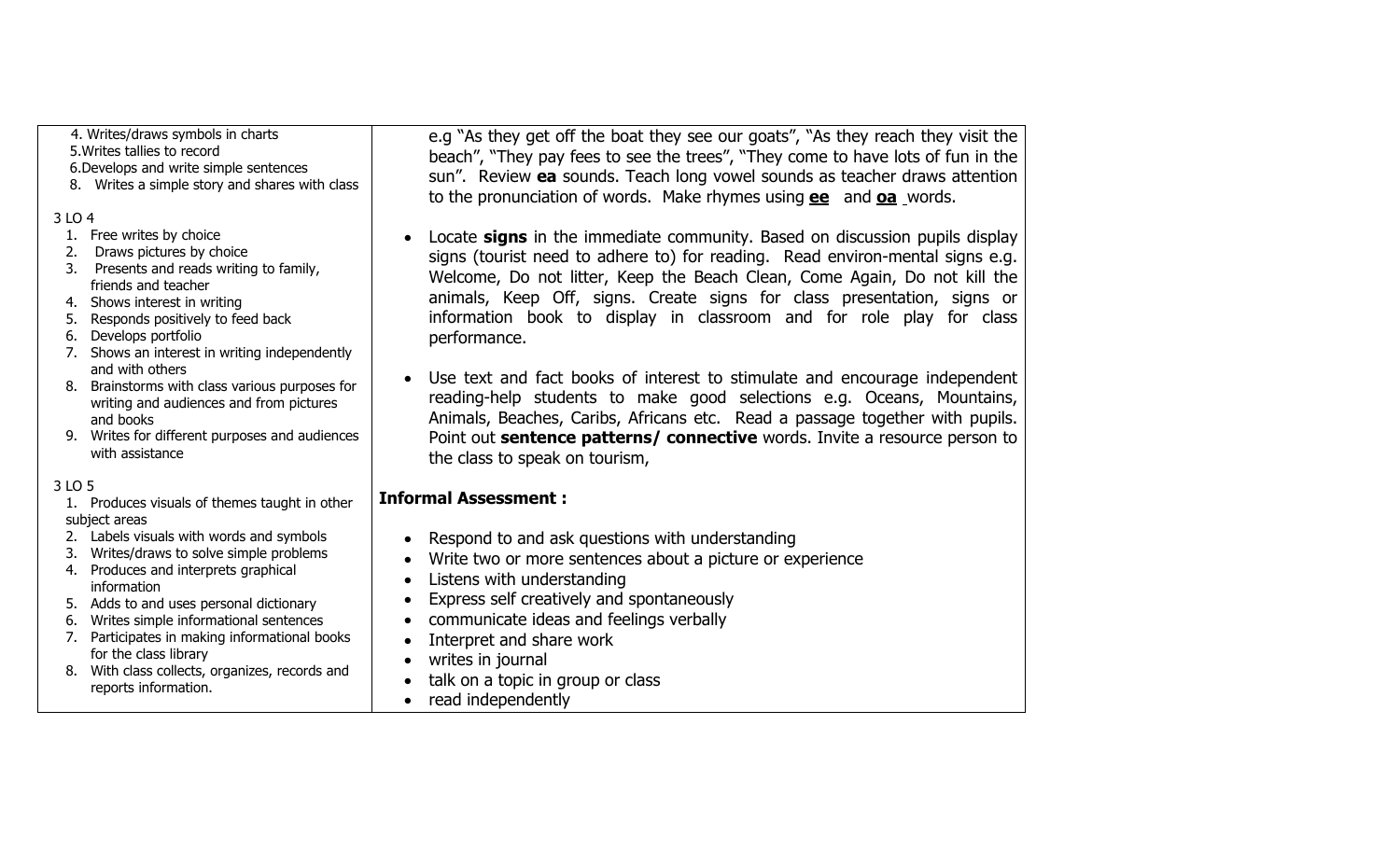| Recognise<br>biases/<br>socio-cultural<br>assumptions in different texts e.g. | drawing in response to written passage or story<br>$\bullet$ |
|-------------------------------------------------------------------------------|--------------------------------------------------------------|
| gender. already taught in other subjects                                      |                                                              |
|                                                                               |                                                              |
|                                                                               |                                                              |
|                                                                               |                                                              |
|                                                                               |                                                              |
|                                                                               |                                                              |
|                                                                               |                                                              |
|                                                                               |                                                              |
|                                                                               |                                                              |
|                                                                               |                                                              |
|                                                                               |                                                              |
|                                                                               |                                                              |
|                                                                               |                                                              |
|                                                                               |                                                              |
|                                                                               |                                                              |
|                                                                               |                                                              |
|                                                                               |                                                              |
|                                                                               |                                                              |
|                                                                               |                                                              |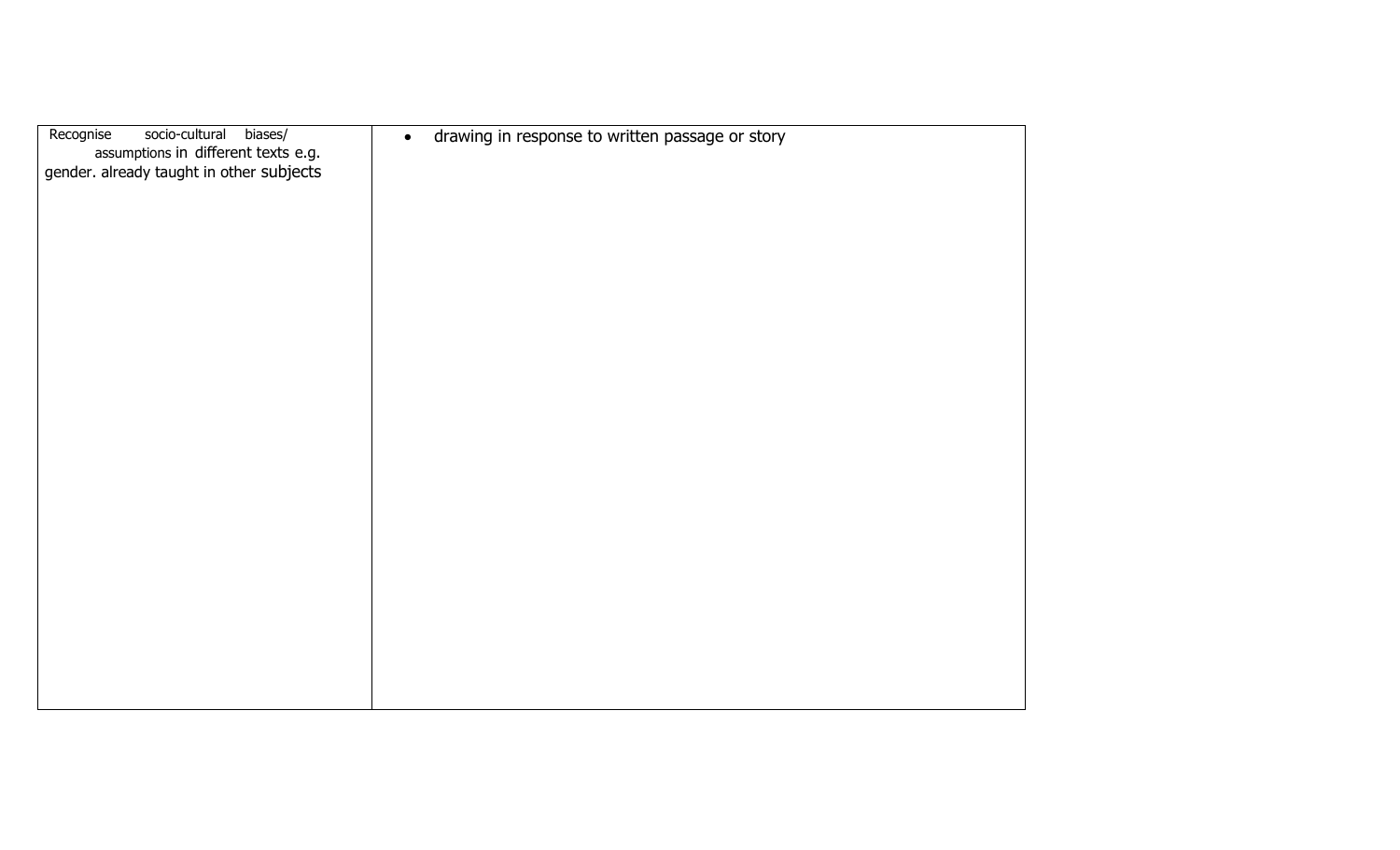| <b>END OF UNIT ASSESSMENT</b>                                                                                                                          |
|--------------------------------------------------------------------------------------------------------------------------------------------------------|
| <b>COLLAGES</b><br>STORY TELLING IN SEQUENCE<br><b>DESCRIBING EXPERIENCES</b><br>DESIGNING AND ILLUSTRATING BOOK COVERS<br><b>RESEARCH PROJECTS ON</b> |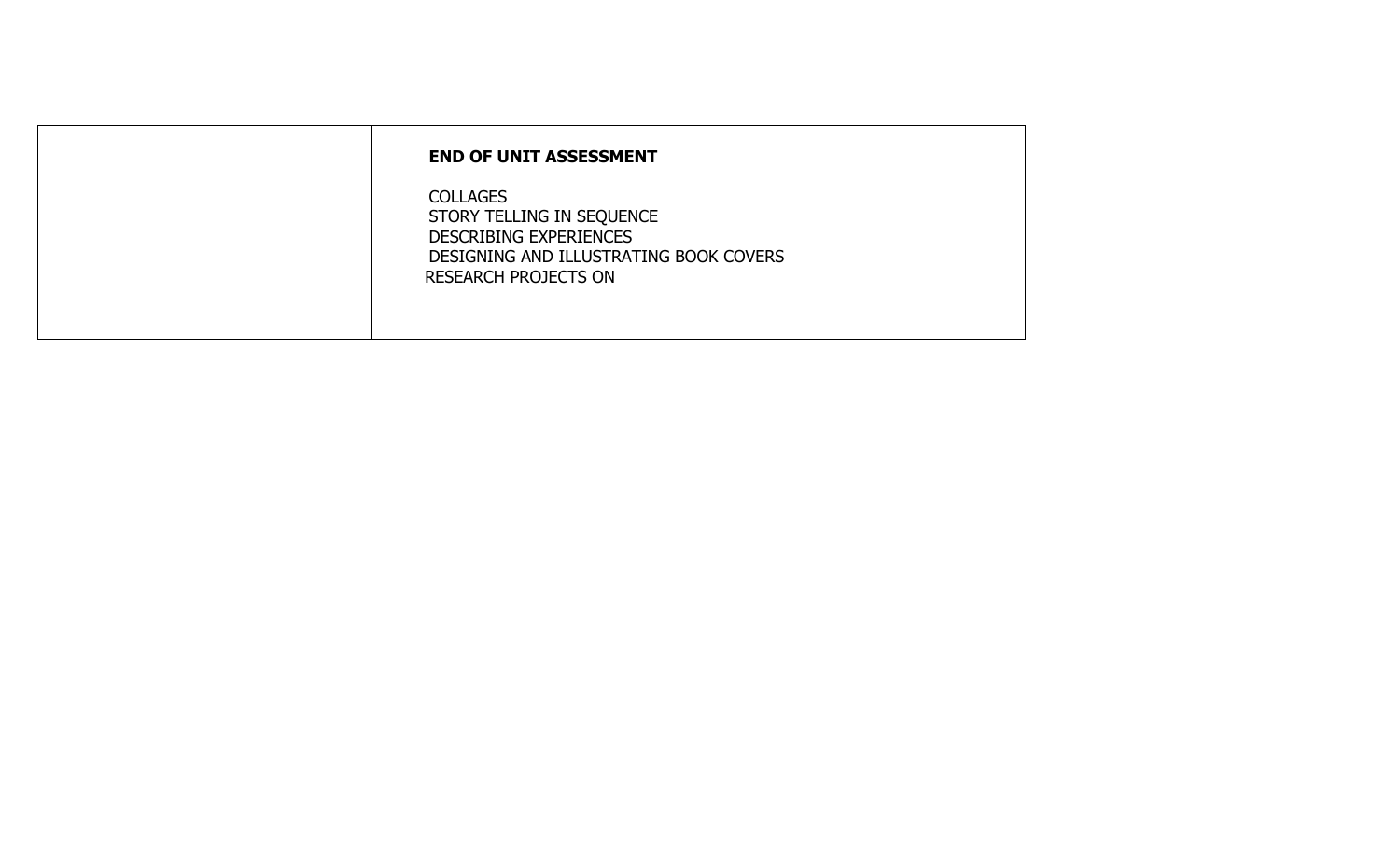#### **Theme 3**



Please use standards list on first part of this theme.

•

# **SUGGESTED ACTIVITIES**

#### **Topic 2: IMMIGRANTS**

- Use a picture to **talk about** tourists who come to our country, **match** picture to words and allow children write words.
- Invite someone who came to the island many years ago…have the visitor talk about what it was like to come to Dominica. Prepare children to interview person. Prepare a card to give to the visitor who visited your class. Present a model to the class of what should be in the card. Thank the person for coming to the class to share.
- Role- play a tourist visiting the island. Teach cultural **values** (handshake) as teacher records words on flashcards, students record new words (**compound words**) and use in sentences.
- **Direct Listening Thinking Activity (DLTA**) Visitors to our Island p. 15 -Reads the story, -students verifiy to make prediction, -teacher questions **Who, What Where, When, How**, -All children to draw a picture and write a word, read the sentence to the teacher and identify English phonemes. Word lists from across the curriculum High frequency lists

**Language Experience Approach** (LEA)

-Take children on field trip to visit tourist /cruise ship



Class word list

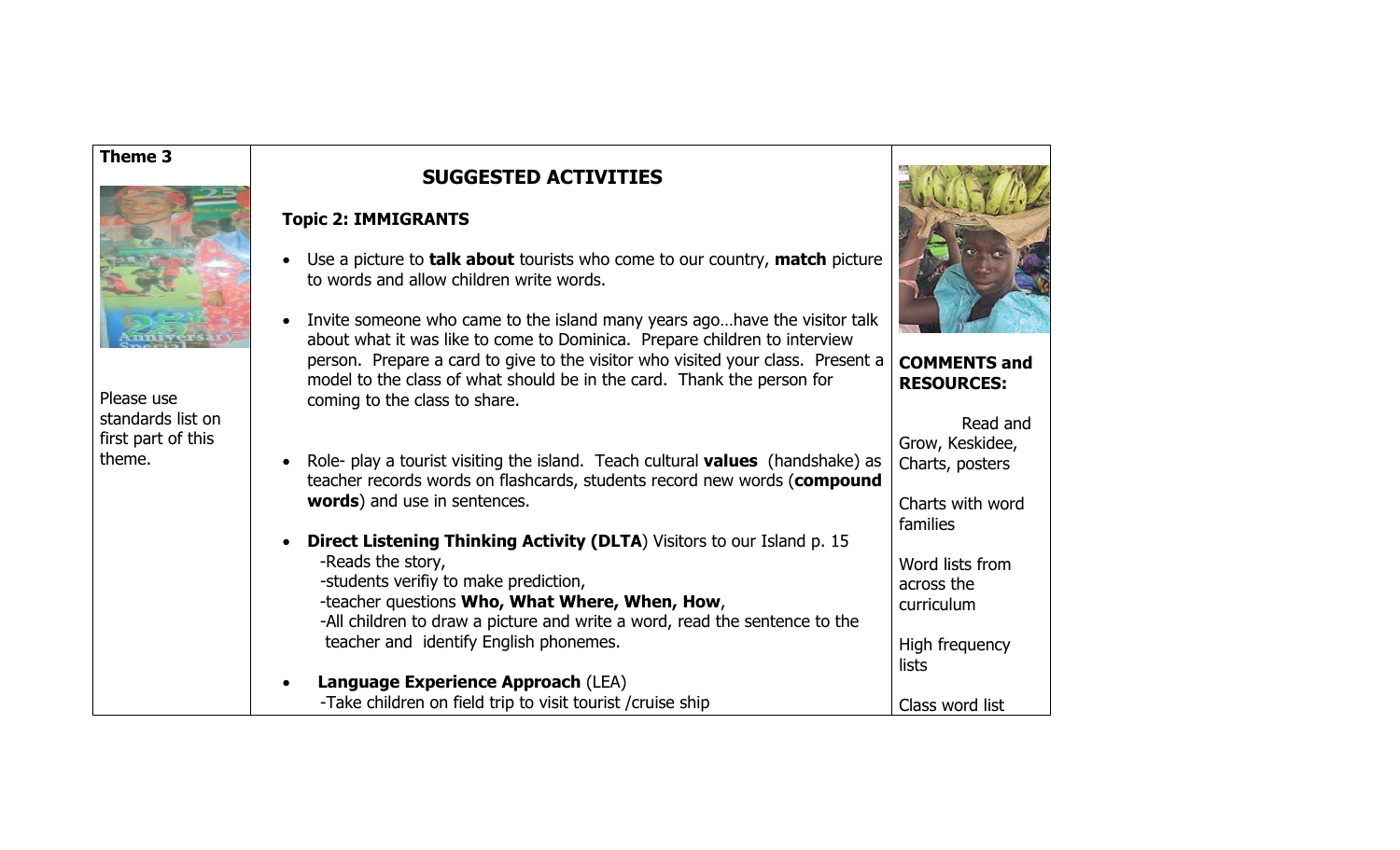| - focus on the different signs in the environment                            |                              |
|------------------------------------------------------------------------------|------------------------------|
| - children talk about experiences                                            | Cut outs with                |
| - teacher writes words/sentences related to field trip                       | building                     |
| - students copy sentences                                                    | blocks(tape the              |
|                                                                              | back so students             |
| Teacher reads story (Read and Grow), students retell story                   | can move around              |
| Teacher records past tense sentences on chalkboard to teach                  | to create new                |
| grammar lesson. Teacher focuses on "ed" and 'ing'-                           | words)                       |
| inflectional endings. Introduce the concept of spelling changes              |                              |
| in inflected verbs.                                                          | All available                |
| Teacher writes simple sentences in the present tense as                      | reading resource             |
| students record in past tense                                                | materials-books              |
|                                                                              | Magazines                    |
| tap<br>pat<br>tag                                                            | <b>Newspapers</b>            |
| tapped<br>patted<br>tagged                                                   | Dictionary                   |
| tapping<br>patting<br>tagging                                                | Encyclopedia                 |
|                                                                              |                              |
| ask volunteers to read the words aloud and circle the final consonant in     | <b>Checklists</b>            |
| each (decoding strategy). Ask them what needs to be done to the circled      | (age level) for              |
| letter before adding 'ed' or 'ing'. Answer questions to complete             | revising and                 |
| sentences. E.g. What happened to the cat?                                    | sharing $(G \text{ and } I)$ |
|                                                                              |                              |
| Talk about other people who come to our country and how we provide for       | Cloze procedure              |
| them. Listen to a story / show pictures of different nationalities. Write a  | exercises                    |
| sentence or two about the picture using known words. Read from model.        | Worksheets                   |
|                                                                              |                              |
| Create a word house with class, place as bricks to link words with           | Wall charts with             |
| nationalities/immigrants (come, travel, boat, ship, plane, swim, etc).       | semantic maps                |
| Students construct oral and written sentences with <b>homophones 'there'</b> |                              |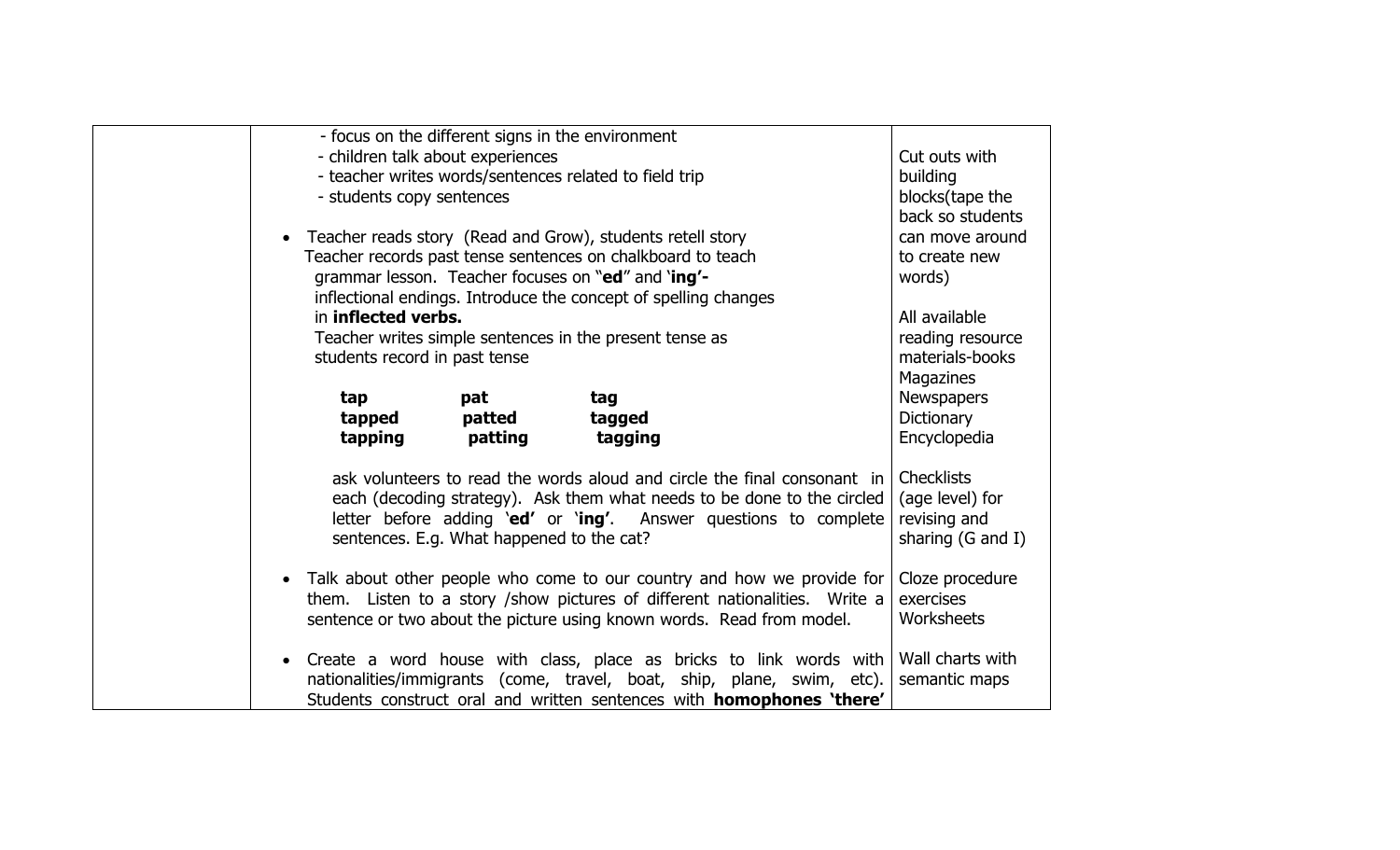| and 'their'.                                                                                                                                                                                                                                    | Many story books<br>with a variety of                      |
|-------------------------------------------------------------------------------------------------------------------------------------------------------------------------------------------------------------------------------------------------|------------------------------------------------------------|
| Teacher reads the story, <b>The Good Samaritan</b> and allows the students to<br>identify the morals. Draw pictures of themselves helping others in need.                                                                                       | story patterns<br>Interesting                              |
| Write a sentence about the picture use words that show empathy and express<br><b>emotion</b> s e.g "I'm sorry", "you will be fine", "don't worry". Talk about<br>expressions like "sticks and stones may break my bones." Is it true? Relate to | language<br>Dialogue                                       |
| everyday life.                                                                                                                                                                                                                                  | Alphabet charts<br>with lower and                          |
| Teacher reads story about people who traveled to the islands. Children retell<br>the story. Children create Family tree origin as class project and then                                                                                        | upper case letters                                         |
| individual project.                                                                                                                                                                                                                             | Several genres of<br>text                                  |
| Discuss how unique and special children are. Comment on similarities and<br>differences of each child: names, and where they come from<br>(villages/towns/oversea). Allow children to write own name on the piece of                            | Fun charts                                                 |
| manilla in best handwriting. Design it in colours that you like. Tell a little<br>about yourself, tell why you designed your name- tag this way. Children will                                                                                  | Charts with theme                                          |
| pin all names on the wall with a list of words to describe=pretty, happy,<br>funny, fat, tidy, thin, big etc.                                                                                                                                   | Funny character<br>charts                                  |
| • Ask questions with class. Invite pairs, and groups of children to the front of<br>class to discuss things that are same and things that different-for example,<br>hair colour, skin colour, (use twins if possible), length, height. Review   | Loose lined pages<br>for writing practice                  |
| <b>comparative adjectives.</b> Give pictures for children to identify differences<br>and to write sentences about them.                                                                                                                         | Lined exercise<br>books with marks<br>that indicate letter |
| <b>Compare and contrast</b> pictures (people and things). Use riddles to talk<br>about them. Create a collage on books about the things people like to do                                                                                       | height                                                     |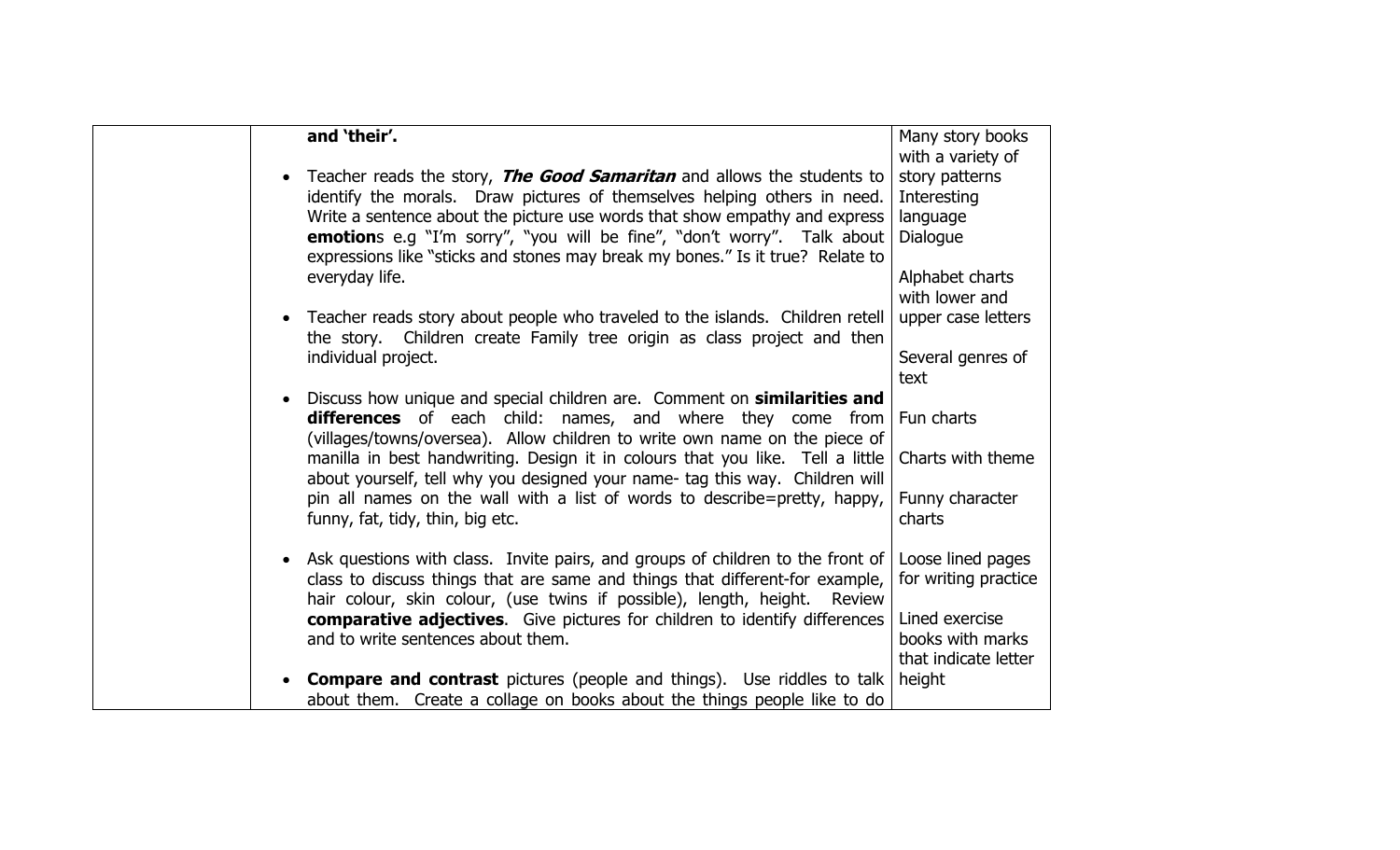| together. Play Tea Cup and Saucer/ Old Maid matching games.                                                                                                                                                                                                                                      | Stimulus material                                     |
|--------------------------------------------------------------------------------------------------------------------------------------------------------------------------------------------------------------------------------------------------------------------------------------------------|-------------------------------------------------------|
| Make a rhyme/ song with the teacher about the people who came to the<br>islands long ago-Caribs, Arawaks, Africans, Europeans, etc or listen to a rap/<br>calypso or songs about racetalk about the verbs.                                                                                       | <b>Markers</b><br>Paints/paint<br><b>brushes</b>      |
|                                                                                                                                                                                                                                                                                                  | Coloured chalk                                        |
| <b>Informal ASSESSMENT ACTIVITIES:</b><br>Respond to and ask questions with understanding<br>Write two or more sentences about a picture or experience<br>Listens with understanding<br>Express self creatively and spontaneously<br>communicate ideas and feelings verbally<br>• and share work | Sandpaper letters<br>Poster<br>board/manilla<br>paper |
| <b>End of Unit Assessment</b><br>Develop a model village ask student to create new names for the village and<br>streetsdo this as an ongoing project                                                                                                                                             |                                                       |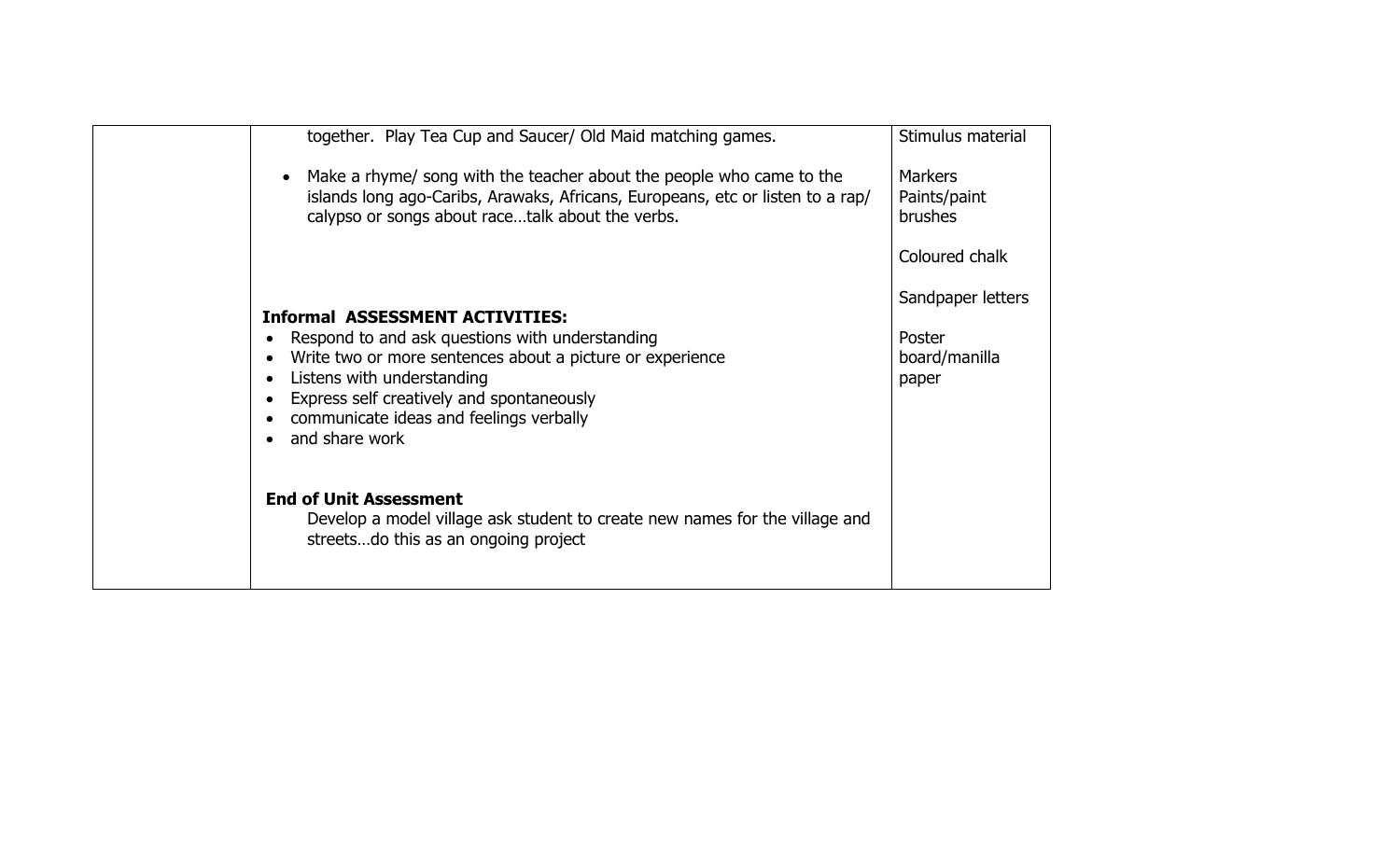**Term 2** 

**Theme 4: Folk Stories** 

# **TOPIC 1 : Anancy and other folktales** 4 WEEKS



**Topic 2: Rhymes, riddles and poetry** 3-WEEKS



**CURRICULUM LINKS**: Social Studies, Science, Information Technology, Foreign Languages, HFLE, Religion, Culture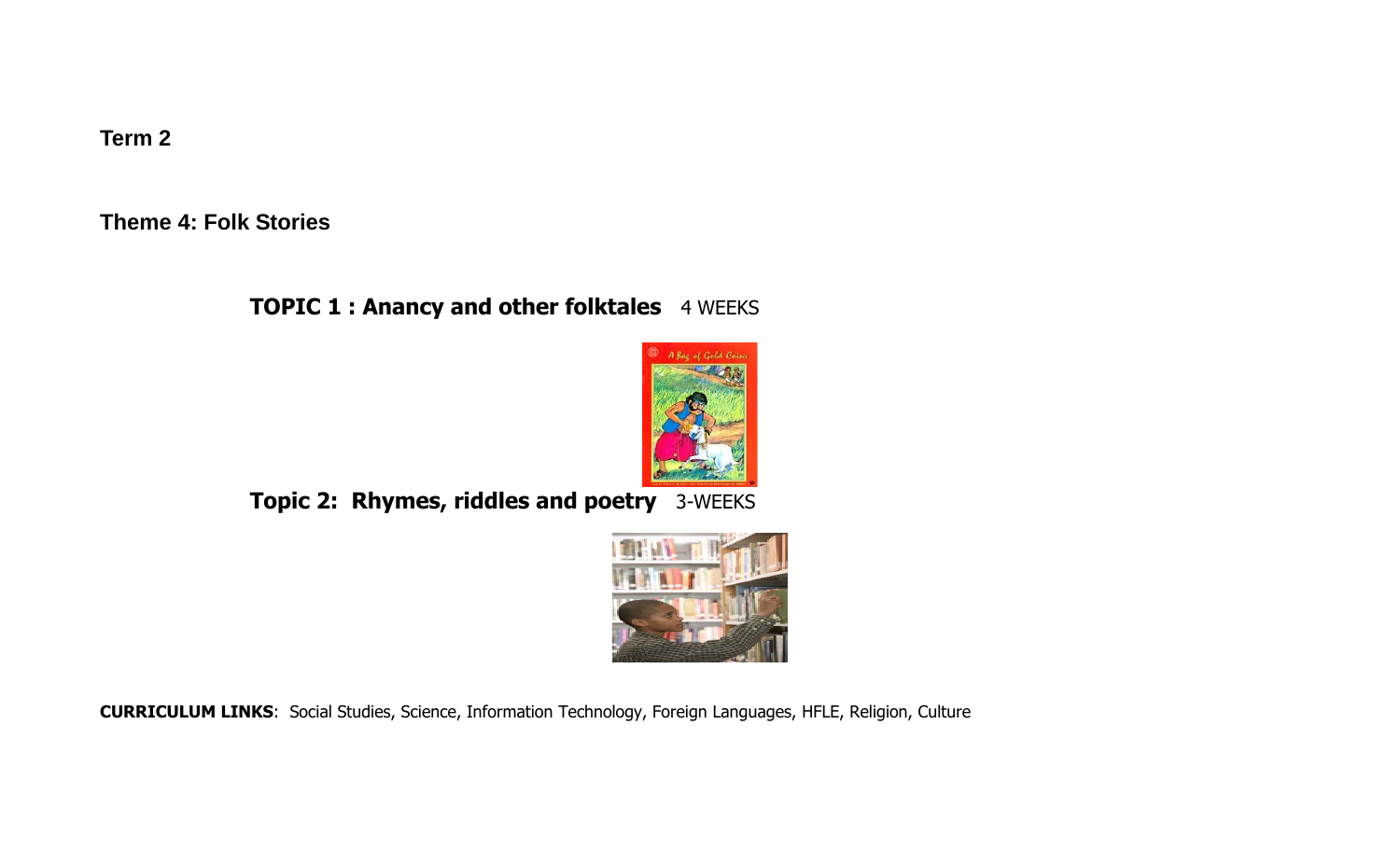| <b>LEARNING</b><br><b>OUTCOMES/</b><br><b>SUCCESS</b><br><b>CRITERIA</b>                                                                                                                                                                                                                                            | Theme 4:<br><b>Folk Stories</b><br><b>Topic 1: Anancy and other stories</b>                                                                                                                                                                                                                                                                                                                                                                                                                                                                                                                                                                                                                                                                                                                                                                                                                                                                                                   | <b>COMMENTS</b><br>And<br><b>RESOURCES</b>                                                                                                                                                                                                                                                                                                |
|---------------------------------------------------------------------------------------------------------------------------------------------------------------------------------------------------------------------------------------------------------------------------------------------------------------------|-------------------------------------------------------------------------------------------------------------------------------------------------------------------------------------------------------------------------------------------------------------------------------------------------------------------------------------------------------------------------------------------------------------------------------------------------------------------------------------------------------------------------------------------------------------------------------------------------------------------------------------------------------------------------------------------------------------------------------------------------------------------------------------------------------------------------------------------------------------------------------------------------------------------------------------------------------------------------------|-------------------------------------------------------------------------------------------------------------------------------------------------------------------------------------------------------------------------------------------------------------------------------------------------------------------------------------------|
|                                                                                                                                                                                                                                                                                                                     | <b>SUGGESTED ACTIVITIES</b>                                                                                                                                                                                                                                                                                                                                                                                                                                                                                                                                                                                                                                                                                                                                                                                                                                                                                                                                                   |                                                                                                                                                                                                                                                                                                                                           |
| $1$ LO $1$ (1, 2, 4, 5, 6,<br>7, 8, 9, 10, 12<br>4. Her/himself:<br>name, age,<br>address, tel no.<br>5. Likes and<br>dislikes & give<br>reasons<br>4. Her/his feelings<br>5. Personal issues<br>6, Uses complete<br>sentences<br>8.<br>Attentively,<br>take turns,<br>do not<br>interrupt,<br>make eye<br>contact, | Point out to the children that stories are about things that<br>$\bullet$<br>happened in the past. Read or tell a story pausing to point out<br>the <b>past tense verbs</b> , e.g Then she knocked on the door, and<br>the <b>time expressions</b> in the story. Ask questions about times in<br>the past to elicit time expressions: last night, yesterday, last<br>week, last Saturday, last year: When did we go for a walk?<br>Make a simple story together about yesterday's events. Have a<br>comprehension exercise on the story. Sing/chant the days of the<br>week song/rhyme.<br>Encourage the children to <b>narrate</b> and give explanations of<br>$\bullet$<br>events that happened in the school, e.g. What happened when it<br>started to rain at playtime yesterday? What happened when the<br>nurse came to the school? etc. Use verbs with <b>'ed'.</b> Write out<br>sentences on board and ask students to copy the sentences in<br>their exercise books. | Keskidee<br><b>Bk 2 Teachers Guide</b><br>Bk 2 pupils book<br>Bk 2 workbook<br>New Caribbean Junior<br>Reader 1<br><b>STORIES:</b><br><b>Big Books</b><br><b>Brer Rabbit and Tar</b><br><b>Baby</b><br>Brer Rabbit and the<br><b>Sweet Potatoes</b><br>Brer Fox and the Goat<br>Anancy and the Tiger<br>How Agouti Lost its tail<br>Conte |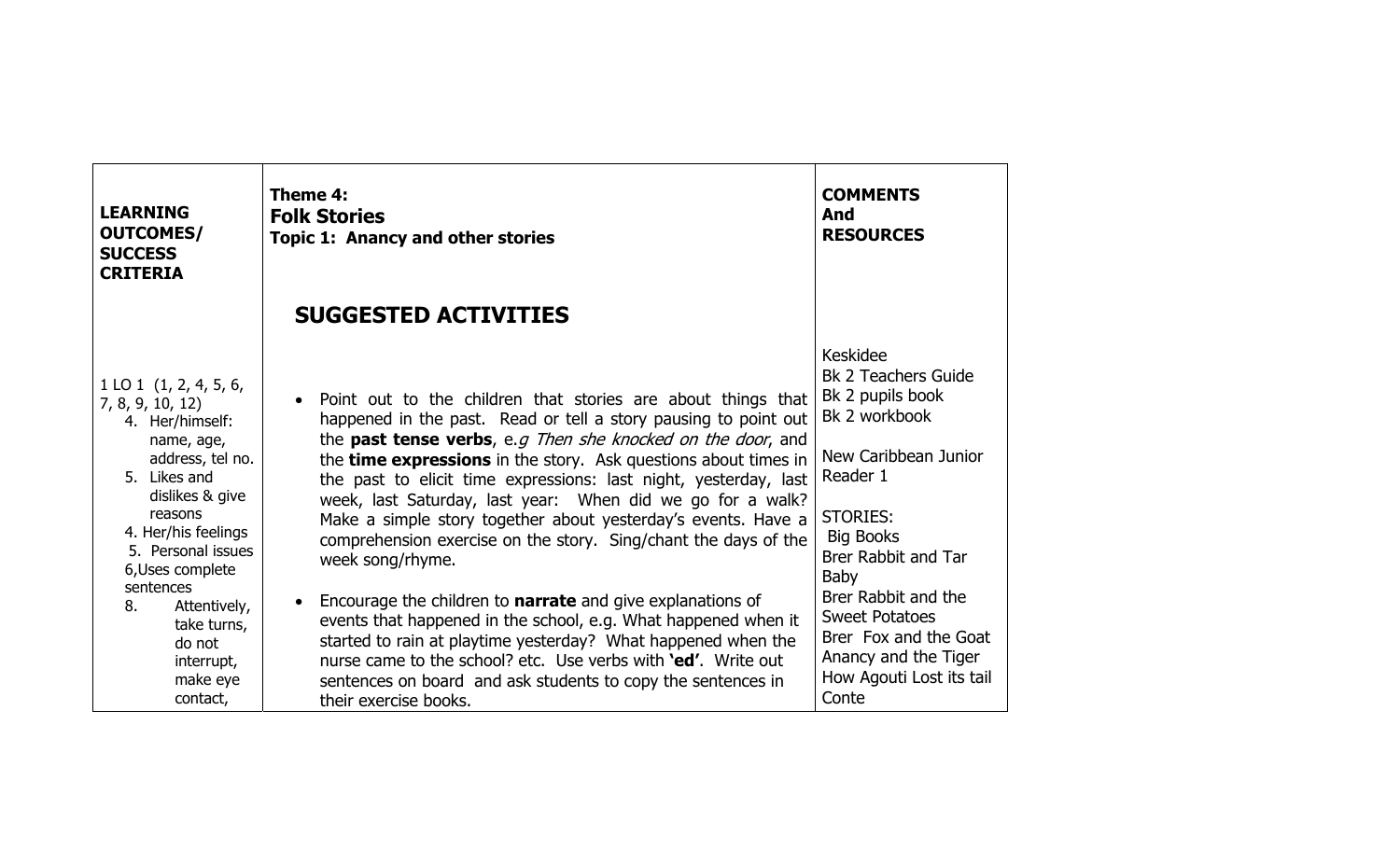| <b>use</b>               |                                                                     | <b>How Trouble Make</b> |
|--------------------------|---------------------------------------------------------------------|-------------------------|
| appropriate              | Form sentences about mother's activities at home.                   | Monkey eat Pepper       |
| body                     | Mother ________ the food.<br>e.g.                                   | Big for Me, Little for  |
| gesture                  |                                                                     | You-New Caribbean Jr.   |
| To different<br>9.       | Mother _________ the clothes.                                       | Reader 1 p. 5 Aesop     |
| opinions<br>11. And ask  |                                                                     | Fable:                  |
| questions for            |                                                                     |                         |
| clarification            | Practice Select the right word in the sentence. (jumped, played,    | *The Fox and the Goat   |
| and elaboration          | knocked, climbed,                                                   |                         |
| 12. Responds             | looked)                                                             | *Lion and the Mouse     |
| courteously              |                                                                     |                         |
| 13. recall main          | a. He $\_\_\_\_$ on the door.                                       | *Ant and Grasshopper    |
| ideas                    |                                                                     |                         |
|                          | b. She _______ from the swing.                                      | *The Hare and the       |
|                          |                                                                     | <b>Tortoise</b>         |
|                          | Kay $\_\_\_\_\_$ out the window.<br>C.                              |                         |
| $1$ LO $2$ (1, 2, 3, 4,  |                                                                     | *The little Red Hen Fox |
| 7, 9, 10, 11, 12,<br>13) | d. Mother _______ with the baby.                                    |                         |
|                          |                                                                     | *Fox and the Crow       |
| 5. Participates in       |                                                                     |                         |
| group oral               | • Talk about the parts of a book (title, author, and chapter)       | *The Good Samaritan     |
| expression               | Teacher reads story. Students read after teacher. Model reading     |                         |
| 6. Re-tells a            | and points to, and sounds aloud letter combinations during read     | *The Exodus             |
| story, rhyme,            | aloud sessions (use words in lists as a before- reading task).      |                         |
| poem                     | Draw a favourite part of the story.                                 | *Goldilocks and the     |
| 7. Talks about           |                                                                     | <b>Three Bears</b>      |
| story element            | Have students play word/sentence games that focus on right-         |                         |
| $-$ setting              | <b>letter combinations</b> e.g c-v c patterns then print individual |                         |
| 8. Discusses             | letters on cards and turn face downwards, student score points      | Modeling clay           |
| opinion                  |                                                                     |                         |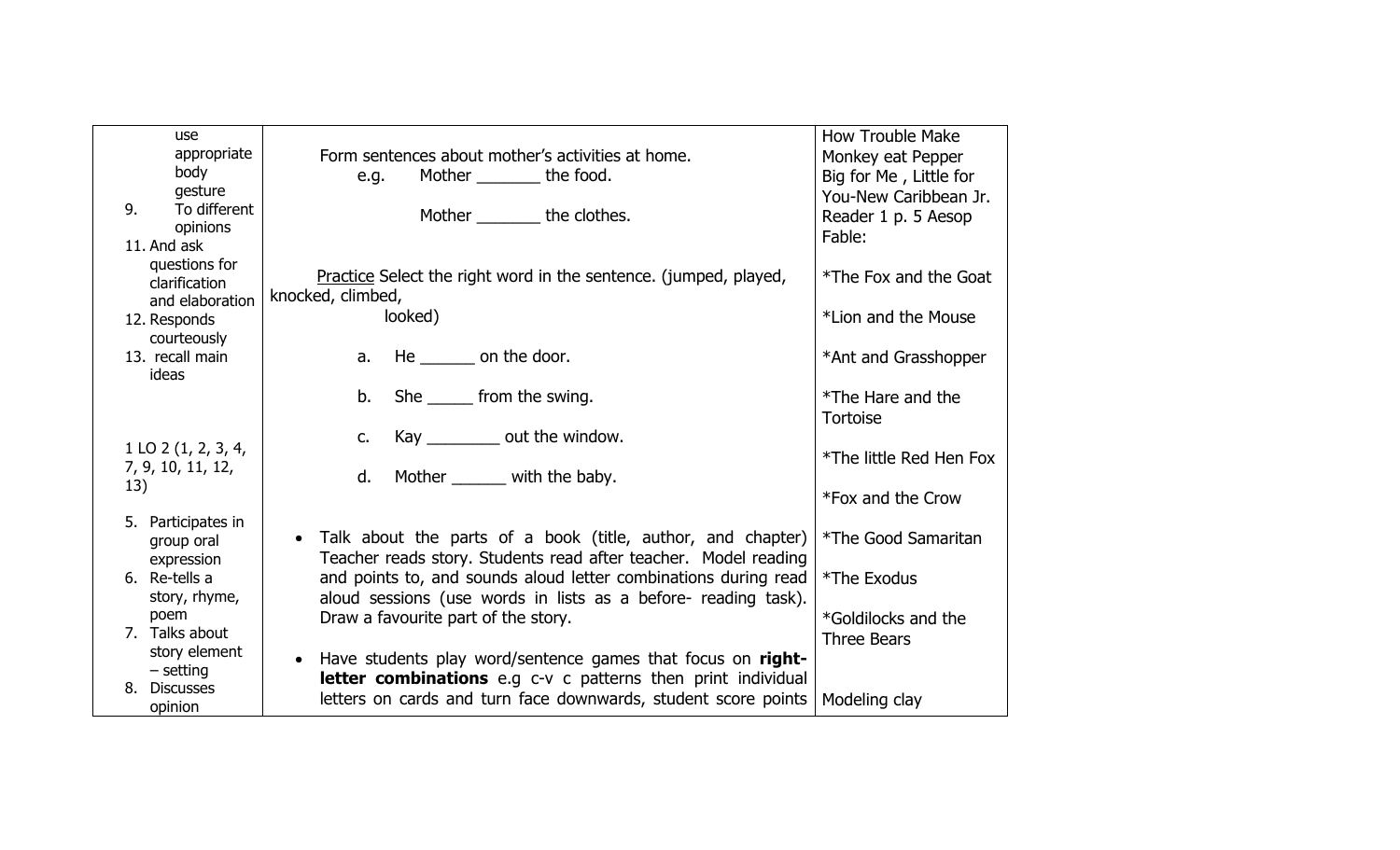|               | 7. Sings, chants,       | by putting letters together to form words. Pupils raise hands to             | Drawing paper              |
|---------------|-------------------------|------------------------------------------------------------------------------|----------------------------|
| taps          |                         | call out new words. Write new words in word bank.                            | Chart paper                |
| 10.           | Responds                |                                                                              | Crayons                    |
|               | records<br>some data    |                                                                              | <b>Musical instruments</b> |
| 11.           | Repeats                 | Talk about the importance of Table of Contents and index in a                | Recyclable materials       |
|               | rhymes,                 | book. Allow students to turn to the contents and find stories in             | (toilet paper rolls,       |
|               | patterns,               | the book based on the content page.                                          | cotton, banana leaves,     |
|               | blends                  |                                                                              | paper cups)                |
| 12.           | <b>Uses</b>             | Tell the story of <i>The Three Bears</i> , and ask the children to draw      |                            |
|               | adjectives              | the bowls, chairs and beds and make sentences comparing them.                |                            |
| 13.           | <b>Describes</b>        | Ask the children to make a list of words that double the last letter         |                            |
|               | common                  | to form the <b>comparative</b> , e.g big, thin, fat: and a list of a list of | poetry                     |
|               | and objects             | adjectives ending in ' $y'$ e.g. pretty, easy, happy. If you know            |                            |
|               | and events              | another story that makes use of comparative adjectives, you                  |                            |
| 14.           | Responds                | could tell this instead. Allow the children to finish the sentences          | <b>INTERNET:</b>           |
|               | to who,                 | orally, then write them in their books.                                      |                            |
|               | what,                   |                                                                              | http://www.edu-            |
|               | where,                  | Have students measure each other's hair /height to decide which              | cyberpg.com/Arts/Folkt     |
|               | when, why<br>and how    | is longer or shorter. Ask the children, in pairs, to look at the             | ales.html                  |
|               |                         | pictures and find the things that are different. Answers: the boy            |                            |
|               | $1$ LO 3 $(2, 3, 6, 7,$ | is taller; his hair is darker; her hair is shorter. Use a series of          |                            |
| 8, 9, 10      |                         | picture as ask children to say what the differences are between              |                            |
|               |                         | the pictures, help them to make sentences about them.                        |                            |
|               | 2. Gives simple         | (comparison) Complete a worksheet to circle the differences                  |                            |
| instructions  |                         | between the two pictures                                                     |                            |
|               | 6. Asks answer          |                                                                              |                            |
|               | questions,              | Students listen to recorded stories and other selections with                |                            |
| gives         |                         | <b>dialogues</b> , and talk about emotions, feelings, moods and              |                            |
|               | explanations            | language used.<br>Encourage them to retell/talk about their                  |                            |
| 11. Play acts |                         |                                                                              |                            |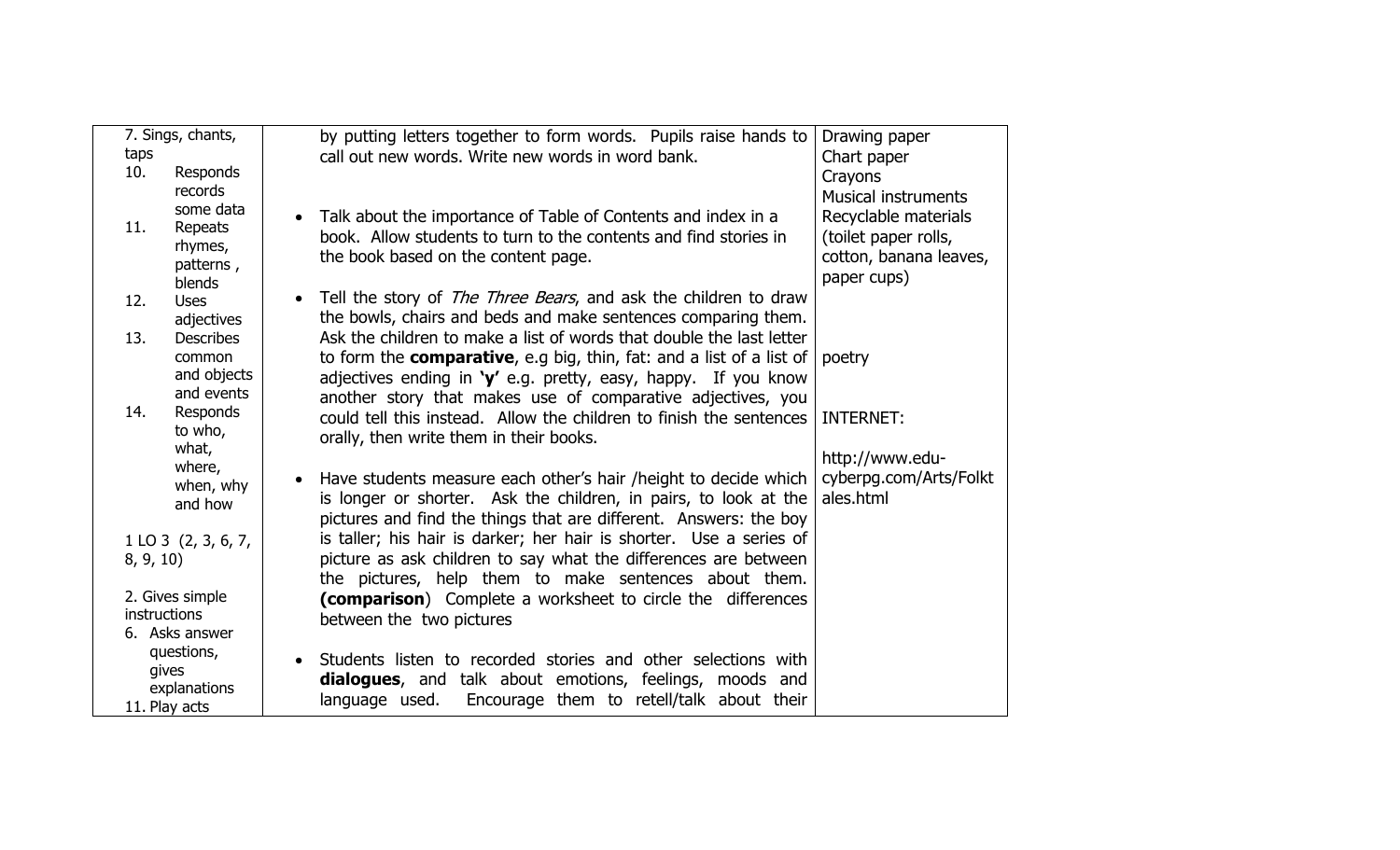| conversations<br>12. Follows<br><b>instructions</b>                                                                      | interpretations of the characters in mother tongue.<br>Write<br>"feeling" words to learn to spell.                                                                                                                                                                                                                      |  |
|--------------------------------------------------------------------------------------------------------------------------|-------------------------------------------------------------------------------------------------------------------------------------------------------------------------------------------------------------------------------------------------------------------------------------------------------------------------|--|
| and directions<br>13. Responds to<br>explanations<br>14. Asks questions<br>for clarification<br>15. Stay on topic        | Set up activity centres (books on tapes, interesting books, etc. for<br>$\bullet$<br>students to develop language acquisition-(e.g. Reading corners,<br>Arts and Craft). Students will retell stories to each other; make<br>puppets available for dramatization. Talk about fact and make-<br><b>believe</b> (fantasy) |  |
| 1 L O 4 (2, 3, 5, 7, 8,<br>4. Participates in                                                                            | List of facts:<br>List of Make<br>believe                                                                                                                                                                                                                                                                               |  |
| dramas<br>5. Retells stories<br>5, Creates a jingle<br>10. Responds to a<br>text                                         | Students discuss at different stages of reading-before, during and<br>$\bullet$<br>after. Probe beyond the literal meaning of the text. <b>Compare</b><br>characters/events to other known stories. Use graphic organizer<br>such as a Venn diagram (e.g. Brer Fox is tricky), see below.                               |  |
| 11. Begins to<br>recognize socio-<br>cultural biases                                                                     | <b>Story Grammar:</b> Draw semantic map of story structure. Teach<br>$\bullet$<br>the students to use story grammar to discover the structure of<br>new stories that they read. Answer who, what, why, when,                                                                                                            |  |
| $1$ LO 5 $(1,2,3,4,5)$<br>1 Uses vocabulary<br>from different<br>subjects<br>7. Discusses a<br>topic from<br>other areas | where, how questions place story events into the different<br>categories. Students complete a frame/web/map from a story<br>they have listened to. Arrange jumbled sentences and pictures<br>into well-sequenced story. Read and answer true / false<br>statements. Read aloud sentences.                               |  |
| 8. Explains how<br>to do<br>something                                                                                    | Create (continue to use the writing process), and illustrate<br>$\bullet$<br>stories with the help of the teacher. Talk about their stories to                                                                                                                                                                          |  |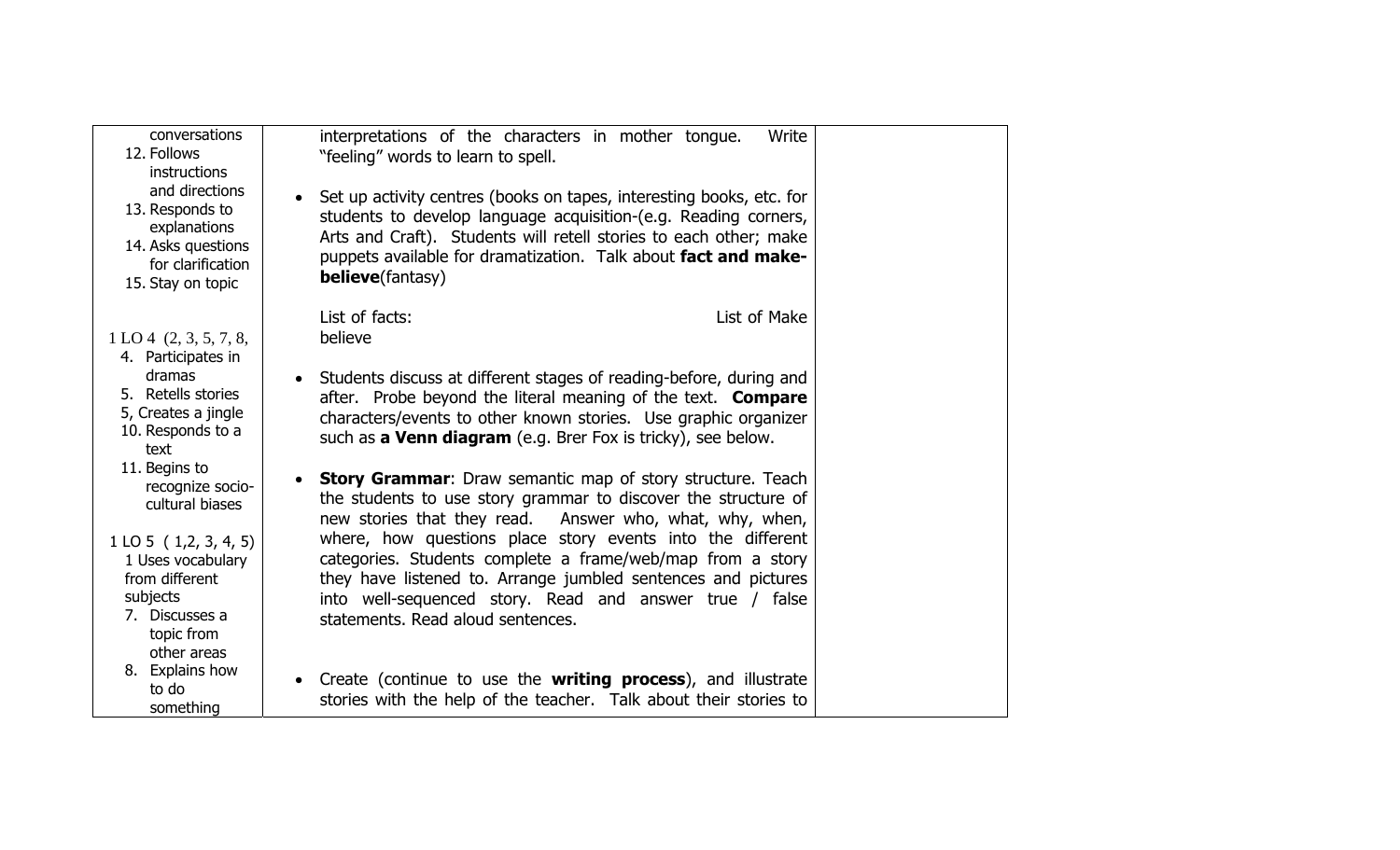| 9. Listens and<br>records<br>10. Gather<br>information<br>about a                             | teacher and peers. Allow children to give opinions with reasons.<br>Allow children s to look at other's work and give comments in<br>pairs. Give children specific things to look for correcting their<br>own work e.g captital letters and full stops.                                                                                 |  |
|-----------------------------------------------------------------------------------------------|-----------------------------------------------------------------------------------------------------------------------------------------------------------------------------------------------------------------------------------------------------------------------------------------------------------------------------------------|--|
| problem from<br>another<br>subject and<br>present<br>findings                                 | Have students talk about what they agree with or disagree /like<br>$\bullet$<br>with a text, or character, make judgments and record feelings in<br>their journals or create posters or signs which may depict<br>opinion/response(e.g. Brer Anancy is greedy could be<br>represented in a poster). Talk about (long ee) the adjectives |  |
| $2$ LO 1 $(1, 2, 3, 9)$<br>4. Recognises<br>concept of<br>print                               | that end in $\forall$ , let<br>them complete the sentences to match words ending with 'y'.<br>Teach $-qr$ blends.<br>see Graphic Organizer below                                                                                                                                                                                        |  |
| 5. Reads own<br>writing<br>6. Handles a book<br>with care<br>12. Discusses story<br>structure | Draw the favourite characters or represent an alternative<br>$\bullet$<br>outcome to a story by writing / drawing/ art models. Dramatize<br>the story using appropriate story language Readers' Theatre.<br>Role play characters to story.                                                                                              |  |
| 2 LO 2 (1,3)<br>4. Reads visual<br>3. Draws conclusions                                       | <b>Retell jokes/stories about stories they have heard. Discuss the</b><br>$\bullet$<br>moral <b>values</b> behind these jokes/stories. Create characters out of<br>craft items to illustrate. Create character puppets to role play the<br>values.                                                                                      |  |
| $2$ LO 3 $(1, 2, 3, 4,$<br>5, 7, 8, 12, 13, 14)<br>8. Identifies own<br>name and peers        | Use riddles that elicit the use of specific words -long vowel<br>$\bullet$<br>sounds, ea, (e.g adding e to form long sound - hid-hide).<br>Write out the riddle. Play group games to elicit the answers.                                                                                                                                |  |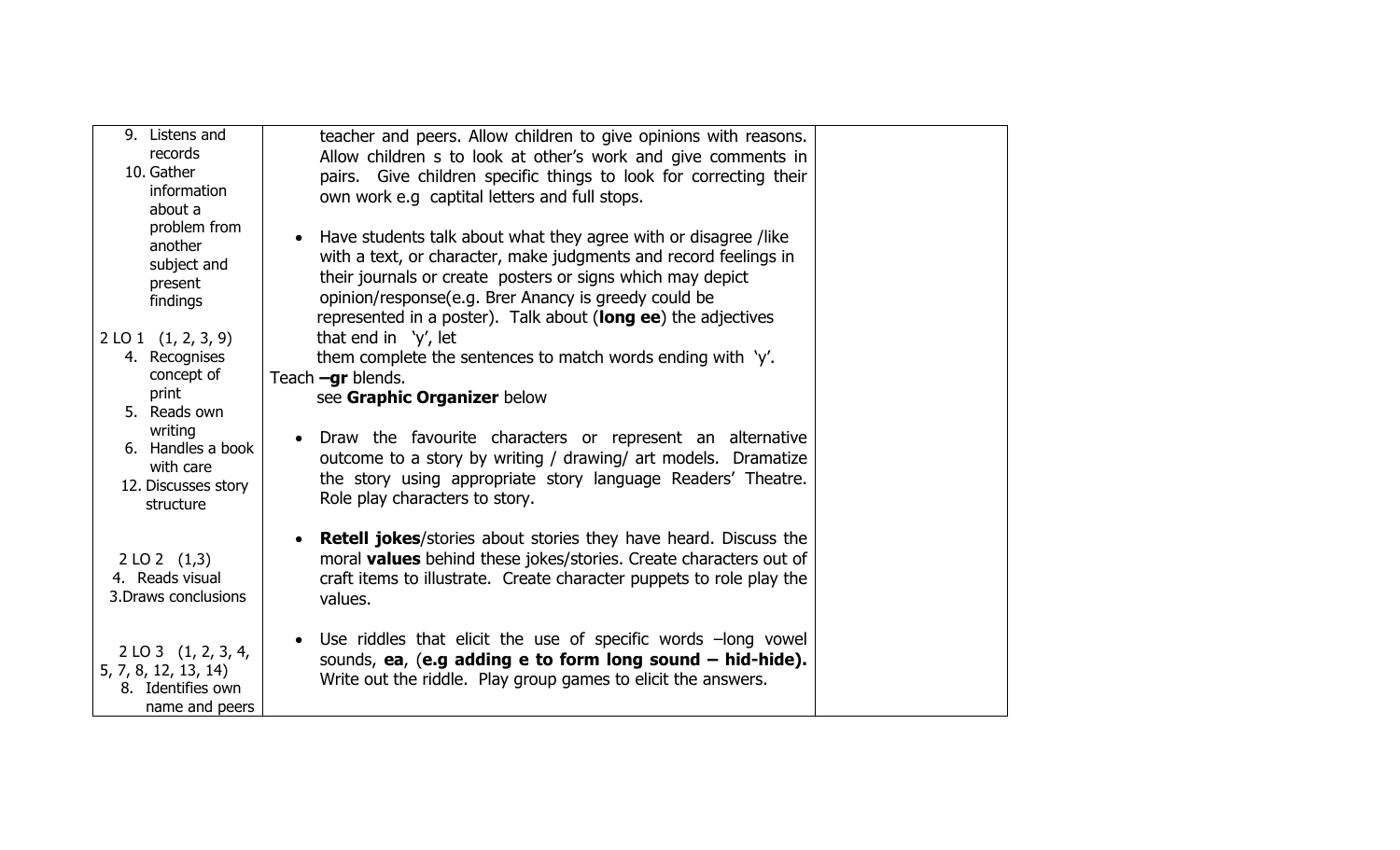| 9. Identifies and<br>distinguishes<br>between short                                                                                                                                                                         | Complete a categorising worksheet e.g. Which 2 pictures go<br>together? Colour them in.                                                                                                                                                                                                            |
|-----------------------------------------------------------------------------------------------------------------------------------------------------------------------------------------------------------------------------|----------------------------------------------------------------------------------------------------------------------------------------------------------------------------------------------------------------------------------------------------------------------------------------------------|
| and long vowels<br>ending in silent<br>e<br>10. Identifies<br>medial sounds                                                                                                                                                 | $\overline{Q}$ .                                                                                                                                                                                                                                                                                   |
| 11. Builds new<br>words with s.<br>es, ing, ed<br>endings                                                                                                                                                                   |                                                                                                                                                                                                                                                                                                    |
| 12. Identifies<br>consonant<br>blends and<br>digraphs<br>7, Identifies and<br>read common<br>compound words<br>8. Begins to use<br>various strategies<br>to read<br>Identifies and sorts<br>common words<br>12. Reads words | Write to describe how things look, smell, sound, feels, taste or smell.<br>Have students use the words in sentences and talk about the characters.<br>Ask volunteers to describe underline the used words that describe. Use<br>a graphic organizer                                                |
| aloud and repeats<br>common<br>phonemes<br>14. Identifies<br>common<br>environmental<br>print                                                                                                                               | <b>INFORMAL ASSESSMENT</b><br>Questions and answers<br>Retell folktales in pairs, and then write one-sentence summaries<br>$\bullet$<br>Rearrange words in order to make comparative sentences<br>$\bullet$<br>Rearrange pictures to form stories<br>Labeling of characters<br>Retell a story/poem |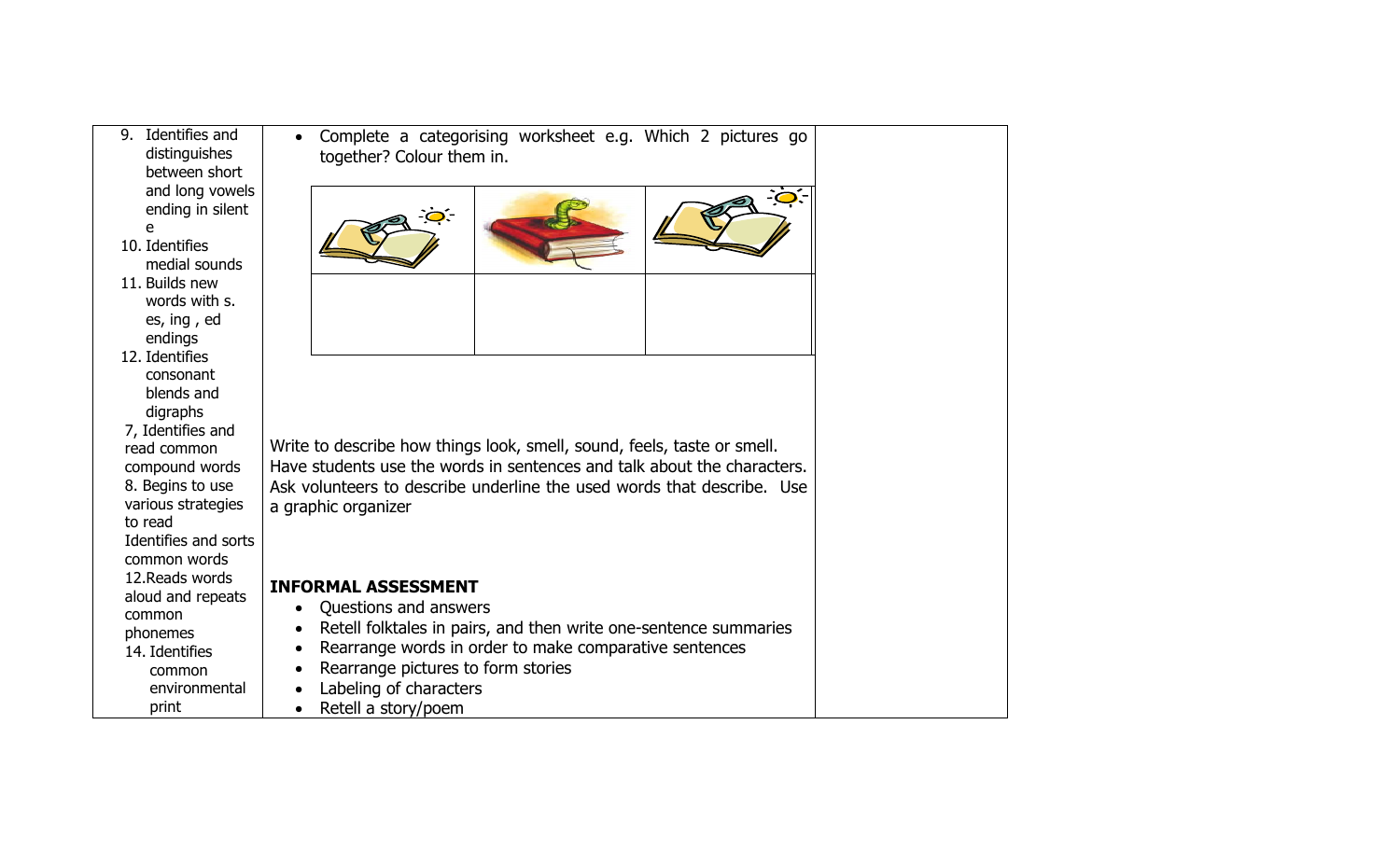| 15. Uses                             | Respond to and ask questions with understanding<br>$\bullet$          |  |
|--------------------------------------|-----------------------------------------------------------------------|--|
| contextual                           | Write two or more sentences about a picture or experience             |  |
| clues                                | Listens with understanding                                            |  |
|                                      | Express self creatively and spontaneously<br>$\bullet$                |  |
| $2$ LO 4 $(1, 2, 4, 5, 6,$           | communicate ideas and feelings verbally                               |  |
| 7)                                   | Interpret and share work                                              |  |
| 13. Shows interest<br>in visuals and | writes in journal<br>$\bullet$                                        |  |
| printed texts                        | talk on a topic in group or class<br>$\bullet$                        |  |
| 14. Talks about                      | read independently                                                    |  |
| print and                            | drawing in response to written passage or story                       |  |
| visuals                              |                                                                       |  |
| 4, Actively                          | <b>END OF UNIT ASSESSMENT ACTIVITIES</b>                              |  |
| participated in                      |                                                                       |  |
| reading activities                   | Make postcards to animals                                             |  |
| 5. Points to words                   | • Compare and contrast Venn Diagrams                                  |  |
| 13. reads along                      | The Hare and the Tortoise                                             |  |
| when teacher<br>reads                |                                                                       |  |
| 14. States liked and                 |                                                                       |  |
| dislikes                             |                                                                       |  |
|                                      | Use Venn diagrams to compare and contrast: all animals-fast and slow, |  |
|                                      | steady and proud, tricky and fair                                     |  |
| $2$ LO 5 (1, 2, 3, 4,                |                                                                       |  |
| 5, 6)                                | Predict new endings                                                   |  |
| 16. Identifies and                   | Write short story/poem                                                |  |
| talk about                           | Dialogues using checklist<br>$\bullet$                                |  |
| themes                               | Writer's workshop(prewriting & drafting, responding and               |  |
| 17. Identifies and                   | revising, proofreading, publishing                                    |  |
| builds upon<br>words                 | Develop a portfolio of stories                                        |  |
| 18. Asks for                         |                                                                       |  |
|                                      | *mini lessons                                                         |  |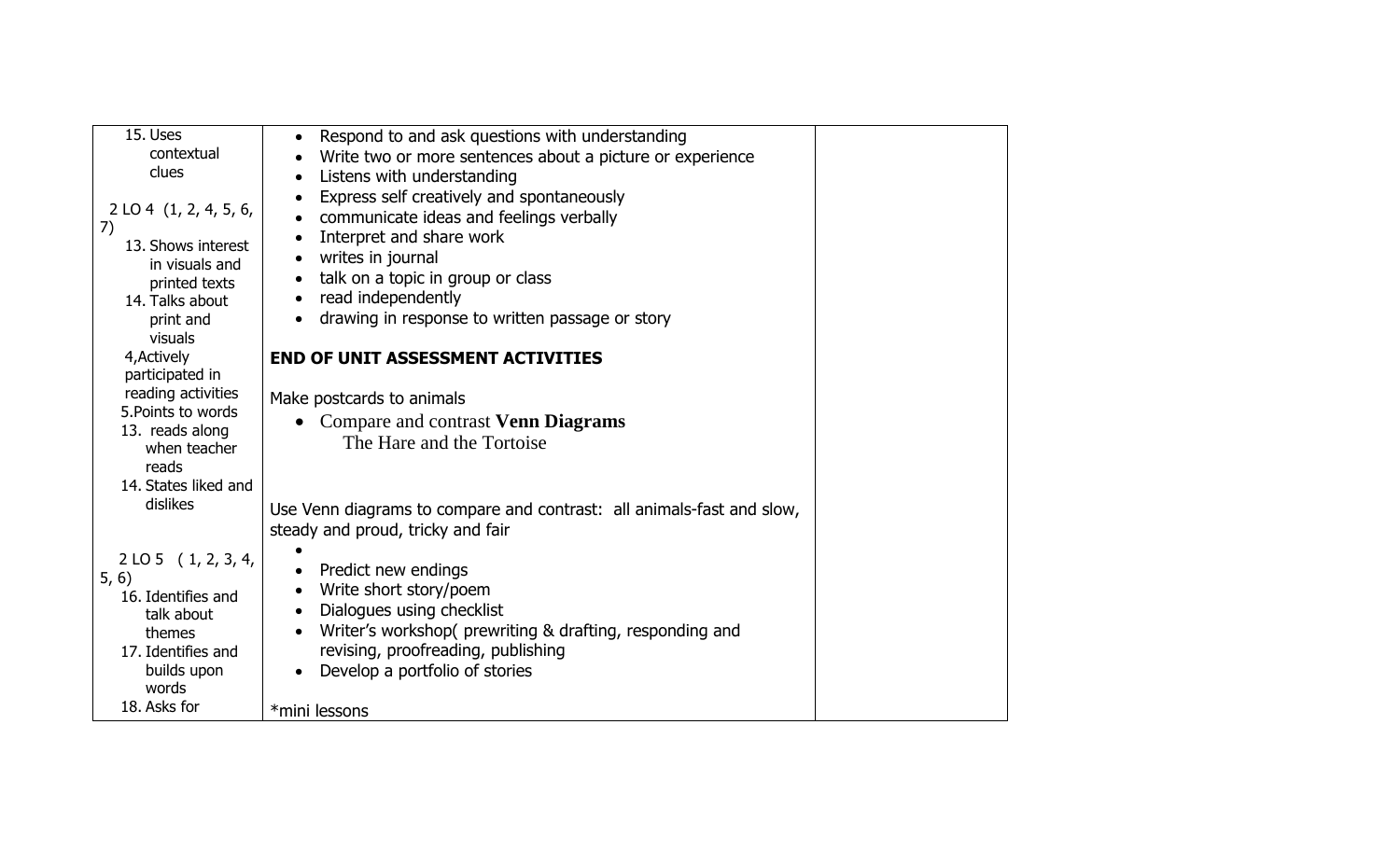| e.g. -spend sufficient time on developing phonics skills<br>* steps of the writing process OECS p. 57<br><b>RHYMES, RIDDLES AND POETRY</b><br><b>SUGGESTED ACTIVITIES</b><br>• Sing the days of the week song. Make a class poster-type<br>diary on which you can attach details of things that have<br>happen in school. Discuss daily activities. Ask the children to<br>suggest something to write for each day. Write in journals.<br><b>OUR CLASS DIARY</b><br>We played cricket<br>Monday<br>Tuesday<br>It was rainy |                                                                 |
|----------------------------------------------------------------------------------------------------------------------------------------------------------------------------------------------------------------------------------------------------------------------------------------------------------------------------------------------------------------------------------------------------------------------------------------------------------------------------------------------------------------------------|-----------------------------------------------------------------|
|                                                                                                                                                                                                                                                                                                                                                                                                                                                                                                                            |                                                                 |
|                                                                                                                                                                                                                                                                                                                                                                                                                                                                                                                            |                                                                 |
|                                                                                                                                                                                                                                                                                                                                                                                                                                                                                                                            |                                                                 |
|                                                                                                                                                                                                                                                                                                                                                                                                                                                                                                                            |                                                                 |
|                                                                                                                                                                                                                                                                                                                                                                                                                                                                                                                            |                                                                 |
| Wednesday<br>We saw a big bird                                                                                                                                                                                                                                                                                                                                                                                                                                                                                             |                                                                 |
|                                                                                                                                                                                                                                                                                                                                                                                                                                                                                                                            |                                                                 |
|                                                                                                                                                                                                                                                                                                                                                                                                                                                                                                                            |                                                                 |
| Use poem/rhymes for days of the week to teach <b>digraph</b> '_ay'.<br>Make flashcards for the days of the week. Ask children to read<br>them aloud and arrange them in order (sequence). Create<br>sentences with days. Use riddles to ask and answer questions.                                                                                                                                                                                                                                                          |                                                                 |
|                                                                                                                                                                                                                                                                                                                                                                                                                                                                                                                            | Create or use a rhyme with consonant blends 'fl' and 'cl'. Tell |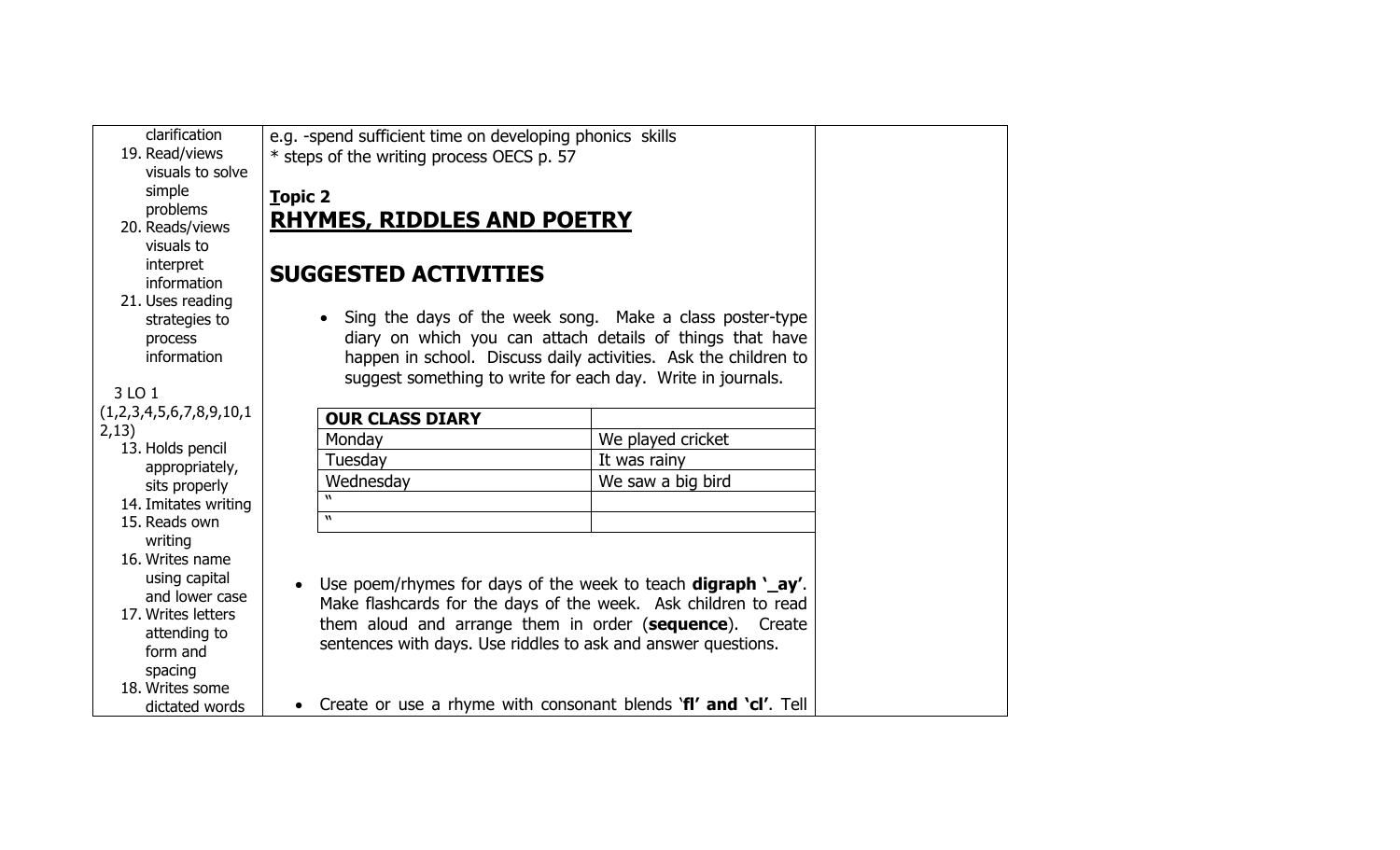| 19. Copies phrases<br>and short<br>sentences<br>20. Produces a<br>personal text<br>21. Uses phonemic<br>awareness and                                                                     | children that this is a rhyme and allow them to give more words<br>to rhyme. Ask them to think of sentences with the sounds after<br>giving them examples: float, flying fish, flute, flash, clam, cling,<br>clump, cliff. Allow children to prepare a class rhyme. Use rhyme<br>schemes.                                                                                                                                                                                                                                                            |  |
|-------------------------------------------------------------------------------------------------------------------------------------------------------------------------------------------|------------------------------------------------------------------------------------------------------------------------------------------------------------------------------------------------------------------------------------------------------------------------------------------------------------------------------------------------------------------------------------------------------------------------------------------------------------------------------------------------------------------------------------------------------|--|
| letter sounds to<br>write<br>independently<br>22. Puts spaces<br>between words<br>and begins<br>sentences with<br>capitals<br>23. Begins to write<br>a journal<br>24. Begins a            | Read the poem about Grandma's teeth (see Keskidee) to the<br>$\bullet$<br>class. Ask questions about it: Where are grandma's teeth? Is<br>grandma happy? Why or Why not? Do you know anyone who<br>might wear false teeth? Whose teeth are these? They are<br>Robin's teeth. Revise apostrophe's. Talk about care of teeth.<br>What might cause missing teeth? Sweets. Have children read the<br>poem aloud and copy answers to the questions. Review $-ee$<br>words. Have children complete a worksheet with belonging ('s).<br>Teach initial 'sw', |  |
| personal<br>dictionary                                                                                                                                                                    | Recognize and read words with consonant digraphs $-$ sh, ch,<br>wh, th.                                                                                                                                                                                                                                                                                                                                                                                                                                                                              |  |
| $3$ LO 2 $(1, 2, 3,$<br>4, 5, 6, 7, 8,<br>9,10,11,12)<br>13. Draws pictures<br>to represent<br>story elements<br>14. Draws several<br>pictures in<br>sequence<br>15. Writes to<br>recount | Present pictures (of ch words) and invite children to name<br>1.<br>what they see.<br>Write names on board as given, highlighting the ch. (chair,<br>2.<br>chick, chain)<br>Have individual children read the words written on board.<br>3.<br>Let the children say their observations.<br>4.<br>5.<br>Explain that the letters c, h, combined have one sound.<br>6.<br>Encourage children to give other words with the same<br>beginning sound.<br>Use tongue twisters with words previously dealt with e.g.<br>7.                                  |  |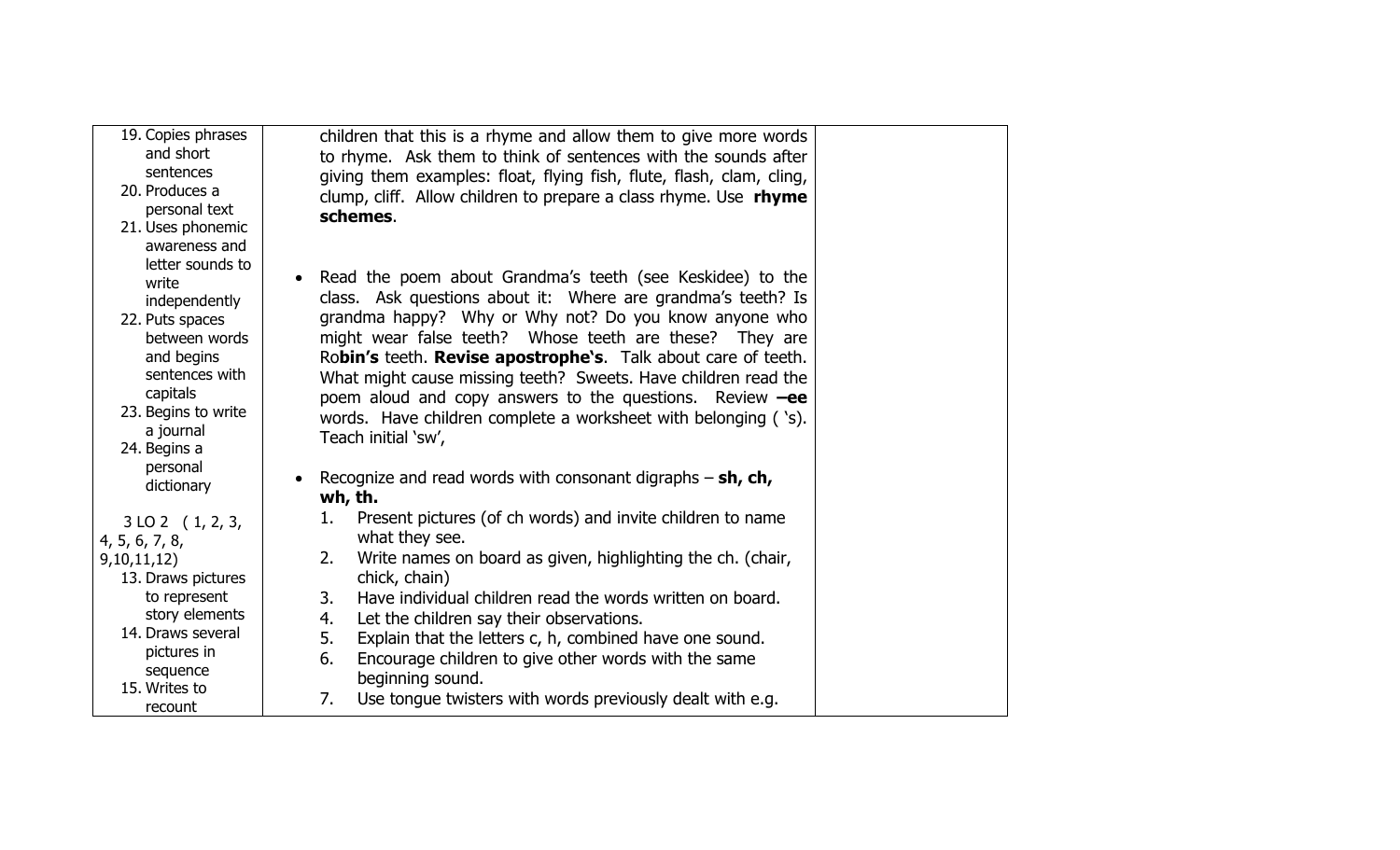| 16. Labels some<br>pictures with |                                                                               |      | Chad chopped the cheddar cheese. |             |  |
|----------------------------------|-------------------------------------------------------------------------------|------|----------------------------------|-------------|--|
| words                            | Teacher introduces rhymes. Have children identify rhyming<br>$\bullet$        |      |                                  |             |  |
| 17. Writes a string              |                                                                               |      |                                  |             |  |
| of words                         | words in the poems that they read.                                            |      |                                  |             |  |
| 18. Rearranges                   |                                                                               |      |                                  |             |  |
| words to make                    | cat                                                                           | take | goat                             | fish        |  |
| a sentence                       | bat                                                                           | cake | boat                             | <b>dish</b> |  |
| 19. Uses a capital               | rat                                                                           | lake | float                            | wish        |  |
| at the                           |                                                                               |      |                                  |             |  |
| beginning of a                   | Present the rhyme "Pat a Cake" on a chart. Children read the                  |      |                                  |             |  |
| sentence and                     | chart. Children find                                                          |      |                                  |             |  |
| pronoun I                        | words in the rhyme that rhyme. Teacher presents new words e.g. 'lake'.        |      |                                  |             |  |
| 20. Creates a                    |                                                                               |      |                                  |             |  |
| recount text                     | Let pupils identify words in the rhyme that would rhyme with lake. Present    |      |                                  |             |  |
| with teacher                     |                                                                               |      |                                  |             |  |
| support                          | pictures and new words on flashcards (one at a time). Children read words and |      |                                  |             |  |
| 21. Participates in              |                                                                               |      |                                  |             |  |
| making a class                   | name other words that rhyme. Teacher reads sentences Children identify words  |      |                                  |             |  |
| book about an                    |                                                                               |      |                                  |             |  |
| interesting local                | that rhyme in the sentences. Call a word – Children give other rhyming words. |      |                                  |             |  |
| person                           |                                                                               |      |                                  |             |  |
| 22. Creates and                  |                                                                               |      |                                  |             |  |
| uses own word                    |                                                                               |      |                                  |             |  |
| bank for check                   |                                                                               |      |                                  |             |  |
| spelling                         | Play game, where pupils cover rhyming words on cards.                         |      |                                  |             |  |
| 23. Edits own work               |                                                                               |      |                                  |             |  |
| 24. Revises original             |                                                                               | cake | goat                             |             |  |
| drafts                           |                                                                               | ham  | bat                              |             |  |
|                                  |                                                                               | fish | jam                              |             |  |
|                                  |                                                                               | cat  | lake                             |             |  |
| $3$ LO 3 $(4, 5, 6, 7)$          |                                                                               |      |                                  |             |  |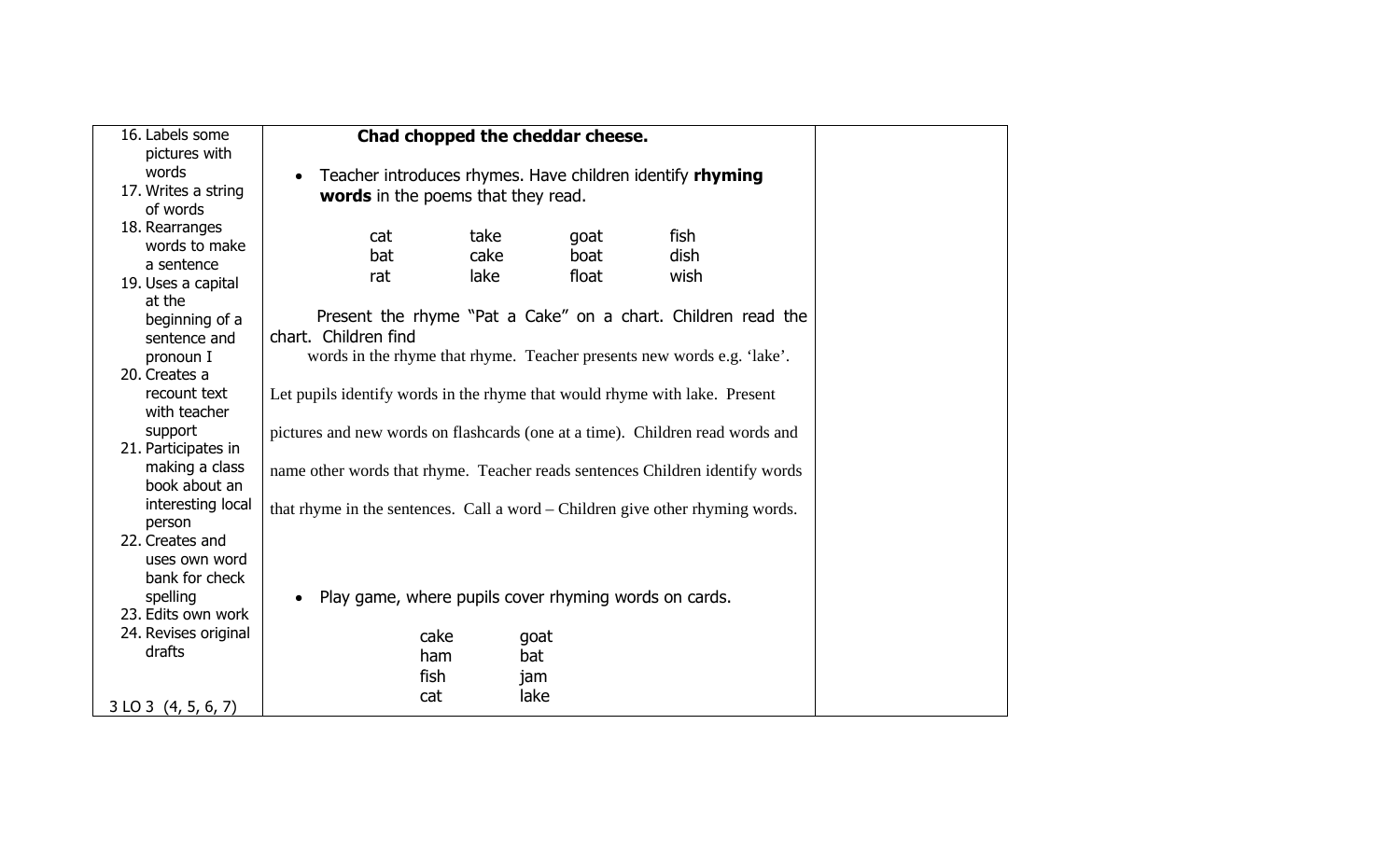| 4Writes/draws<br>symbols in charts | dish<br>boat                                                                                                                  |  |
|------------------------------------|-------------------------------------------------------------------------------------------------------------------------------|--|
| 5. Writes tallies to               | Recognise and construct words using vowel diagraphs e.g. oo,                                                                  |  |
| record                             | ee, ai, ea, ou.                                                                                                               |  |
| 6. Develops and                    | Use riddles to introduce words e.g. "I go there everyday,<br>1.                                                               |  |
| write simple                       | Monday to Friday. What am I?". "I have a long handle. I                                                                       |  |
| sentences<br>22. Writes a simple   | have bristles, you use me to sweep".                                                                                          |  |
| story and                          | Pupils suggest words. Teacher presents the words on<br>2.                                                                     |  |
| shares with                        | flashcards.                                                                                                                   |  |
| class                              | 3.<br>Pupils read the words. Similarity in sound and appearance                                                               |  |
|                                    | among words are identified. Other words are generated                                                                         |  |
|                                    | from pupils.                                                                                                                  |  |
| 3 LO 4 (1, 2, 3, 4, 5,             | Teacher calls a set of words. Pupils clap at the words which<br>4.                                                            |  |
| 6, 8, 9)<br>7. Free writes by      | have the same oo sound. Words are then read together                                                                          |  |
| choice                             | including new set introduced by the teacher.                                                                                  |  |
| 8. Draws pictures                  | 5.<br>Present the (oo). Using consonants in the initial and final                                                             |  |
| by choice                          | position words are constructed.                                                                                               |  |
| 9. Presents and                    |                                                                                                                               |  |
| reads writing to                   |                                                                                                                               |  |
| family, friends                    | Model the sound of 'ai' in a short passage. Use words like<br>nail, pail, rail, jail. Make the vowel sound of the word in the |  |
| and teacher<br>10. Shows interest  | box. Colour the pictures with the same vowel sound (ai)                                                                       |  |
| in writing                         | Allow children to write the words next to the picture.                                                                        |  |
| 11. Responds                       |                                                                                                                               |  |
| positively to                      |                                                                                                                               |  |
| feed back                          |                                                                                                                               |  |
| 12. Develops                       |                                                                                                                               |  |
| portfolio and                      |                                                                                                                               |  |
| adds to it<br>23. Brainstorms      |                                                                                                                               |  |
|                                    |                                                                                                                               |  |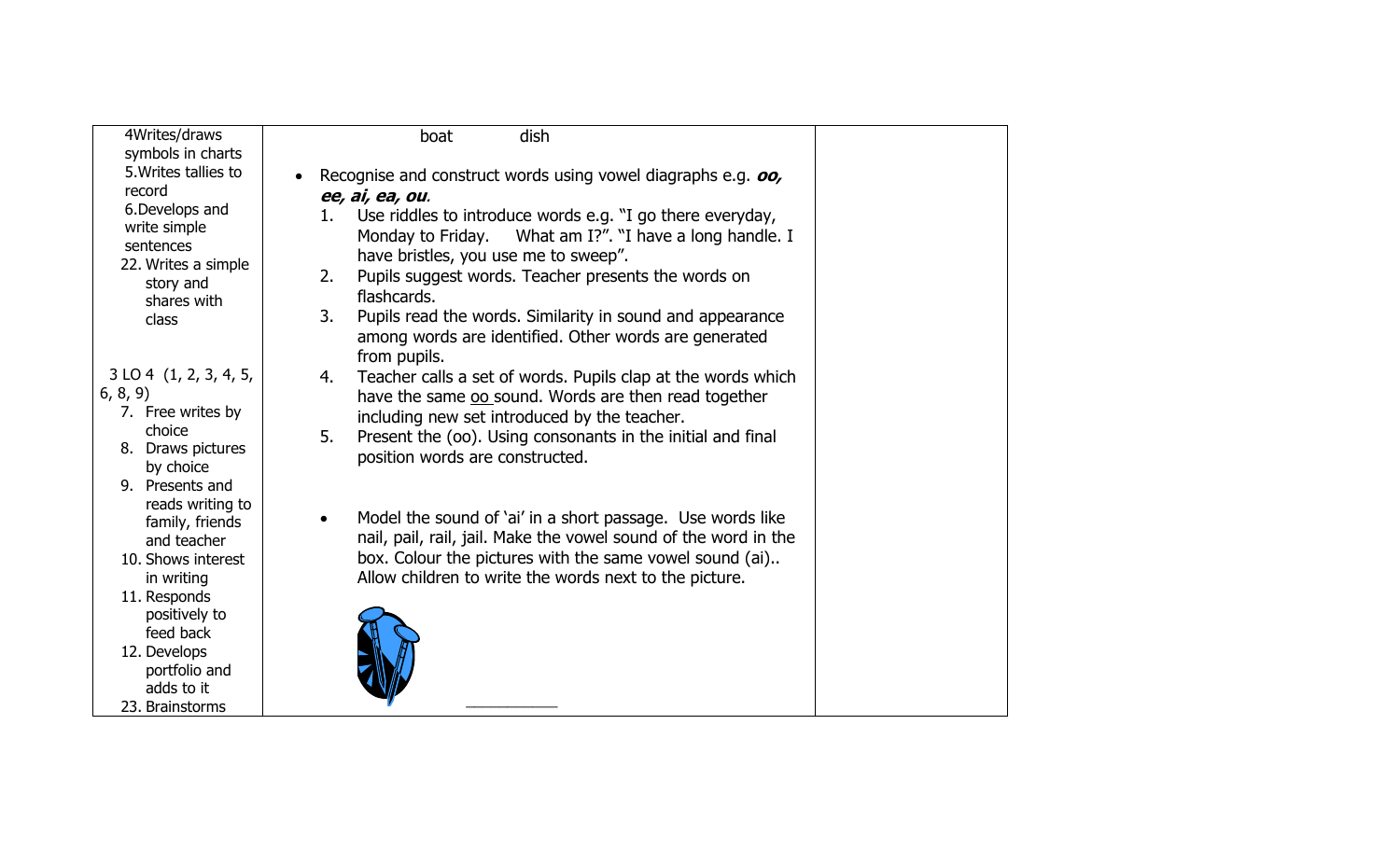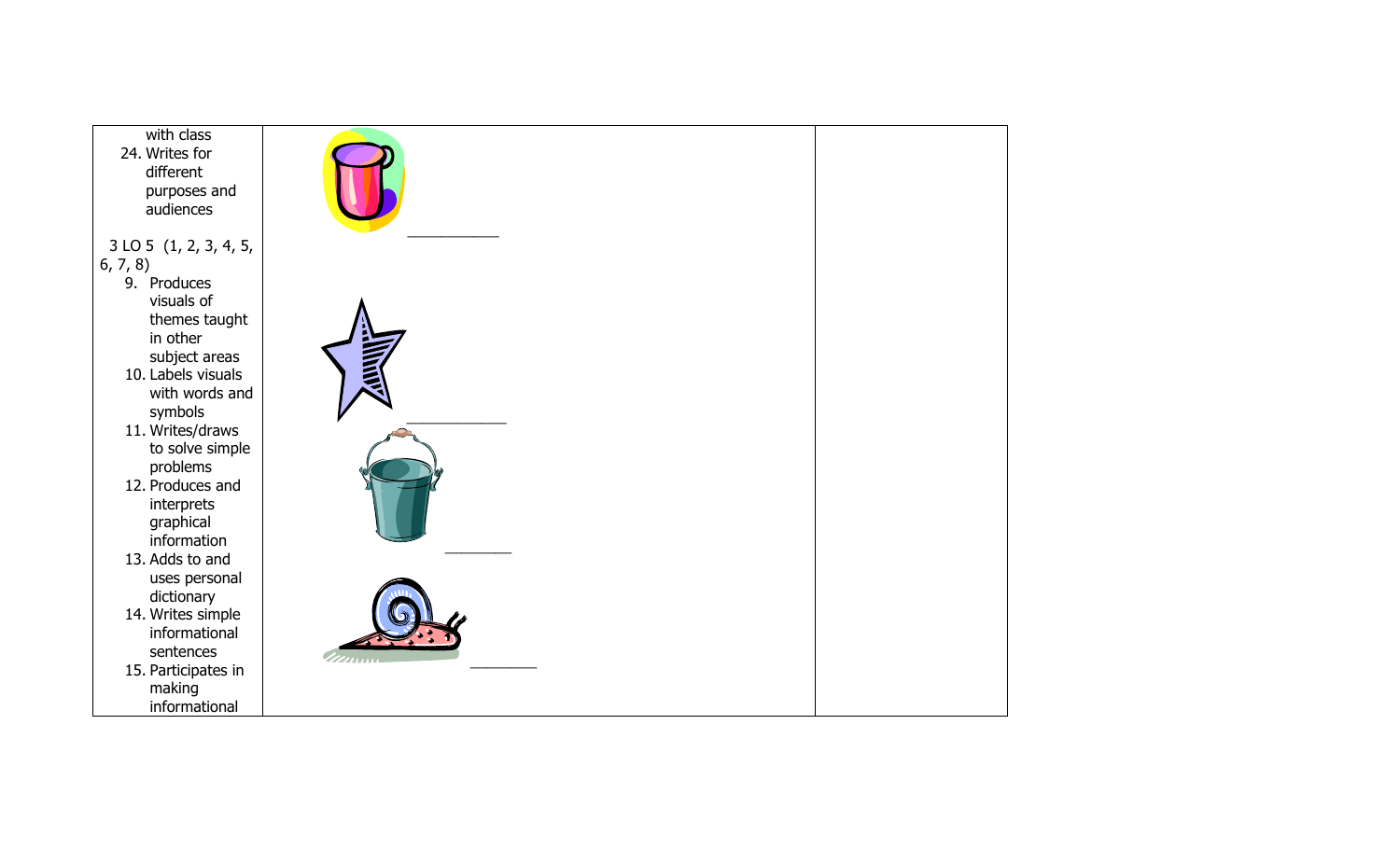| books for the<br>class library<br>16. With class<br>collects,<br>organizes, |                                                                                                                                                                                                                                                                                                                                                                                                                                                                                               |  |
|-----------------------------------------------------------------------------|-----------------------------------------------------------------------------------------------------------------------------------------------------------------------------------------------------------------------------------------------------------------------------------------------------------------------------------------------------------------------------------------------------------------------------------------------------------------------------------------------|--|
| records and                                                                 |                                                                                                                                                                                                                                                                                                                                                                                                                                                                                               |  |
| reports<br>information                                                      |                                                                                                                                                                                                                                                                                                                                                                                                                                                                                               |  |
|                                                                             | 1. Present picture. Insert words deleted from sentences<br>using picture clues. Teacher/pupils discuss picture/ story<br>with the children. Have them brainstorm. Write words<br>related to picture on chalkboard (generated from<br>discussion). Present sentence strips in which words are<br>deleted and have children insert the correct words e.g. Baby<br>sits on the $\rule{1em}{0.15mm}$ (floor)<br>2. Create three-line poems. Read aloud with correct diction,<br>fluency and tone. |  |
|                                                                             | <b>Informal assessments</b>                                                                                                                                                                                                                                                                                                                                                                                                                                                                   |  |
|                                                                             |                                                                                                                                                                                                                                                                                                                                                                                                                                                                                               |  |
|                                                                             | • create or use a number rhyme                                                                                                                                                                                                                                                                                                                                                                                                                                                                |  |
|                                                                             | include connectives in this unit<br>contextual clues Colour pictures which begin with ch and write                                                                                                                                                                                                                                                                                                                                                                                            |  |
|                                                                             | names                                                                                                                                                                                                                                                                                                                                                                                                                                                                                         |  |
|                                                                             | Colour pictures which begin with ch and write names                                                                                                                                                                                                                                                                                                                                                                                                                                           |  |
|                                                                             | Match the words that rhyme                                                                                                                                                                                                                                                                                                                                                                                                                                                                    |  |
|                                                                             | Write the missing letters to make the word                                                                                                                                                                                                                                                                                                                                                                                                                                                    |  |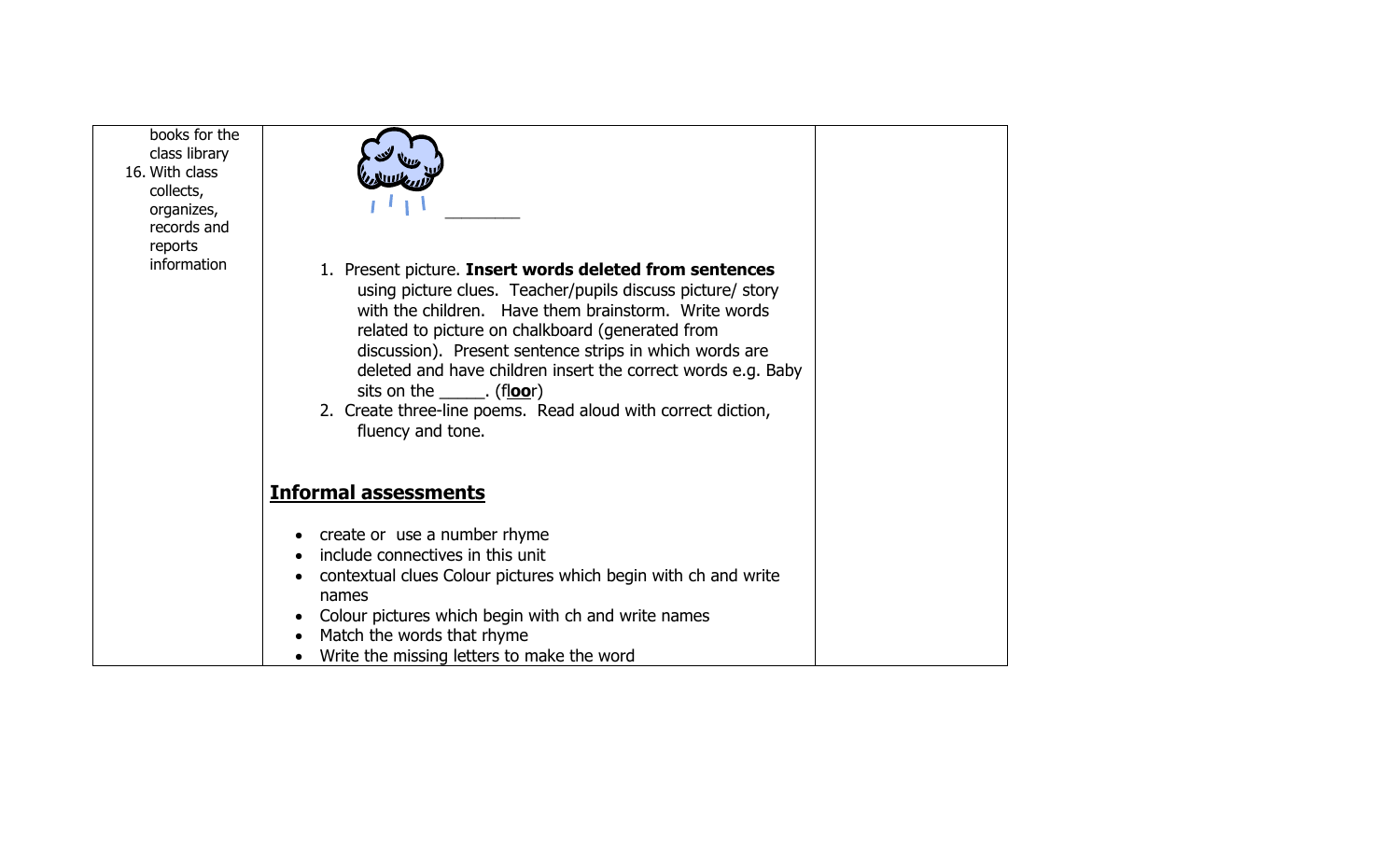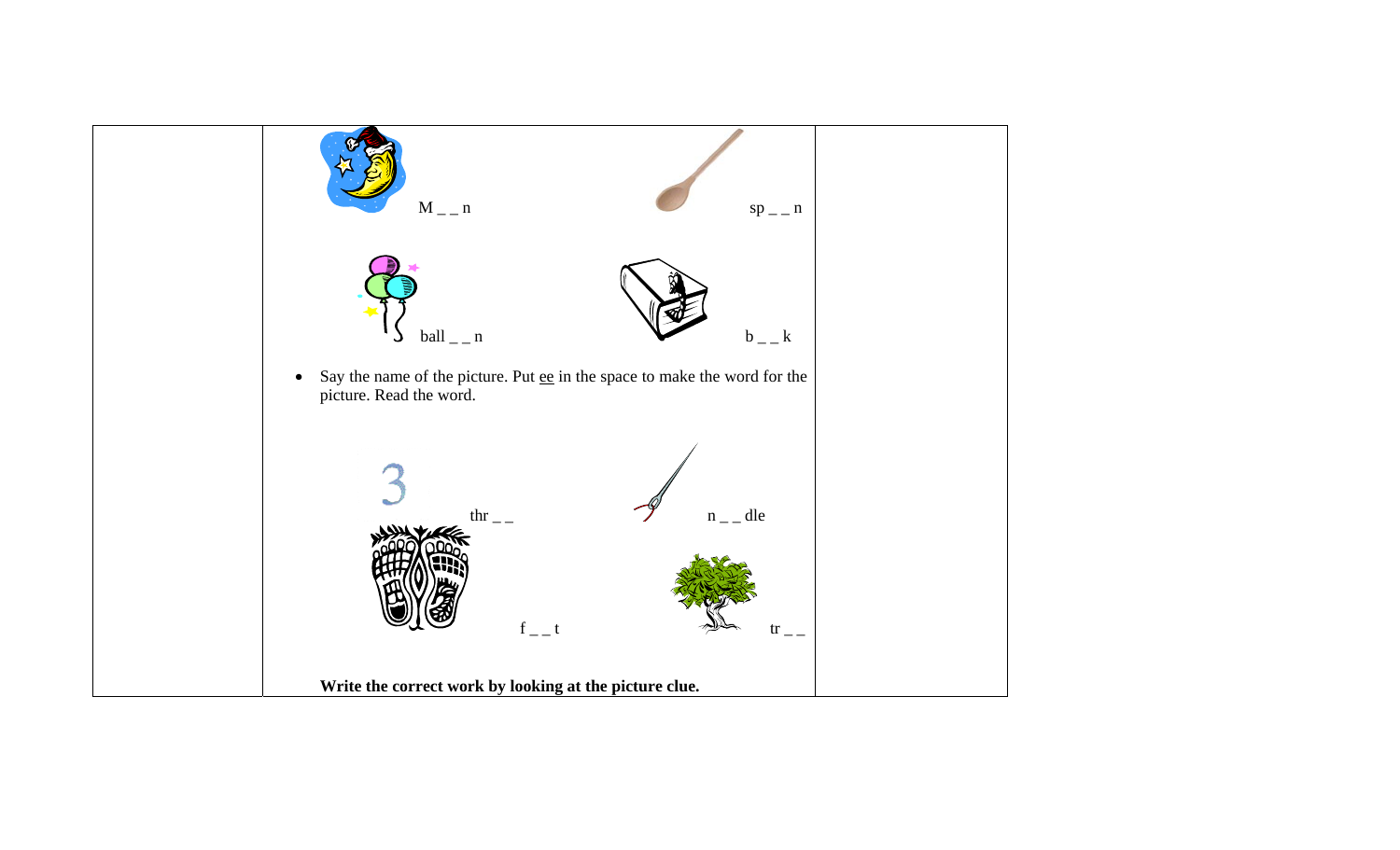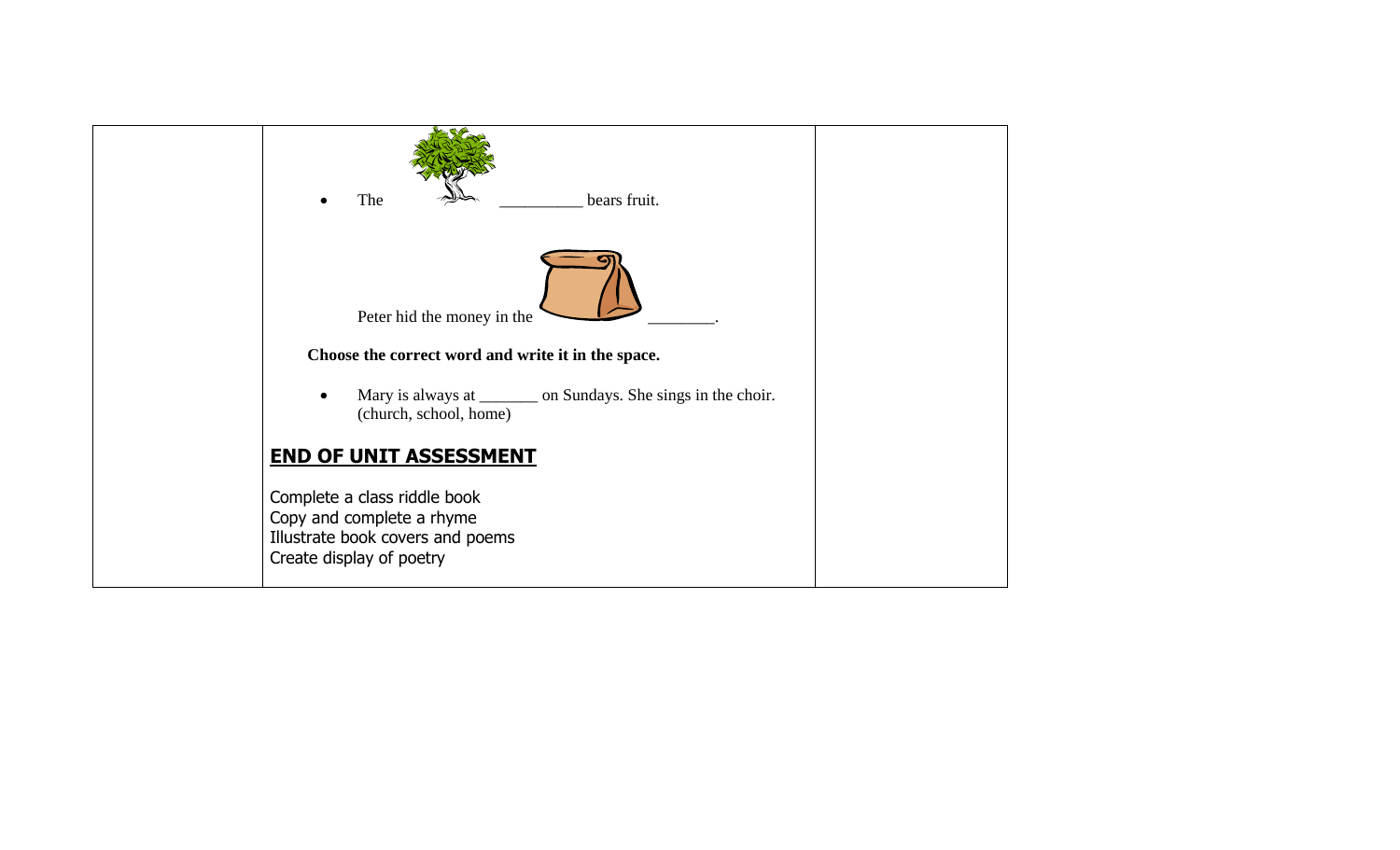**Term 3** 

# **THEME 5: TRAVELING BY LAND**

# **Topic 1: Types of Transport Topic 2: Going by foot**

 **TIME**: 3 WEEKS (15 hours)



 **CURRICULUM LINKS**: Music, Art And Drama, Information Technology, Math, Social Studies Health And Family Life, other Languages /Cultures



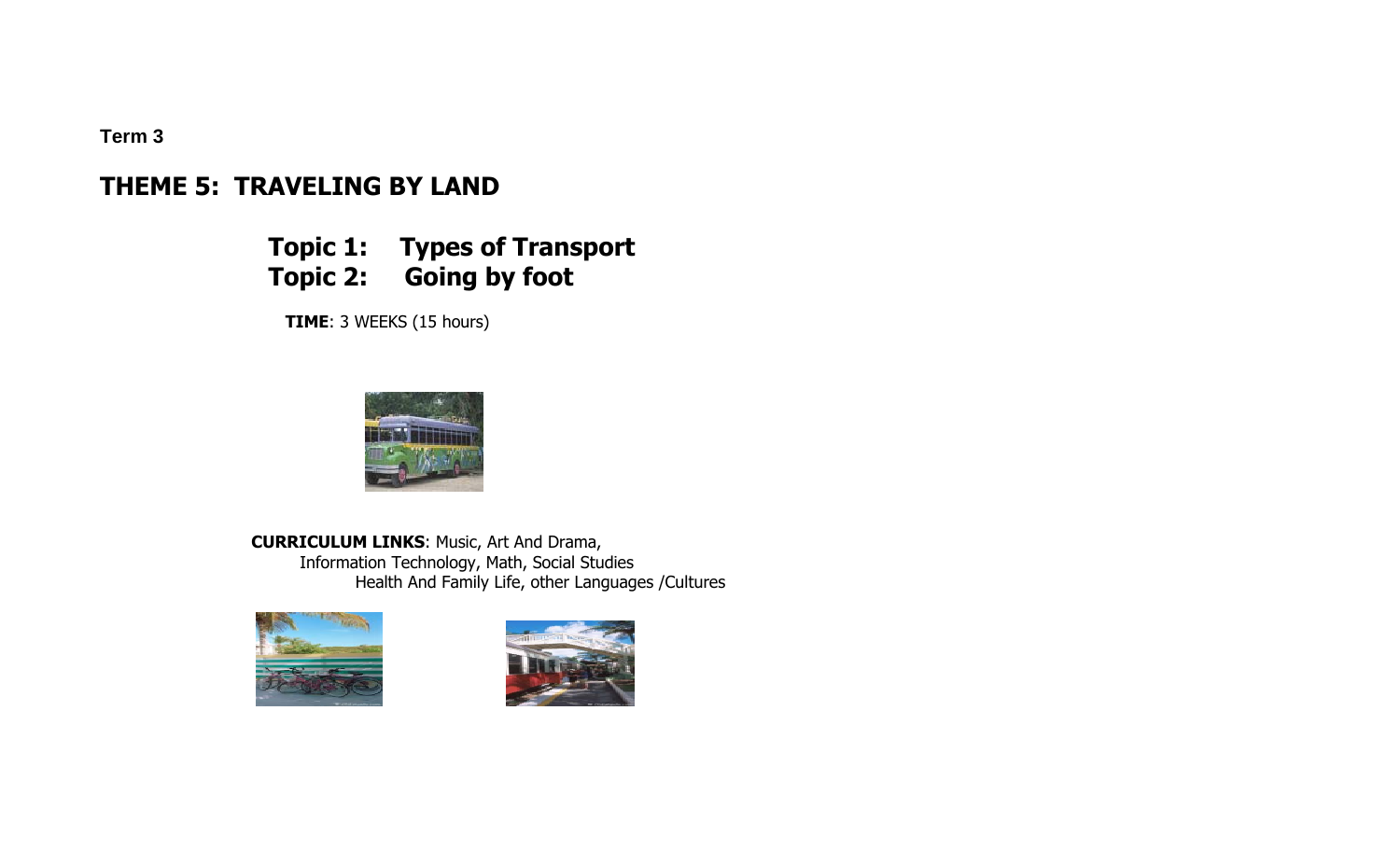| <b>Learning Outcomes</b>                                                                                                                                                                                                                                                                                             | Theme 5:                                                                                                                                                                                                                                                                                                                                                                                                                                                                                                    | <b>RESOURCES:</b>                                                                                                                                                                        |
|----------------------------------------------------------------------------------------------------------------------------------------------------------------------------------------------------------------------------------------------------------------------------------------------------------------------|-------------------------------------------------------------------------------------------------------------------------------------------------------------------------------------------------------------------------------------------------------------------------------------------------------------------------------------------------------------------------------------------------------------------------------------------------------------------------------------------------------------|------------------------------------------------------------------------------------------------------------------------------------------------------------------------------------------|
| and Success Criteria                                                                                                                                                                                                                                                                                                 | Traveling By land                                                                                                                                                                                                                                                                                                                                                                                                                                                                                           |                                                                                                                                                                                          |
| 1 LO 1<br>2. Likes and dislikes & give<br>reasons<br>3. Talks about current<br>events/new<br>4. Her/his feelings\<br>5. Personal issue<br>6. Uses complete sentences<br>7. Attentively, take turns, do<br>not interrupt, make eye<br>contact, use appropriate<br>body gesture<br>8. Listens to different<br>opinions | Topic 1: Types of transport<br><b>Suggested Activities</b><br>Children bring toys (cars, vans, bikes). They talk about toy. Teacher<br>$\bullet$<br>records sentences, (descriptive words e.g. I have a red car) children<br>take turns to read and compare toys to real vehicles. They talk<br>about likes or dislikes and share experiences. They write one<br>sentence about the toy they brought. (show and tell)<br>Children discuss types of land transport with teacher using pictures.<br>$\bullet$ | Posters/pictures on<br>types of<br>vehicles/animals used<br>to travel on land<br>Fiction and non-fiction<br>books on travel<br>Cars<br>animals<br>Field trip to car<br>garage/dealership |
| 9. sk questions for<br>clarification and elaboration<br>10. Responds courteously<br>11. Recalls main ideas<br>1 LO 2<br>1. Participates in group oral<br>expression                                                                                                                                                  | List names of pictures (cars, bus, truck, van). Read words in a short<br>paragraph. Allow children to identify sight words, draw pictures and<br>match them to words. Pupils sing 'Wheels on the Bus".<br>(Adapt song 'Working on railroad' substitute the bus; dump trucks,<br>$\bullet$<br>tractors caterpillars,) Teacher uses of different types of land                                                                                                                                                | Glue<br>Crayons<br>Poster boards<br>Stories on tape<br>Games                                                                                                                             |
| 2. Re-tells a story, rhyme,<br>poem<br>3. Talks about story element<br>$-$ setting<br>4. Discusses opinion<br>5.Summarizes favourite<br>texts<br>6.Adds a line to a rhyme,<br>poem with prompt                                                                                                                       | transport (vocab). Teacher teaches riddles e.g. (I carry your load to<br>the market what am?). Teacher uses pictures of people dressed in<br>different outfits. Pupils determine what would be the vehicle used<br>(making meaning). They match and write.<br>Use poster (keskidee) to generate conversation on a busy street.<br>$\bullet$<br>Pupils write at least three sentences. They read sentences to class.                                                                                         | Poem/songs on                                                                                                                                                                            |
| 7. Sings, chants, taps<br>rhythm<br>8. Responds with peers,<br>records data, sequences                                                                                                                                                                                                                               | Teacher identify diagraph out of sentences eg (train)<br>Let children listen to story and give opinions about <b>characters</b> ,<br>$\bullet$                                                                                                                                                                                                                                                                                                                                                              | transportation                                                                                                                                                                           |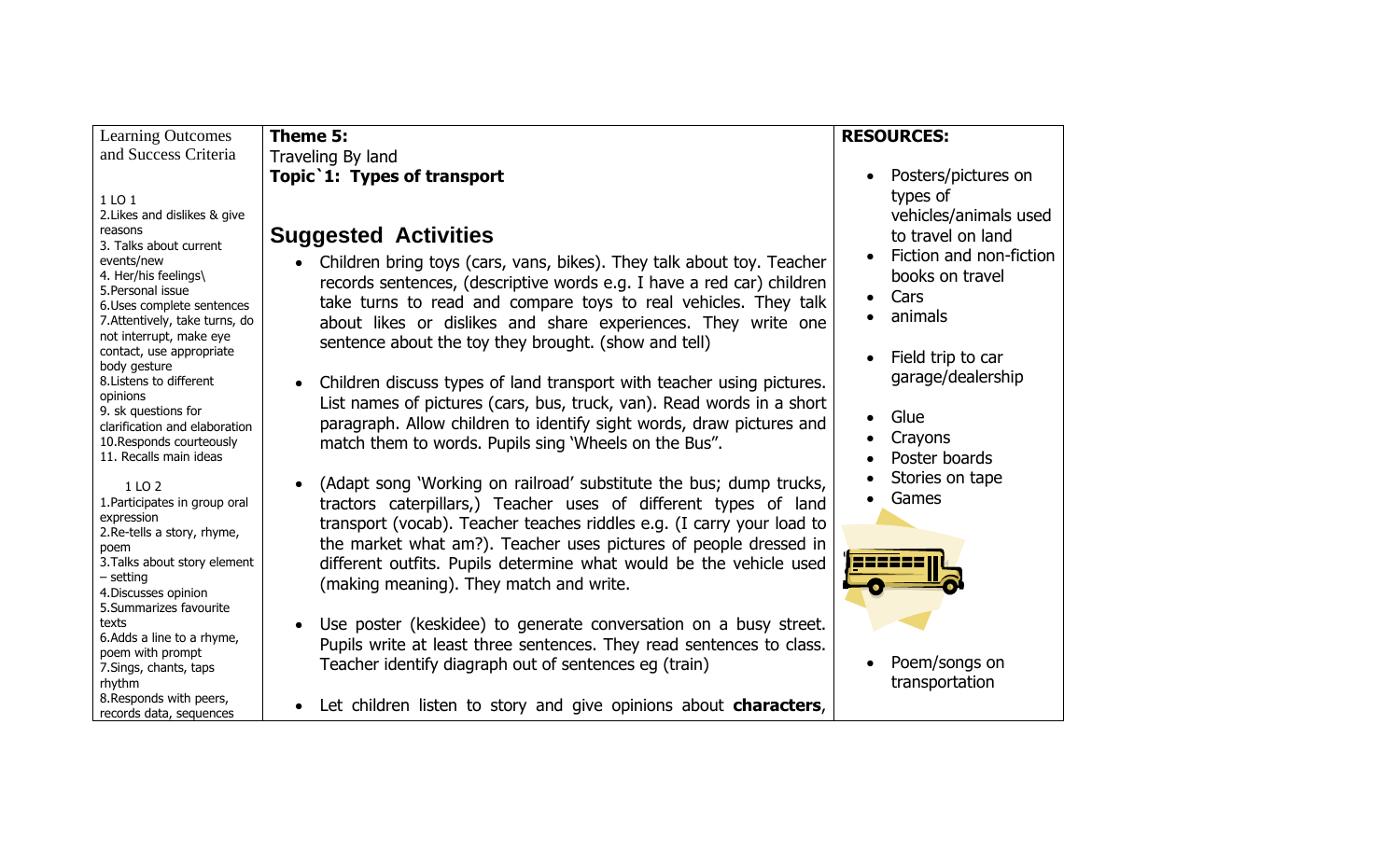| 9. Predicts what will happen<br>next<br>10. Repeats rhymes,<br>pattern, blends, digraphs<br>11. Talks about and uses<br>adjectives plus singular and<br>plural nouns<br>12. Describes common<br>objects and events in<br>general and specific terns<br>13. Responds to who, what,<br>where, when, why and how<br>14. Identifies and talks<br>about words that indicate<br>past tense, time sequence<br>15. Practices using past<br>tense and time sequence<br>words<br>1 LO 3<br>2, Gives simple instructions<br>6. Play acts conversations | <b>predict</b> content and endings. Create an imaginative story about<br><i>Bertie the yellow buggy</i> as a class. Draw pictures of buggy.<br>Let children observe and give reasons about characters' emotions<br>in picture. e.g. child looking sad, happy etc.<br>Small group to<br>discuss/teacher monitors. Draw faces on paper places. Sing song,<br>If you're Happy and You Know it.<br>Copy sentences from the story onto sentence strips, or use the story<br>sentence. Distribute sentences to children "Jump on a bike." "Hop<br>on a van". "Let children join in as you read and reread. Talk about<br>prepositions (in, on under, etc). Act out the <b>prepositions</b> .<br>Observe how a simple machine works write simple sentences using<br><b>opposite</b> words: long, rough smooth, heavy, light<br>Write simple sentences about the object: | Donkey poem<br>$\bullet$<br>Pictures of animals<br>$\bullet$<br>here and in other<br>lands that carry load<br><b>Musical instruments</b><br>Toys-local and store<br>bought<br>Matching cards<br><b>Flashcards</b><br>$\bullet$<br>Scavenger hunt bag<br>Short passages fiction<br>$\bullet$<br>and non-fiction<br>Words relating to<br>vehicles-(brakes,<br>tyres, wheels, etc.) |
|---------------------------------------------------------------------------------------------------------------------------------------------------------------------------------------------------------------------------------------------------------------------------------------------------------------------------------------------------------------------------------------------------------------------------------------------------------------------------------------------------------------------------------------------|------------------------------------------------------------------------------------------------------------------------------------------------------------------------------------------------------------------------------------------------------------------------------------------------------------------------------------------------------------------------------------------------------------------------------------------------------------------------------------------------------------------------------------------------------------------------------------------------------------------------------------------------------------------------------------------------------------------------------------------------------------------------------------------------------------------------------------------------------------------|----------------------------------------------------------------------------------------------------------------------------------------------------------------------------------------------------------------------------------------------------------------------------------------------------------------------------------------------------------------------------------|
| 10. Answers questions and<br>relates information stays on<br>topic                                                                                                                                                                                                                                                                                                                                                                                                                                                                          | This is a ------------<br>It has a -------------                                                                                                                                                                                                                                                                                                                                                                                                                                                                                                                                                                                                                                                                                                                                                                                                                 | <b>Book- Rosie's Walk</b>                                                                                                                                                                                                                                                                                                                                                        |
| 1 LO 4<br>1. Shares selected oral text<br>2. Participates in dramas,<br>songs and choral recitations<br>3. Retells stories, jokes,<br>proverbs<br>4. Tells imaginative story<br>5. Creates a jingle, poem,<br>rhyme, song<br>1 LO 5<br>1.Uses vocabulary from                                                                                                                                                                                                                                                                               | • Given a story children will tell what they think in the story and<br>allow discussion, read and allow pupils to confirm predictions.<br>Also stop at high points and allow children to stop at high<br>points, and allow children to summarize parts, verify and make<br>further predictions (DLTA).<br>Dramatise the rhythm of language by reading poems to class,<br>model for the children and allow them to recite in the same way.                                                                                                                                                                                                                                                                                                                                                                                                                        | Charts with word families<br>Word lists from across the<br>curriculum<br>High frequency lists<br>Class word list                                                                                                                                                                                                                                                                 |
| different subjects                                                                                                                                                                                                                                                                                                                                                                                                                                                                                                                          | Children dramatize the rhythm of poetry by clapping, tapping                                                                                                                                                                                                                                                                                                                                                                                                                                                                                                                                                                                                                                                                                                                                                                                                     |                                                                                                                                                                                                                                                                                                                                                                                  |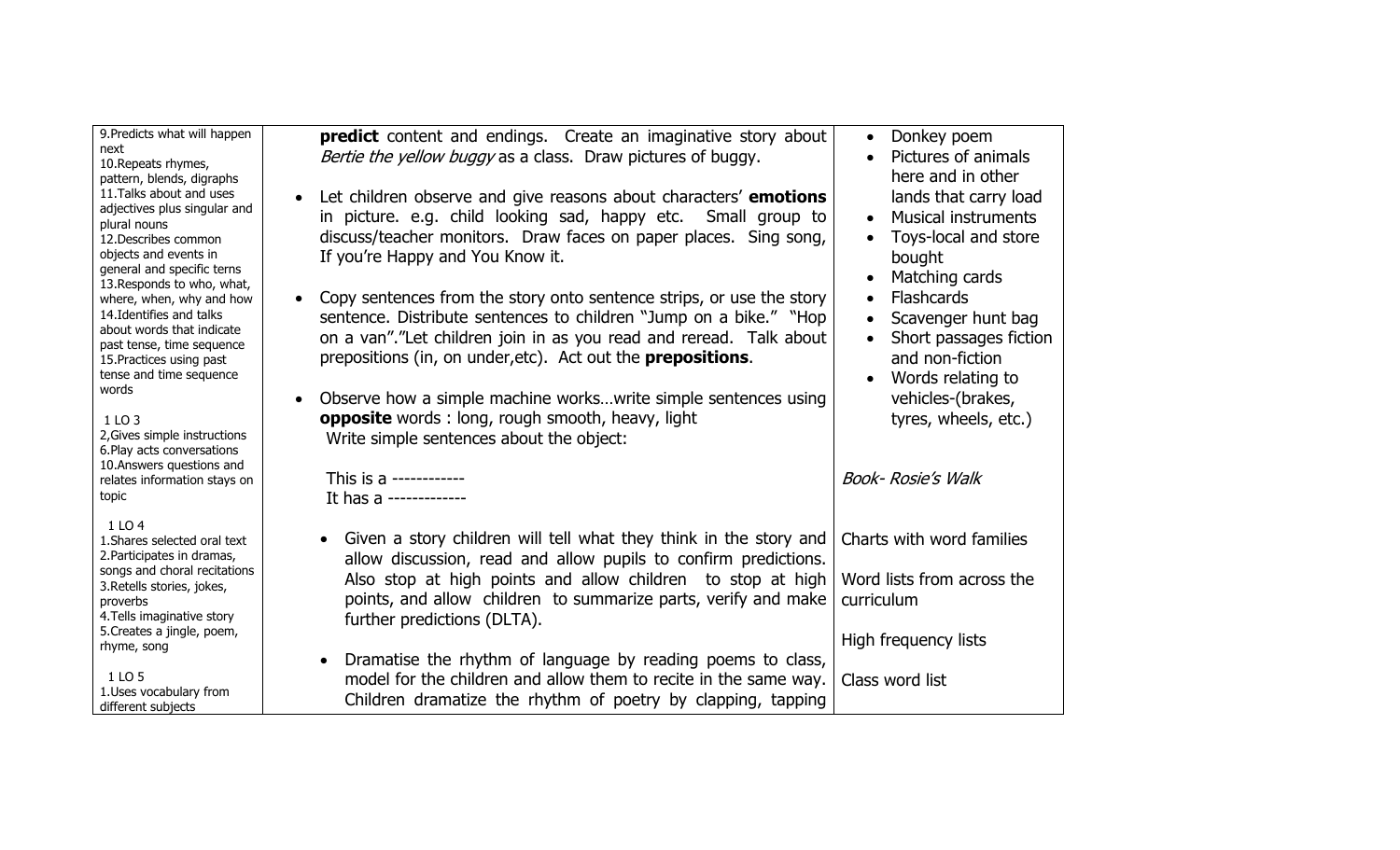| 3. Explains how to do                                     | etch. Read story telling children to join in where pattern is          | Cut outs with building      |
|-----------------------------------------------------------|------------------------------------------------------------------------|-----------------------------|
| something<br>4. Listens and records                       | repeated. Listen to rap songs etc.                                     | blocks(tape the back so     |
| information                                               |                                                                        | students can move around    |
|                                                           | Let children<br>repeat after you.<br>Model reading aloud.<br>$\bullet$ | to create new words)        |
| 2 LO 1                                                    | Demonstrate how to read without counting words.<br>Model               |                             |
| 1. Recognises concept of                                  |                                                                        |                             |
| print                                                     | Chunking. Give children practice in reading, telling and asking        | All available reading       |
| 2. Reads own writing and<br>peers to others and links to  | sentences. Pay attention to voice intonation and fluency.              | resource materials-books    |
| own experience                                            |                                                                        | <b>Magazines</b>            |
| 3. Handles book properly                                  | Focus on final consonant sounds, let children practice final t's,      | <b>Newspapers</b>           |
| 4. Names parts of a book:                                 | p's. s's. Give children the opportunity to read to others e.g.         | <b>Dictionary</b>           |
| cover, back, title page,                                  | Sentences, poems, and short stories. Complete worksheets and           | Encyclopedia                |
| table of contents<br>5.Uses cover, title and              | use Big Books to read familiar stories-                                |                             |
| pictures to predict Checks                                |                                                                        | Checklists(age level) for   |
| predictions.                                              |                                                                        |                             |
| 6. Reads title, name of                                   | Help the children to make a collage or a poster illustrating           | revising and sharing (G and |
| author and illustrator with                               | comparative sentences. Allow them to point as they talk about $  I$ )  |                             |
| support                                                   | comparisons of weight, size, colour, texture, length. Make cards       |                             |
| 7. Scans text and responds<br>with support to simple who, | to make comparative sentences, for example: <b>I am taller than</b>    | Cloze procedure exercises   |
| what, where, when, why                                    | my friend or The red bus is longer than the blue bus.                  | Worksheets                  |
| 8. Locates and reads                                      | Remind children about making comparisons by using the words -          |                             |
| repeated patterns of                                      | Check the spelling of <b>comparative</b><br>er and $-est$ orally.      | Wall charts with semantic   |
| narrative text                                            | adjectives.                                                            | maps                        |
| 9. Begins to read simple<br>familiar texts                |                                                                        |                             |
| 10. dentifies and discusses                               |                                                                        |                             |
| story structure and story                                 | Choral reading (poems, rhymes) in parts for various story              | Many story books wth a      |
| elements                                                  | Let children read aloud to teacher as he/she<br>characters.            | variety of story patterns   |
| 11. Identifies, talks about                               | monitors reading speed/fluency. Teacher                                | Interesting language        |
| and reads action and<br>description in narratives         |                                                                        | Dialogue                    |
| 12. Identifies, talks about                               | Present street signs/pictures and let children identify and name       |                             |
| and reads past tense                                      | them. Present words (stop, slow down, turn, etc on flash cards.        | Alphabet charts with lower  |
| sentence patterns including                               | Form sentences to bring out the meaning of both words (I               | and upper case letters      |
| connectives                                               |                                                                        |                             |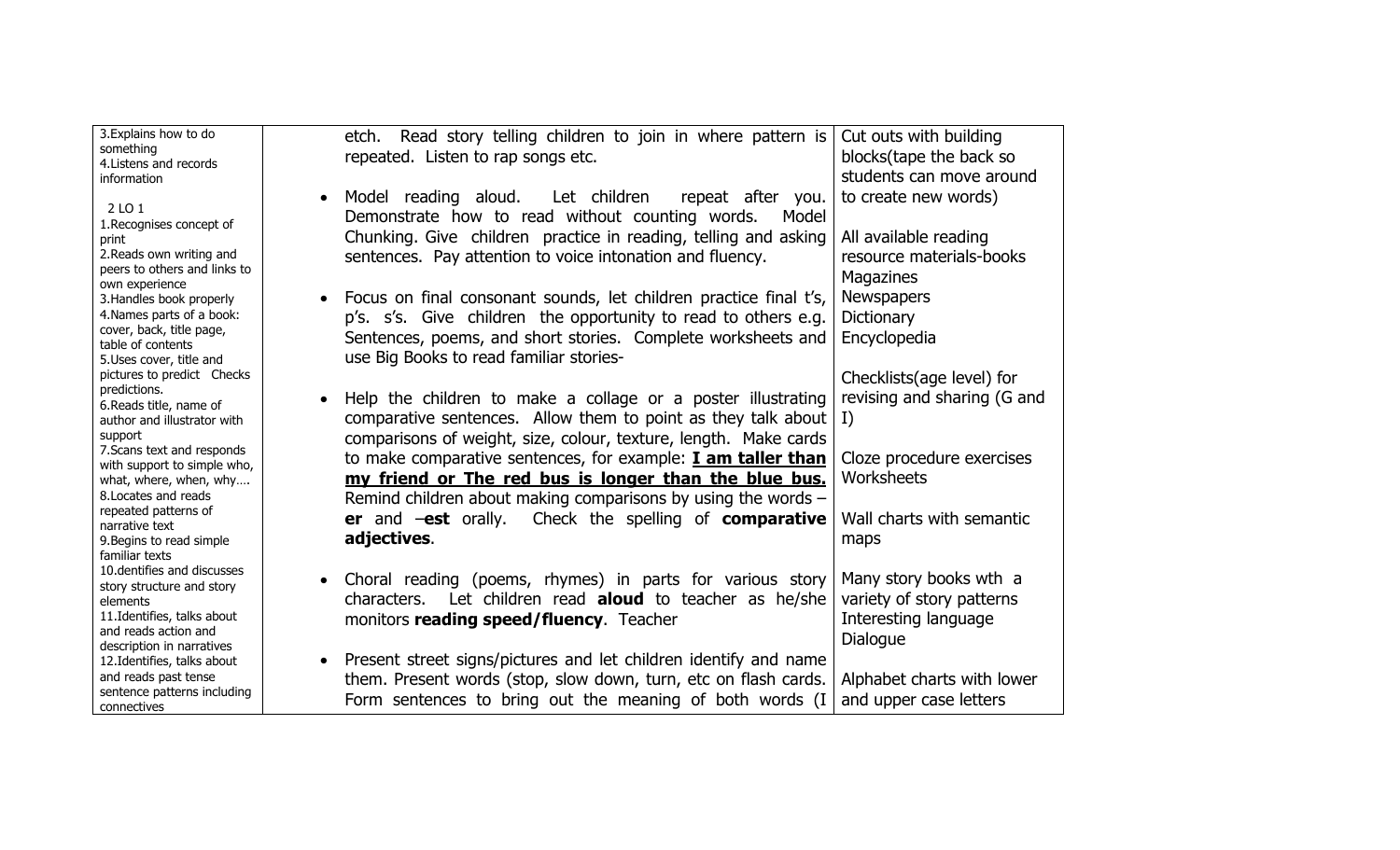| 13.Demonstrates<br>understanding of<br>punctuation                         | waited with my mummy at the <b>bus stop</b> ?) Learn to spell and<br>Children will match<br>pronounce <b>high frequency</b> words.                        | Several genres of text                                  |
|----------------------------------------------------------------------------|-----------------------------------------------------------------------------------------------------------------------------------------------------------|---------------------------------------------------------|
| 14, Reads twp simple<br>familiar sentences to sound<br>like natural speech | environment signs with words in pairs as they discuss what they<br>mean. Create their own signs with guidance from teacher                                | Fun charts                                              |
| 2 LO 2<br>2. Talks about values in                                         | Draw a procession of people or cars all traveling at the same<br>time in the same direction and label them, first, second, third,                         | Charts with theme                                       |
| narrative and relates value to<br>own life                                 | etc. Then write a passage showing <b>sequence</b> of events. Have<br>children create a story with a sequence.                                             | Funny character charts                                  |
| 3. Draws conclusions and<br>makes judgments about value                    | Present a familiar topic e.g transportation or Song- <b>Wheels on the</b>                                                                                 | Loose lined pages for writing<br>practice               |
| 2 LO 3                                                                     | <b>Bus</b> to review phonics initial and final sounds-wheel, horn, seat, etc.                                                                             |                                                         |
| 2.Identifies and<br>distinguishes between short                            | Create a story with the words using either initial or final sounds.                                                                                       | Lined exercise books with<br>marks that indicate letter |
| and long vowels ending in<br>silent e                                      | Allow children to name types of transports and list on the                                                                                                | height                                                  |
| 3. Identifies medial sounds<br>4. Builds new words with s.                 | chalkboard, read labels and list aloud. Form sentences                                                                                                    |                                                         |
| es, ing, ed endings                                                        | (emphasize use of capital and full stops)<br>e.g.                                                                                                         | Stimulus material                                       |
| 5. Identifies consonant<br>blends in various positions                     | four wheels<br>two wheels                                                                                                                                 | <b>Markers</b>                                          |
| in words and digraphs in<br>initial position                               | bicycles<br>cars                                                                                                                                          | Paints/paintbrushes                                     |
| 6. Creates rhymes with<br>short and long vowels<br>7. Identifies and reads | scooters<br>buses<br>motorbikes<br>jeeps                                                                                                                  | Coloured chalk                                          |
| common compound words<br>8. Begins to use various                          | Give small groups of children words or pictures relating to two different<br>categories, let children sort pictures or words and give reasons for groups. | Sandpaper letters                                       |
| strategies to read<br>9. Identifies and sorts<br>common words into basic   | Let them stand to show the groups and label.<br>(*see end of unit for elaborated unit)                                                                    | Poster board/manilla paper                              |
| categories<br>11.reads words from                                          |                                                                                                                                                           |                                                         |
| spoken vocabulary and                                                      |                                                                                                                                                           |                                                         |
| personally significant words                                               |                                                                                                                                                           |                                                         |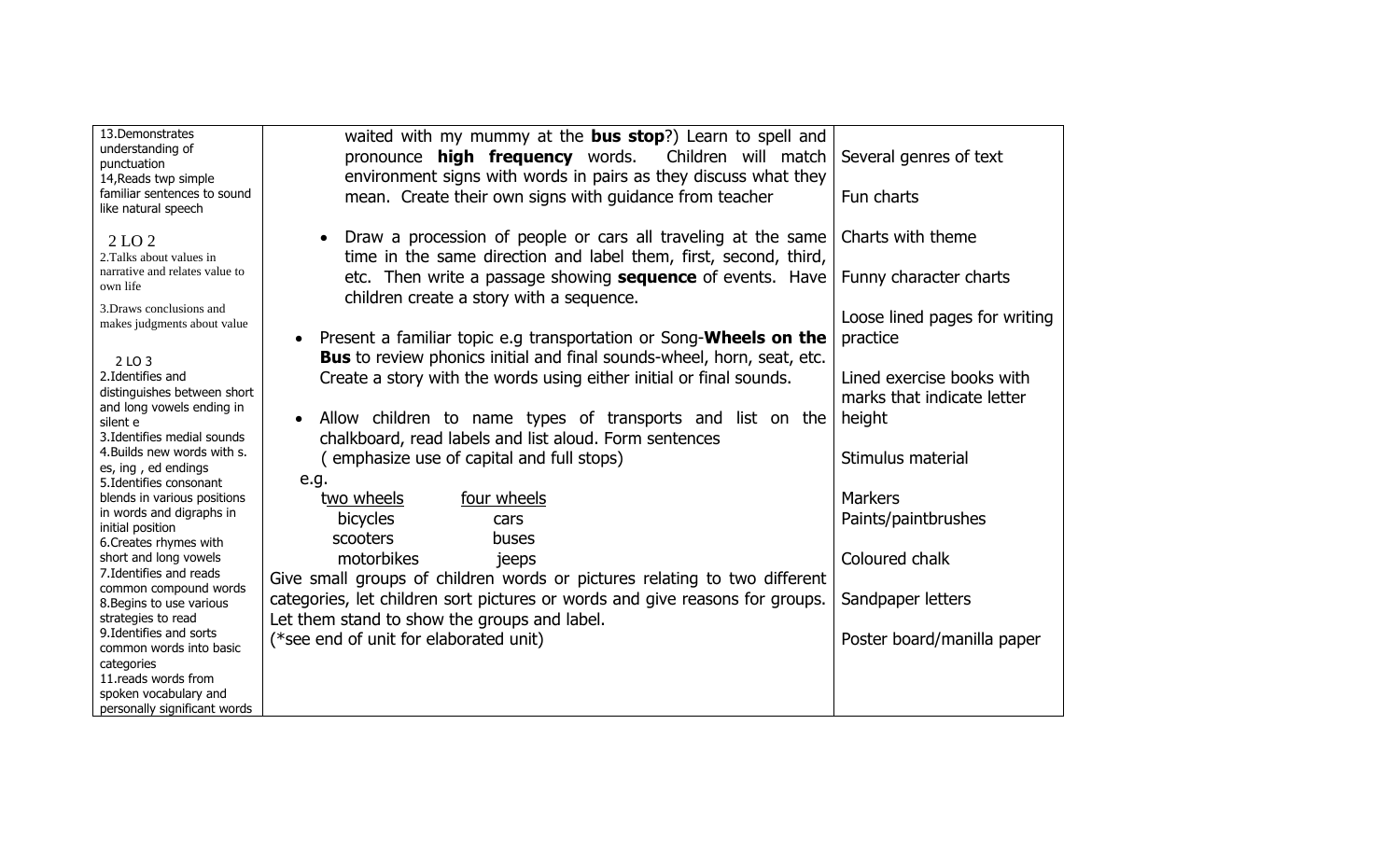12.Reads words aloud and repeats common phonemes 13.Identifies and reads common environmental print 14.Uses contextual clues  $2104$ 3.Selects favrouite local texts 4.Actively participated in reading 6.Reads along with teacher 7.States liked and dislikes of texts and authors 8. Interacts at least 10 minutes daily with self selected texts at reading level 2 LO 5 1.Identifies/talk about themes 2.Identifies/ builds upon words 3.Asks for clarification/ elaboration 4.Read/views visuals to solve simple problems 5.Reads/views visuals to interpret information 6.Uses reading strategies to process information 7.Uses Table of Contents and indexes to find and support information 3 LO 1 3.Reads own writing • Sing **London Bridge is Falling Down.** Talk about what might happen in the song if the bridge fell Children report news (car accidents etc.) offer opinions on news, and turn take offer possible reasons or solutions. Have children cut out pictures from newspapers to label as "News". Write captions. • Children talk about the vehicles policemen and policewomen/farmers/salesmen/saleswomen, firefighters, taxidrivers bus drivers' use. Find shapes in vehicles. Use **descriptive** language, write and spell correctly words of description e.g. The fire truck is bright red. The fire truck is square in shape. Dictate spelling words. *Topic 2: On Foot*  • Children give reasons why it is good to walk rather than to ride. Create a list of things you could do on a walk. Talk about being active and getting exercise while having fun. Have children take a walk around school yard/ or plan a simple picnic with class. Look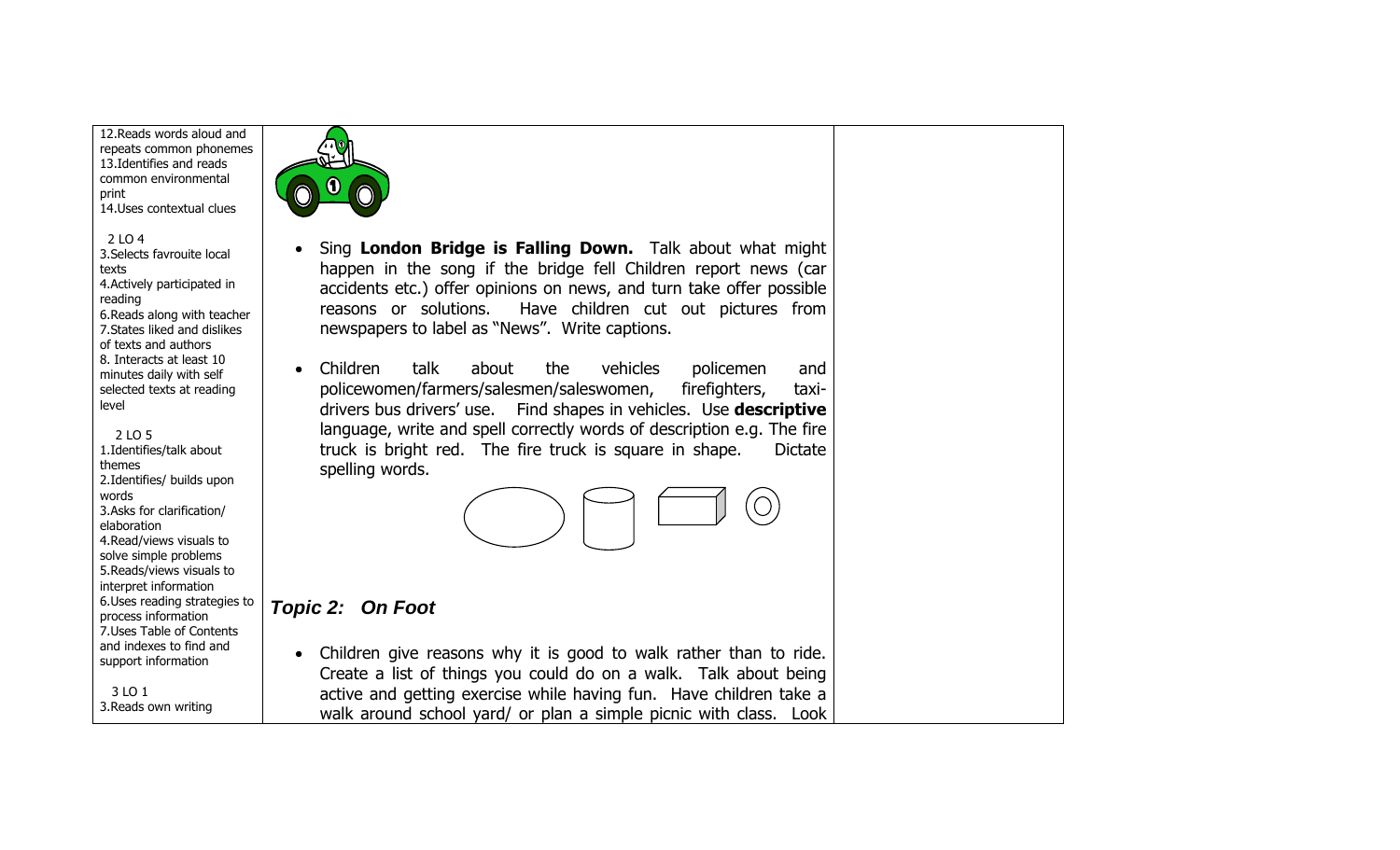| 5. Writes letters attending to<br>form and spacing<br>6. Writes some dictated<br>words<br>7. Copies phrases and short<br>sentences<br>8. Produces a personal text<br>9. Uses phonemic<br>awareness and letter<br>sounds to write<br>independently<br>10. Puts spaces between<br>words and begins<br>sentences with capitals<br>11. Writes personal | out for things that they may not see if they were driving e.g. birds in<br>trees, certain flowers and shrubs. Allow children to make a list of<br>things that they see.<br>Talk about things you would use when you take a walk/hike: shoes,<br>water, etc. Allow pupils to make compound words using mentioned           |  |
|----------------------------------------------------------------------------------------------------------------------------------------------------------------------------------------------------------------------------------------------------------------------------------------------------------------------------------------------------|---------------------------------------------------------------------------------------------------------------------------------------------------------------------------------------------------------------------------------------------------------------------------------------------------------------------------|--|
| greetings, messages to<br>family and friends<br>12. Begins to write a journal                                                                                                                                                                                                                                                                      | words:                                                                                                                                                                                                                                                                                                                    |  |
| 13. Begins a personal<br>dictionary                                                                                                                                                                                                                                                                                                                | football<br>shoemaker<br>e.g. foot<br>backpack<br>footprint<br>footsteps                                                                                                                                                                                                                                                  |  |
| 3 LO 2<br>1. Draws pictures to<br>represent story elements<br>2. Draws several pictures to<br>show sequence of a story<br>3. Writes to recount                                                                                                                                                                                                     | Play game to build compound words e.g. Teacup and Saucer, Old<br>Maid. Allow children to discuss these words and write them in<br>sentences.                                                                                                                                                                              |  |
| 4. Labels some pictures with<br>words<br>5. Writes a string of words<br>6. Rearranges words to<br>make a sentence<br>7. Uses a capital at the<br>beginning of a sentence<br>and pronoun I                                                                                                                                                          | Have children follow directions/instruction by carrying out the<br>$\bullet$<br>steps. Play the game Simon Says or Old Grady. Give directions to<br>perform activities individually or in groups < e.g. > scavenger<br>hunt<> Perform actions after teacher. Dance around the class with<br>directions of left and right. |  |
| 8. Creates a recount text<br>with teacher support<br>9. Participates in making a<br>class book about an                                                                                                                                                                                                                                            | Children read short stories/magazines. Let pupils supply an<br>ending/supply a different ending from one that is read. Join the two<br>little words to make a big word. Teacher dictates to students and                                                                                                                  |  |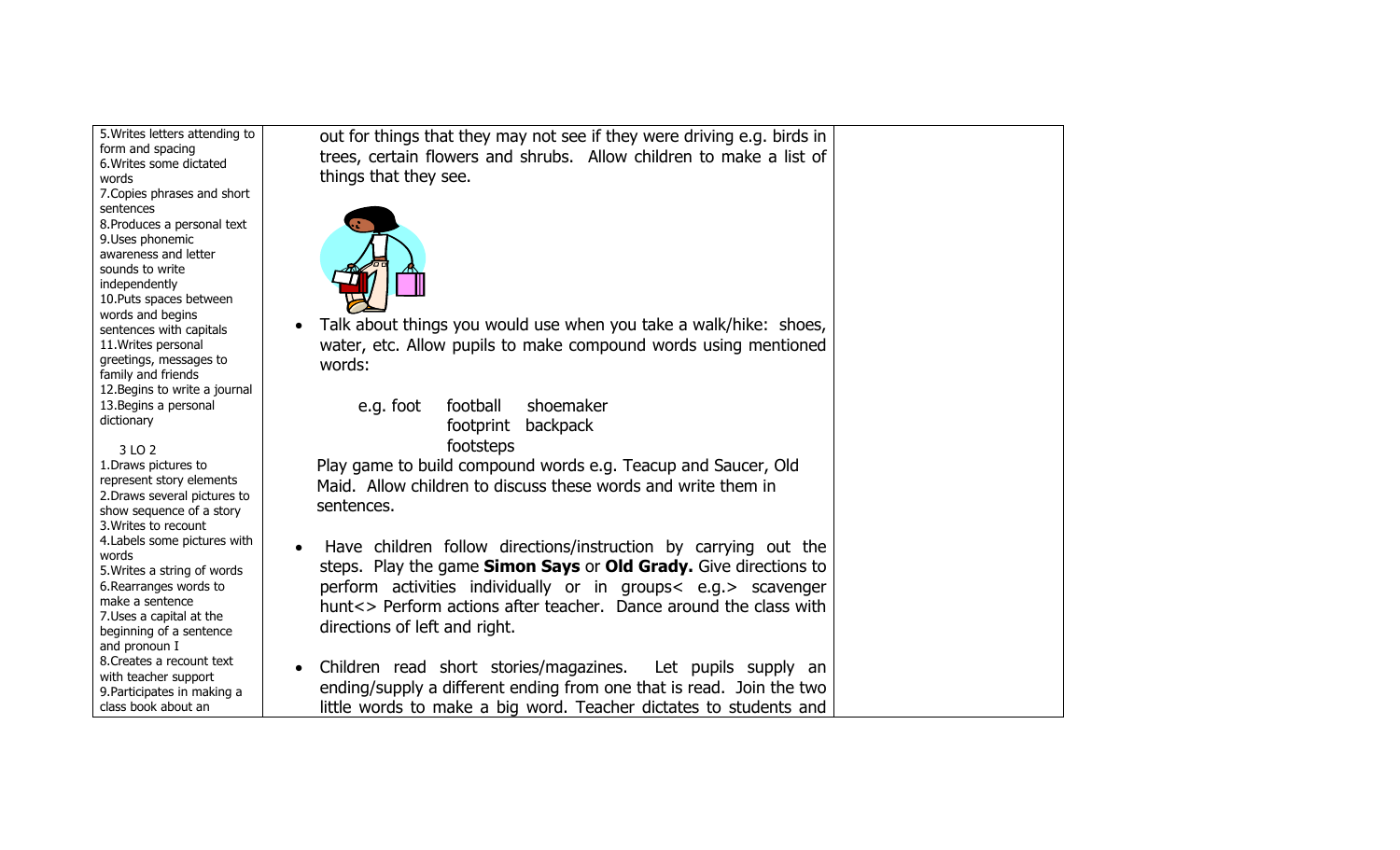| interesting local person                  | allows them to make a simple sentence orally and in writing        |  |
|-------------------------------------------|--------------------------------------------------------------------|--|
| 10. Creates and uses own                  | 1. bus $+$ stop                                                    |  |
| word bank for check                       |                                                                    |  |
| spelling                                  | 2. rail $+$ way                                                    |  |
| 11.Edits own work                         | 3. $cross + walk$                                                  |  |
| 12. Revises original drafts               | 4. $gas + station$                                                 |  |
| 13. Begins to write and use               | train $+$ station<br>5.                                            |  |
| contractions correctly isn't,             |                                                                    |  |
| aren't, can't, won't                      | 6. foot + Path                                                     |  |
| 3 LO 3                                    | 7. motor $+$ bike                                                  |  |
| 1. Produces visuals to                    | sing songs or chants                                               |  |
| represent characters,                     |                                                                    |  |
| setting, sequence and                     |                                                                    |  |
| labels objects and places                 |                                                                    |  |
| 2. Produces visuals to                    |                                                                    |  |
| explain a familiar change                 |                                                                    |  |
| observed in environment                   |                                                                    |  |
| 3. Produces visuals such as               |                                                                    |  |
| greeting cards as a result of             |                                                                    |  |
| a class discussion                        |                                                                    |  |
| 4. Writes/draws symbols in                |                                                                    |  |
| charts                                    | <b>COMPREHENSION through Literature</b>                            |  |
| 5. Writes tallies to record               |                                                                    |  |
| 6. Develops and write<br>simple sentences |                                                                    |  |
| 7. Writes a simple story and              |                                                                    |  |
| shares with class                         | Connect to the story.                                              |  |
|                                           |                                                                    |  |
| 3 LO 4                                    |                                                                    |  |
| 3. Presents and reads                     | On a chart, list these words to teach comprehension (classifying): |  |
| writing to family, friends                |                                                                    |  |
| and teacher                               |                                                                    |  |
| 4. Shows interest in writing              |                                                                    |  |
| 5. Responds positively to                 |                                                                    |  |
| feed back                                 |                                                                    |  |
| 6. Develops portfolio                     |                                                                    |  |
| 7. Shows an interest in                   |                                                                    |  |
| writing independently and                 |                                                                    |  |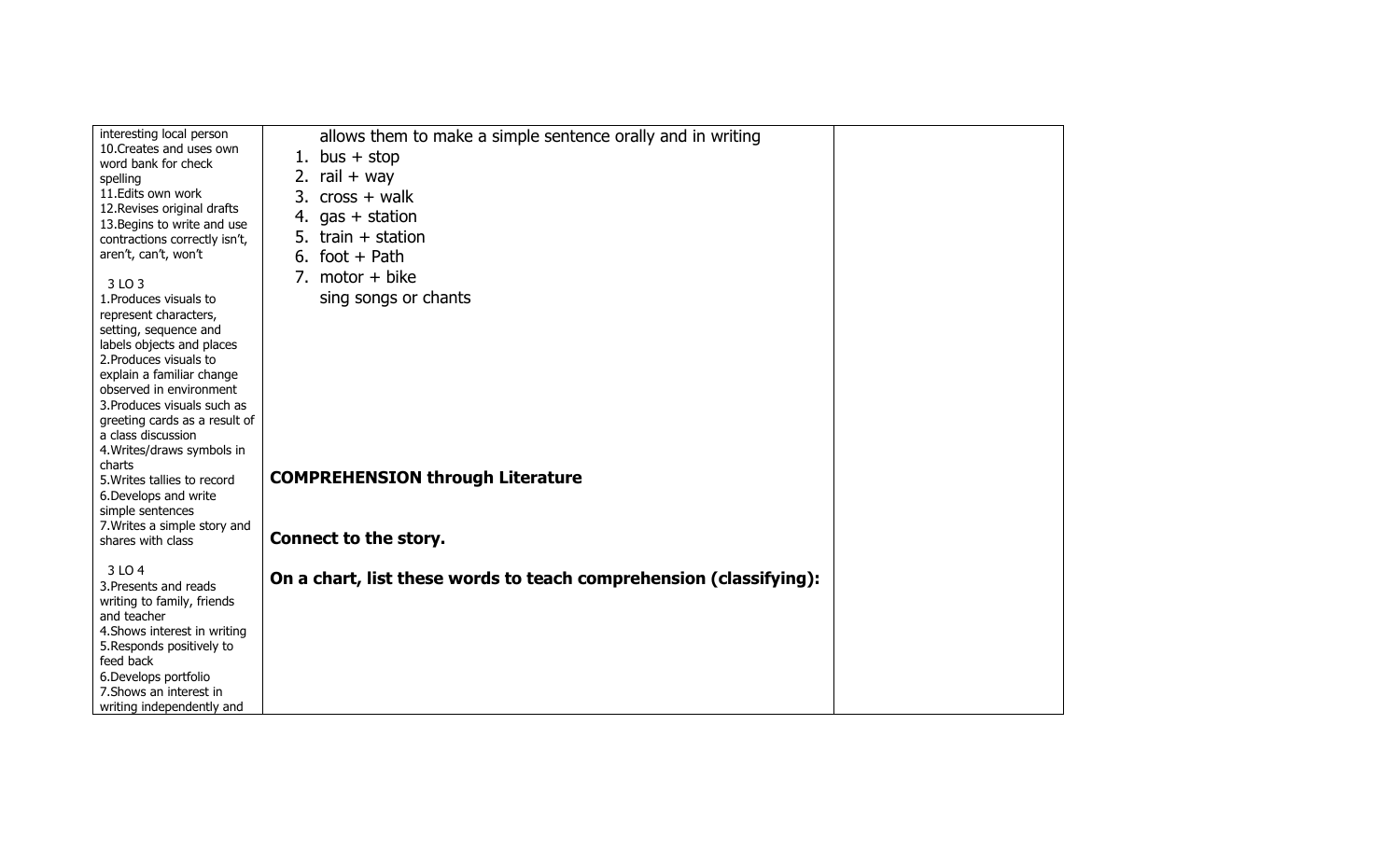| with others<br>8. Brainstorms with class    | <b>Scooter</b>                | truck                                                             | wheelbarrow | sled        |
|---------------------------------------------|-------------------------------|-------------------------------------------------------------------|-------------|-------------|
| various purposes for writing                |                               |                                                                   |             |             |
| and audiences and from                      | <b>Motorbike</b>              | rollerblades                                                      | train       | crane       |
| pictures and books                          |                               |                                                                   |             |             |
| 9. Writes for different                     | <b>Bicycle</b>                | horse                                                             | camel       | caterpillar |
| purposes and audiences<br>with assistance   |                               |                                                                   |             |             |
|                                             | <b>Streetcar</b>              |                                                                   | bus         | dirtbikes   |
| 3 LO 5                                      |                               | donkey                                                            |             |             |
| 1. Produces visuals of                      |                               |                                                                   |             |             |
| themes taught in other                      | <b>Skateboard</b>             | wagon                                                             | van         | jeep        |
| subject areas                               |                               |                                                                   |             |             |
| 2. Labels visuals with words<br>and symbols |                               |                                                                   |             |             |
| 3. Writes/draws to solve                    |                               | How are these words alike? (They are ways of traveling other than |             |             |
| simple problems                             |                               |                                                                   |             |             |
| 4. Produces and interprets                  | walking)                      |                                                                   |             |             |
| graphical information<br>5.Adds to and uses |                               |                                                                   |             |             |
| personal dictionary                         |                               | Classify pictures and name by groups. For example                 |             |             |
| 6. Writes simple                            | Animals and vehicles          |                                                                   |             |             |
| informational sentences                     |                               | Match pictures with words in pairs.                               |             |             |
| 7. Participates in making                   |                               |                                                                   |             |             |
| informational books for the                 |                               |                                                                   |             |             |
| class library<br>8. With class collects,    |                               |                                                                   |             |             |
| organizes, records and                      |                               |                                                                   |             |             |
| reports information.                        |                               |                                                                   |             |             |
|                                             |                               |                                                                   |             |             |
|                                             | <b>END OF UNIT ASSESSMENT</b> |                                                                   |             |             |
|                                             |                               |                                                                   |             |             |
|                                             |                               | Respond to and ask questions with understanding                   |             |             |
|                                             |                               | Write two or more sentences about a picture or experience         |             |             |
|                                             |                               |                                                                   |             |             |
|                                             |                               | Express self creatively and spontaneously                         |             |             |
|                                             |                               | Interpret and share work                                          |             |             |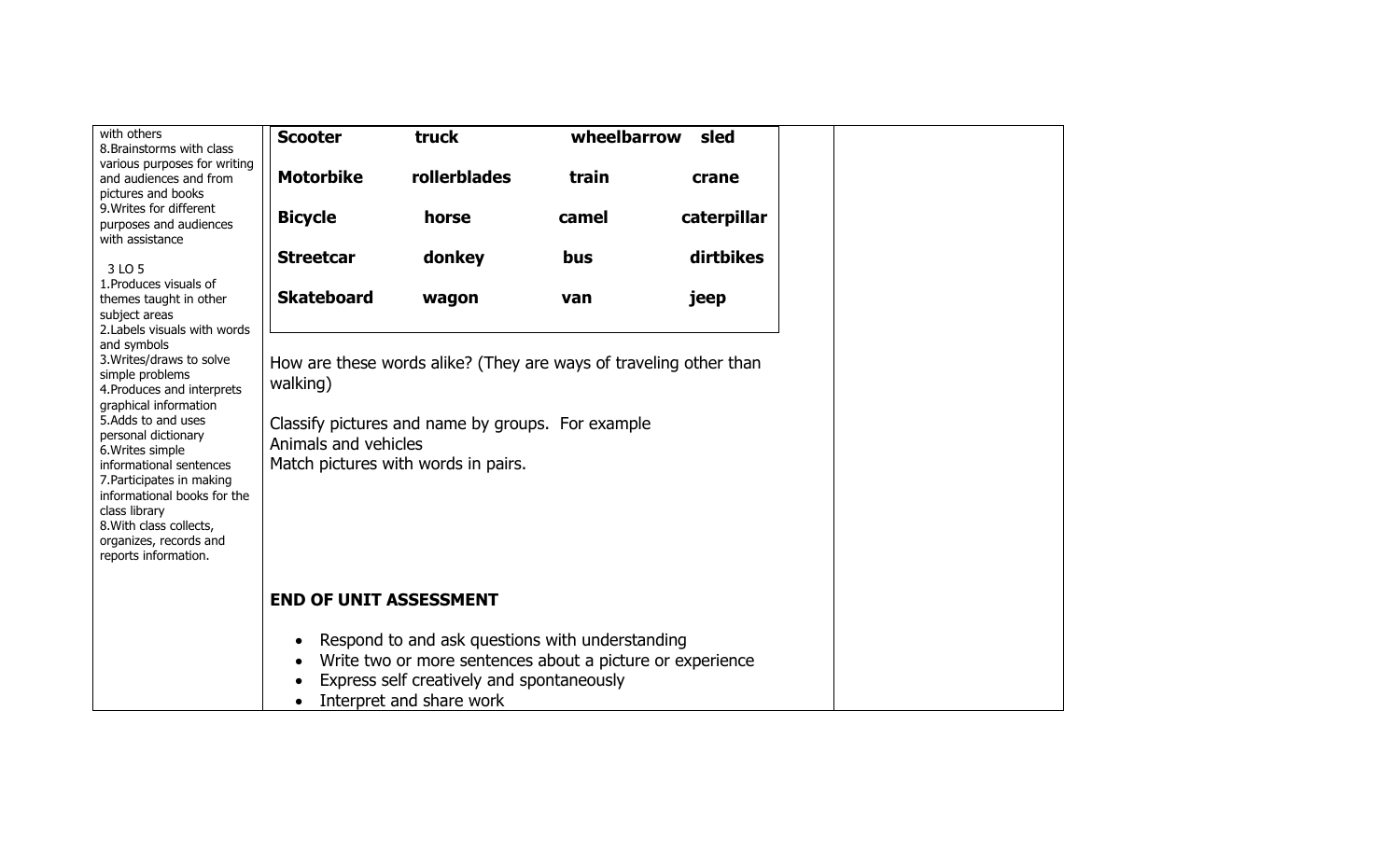|                                                                 | Write in journal<br>$\bullet$<br>Talk on a topic in group or class                                                                                                                      |                                                              |
|-----------------------------------------------------------------|-----------------------------------------------------------------------------------------------------------------------------------------------------------------------------------------|--------------------------------------------------------------|
|                                                                 | <b>END OF THEME ASSESSMENTS</b>                                                                                                                                                         |                                                              |
|                                                                 | Presentations<br>Portfolios<br>Word walls<br>Models<br>Class books<br>Storytelling<br>Collages<br><b>Simple Research Projects</b>                                                       |                                                              |
| <b>Learning Outcomes</b>                                        | Theme 5:                                                                                                                                                                                | <b>RESOURCES:</b>                                            |
| and Success Criteria                                            | <b>Traveling By land</b>                                                                                                                                                                |                                                              |
|                                                                 | Topic 1: Types of transport                                                                                                                                                             | <b>Posters/pictures</b>                                      |
| 1 <sub>LO</sub> 1<br>2. Likes and dislikes $\&$<br>give reasons | <b>Suggested Activities</b><br>Children bring toys (cars, vans, bikes). They talk about toy.<br>Teacher records sentences, (descriptive words e.g. I have a                             | on types of<br>vehicles/animals<br>used to travel on<br>land |
| 3. Talks about current<br>events/new                            | red car) children take turns to read and compare toys to<br>real vehicles. They talk about likes or dislikes and share                                                                  | <b>Fiction and non-</b><br>fiction books on                  |
| 4. Her/his feelings $\langle$                                   | experiences. They write one sentence about the toy they<br>brought. (show and tell)                                                                                                     | travel<br>Cars                                               |
| 5. Personal issue                                               |                                                                                                                                                                                         | animals                                                      |
| 6. Uses complete<br>sentences                                   | Children discuss types of land transport with teacher using<br>pictures. List names of pictures (cars, bus, truck, van).<br>Read words in a short paragraph. Allow children to identify | Field trip to car<br>garage/dealership                       |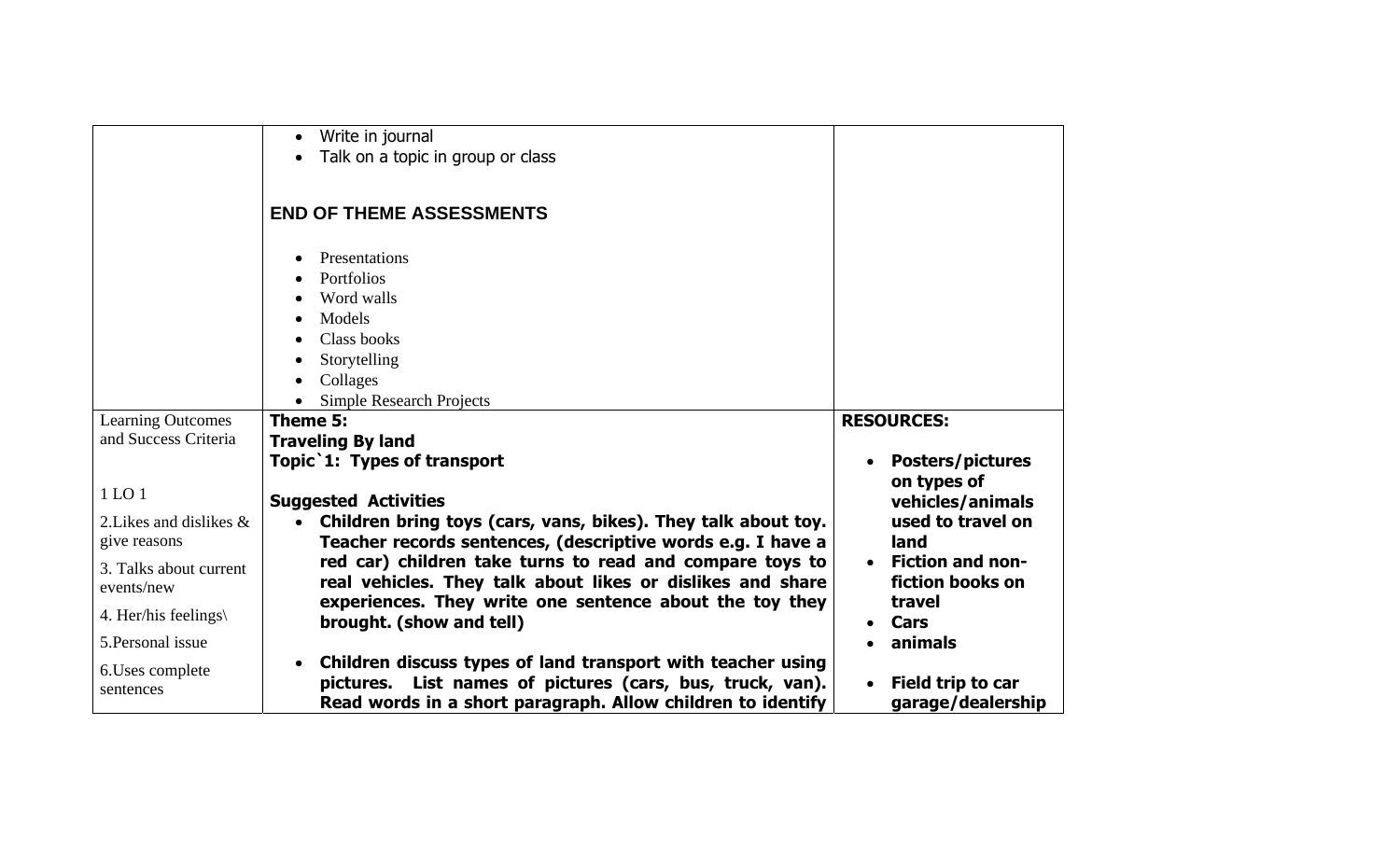| 7. Attentively, take<br>turns, do not interrupt,<br>make eye contact, use<br>appropriate body<br>gesture<br>8. Listens to different<br>opinions<br>9. sk questions for<br>clarification and<br>elaboration | sight words, draw pictures and match them to words. Pupils<br>sing 'Wheels on the Bus".<br>(Adapt song 'Working on railroad' substitute the bus; dump<br>trucks, tractors caterpillars,) Teacher uses of different types<br>of land transport (vocab). Teacher teaches riddles e.g. (I<br>carry your load to the market what am?). Teacher uses<br>pictures of people dressed in different outfits. Pupils<br>determine what would be the vehicle used (making<br>meaning). They match and write. | Glue<br><b>Crayons</b><br>$\bullet$<br><b>Poster boards</b><br><b>Stories on tape</b><br>$\bullet$<br><b>Games</b>                                                                                                             |
|------------------------------------------------------------------------------------------------------------------------------------------------------------------------------------------------------------|---------------------------------------------------------------------------------------------------------------------------------------------------------------------------------------------------------------------------------------------------------------------------------------------------------------------------------------------------------------------------------------------------------------------------------------------------------------------------------------------------|--------------------------------------------------------------------------------------------------------------------------------------------------------------------------------------------------------------------------------|
| 10.Responds<br>courteously<br>11. Recalls main ideas                                                                                                                                                       | Use poster (keskidee) to generate conversation on a busy<br>street. Pupils write at least three sentences. They read<br>sentences to class. Teacher identify diagraph out of<br>sentences eg (train)                                                                                                                                                                                                                                                                                              | Poem/songs on<br>$\bullet$<br>transportation                                                                                                                                                                                   |
| 1 LO 2<br>1. Participates in group<br>oral expression<br>2. Re-tells a story,<br>rhyme, poem<br>3. Talks about story<br>$element - setting$<br>4. Discusses opinion<br>5.Summarizes                        | • Let children listen to story and give opinions about<br>characters, predict content and endings.<br>Create an<br>imaginative story about Bertie the yellow buggy as a class.<br>Draw pictures of buggy.<br>Let children observe and give reasons about characters'<br>emotions in picture. e.g. child looking sad, happy etc. Small<br>group to discuss/teacher monitors. Draw faces on paper<br>places. Sing song, If you're Happy and You Know it.                                            | Donkey poem<br><b>Pictures of animals</b><br>$\bullet$<br>here and in other<br>lands that carry<br>load<br><b>Musical</b><br>$\bullet$<br><b>instruments</b><br><b>Toys-local and</b><br>store bought<br><b>Matching cards</b> |
| favourite texts<br>6. Adds a line to a<br>rhyme, poem with                                                                                                                                                 | Copy sentences from the story onto sentence strips, or use<br>the story sentence. Distribute sentences to children "Jump<br>on a bike." "Hop on a van"."Let children join in as you read                                                                                                                                                                                                                                                                                                          | <b>Flashcards</b><br>$\bullet$<br>• Scavenger hunt<br>bag                                                                                                                                                                      |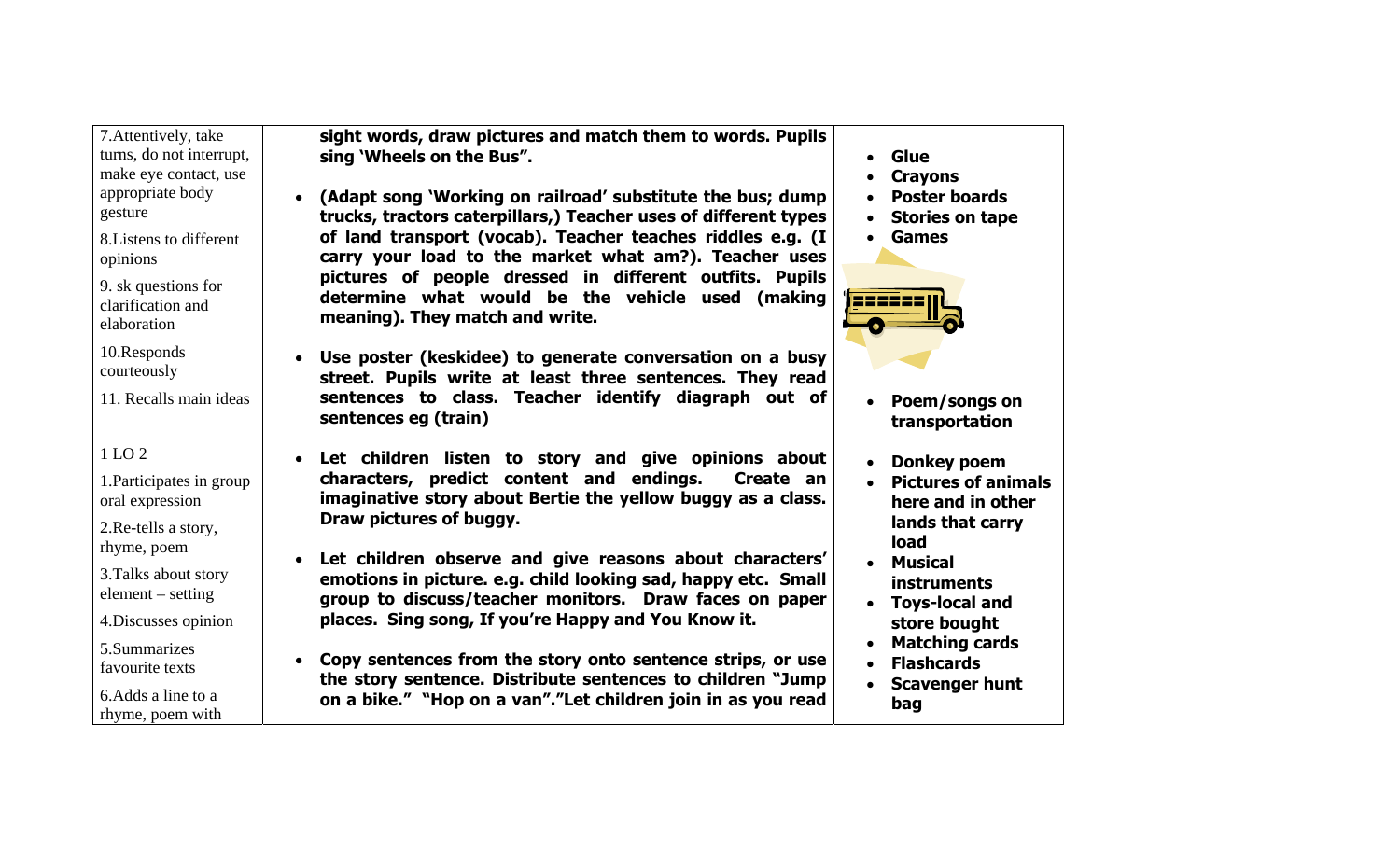| prompt                                                    | and reread. Talk about prepositions (in, on under, etc). Act                                                                                                                    | <b>Short passages</b><br>$\bullet$                                                 |
|-----------------------------------------------------------|---------------------------------------------------------------------------------------------------------------------------------------------------------------------------------|------------------------------------------------------------------------------------|
| 7. Sings, chants, taps<br>rhythm                          | out the prepositions.                                                                                                                                                           | fiction and non-<br>fiction                                                        |
| 8. Responds with peers,<br>records data,<br>sequences     | Observe how a simple machine workswrite simple<br>$\bullet$<br>sentences using opposite words : long, rough smooth,<br>heavy, light<br>Write simple sentences about the object: | <b>Words relating to</b><br>$\bullet$<br>vehicles-(brakes,<br>tyres, wheels, etc.) |
| 9. Predicts what will<br>happen next                      | This is a ------------                                                                                                                                                          | <b>Book- Rosie's Walk</b>                                                          |
| 10. Repeats rhymes,<br>pattern, blends,                   | It has a -------------                                                                                                                                                          |                                                                                    |
| digraphs                                                  | • Given a story children will tell what they think in the                                                                                                                       | <b>Charts with word</b><br>families                                                |
| 11. Talks about and                                       | story and allow discussion, read and allow pupils to<br>confirm predictions. Also stop at high points and allow                                                                 |                                                                                    |
| uses adjectives plus                                      | children to stop at high points, and allow children to                                                                                                                          | <b>Word lists from across</b>                                                      |
| singular and plural                                       | summarize parts, verify and make further predictions                                                                                                                            | the curriculum                                                                     |
| nouns                                                     | (DLTA).                                                                                                                                                                         |                                                                                    |
| 12. Describes common                                      |                                                                                                                                                                                 | <b>High frequency lists</b>                                                        |
| objects and events in                                     | Dramatise the rhythm of language by reading poems to<br>$\bullet$                                                                                                               |                                                                                    |
| general and specific<br>terns                             | class, model for the children and allow them to recite in<br>the same way. Children dramatize the rhythm of poetry                                                              | <b>Class word list</b>                                                             |
| 13. Responds to who,<br>what, where, when,<br>why and how | by clapping, tapping etch. Read story telling children to<br>join in where pattern is repeated. Listen to rap songs<br>etc.                                                     | <b>Cut outs with building</b><br>blocks(tape the back so<br>students can move      |
| 14. Identifies and talks<br>about words that              | Model reading aloud. Let children repeat after you.<br>$\bullet$                                                                                                                | around to create new<br>words)                                                     |
| indicate past tense,<br>time sequence                     | Demonstrate how to read without counting words.<br><b>Model Chunking. Give</b><br>children<br>practice in reading,                                                              | All available reading                                                              |
| 15. Practices using past                                  | telling and asking sentences. Pay attention to voice                                                                                                                            | resource materials-books                                                           |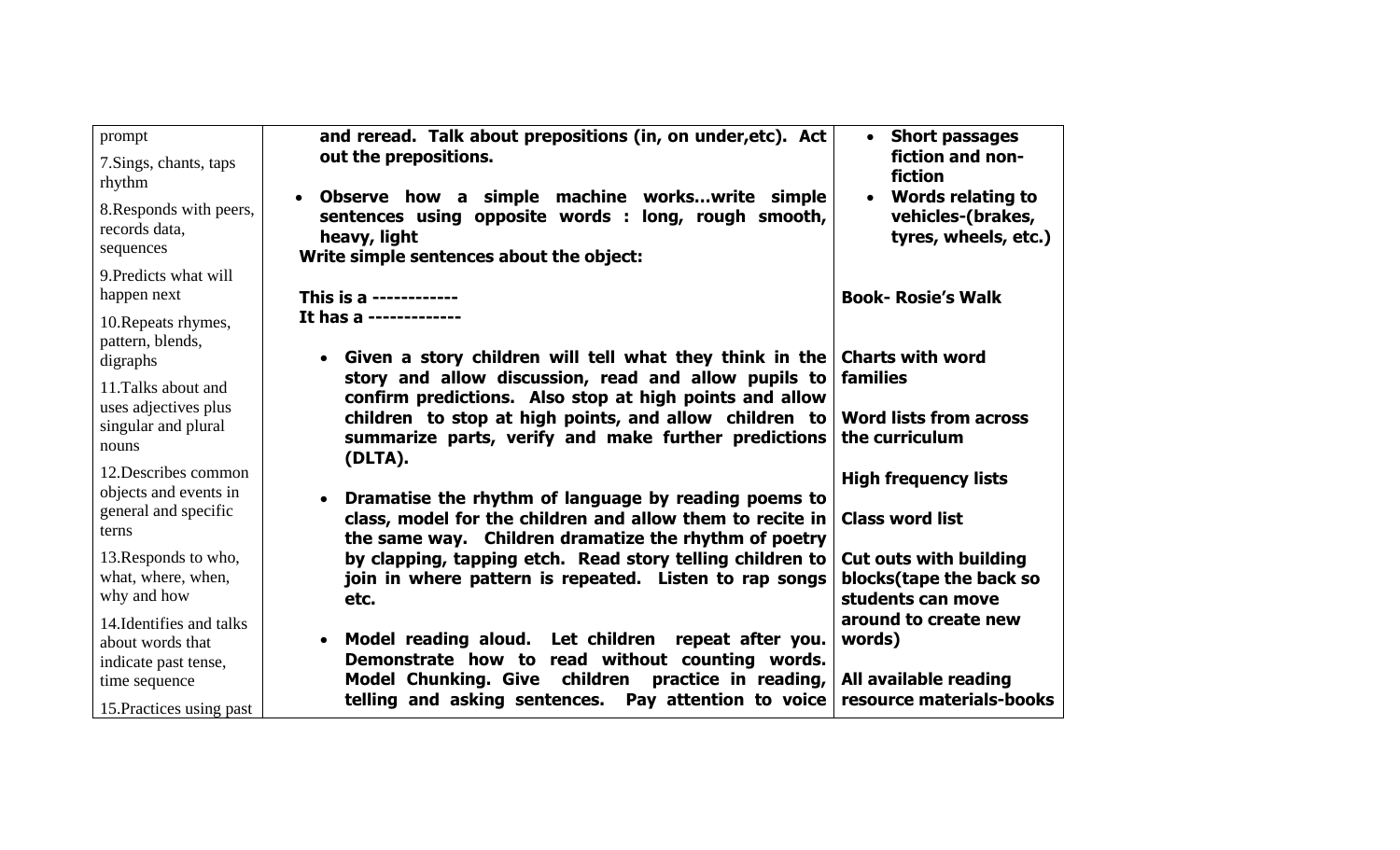| tense and time             | intonation and fluency.                                     | <b>Magazines</b>                 |
|----------------------------|-------------------------------------------------------------|----------------------------------|
| sequence words             |                                                             | <b>Newspapers</b>                |
|                            | Focus on final consonant sounds, let children practice      | <b>Dictionary</b>                |
|                            | final t's, p's. s's. Give children the opportunity to read  | Encyclopedia                     |
| 1 LO 3                     | to others e.g. Sentences, poems, and short stories.         |                                  |
| 2, Gives simple            | Complete worksheets and use Big Books to read familiar      | <b>Checklists(age level) for</b> |
| instructions               | stories-                                                    | revising and sharing (G          |
| 6.Play acts                |                                                             | and $I)$                         |
| conversations              | Help the children to make a collage or a poster             |                                  |
|                            | illustrating comparative sentences. Allow them to point     | <b>Cloze procedure</b>           |
| 10. Answers questions      | as they talk about comparisons of weight, size, colour,     | exercises                        |
| and relates information    | texture, length. Make cards to make comparative             | <b>Worksheets</b>                |
| stays on topic             | sentences, for example: I am taller than my friend or The   |                                  |
|                            | red bus is longer than the blue bus. Remind children        | <b>Wall charts with</b>          |
| 1 LO 4                     | about making comparisons by using the words -er and $-$     | semantic maps                    |
|                            | est orally. Check the spelling of comparative adjectives.   |                                  |
| 1. Shares selected oral    |                                                             | Many story books wth a           |
| text                       | • Choral reading (poems, rhymes) in parts for various story | variety of story patterns        |
| 2. Participates in         | characters. Let children read aloud to teacher as he/she    | <b>Interesting language</b>      |
| dramas, songs and          | monitors reading speed/fluency. Teacher                     | <b>Dialogue</b>                  |
| choral recitations         |                                                             |                                  |
| 3. Retells stories, jokes, | • Present street signs/pictures and let children identify   | <b>Alphabet charts with</b>      |
| proverbs                   | and name them. Present words (stop, slow down, turn,        | lower and upper case             |
|                            | etc on flash cards. Form sentences to bring out the         | <b>letters</b>                   |
| 4. Tells imaginative       | meaning of both words (I waited with my mummy at the        |                                  |
| story                      | bus stop?) Learn to spell and pronounce high frequency      | <b>Several genres of text</b>    |
| 5. Creates a jingle,       | words. Children will match environment signs with           |                                  |
| poem, rhyme, song          | words in pairs as they discuss what they mean. Create       | <b>Fun charts</b>                |
|                            | their own signs with guidance from teacher                  |                                  |
|                            |                                                             |                                  |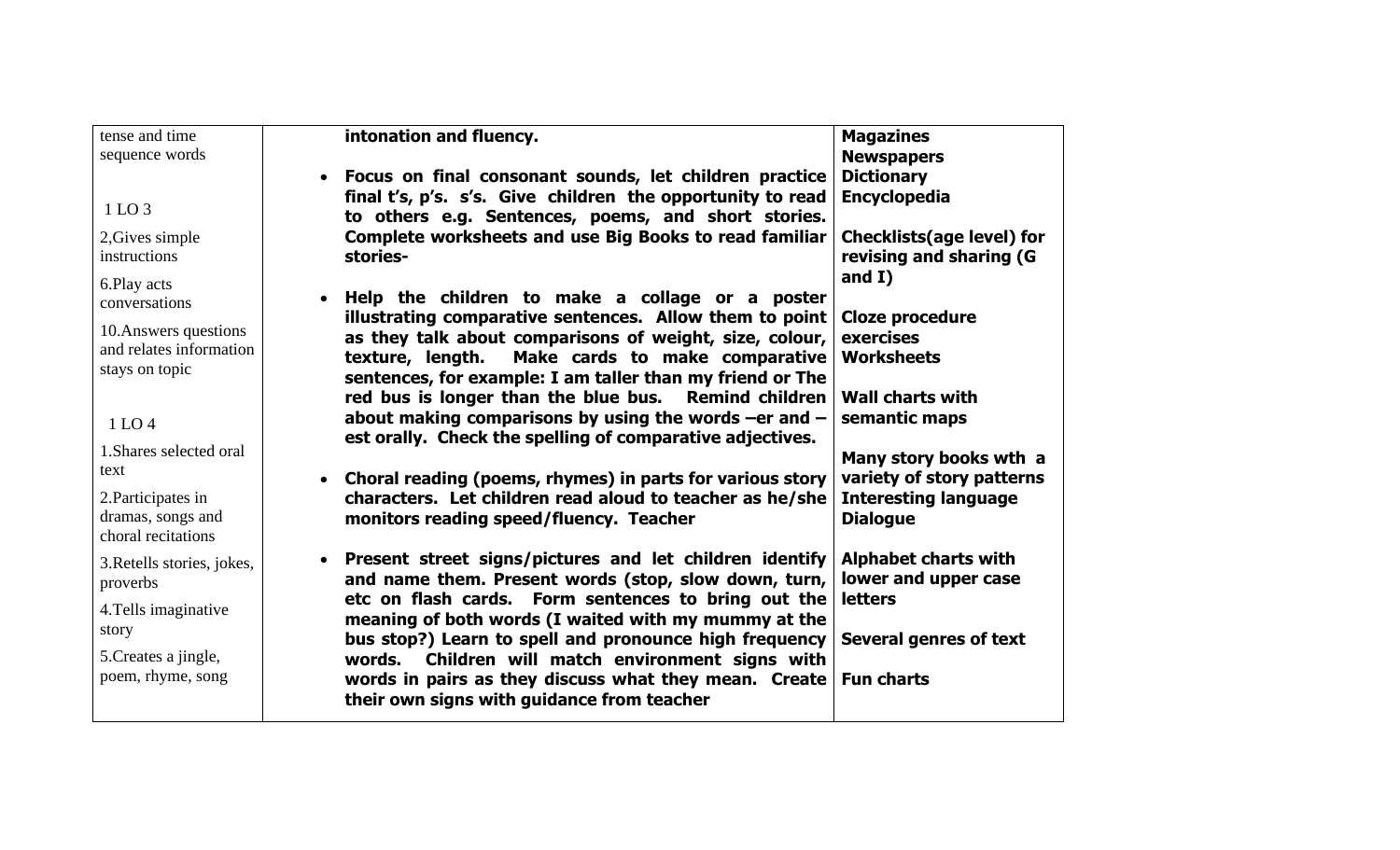| 1 LO 5                                        |                                                                                                                                                                        | <b>Charts with theme</b>                                |
|-----------------------------------------------|------------------------------------------------------------------------------------------------------------------------------------------------------------------------|---------------------------------------------------------|
| 1. Uses vocabulary<br>from different subjects | Draw a procession of people or cars all traveling at the<br>same time in the same direction and label them, first,<br>second, third, etc. Then write a passage showing | <b>Funny character charts</b>                           |
| 3. Explains how to do<br>something            | sequence of events. Have children create a story with a<br>sequence.                                                                                                   | Loose lined pages for<br>writing practice               |
| 4. Listens and records                        |                                                                                                                                                                        |                                                         |
| information                                   | Present a familiar topic e.g transportation or Song-Wheels<br>on the Bus to review phonics initial and final sounds-wheel,                                             | <b>Lined exercise books</b><br>with marks that indicate |
| 2 <sub>LO</sub> 1                             | horn, seat, etc. Create a story with the words using either<br>initial or final sounds.                                                                                | letter height                                           |
| 1. Recognises concept                         |                                                                                                                                                                        | <b>Stimulus material</b>                                |
| of print                                      | Allow children to name types of transports and list on the                                                                                                             |                                                         |
| 2. Reads own writing                          | chalkboard, read labels and list aloud. Form sentences                                                                                                                 | <b>Markers</b>                                          |
| and peers to others and                       | emphasize use of capital and full stops)                                                                                                                               | <b>Paints/paintbrushes</b>                              |
| links to own                                  | e.g.                                                                                                                                                                   |                                                         |
| experience                                    | two wheels<br>four wheels                                                                                                                                              | <b>Coloured chalk</b>                                   |
| 3. Handles book                               | <b>bicycles</b><br>cars                                                                                                                                                |                                                         |
| properly                                      | scooters<br>buses<br>motorbikes                                                                                                                                        | <b>Sandpaper letters</b>                                |
| 4. Names parts of a                           | jeeps<br>Give small groups of children words or pictures relating to two                                                                                               | Poster board/manilla                                    |
| book: cover, back, title                      | different categories, let children sort pictures or words and give                                                                                                     | paper                                                   |
| page, table of contents                       | reasons for groups. Let them stand to show the groups and label.                                                                                                       |                                                         |
| 5. Uses cover, title and                      | (*see end of unit for elaborated unit)                                                                                                                                 |                                                         |
| pictures to predict                           |                                                                                                                                                                        |                                                         |
| Checks predictions.                           |                                                                                                                                                                        |                                                         |
| 6. Reads title, name of                       |                                                                                                                                                                        |                                                         |
| author and illustrator                        |                                                                                                                                                                        |                                                         |
| with support                                  |                                                                                                                                                                        |                                                         |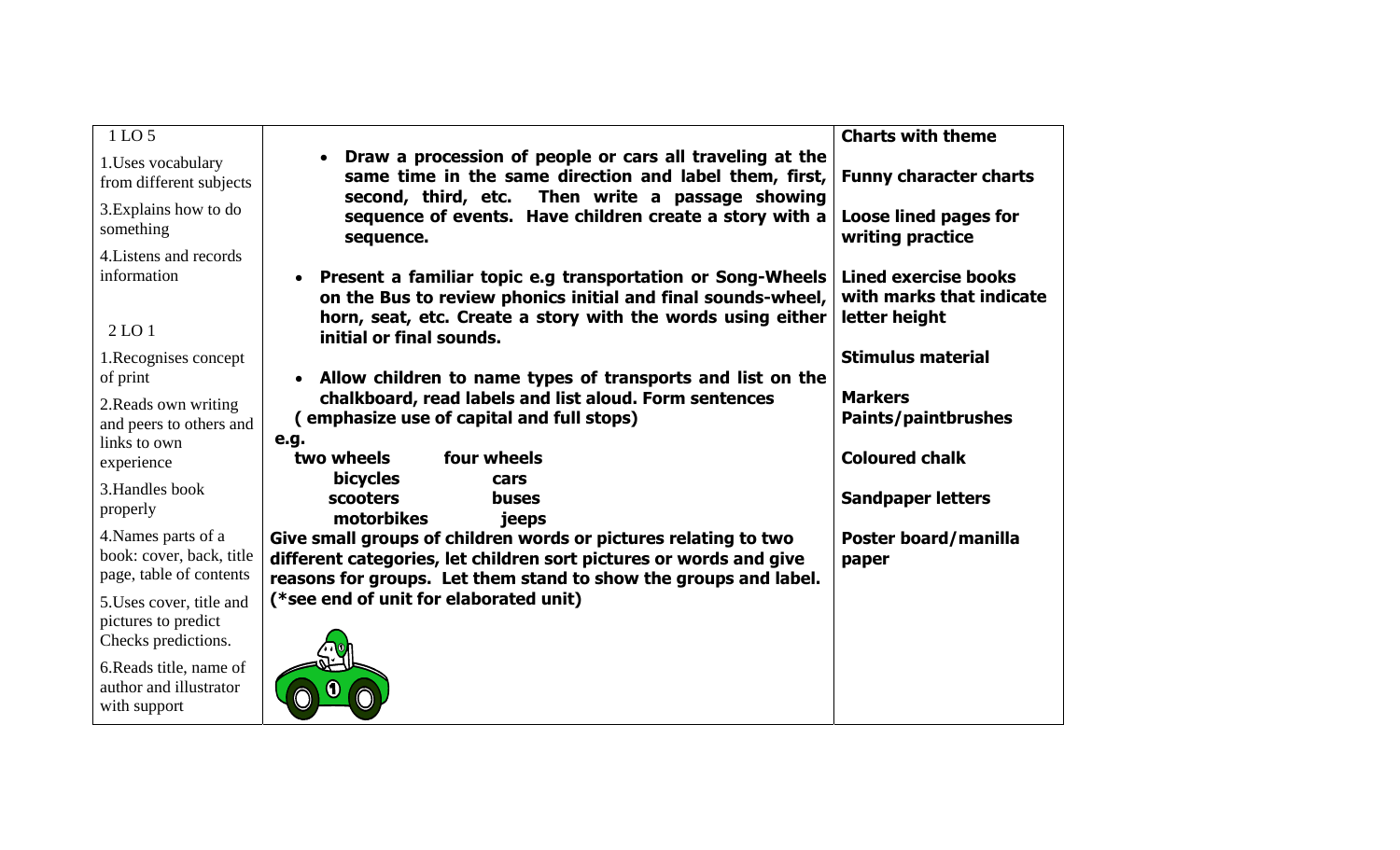7.Scans text and

- responds with support to simple who, what, where, when, why….
- 8.Locates and reads repeated patterns of narrative text

9.Begins to read simple familiar texts

10.dentifies and discusses story structure and story elements

11.Identifies, talks about and reads action and description in narratives

12.Identifies, talks about and reads past tense sentence patterns including connectives

13.Demonstrates understanding of punctuation

14,Reads twp simple familiar sentences to sound like natural speech

- **Sing London Bridge is Falling Down. Talk about what might happen in the song if the bridge fell Children report news (car accidents etc.) offer opinions on news, and turn take offer possible reasons or solutions. Have children cut out pictures from newspapers to label as "News". Write captions.**
- • **Children talk about the vehicles policemen and policewomen/farmers/salesmen/saleswomen, firefighters, taxi-drivers bus drivers' use. Find shapes in vehicles. Use descriptive language, write and spell correctly words of description e.g. The fire truck is bright red. The fire truck is square in shape. Dictate spelling words.**



#### **Topic 2: On Foot**

• **Children give reasons why it is good to walk rather than to ride. Create a list of things you could do on a walk. Talk**  about being active and getting exercise while having fun. **Have children take a walk around school yard/ or plan a simple picnic with class. Look out for things that they may not see if they were driving e.g. birds in trees, certain flowers and shrubs. Allow children to make a list of things that they see.**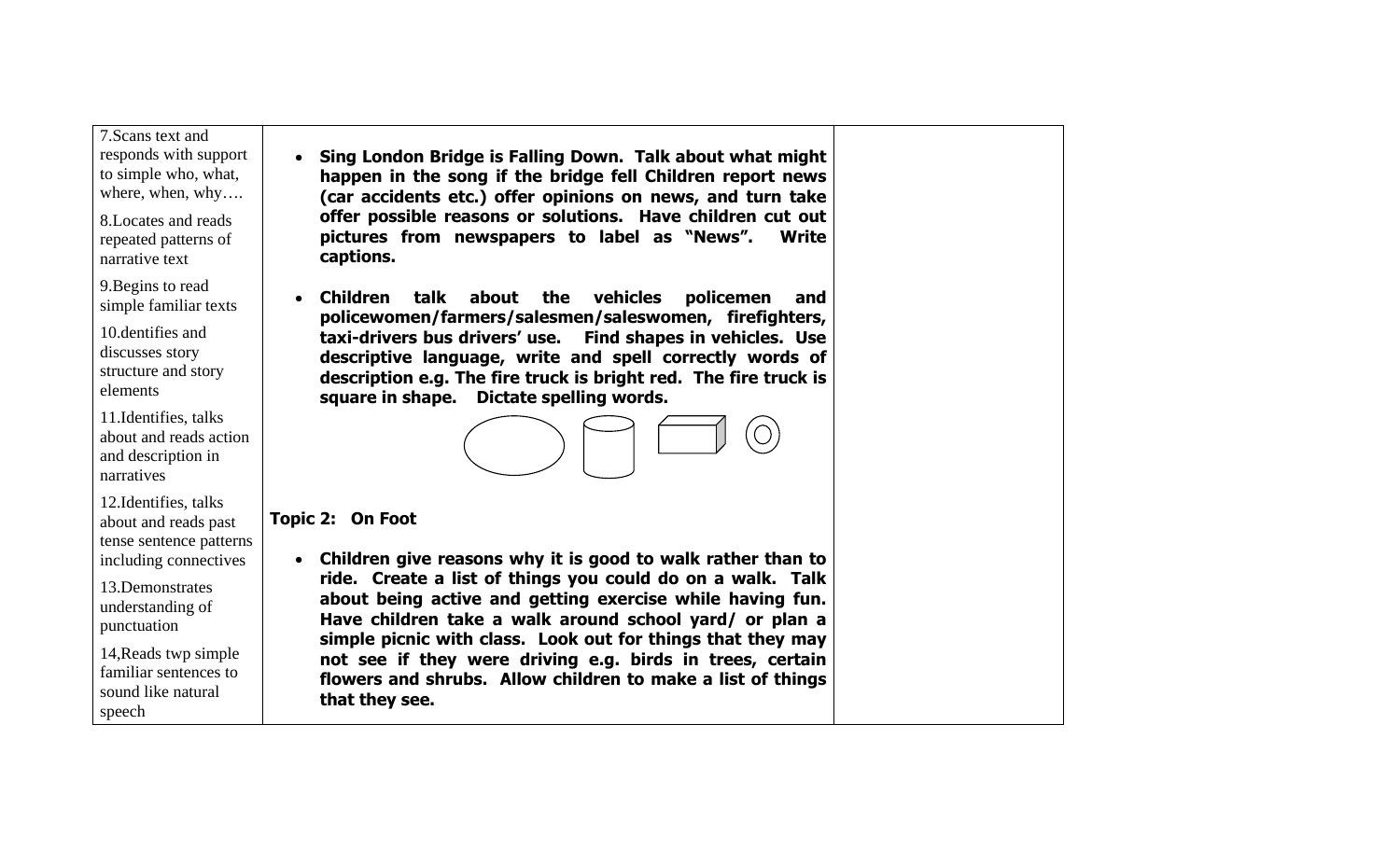| 2 LO 2<br>2. Talks about values in<br>narrative and relates<br>value to own life<br>3. Draws conclusions<br>and makes judgments<br>about value         | Talk about things you would use when you take a<br>walk/hike:<br>shoes, water, etc. Allow pupils to make<br>compound words using mentioned words:                                                                                                                                                          |
|--------------------------------------------------------------------------------------------------------------------------------------------------------|------------------------------------------------------------------------------------------------------------------------------------------------------------------------------------------------------------------------------------------------------------------------------------------------------------|
| 2 <sub>LO</sub> 3<br>2. Identifies and<br>distinguishes between<br>short and long vowels<br>ending in silent e<br>3. Identifies medial<br>sounds       | shoemaker<br>football<br>e.g. foot<br>footprint<br>backpack<br>footsteps<br>Play game to build compound words e.g. Teacup and Saucer,<br>Old<br>Maid. Allow children to discuss these words and write them<br>in<br>sentences.                                                                             |
| 4. Builds new words<br>with s. es, ing, ed<br>endings<br>5. Identifies consonant<br>blends in various<br>positions in words and<br>digraphs in initial | Have children follow directions/instruction by carrying out<br>the steps. Play the game Simon Says or Old Grady. Give<br>directions to perform activities individually or in groups<<br>e.g.> scavenger hunt<> Perform actions after teacher.<br>Dance around the class with directions of left and right. |
| position<br>6. Creates rhymes with<br>short and long vowels                                                                                            | Children read short stories/magazines. Let pupils supply an<br>ending/supply a different ending from one that is read.<br>Join the two little words to make a big word. Teacher<br>dictates to students and allows them to make a simple                                                                   |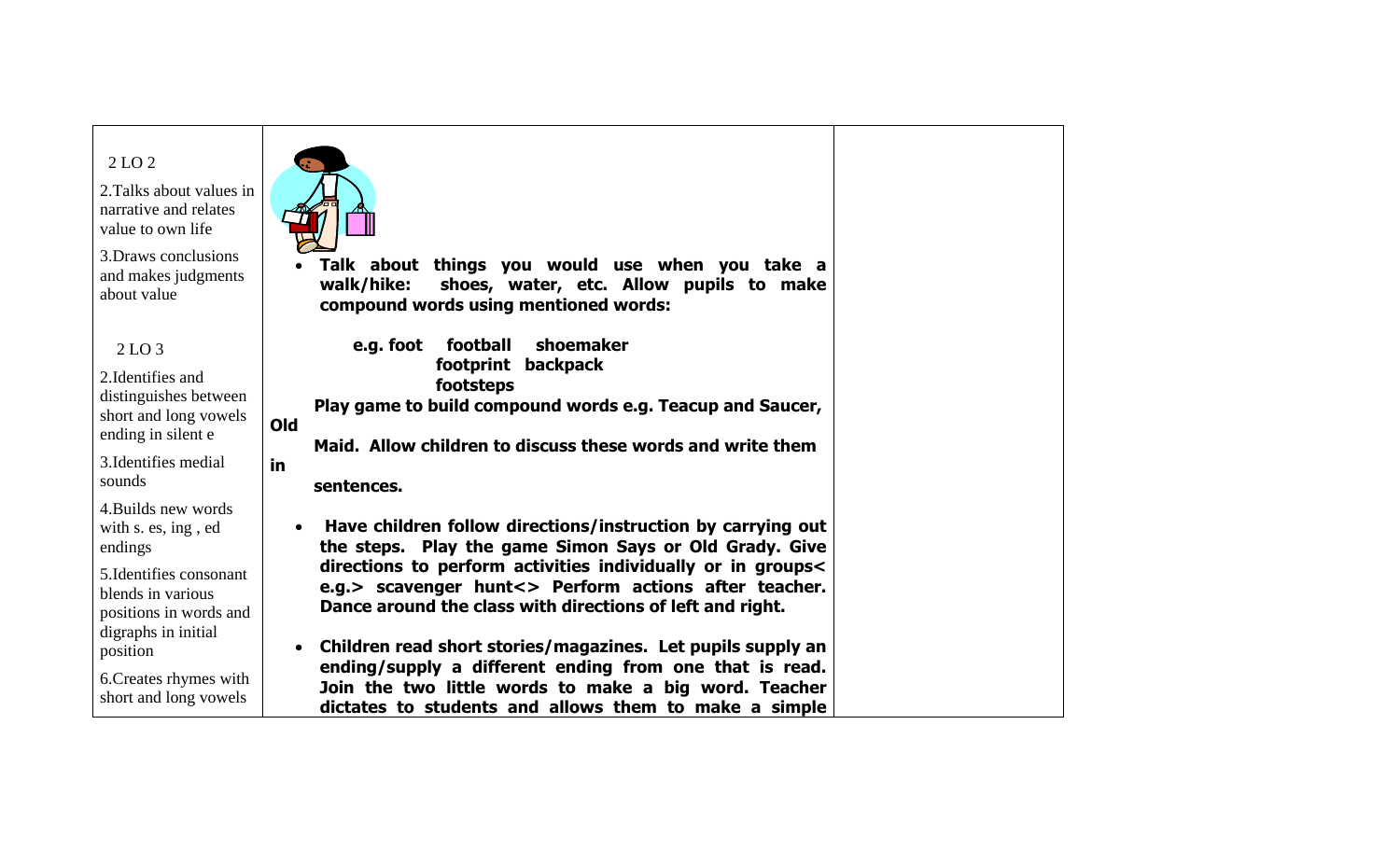| 7. Identifies and reads                                                                                               | sentence orally and in writing                                                                                                                 |
|-----------------------------------------------------------------------------------------------------------------------|------------------------------------------------------------------------------------------------------------------------------------------------|
| common compound                                                                                                       | 8. bus $+$ stop                                                                                                                                |
| words                                                                                                                 | 9. rail $+$ way                                                                                                                                |
| 8. Begins to use<br>various strategies to<br>read<br>9. Identifies and sorts<br>common words into<br>basic categories | 10.<br>cross + walk<br>11.<br>gas + station<br>12.<br>train + station<br>13.<br>foot $+$ Path<br>14.<br>$motor + bike$<br>sing songs or chants |
| 11. reads words from<br>spoken vocabulary and<br>personally significant<br>words                                      |                                                                                                                                                |
| 12. Reads words aloud<br>and repeats common<br>phonemes                                                               |                                                                                                                                                |
| 13. Identifies and reads<br>common                                                                                    | <b>COMPREHENSION through Literature</b>                                                                                                        |
| environmental print                                                                                                   | Connect to the story.                                                                                                                          |
| 14. Uses contextual<br>clues                                                                                          |                                                                                                                                                |
|                                                                                                                       | On a chart, list these words to teach comprehension (classifying):                                                                             |
| 2 <sub>LO</sub> 4                                                                                                     |                                                                                                                                                |
| 3. Selects favrouite<br>local texts                                                                                   |                                                                                                                                                |
| 4. Actively participated                                                                                              |                                                                                                                                                |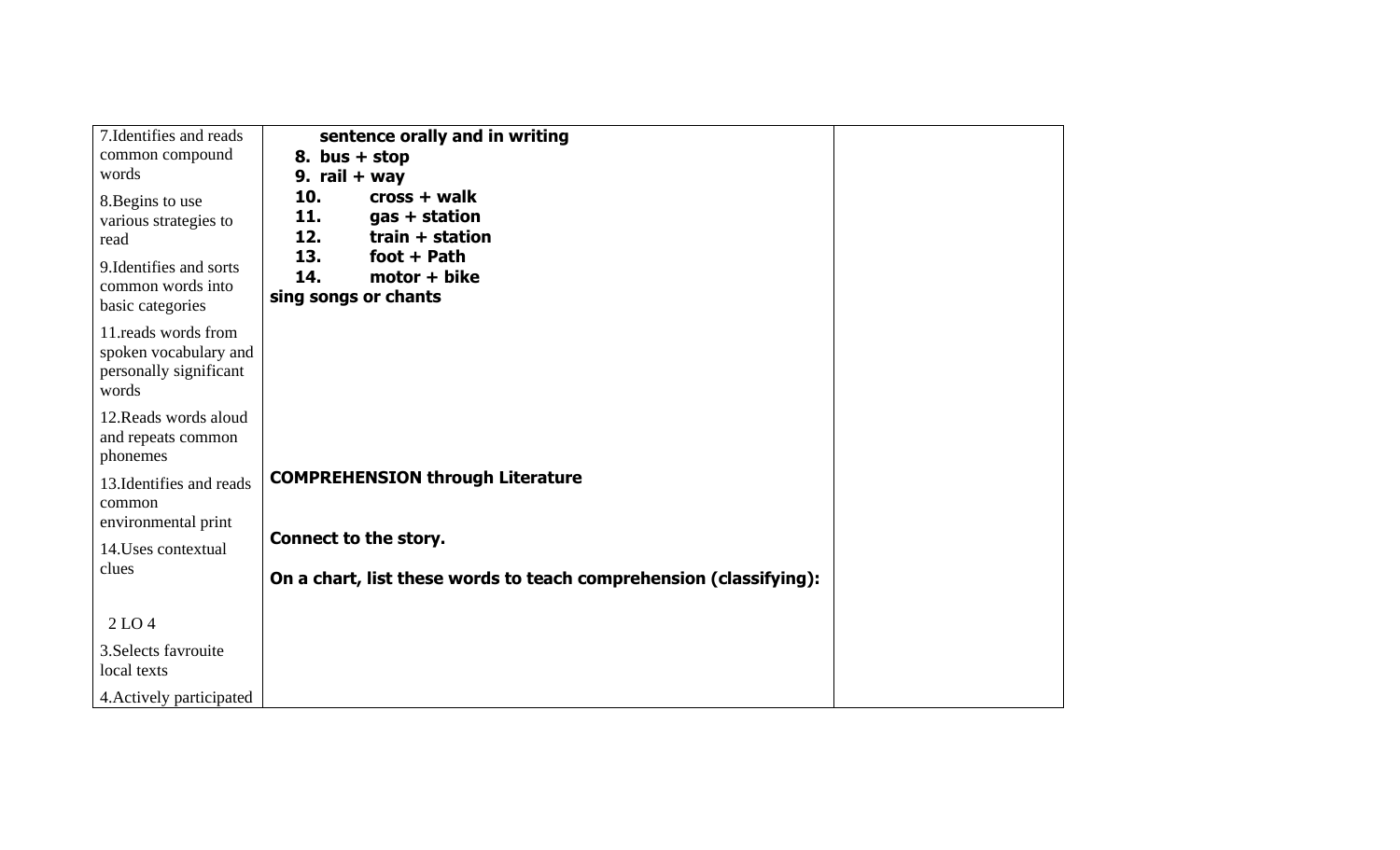| in reading                                                                                | <b>Scooter</b>                                                                   | truck                               | wheelbarrow | sled                                                         |  |
|-------------------------------------------------------------------------------------------|----------------------------------------------------------------------------------|-------------------------------------|-------------|--------------------------------------------------------------|--|
| 6.Reads along with<br>teacher                                                             | <b>Motorbike</b>                                                                 | rollerblades                        | train       | crane                                                        |  |
| 7. States liked and<br>dislikes of texts and                                              | <b>Bicycle</b>                                                                   | horse                               | camel       | caterpillar                                                  |  |
| authors                                                                                   | <b>Streetcar</b>                                                                 | donkey                              | bus         | dirtbikes                                                    |  |
| 8. Interacts at least 10<br>minutes daily with self<br>selected texts at<br>reading level | <b>Skateboard</b>                                                                | wagon                               | van         | jeep                                                         |  |
|                                                                                           |                                                                                  |                                     |             | How are these words alike? (They are ways of traveling other |  |
| 2 LO 5                                                                                    | than walking)                                                                    |                                     |             |                                                              |  |
| 1. Identifies/talk about<br>themes                                                        | Classify pictures and name by groups. For example<br><b>Animals and vehicles</b> |                                     |             |                                                              |  |
| 2. Identifies/ builds<br>upon words                                                       |                                                                                  | Match pictures with words in pairs. |             |                                                              |  |
| 3. Asks for<br>clarification/<br>elaboration                                              |                                                                                  |                                     |             |                                                              |  |
| 4. Read/views visuals<br>to solve simple<br>problems                                      |                                                                                  |                                     |             |                                                              |  |
| 5. Reads/views visuals<br>to interpret<br>information                                     | <b>END OF UNIT ASSESSMENT</b>                                                    |                                     |             |                                                              |  |
| 6. Uses reading                                                                           |                                                                                  |                                     |             |                                                              |  |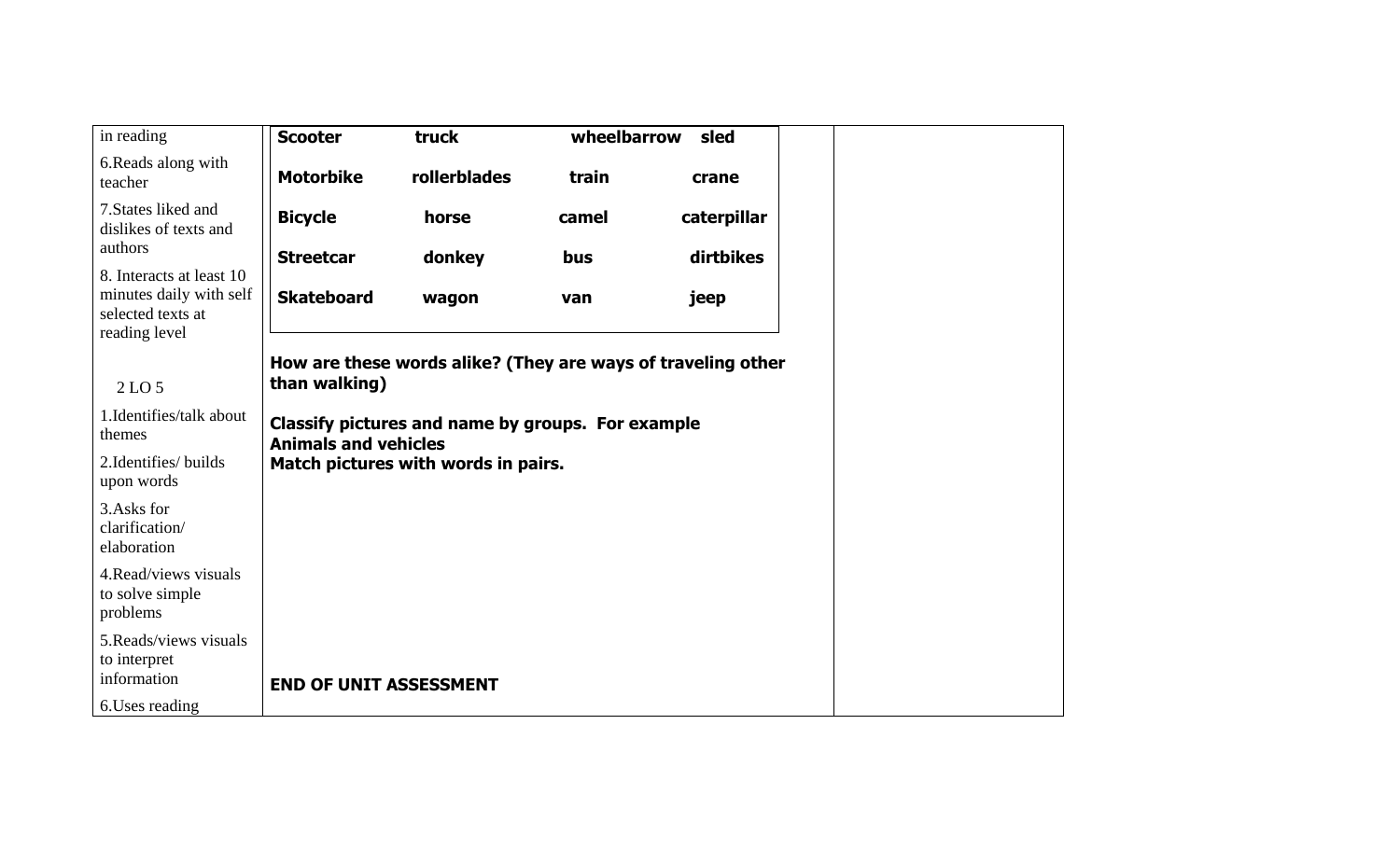| strategies to process<br>information<br>7. Uses Table of<br>Contents and indexes<br>to find and support<br>information | Respond to and ask questions with understanding<br>Write two or more sentences about a picture or experience<br><b>Express self creatively and spontaneously</b><br><b>Interpret and share work</b><br>$\bullet$<br>Write in journal<br>Talk on a topic in group or class<br>$\bullet$ |  |
|------------------------------------------------------------------------------------------------------------------------|----------------------------------------------------------------------------------------------------------------------------------------------------------------------------------------------------------------------------------------------------------------------------------------|--|
| 3 LO 1                                                                                                                 | <b>END OF THEME ASSESSMENTS</b>                                                                                                                                                                                                                                                        |  |
| 3. Reads own writing                                                                                                   | <b>Presentations</b>                                                                                                                                                                                                                                                                   |  |
| 5. Writes letters                                                                                                      | <b>Portfolios</b><br><b>Word walls</b>                                                                                                                                                                                                                                                 |  |
| attending to form and<br>spacing                                                                                       | <b>Models</b><br><b>Class books</b>                                                                                                                                                                                                                                                    |  |
| 6. Writes some dictated<br>words                                                                                       | <b>Storytelling</b><br><b>Collages</b>                                                                                                                                                                                                                                                 |  |
| 7. Copies phrases and<br>short sentences                                                                               | <b>Simple Research Projects</b>                                                                                                                                                                                                                                                        |  |
| 8. Produces a personal<br>text                                                                                         |                                                                                                                                                                                                                                                                                        |  |
| 9. Uses phonemic<br>awareness and letter<br>sounds to write<br>independently                                           |                                                                                                                                                                                                                                                                                        |  |
| 10. Puts spaces<br>between words and<br>begins sentences with<br>capitals                                              |                                                                                                                                                                                                                                                                                        |  |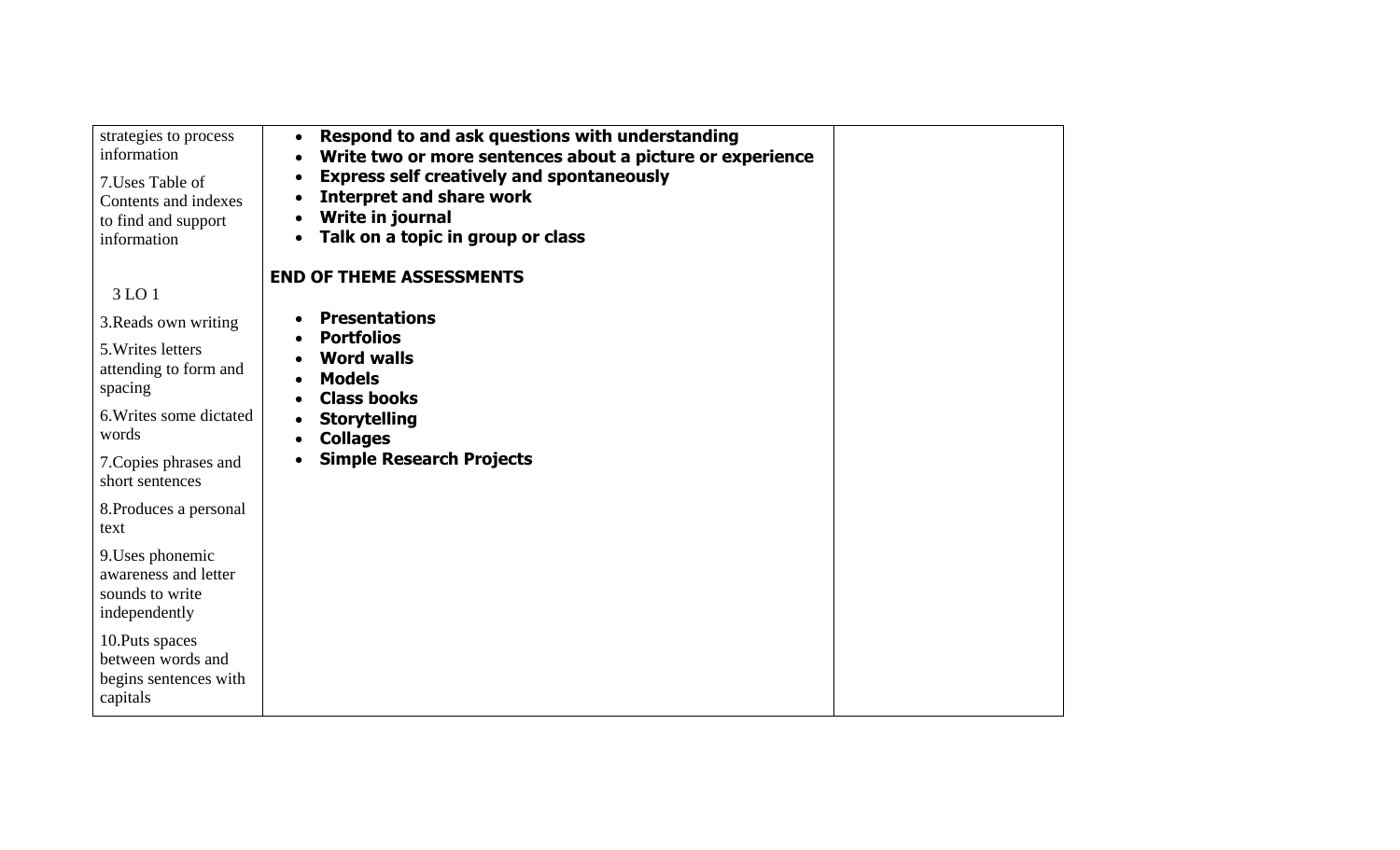| 11. Writes personal<br>greetings, messages to<br>family and friends               |  |
|-----------------------------------------------------------------------------------|--|
| 12. Begins to write a<br>journal                                                  |  |
| 13. Begins a personal<br>dictionary                                               |  |
| 3 LO 2                                                                            |  |
| 1. Draws pictures to<br>represent story<br>elements                               |  |
| 2. Draws several<br>pictures to show<br>sequence of a story                       |  |
| 3. Writes to recount                                                              |  |
| 4. Labels some pictures<br>with words                                             |  |
| 5. Writes a string of<br>words                                                    |  |
| 6. Rearranges words to<br>make a sentence                                         |  |
| 7. Uses a capital at the<br>beginning of a<br>sentence and pronoun<br>$\mathbf I$ |  |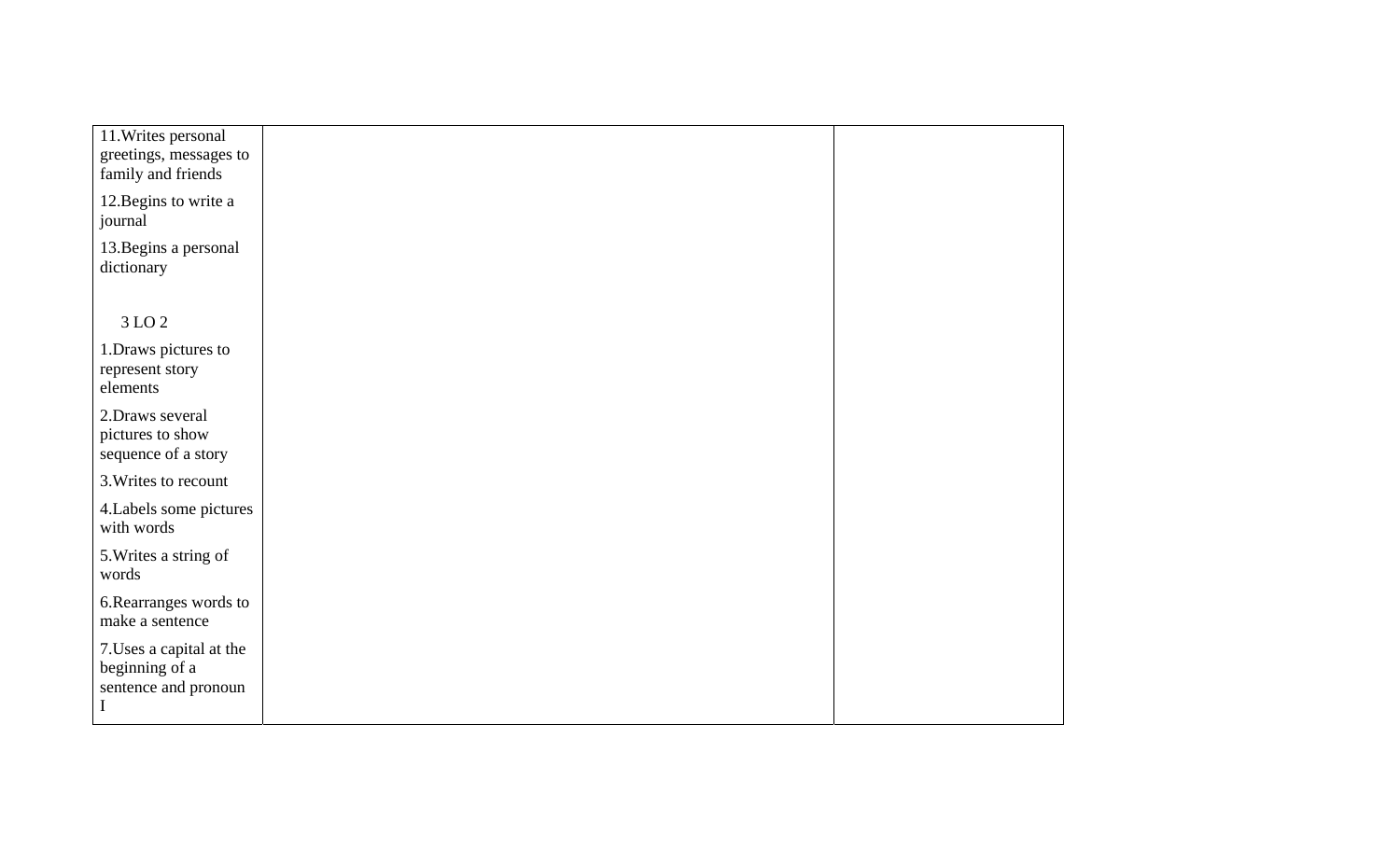| 8. Creates a recount<br>text with teacher<br>support                                                     |  |
|----------------------------------------------------------------------------------------------------------|--|
| 9. Participates in<br>making a class book<br>about an interesting<br>local person                        |  |
| 10. Creates and uses<br>own word bank for<br>check spelling                                              |  |
| 11. Edits own work                                                                                       |  |
| 12. Revises original<br>drafts                                                                           |  |
| 13. Begins to write and<br>use contractions<br>correctly isn't, aren't,<br>can't, won't                  |  |
| 3 LO 3                                                                                                   |  |
| 1. Produces visuals to<br>represent characters,<br>setting, sequence and<br>labels objects and<br>places |  |
| 2. Produces visuals to<br>explain a familiar<br>change observed in                                       |  |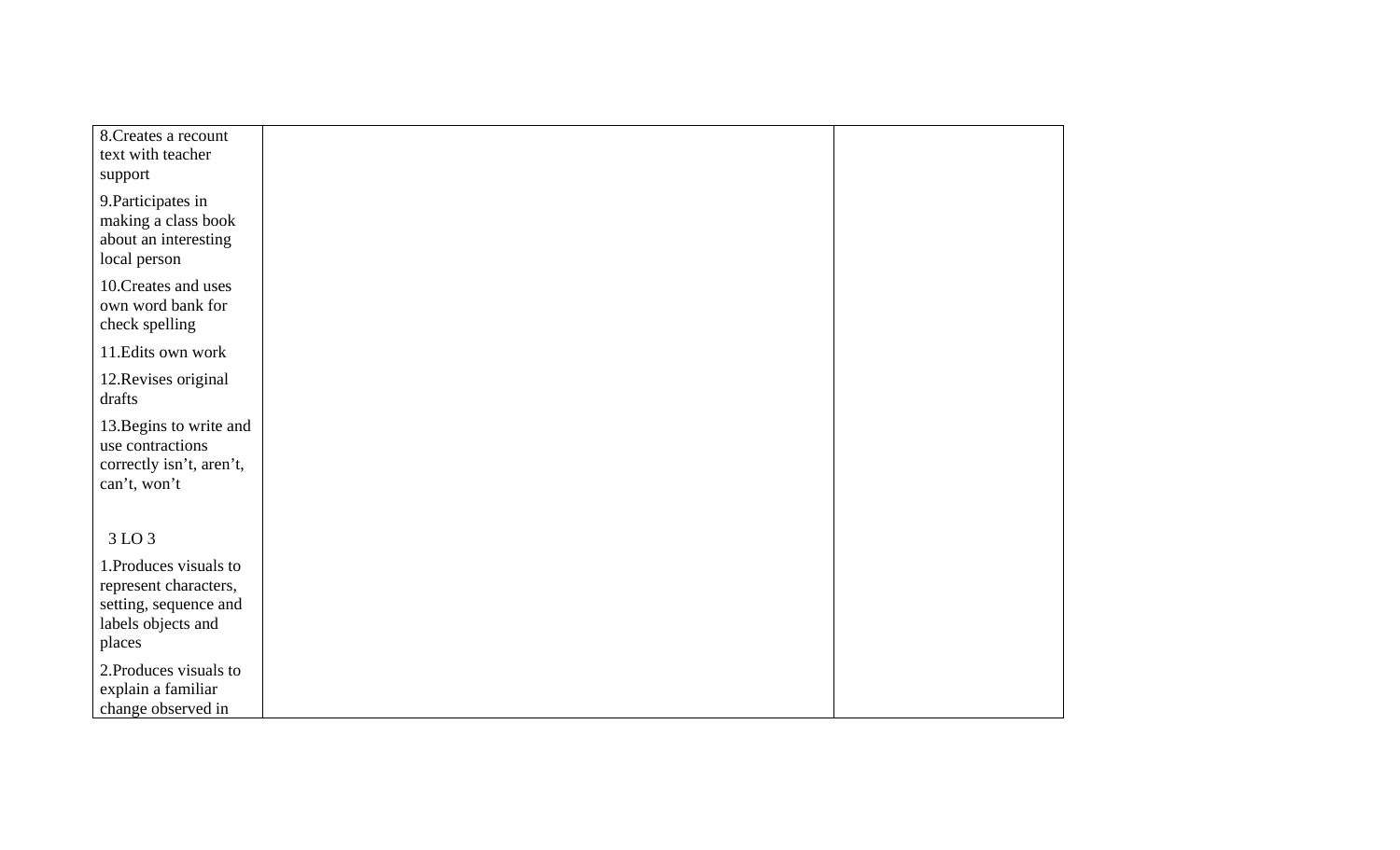| environment                                                                           |  |
|---------------------------------------------------------------------------------------|--|
| 3. Produces visuals<br>such as greeting cards<br>as a result of a class<br>discussion |  |
| 4. Writes/draws<br>symbols in charts                                                  |  |
| 5. Writes tallies to<br>record                                                        |  |
| 6. Develops and write<br>simple sentences                                             |  |
| 7. Writes a simple story<br>and shares with class                                     |  |
|                                                                                       |  |
| 3 LO 4                                                                                |  |
| 3. Presents and reads<br>writing to family,<br>friends and teacher                    |  |
| 4. Shows interest in<br>writing                                                       |  |
| 5. Responds positively<br>to feed back                                                |  |
| 6.Develops portfolio                                                                  |  |
| 7. Shows an interest in<br>writing independently<br>and with others                   |  |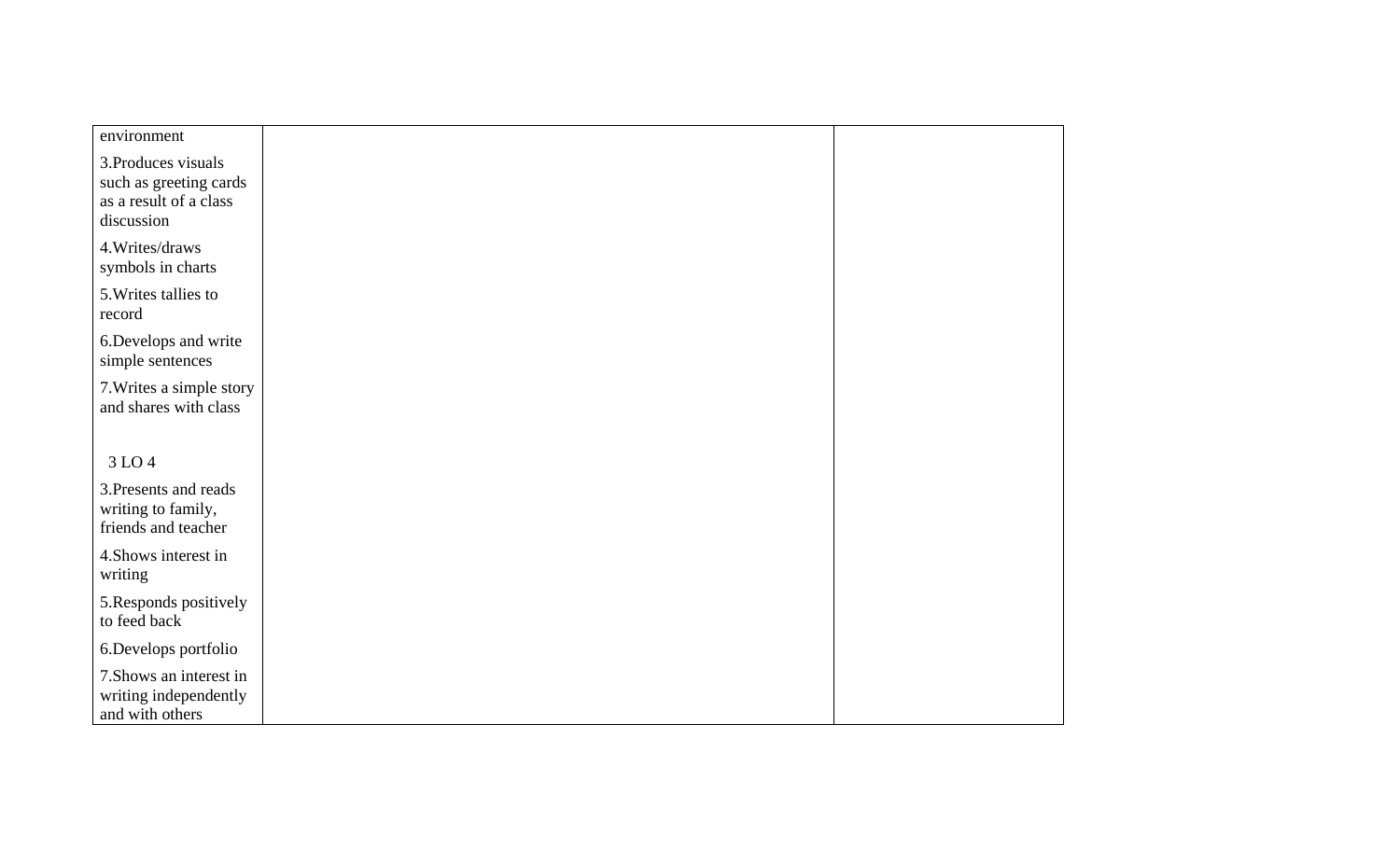| 8. Brainstorms with     |  |
|-------------------------|--|
| class various purposes  |  |
| for writing and         |  |
| audiences and from      |  |
| pictures and books      |  |
|                         |  |
| 9. Writes for different |  |
| purposes and            |  |
| audiences with          |  |
|                         |  |
| assistance              |  |
|                         |  |
|                         |  |
| 3 LO 5                  |  |
| 1. Produces visuals of  |  |
| themes taught in other  |  |
|                         |  |
| subject areas           |  |
| 2. Labels visuals with  |  |
| words and symbols       |  |
|                         |  |
| 3. Writes/draws to      |  |
| solve simple problems   |  |
| 4. Produces and         |  |
|                         |  |
| interprets graphical    |  |
| information             |  |
| 5.Adds to and uses      |  |
| personal dictionary     |  |
|                         |  |
| 6. Writes simple        |  |
| informational           |  |
| sentences               |  |
|                         |  |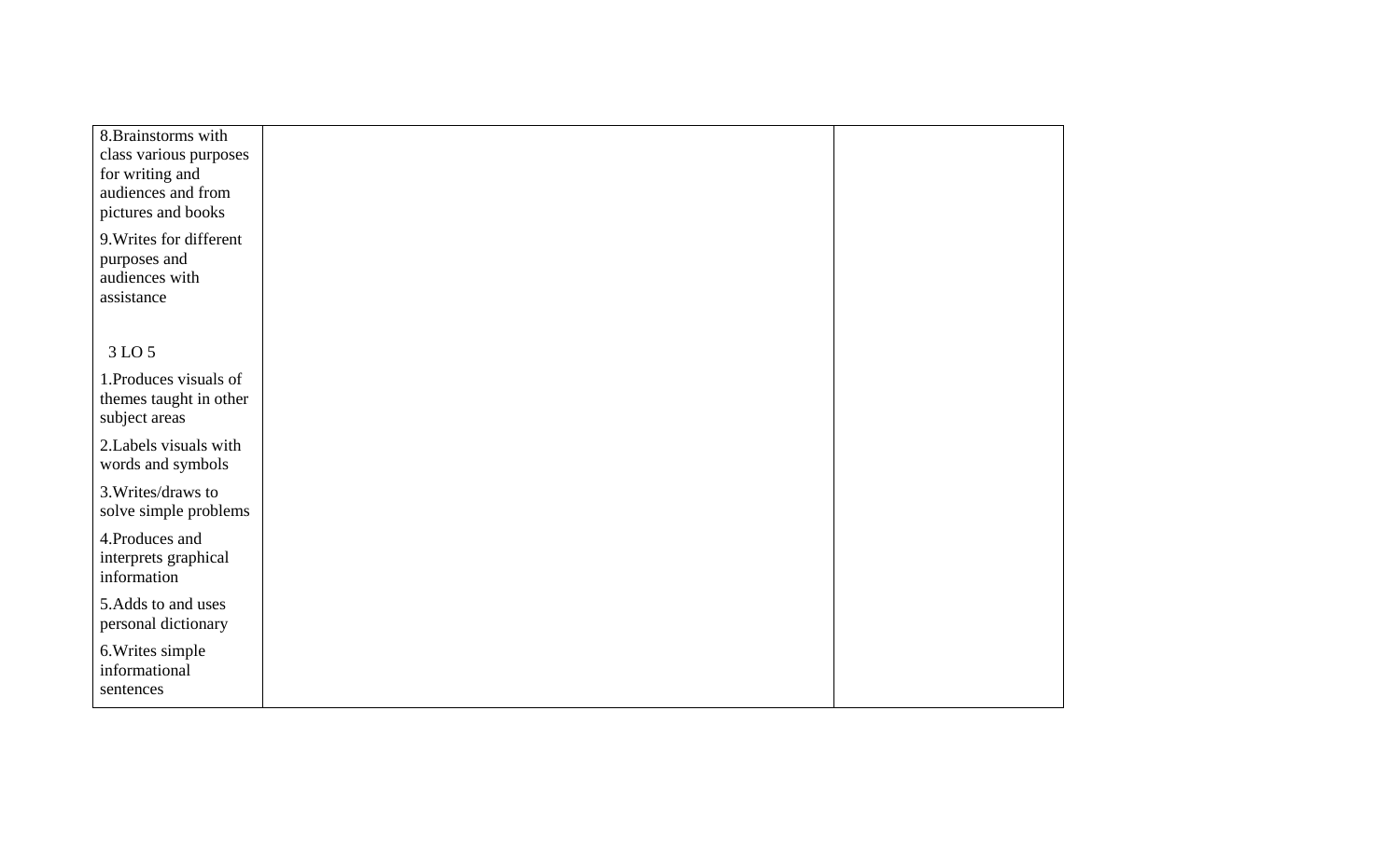| 7. Participates in<br>making informational<br>books for the class<br>library |  |
|------------------------------------------------------------------------------|--|
| 8. With class collects,<br>organizes, records and<br>reports information.    |  |
|                                                                              |  |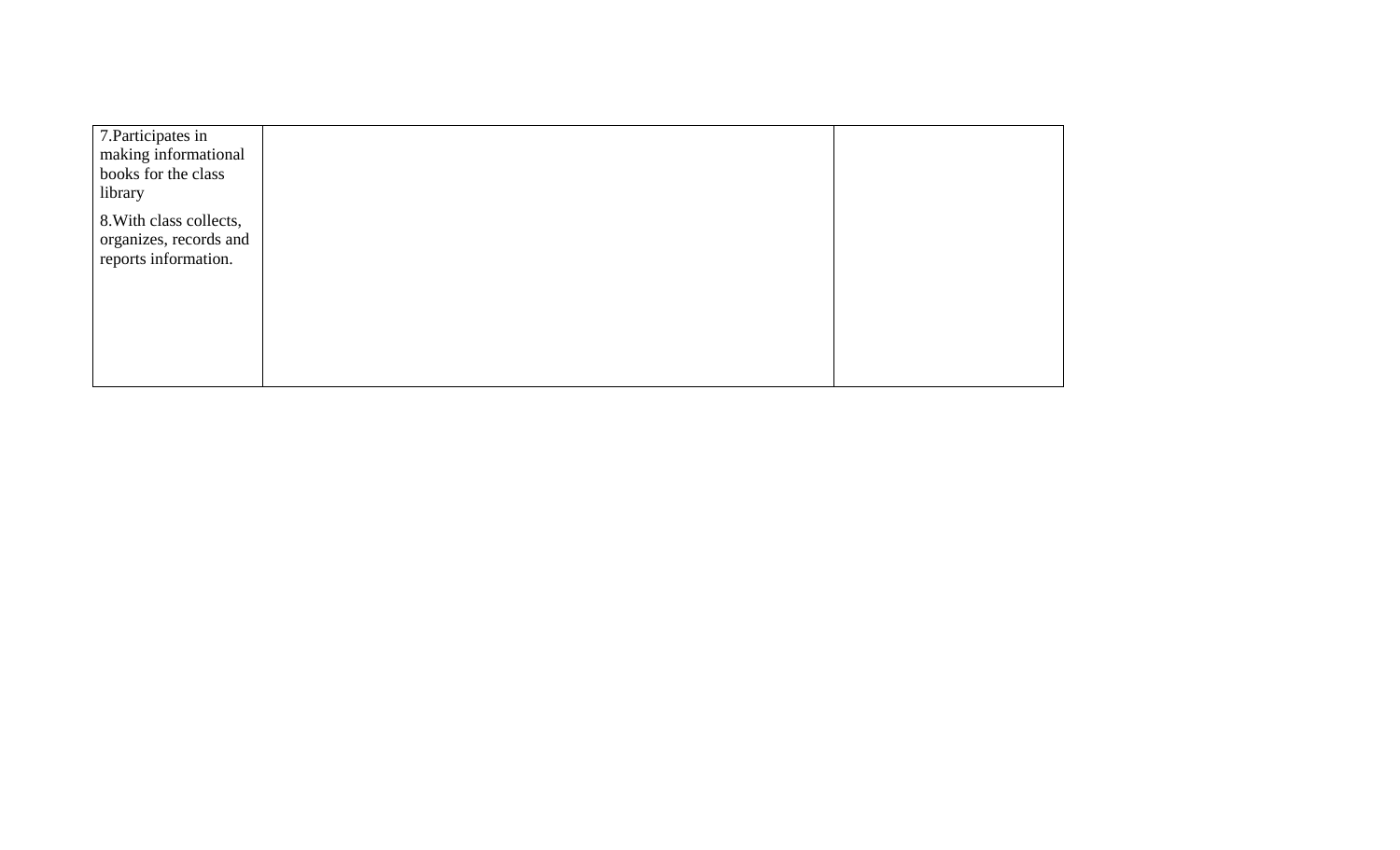## **Term 3**

## **THEME 6: RESPECTING AND CARING FOR OUR ENVIRONMENT**

**TIME**: 6 Weeks (30 hours)



#### **CURRICULUM LINKS**

Social Studies Music Art Drama Dance Life Science Biology

Archaeology Geography Health and Family Life Mathematics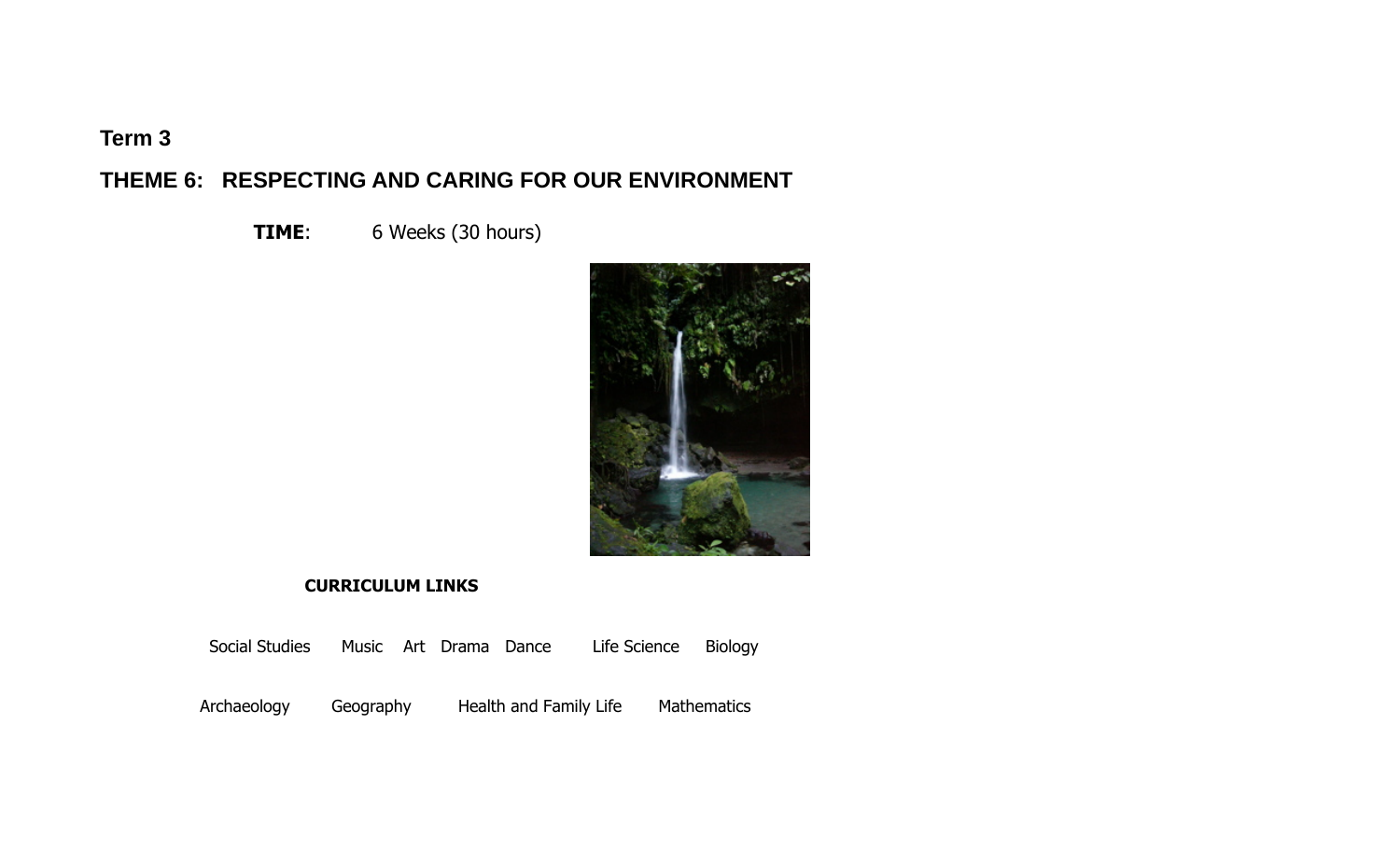| <b>Learning Outcomes</b><br>and Success Criteria                                                                                                                                                                                                                                                                                                                                  | Theme 6:<br><b>Respecting And Caring For the Environment</b>                                                                                                                                                                                                                                                                                                                                                                                                                                                                                                                                                                                                                                                                                 | <b>Resources</b>                                                                                                                                                                                                                                                       |
|-----------------------------------------------------------------------------------------------------------------------------------------------------------------------------------------------------------------------------------------------------------------------------------------------------------------------------------------------------------------------------------|----------------------------------------------------------------------------------------------------------------------------------------------------------------------------------------------------------------------------------------------------------------------------------------------------------------------------------------------------------------------------------------------------------------------------------------------------------------------------------------------------------------------------------------------------------------------------------------------------------------------------------------------------------------------------------------------------------------------------------------------|------------------------------------------------------------------------------------------------------------------------------------------------------------------------------------------------------------------------------------------------------------------------|
| 1 LO 1<br>2. Likes and dislikes &<br>give reasons<br>3. Talks about current<br>events/new<br>4. Her/his feelings\<br>5. Personal issue<br>6.Uses complete<br>sentences<br>7. Attentively, take turns,<br>do not interrupt, make<br>eye contact, use<br>appropriate body gesture<br>8. Listens to different<br>opinions<br>9. sk questions for<br>clarification and<br>elaboration | <b>Suggested Activities</b><br>Use posters and or pictures showing tidy /untidy, beautiful/not<br>beautiful environment. Solicit answers by asking questions. Talk<br>about negatives and positives. Write classroom rules in groups.<br>Read out rules to class. Make changes as a class and post.<br>Present a picture depicting the <b>target words</b> e.g. beach, garden<br>etc. Discuss picture with pupils. Question pupils to elicit target<br>word. Present word on flash card. Pair children for worksheet<br>exercises. Draw a picture of something to beautify the<br>environment. Write a sentence about the picture. Discuss the<br>picture with the class. Make posters to display in school about<br>caring the environment. | Charts and pictures of<br>the environment<br>Flashcards with words<br>about the environment<br>Passages for<br>comprehension<br>Sentence strips<br>Songs<br><b>Jingles</b><br>Pictures of animals in<br>the environment<br>Resources: water, land,<br>soil, and plants |
| 11. Recalls main ideas<br>1 LO 2<br>1. Participates in group<br>oral expression                                                                                                                                                                                                                                                                                                   | Talk about things in their own environment noisy/quiet Tidy/untidy.<br>Discuss environments they like best.<br>Draw clean and untidy<br>environments; use a <b>venn diagram</b> to represent. Have a school                                                                                                                                                                                                                                                                                                                                                                                                                                                                                                                                  | Recyclable material to<br>make craft<br>Bins and buckets to                                                                                                                                                                                                            |
| 2. Re-tells a story, rhyme,<br>poem<br>3. Talks about story<br>$element - setting$<br>4. Discusses opinion<br>5.Summarizes favourite                                                                                                                                                                                                                                              | project to create a flower garden.<br>Listen to a story to show <b>values</b> (tidy/untidy). Teacher uses<br>$\bullet$<br>appropriate story from story book. Teacher writes one or two<br>sentences and has children copy. Create a collage with magazine                                                                                                                                                                                                                                                                                                                                                                                                                                                                                    | paint<br>Environment print<br>signs-things around the<br>school/community                                                                                                                                                                                              |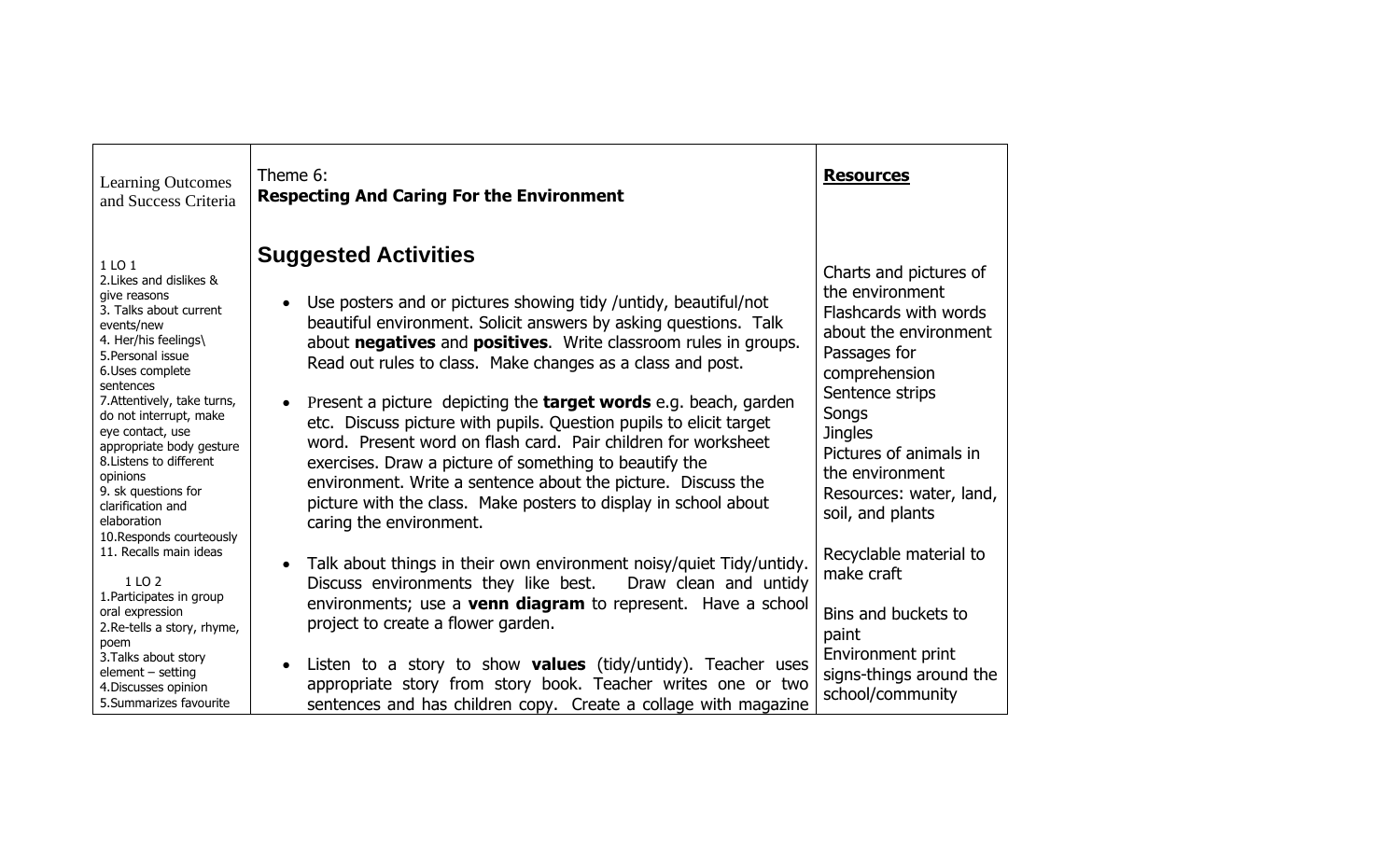texts 6.Adds a line to a rhyme, poem with prompt 7.Sings, chants, taps rhythm 8.Responds with peers, records data, sequences 9.Predicts what will happen next 10.Repeats rhymes, pattern, blends, digraphs 11.Talks about and uses adjectives plus singular and plural nouns 12.Describes common objects and events in general and specific terns 13.Responds to who, what, where, when, why and how 14.Identifies and talks about words that indicate past tense, time sequence 15.Practices using past tense and time sequence words

 $1103$ 2,Gives simple instructions 6.Play acts conversations 10.Answers questions and relates information stays on topic

 $1104$ 1.Shares selected oral text

pictures of what the environment should look like.

- Walk around the environment (schoolyard, bay, river). They listen to what they hear and see. They give in **sentences** what is heard and seen. They write and read their sentences; write names of special features in the environment (use capital letters) Write possible questions that they may have about the trip. List ways in which they can care for the environment. Draw a tidy environment and write a sentence or give a picture and have them write sentences Sing Bits of Paper
- Use song (old Mc Donald). Discuss animals found in the environment and where animals live. Generate discussion on how they care for them (birds=nest, lizards=trees, bees=beehive etc). (Domestic and farm animals) Read story of caring for animals (**adapt story** of Anancy and eggs to show positive aspect). To teach respect and honesty for animals and others. Draw picture of themselves caring for pets.
- Look at pictures. Talk about the homes of animals in the environment. Question children and encourage them to **hypothesize and then do research** to find the answers. How does each home help to keep the animal safe? How do these animals make their homes? Which animal goes inside part of its body for a home? What do spiders eat? How do they catch food? What do bees keep inside the wax comb you can see in a tree. Charts with word What does a snail's shell look like? What do ants make their homes with? Encourage children to respect animals' homes. Draw lines to

#### Another story (Keskidee 3 pg 24-36).



families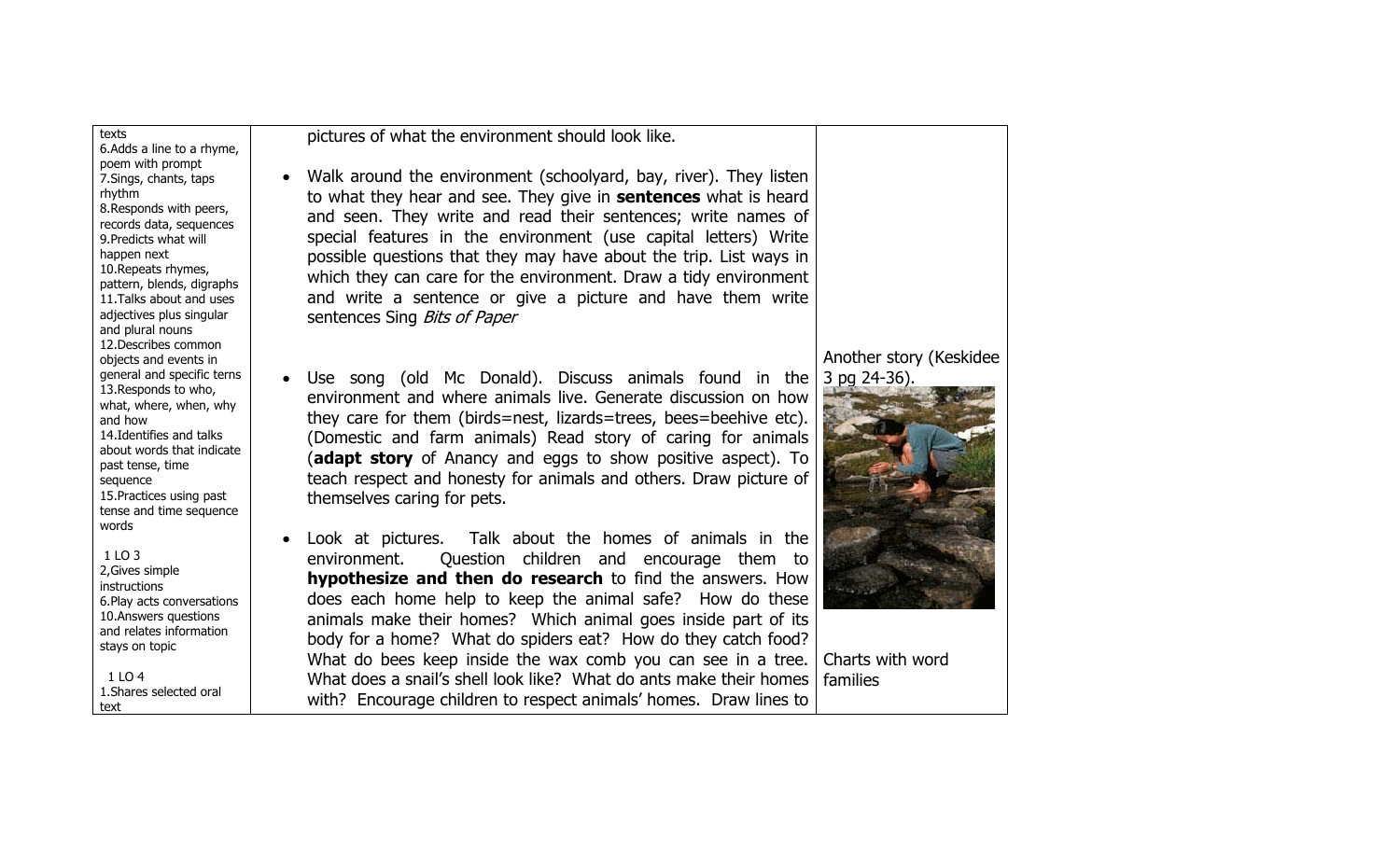| 2. Participates in dramas,        | match homes with animals. Place a star $(*)$ next to those you have   | Word lists from across    |
|-----------------------------------|-----------------------------------------------------------------------|---------------------------|
| songs and choral                  |                                                                       |                           |
| recitations                       | seen.                                                                 | the curriculum            |
| 3. Retells stories, jokes,        |                                                                       |                           |
| proverbs                          |                                                                       | High frequency lists      |
| 4. Tells imaginative story        |                                                                       |                           |
| 5. Creates a jingle, poem,        |                                                                       |                           |
| rhyme, song                       |                                                                       | Class word list           |
|                                   |                                                                       |                           |
| 1 LO 5                            |                                                                       |                           |
| 1.Uses vocabulary from            |                                                                       | Cut outs with building    |
| different subjects                |                                                                       | blocks(tape the back so   |
| 3. Explains how to do             |                                                                       |                           |
| something                         | Have children recite poems (Clean Up) create rhyme to same            | students can move         |
| 4. Listens and records            | tune. (Use words banana peal tins, plastic etc). Make flash cards out | around to create new      |
| information                       |                                                                       | words)                    |
|                                   | of words of poems (use flash cards to sing). Play bingo / lotto       |                           |
| 2 LO 1                            | games wit h sight words. Make sentences using sight words and         |                           |
| 1. Recognises concept of          | Children are given sights card, they make their own<br>read.          | All available reading     |
|                                   |                                                                       | resource materials-       |
| print<br>2. Reads own writing and | sentences, and write continue to add word in word bank.               |                           |
|                                   |                                                                       | <b>books</b>              |
| peers to others and links         | Pupils go on nature walk. They look at colours and shapes of what     | Magazines                 |
| to own experience                 |                                                                       | <b>Newspapers</b>         |
| 3. Handles book properly          | they see and hear (hills, clouds, and trees). They talk about what    |                           |
| 4. Names parts of a book:         | they have seen and heard. Pick out blends that deal with              | Dictionary                |
| cover, back, title page,          |                                                                       | Encyclopedia              |
| table of contents                 | environment (eg tree, grass, green, flower etc). Draw pictures that   |                           |
| 5.Uses cover, title and           | name things in environment. Complete names using <b>blends</b> (eg--  |                           |
| pictures to predict               | owen,--ee).                                                           | Checklists(age level) for |
| Checks predictions.               |                                                                       | revising and sharing (G   |
| 6. Reads title, name of           |                                                                       |                           |
| author and illustrator            | Make/create songs using sounds of water/ seeds/other material in      | and $I$ )                 |
| with support                      | the environment. Collect things in the environment to play music      |                           |
| 7. Scans text and                 |                                                                       | Cloze procedure           |
| responds with support to          | seeds, shells etc. Match pairs of words of things found in the        |                           |
| simple who, what, where,          | environment.                                                          | exercises                 |
| when, why                         |                                                                       | Worksheets                |
| 8. Locates and reads              |                                                                       |                           |
| repeated patterns of              | bird<br>flower                                                        |                           |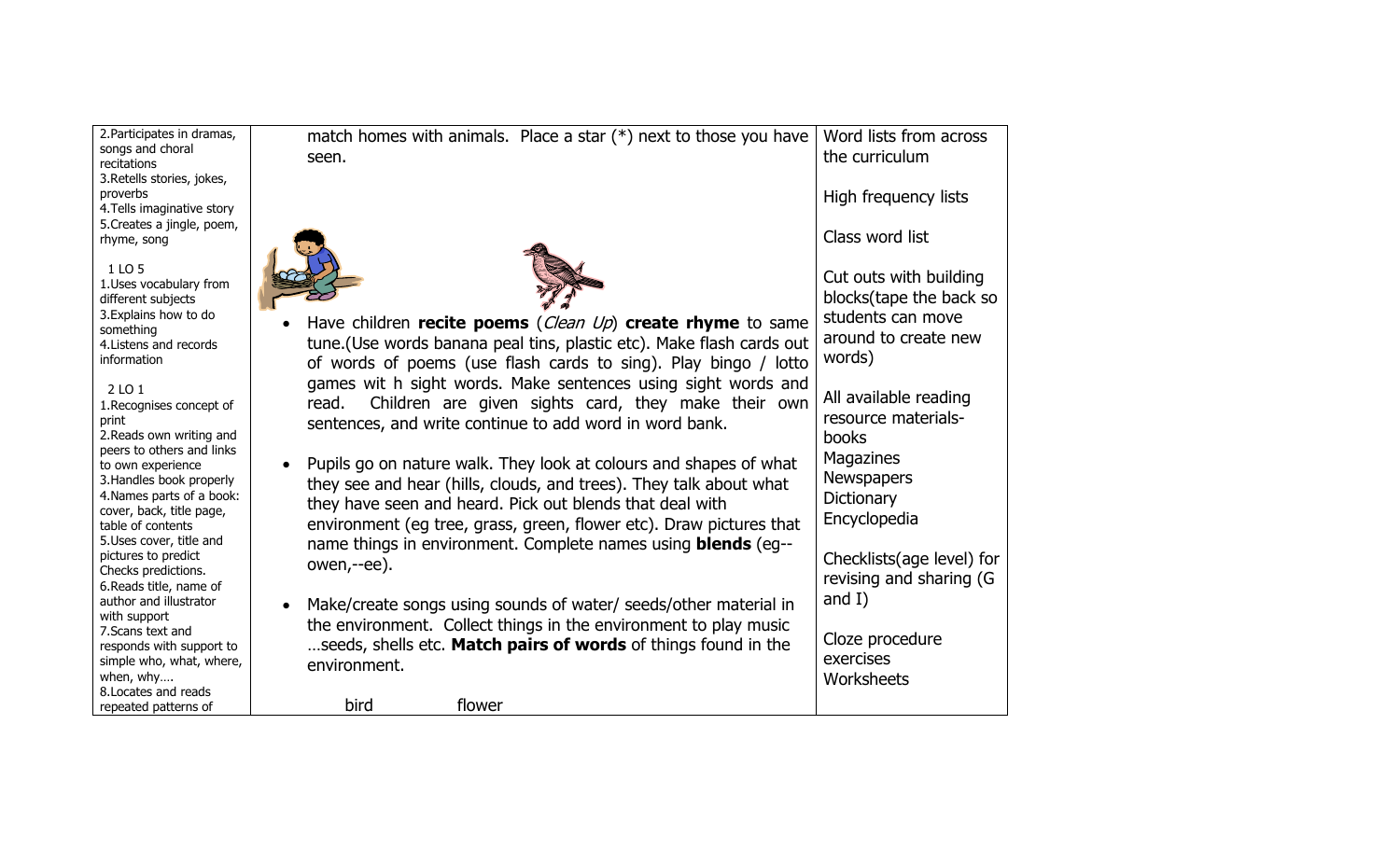| narrative text                                           | birth<br>day                                                                           | Wall charts with       |
|----------------------------------------------------------|----------------------------------------------------------------------------------------|------------------------|
| 9. Begins to read simple                                 | nest<br>tea                                                                            | semantic maps          |
| familiar texts<br>10. dentifies and                      | pot<br>sun                                                                             |                        |
| discusses story structure                                |                                                                                        | Many story books wth   |
| and story elements                                       |                                                                                        |                        |
| 11. Identifies, talks about                              | Teacher shows potted plant of creeper or any other plant. Teacher<br>$\bullet$         | a variety of story     |
| and reads action and                                     | generates discussion of how it grows. They plant creeper                               | patterns               |
| description in narratives<br>12. Identifies, talks about | cutting/seed. Students are given pictures all about them to                            | Interesting language   |
| and reads past tense                                     | <b>sequence pictures.</b> Then they give sentences which match                         | Dialogue               |
| sentence patterns                                        | pictures and read sentence. Teachers jumble sentences and have                         |                        |
| including connectives                                    | pupils write them in sequence.                                                         | Alphabet charts with   |
| 13.Demonstrates                                          |                                                                                        | lower and upper case   |
| understanding of<br>punctuation                          | Teacher give riddles and students and respond (keskidee Rd 2 pg)<br>$\bullet$          | <b>letters</b>         |
| 14, Reads twp simple                                     | 37). Use pictures write nouns (use cloze procedure) use context                        |                        |
| familiar sentences to                                    |                                                                                        |                        |
| sound like natural speech                                | <b>clues</b> eg $(I \text{ am } \_\_\_\$ I eat leaves). Have pupils complete sentences | Several genres of text |
|                                                          | using nouns_read their sentences aloud.                                                |                        |
| 2 LO 2                                                   |                                                                                        | Fun charts             |
| 2. Talks about values in<br>narrative and relates value  | Teacher uses local story to teach pupils importance of keeping<br>$\bullet$            |                        |
| to own life                                              | environment clean wherever you live. (Use big book). Teacher uses                      | Charts with theme      |
| 3. Draws conclusions and                                 | <b>D.L.T.A or Read along.</b> (Appropriate story on environment). Give                 |                        |
| makes judgments about                                    | worksheet picture of dirty environment and have them circle all the                    | Funny character charts |
| value                                                    | things (rubbish) that are out of place. Draw and colour a clean                        |                        |
|                                                          | environment.                                                                           | Loose lined pages for  |
| 2 LO 3                                                   |                                                                                        | writing practice       |
| 2. Identifies and                                        |                                                                                        |                        |
| distinguishes between                                    | Teacher teaches <b>writing process</b> . Have students monitor other<br>$\bullet$      |                        |
| short and long vowels<br>ending in silent e              | students work for spelling, capital letters, full stops, question                      | Lined exercise books   |
| 3. Identifies medial                                     | marks, subject verb agreement. Have children write a friendly                          | with marks that        |
| sounds                                                   | letter using a model to someone from another country.                                  | indicate letter height |
| 4. Builds new words with                                 |                                                                                        |                        |
| s. es, ing, ed endings<br>5.Identifies consonant         | Teacher takes pupils to library. Pupils choose favourite (books<br>$\bullet$           | Stimulus material      |
|                                                          |                                                                                        |                        |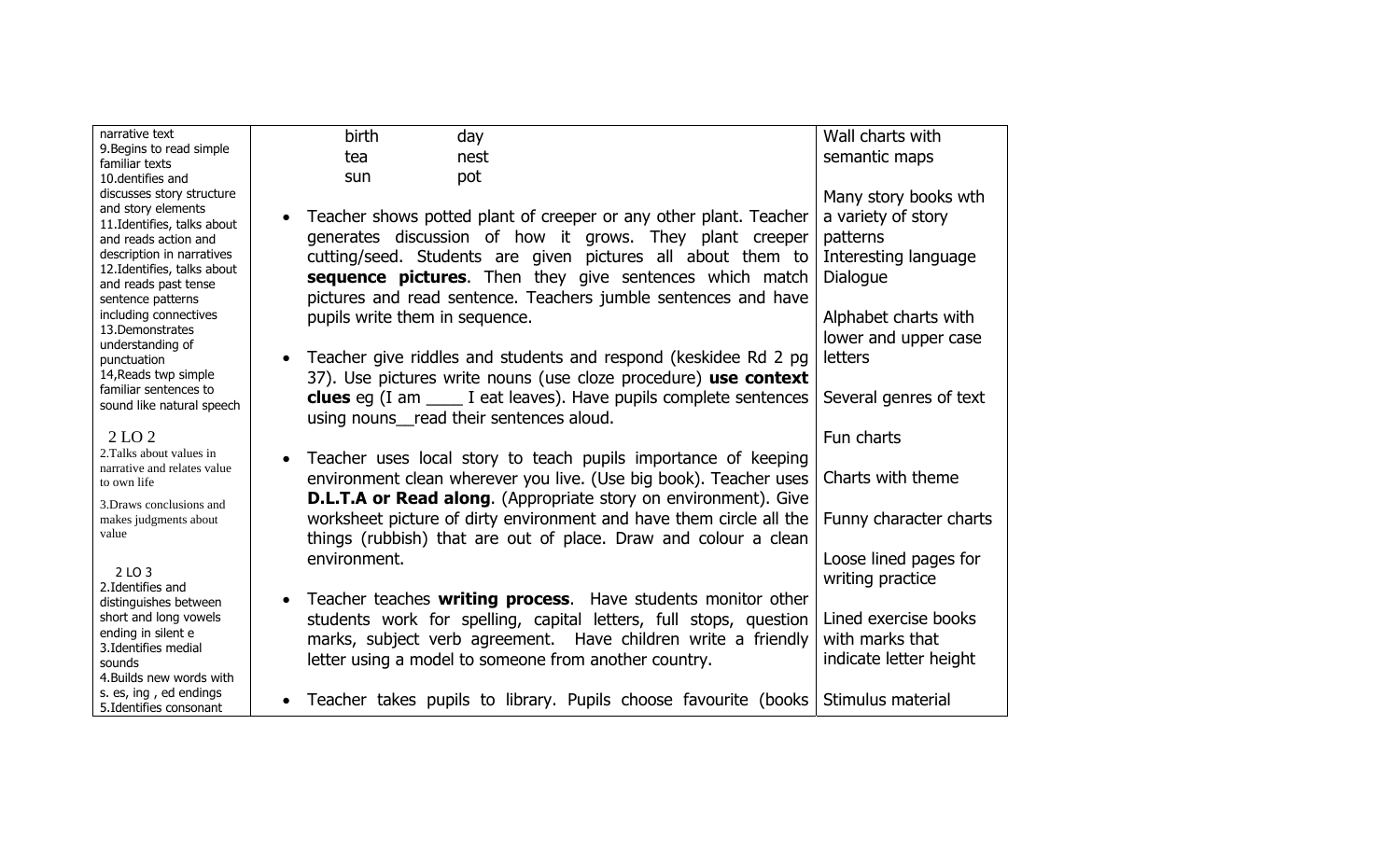| blends in various<br>positions in words and<br>digraphs in initial position<br>6. Creates rhymes with<br>short and long vowels<br>7. Identifies and reads<br>common compound<br>words<br>8. Begins to use various<br>strategies to read<br>9. Identifies and sorts<br>common words into basic<br>categories<br>11.reads words from<br>spoken vocabulary and<br>personally significant<br>words<br>12. Reads words aloud<br>and repeats common<br>phonemes<br>13. Identifies and reads<br>common environmental<br>print<br>14. Uses contextual clues<br>2 LO 4<br>3. Selects favrouite local<br>texts<br>4. Actively participated in | relating to environment). Read to peers. They have discussion on<br>why the book was chosen. They talk about author. They write a<br>few sentences on the story read (complete the book report below).<br>Display work for others to read. Teacher displays best work of<br>students. Students choose best work for portfolio. (this exercise can<br>be done over a period of time or at home where parent can sign.<br>Title of the book<br>Authour/ Illustrator<br>This book is | <b>Markers</b><br>Paints/paintbrushes<br>Coloured chalk<br>Sandpaper letters<br>Poster board/manilla<br>paper |
|-------------------------------------------------------------------------------------------------------------------------------------------------------------------------------------------------------------------------------------------------------------------------------------------------------------------------------------------------------------------------------------------------------------------------------------------------------------------------------------------------------------------------------------------------------------------------------------------------------------------------------------|-----------------------------------------------------------------------------------------------------------------------------------------------------------------------------------------------------------------------------------------------------------------------------------------------------------------------------------------------------------------------------------------------------------------------------------------------------------------------------------|---------------------------------------------------------------------------------------------------------------|
| reading<br>6. Reads along with<br>teacher                                                                                                                                                                                                                                                                                                                                                                                                                                                                                                                                                                                           | about                                                                                                                                                                                                                                                                                                                                                                                                                                                                             |                                                                                                               |
| 7. States liked and dislikes<br>of texts and authors<br>8. Interacts at least 10<br>minutes daily with self<br>selected texts at reading<br>level                                                                                                                                                                                                                                                                                                                                                                                                                                                                                   |                                                                                                                                                                                                                                                                                                                                                                                                                                                                                   |                                                                                                               |
|                                                                                                                                                                                                                                                                                                                                                                                                                                                                                                                                                                                                                                     | My favourite part was this (write or draw)                                                                                                                                                                                                                                                                                                                                                                                                                                        |                                                                                                               |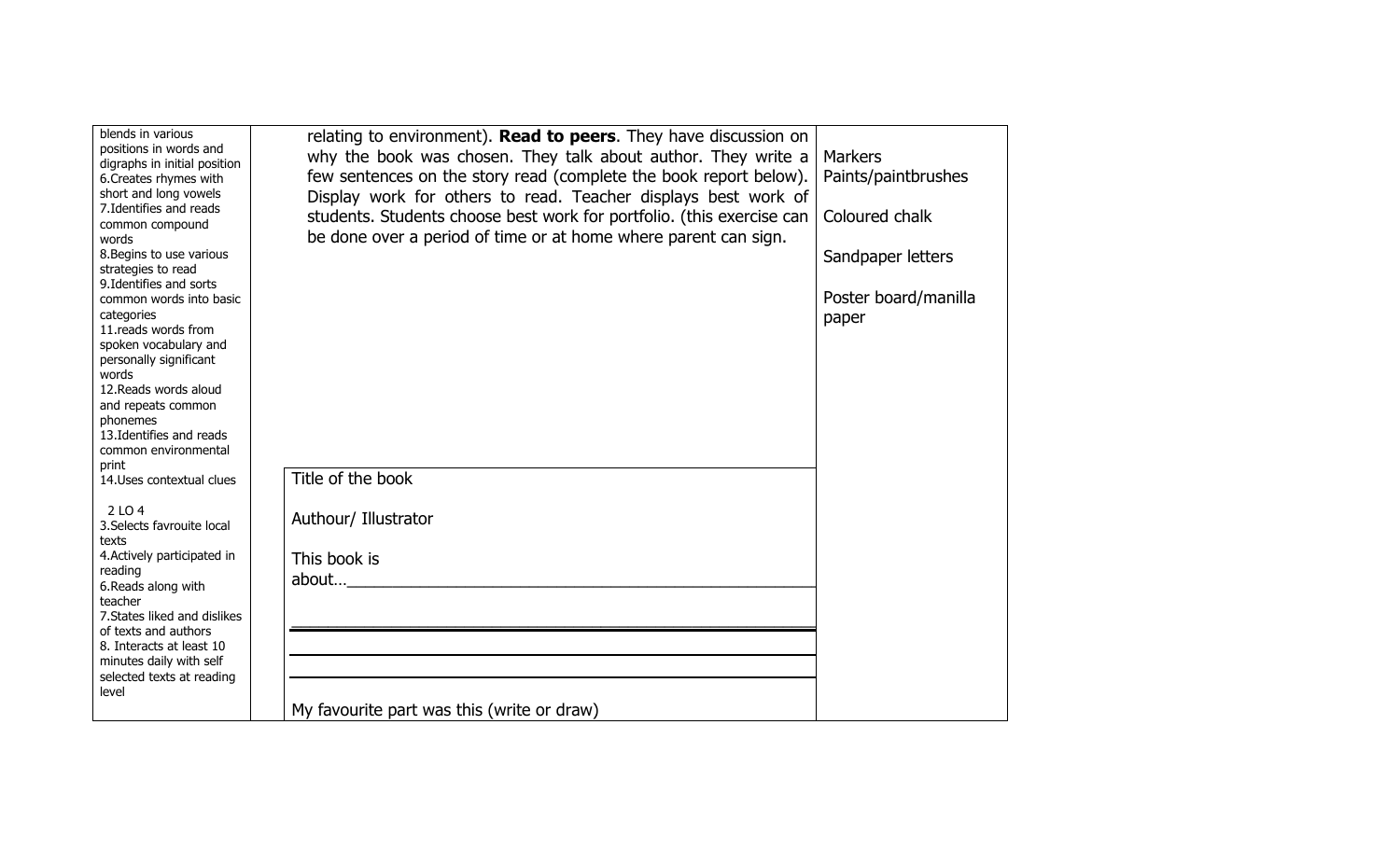2 LO 5 1.Identifies/talk about themes 2.Identifies/ builds upon words 3.Asks for clarification/ elaboration 4.Read/views visuals to solve simple problems 5.Reads/views visuals to interpret information 6.Uses reading strategies to process information 7.Uses Table of Contents and indexes to find and support information

 3 LO 1 3.Reads own writing 5.Writes letters attending to form and spacing 6.Writes some dictated words 7.Copies phrases and short sentences 8.Produces a personal text 9.Uses phonemic awareness and letter sounds to write independently 10.Puts spaces between words and begins sentences with capitals 11.Writes personal greetings, messages to family and friends 12.Begins to write a journal



I would give this book \_\_\_\_\_\_\_\_\_\_\_\_ out of 10.

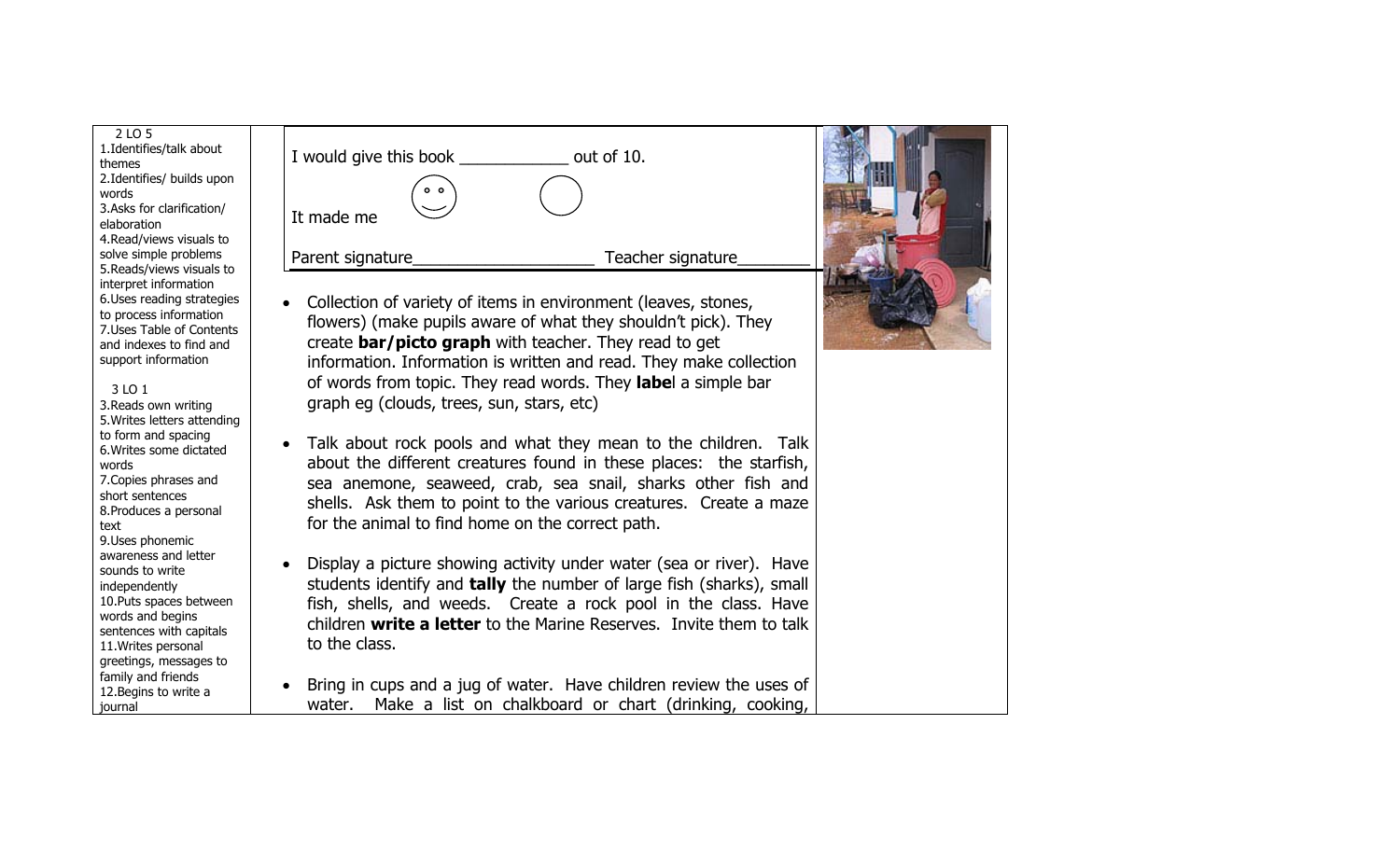13.Begins a personal dictionary

 3 LO 2 1.Draws pictures to represent story elements 2.Draws several pictures to show sequence of a story 3.Writes to recount 4.Labels some pictures with words 5.Writes a string of words 6.Rearranges words to make a sentence 7.Uses a capital at the beginning of a sentence and pronoun I 8.Creates a recount text with teacher support 9.Participates in making a class book about an interesting local person 10.Creates and uses own word bank for check spelling 11.Edits own work 12.Revises original drafts 13.Begins to write and use contractions correctly isn't, aren't, can't, won't

 3 LO 3 1.Produces visuals to represent characters, setting, sequence and labels objects and places 2.Produces visuals to

bathing, wetting plants, out fires making other dishes, making other items etc.) Talk about what will happen if there is no water. Prepare **simple recipes** (Fruit juice, to allow children to taste. Write down steps to the recipe (use drawings and picture to allow students to do context clues) talk about sequence.

- • Present a series of pictures of people wasting or not taking care of the resources (water, land etc). **Identify and Tell** what the wrong things are in the picture-present solutions to the problems. Choose one picture and write what could be done to conserve. E.g of pictures: washing car, running standpipe while chatting, running hose on road, dripping taps, overflowing tubs/sinks while washing etc.
- Select relevant issues with which children are likely to be familiar, for example, issues related to situations at school that may affect them. Have students **make a collage** by writing over printed words. Copy onto a card, find pictures to show people using water in various ways, cut and glue pictures onto the card and hang the collage in the classroom.
- Sing. Have the children talk about personal experiences. Teach the concept of **opposites** (heavy light, sink float, big small, tall, short, rou gh smooth). Write on chart children's suggestions. Provide worksheets/workbooks with items to colour. Refer to practical examples of basin and water in class. Allow students to try out the things that sink or float from a list as they categorize in groups. Allow children to try 2 other things and place them in chart. Label the items on workbooks.

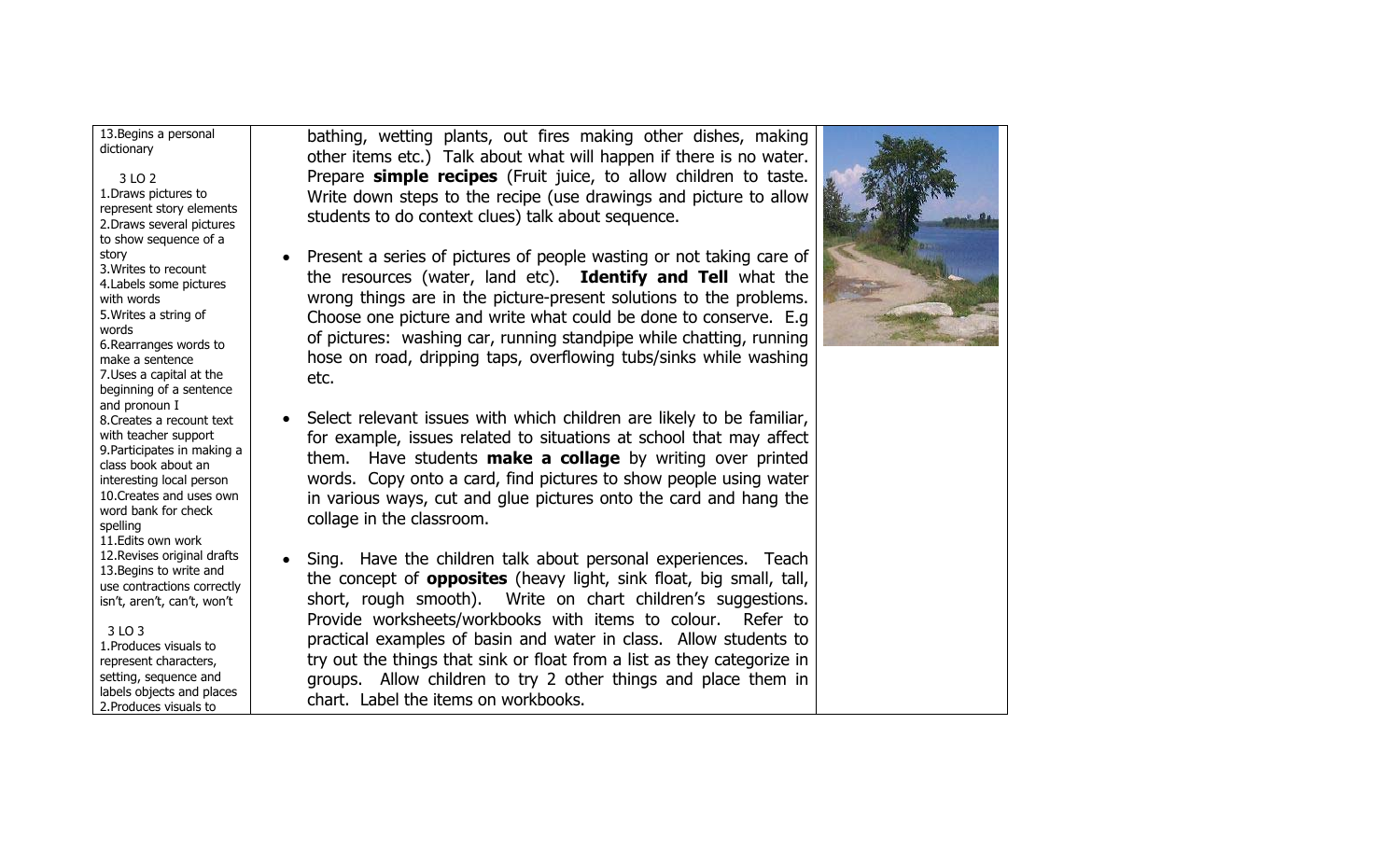| explain a familiar change<br>observed in environment |                                                                       |
|------------------------------------------------------|-----------------------------------------------------------------------|
| 3. Produces visuals such                             | Name of thing<br>floats<br>sinks                                      |
| as greeting cards as a                               | spoon                                                                 |
| result of a class                                    | coin                                                                  |
| discussion                                           | leaf                                                                  |
| 4. Writes/draws symbols<br>in charts                 | feather                                                               |
| 5. Writes tallies to record                          |                                                                       |
| 6. Develops and write                                | empty bottle                                                          |
| simple sentences                                     | full bottle                                                           |
| 7. Writes a simple story                             | plastic bag                                                           |
| and shares with class                                | stick                                                                 |
| 3 LO 4                                               | stone                                                                 |
| 3. Presents and reads                                | $\mathbf 1$                                                           |
| writing to family, friends                           | $\overline{2}$                                                        |
| and teacher                                          |                                                                       |
| 4. Shows interest in                                 |                                                                       |
| writing<br>5. Responds positively to                 |                                                                       |
| feed back                                            | Encourage word-building activities. Draw attention to new words       |
| 6. Develops portfolio                                | learned in content area from other subjects. Incorporate in word      |
| 7. Shows an interest in                              | banks. Do group and independent word activities including             |
| writing independently                                | dictation. Allow for cloze exercises for lexical, picture and context |
| and with others                                      |                                                                       |
| 8. Brainstorms with class                            | clues. Write on high interest topics.                                 |
| various purposes for<br>writing and audiences        |                                                                       |
| and from pictures and                                | Teach children how to <b>build many words</b> from one know word by   |
| books                                                | using the strategy of "building blocks" (helping them become aware    |
| 9. Writes for different                              | of structural knowledge of words and applying it-plurals, -ing, -ed,  |
| purposes and audiences                               | endings and other significant affixes. E.g. Use the word stir (ir)    |
| with assistance                                      | and how it can move from past tense verb stirred to stirring. Use a   |
|                                                      |                                                                       |
| 3 LO 5<br>1. Produces visuals of                     | chart showing word building blocks eg. Root word and blocks of        |
| themes taught in other                               | morphographs-prefixes and suffixes)                                   |
| subject areas                                        |                                                                       |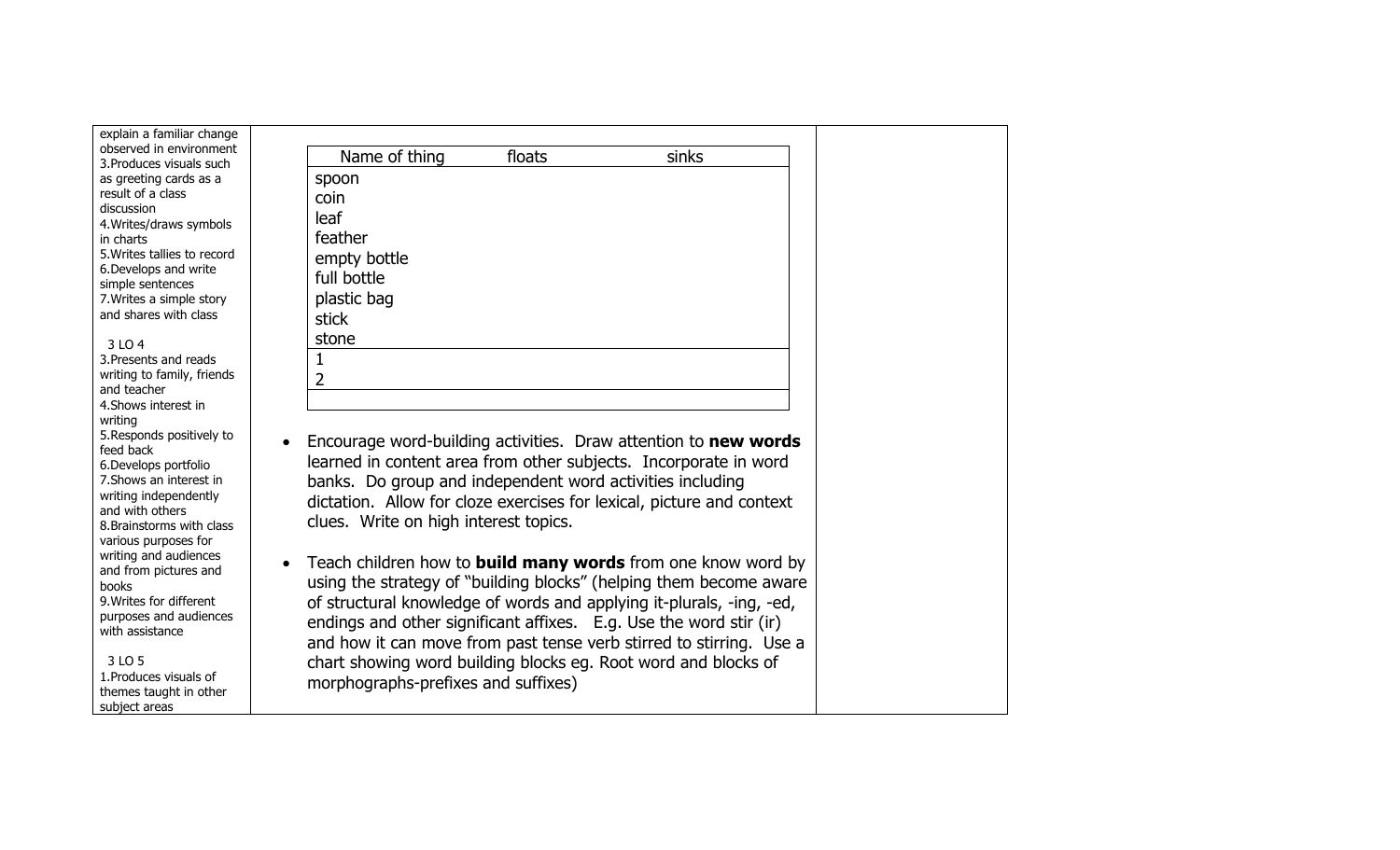| 2. Labels visuals with<br>words and symbols<br>3. Writes/draws to solve<br>simple problems<br>4. Produces and interprets<br>graphical information<br>5.Adds to and uses<br>personal dictionary<br>6. Writes simple<br>informational sentences<br>7. Participates in making<br>informational books for<br>the class library<br>8. With class collects,<br>organizes, records and<br>reports information. | <b>END OF UNIT ASSESSMENT</b><br>Respond to and ask questions with understanding<br>$\bullet$<br>Write two or more sentences about a picture or experience<br>$\bullet$<br>Express self creatively and spontaneously<br>Interpret and share work<br>$\bullet$<br>Write in journal<br>$\bullet$<br>Talk on a topic in group or class<br>$\bullet$<br><b>END OF UNIT ASSESSMENT</b><br><b>COLLAGES</b><br>$\bullet$<br><b>DESCRIBING EXPERIENCES</b><br>$\bullet$<br>DESIGNING AND ILLUSTRATING BOOKS AND BOOK COVERS<br>$\bullet$<br>RESEARCH PROJECTS ON ENVIRONMENTAL TOPICS<br>$\bullet$<br>PARTICIATE IN A COMMUNITY PROJECT<br>$\bullet$<br>CREATE A PLAY ABOUT TAKING CARE OF OUR ENVIRONMENT<br>$\bullet$<br>AND PERFORM AT GRADUATION OR SCHOOL CLOSING CEREMONY<br>WRITE QUESTIONS AND PUT ANSWERS INTO A CLASS VIDEO<br>$\bullet$<br><b>PRODUCTION</b> |  |
|---------------------------------------------------------------------------------------------------------------------------------------------------------------------------------------------------------------------------------------------------------------------------------------------------------------------------------------------------------------------------------------------------------|-----------------------------------------------------------------------------------------------------------------------------------------------------------------------------------------------------------------------------------------------------------------------------------------------------------------------------------------------------------------------------------------------------------------------------------------------------------------------------------------------------------------------------------------------------------------------------------------------------------------------------------------------------------------------------------------------------------------------------------------------------------------------------------------------------------------------------------------------------------------|--|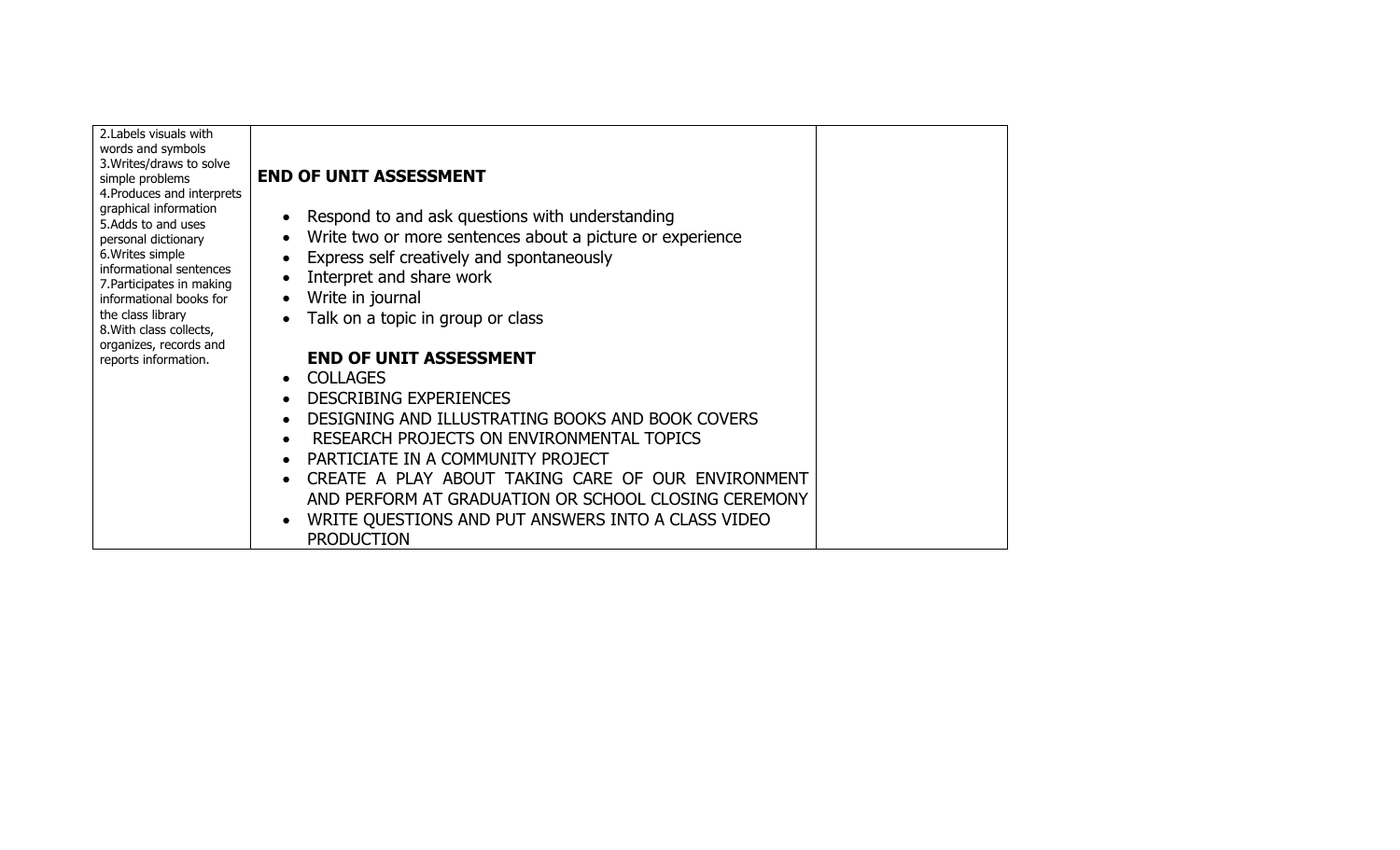# **Appendix**

## **PLANNING THE LESSON**

Each lesson that a teacher plans should contain a variety of learning activities about the same skill. Not all learners, children and adults included, learn in the same modality.

According to the Multiple Intelligences Theory there are eight different potential pathways to learning: **word**s (linguistic intelligence), **numbers or logic** (logicalmathematical intelligence), **pictures** (spatial intelligence), **music** (musical intelligence), **self-reflection** (intrapersonal intelligence), **a physical experience** (bodily-kinesthetic intelligence), **a social experience** (interpersonal intelligence), and/or, **an experience in the natural world**. (naturalist intelligence).

Therefore, when introducing a skill and working through to its proficiency, include a variety of ways the learner can interact with the information.

Some activities are great to warm up and bring out the potential in your classes while others are good to relax and quiet restlessness for a more serious session. Before and after intense learning sessions, teachers should try to break the intensity of the lesson by introducing songs, rhymes, jingles, games or motor skill activity e.g. close your eyes, cross your arms and touch your nose; fold your hands together, intertwine your fingers and try to move only one specific finger of choice.

It is important to make learning fun, not only for the student but also for the teacher.

A list of rhymes and songs has been included at the end of this guide to assist you in your play and song, appropriate to the lesson. Please feel free to add your own or any others that may have been left out.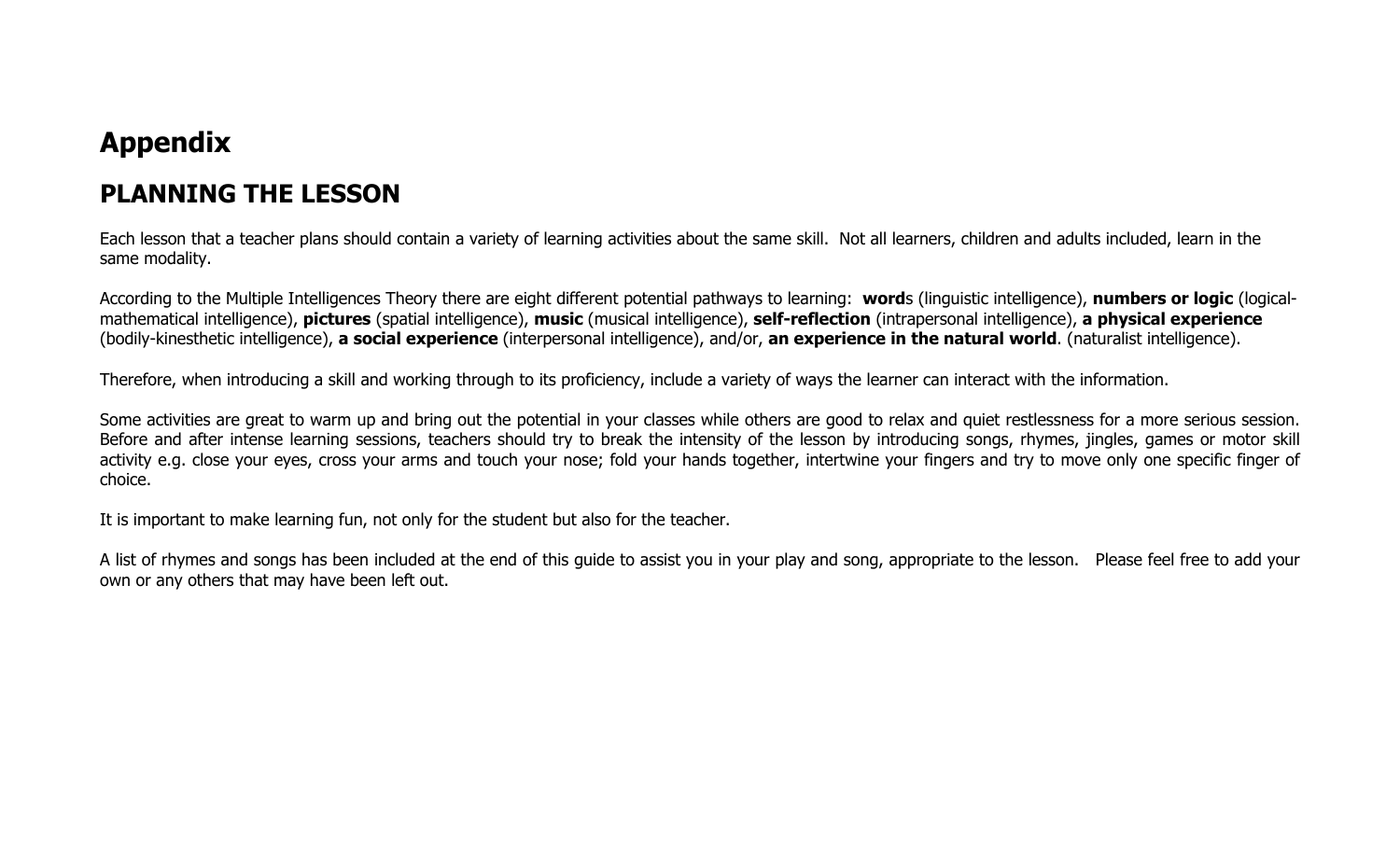## **Beginning a lesson LESSON PRESET**:

Tell the children what they are going to learn about and be specific and positive about the lesson objective. Tell the children how they, what they will be doing to help them acquire this skill.

Introduce any new vocabulary that they will need to know in order to grasp the lesson.

Remind them through interactive review of any necessary skills or information that they will need to recall in order to learn the new information/objective. Do a short warm up, play a game to check for mastery of the required skills inn order to proceed with the new learning

Tell them again what they are going to learn about and present new information – use new objects such as flash cards, pictures, charts, videos, etc to introduce the task. Break the task into bite size portions for the students to be able to absorb

Main Activity/ies – Check for understanding and in class group or individual work have the children use the information just presented. Check for understanding of task and acquisition of new information.

Practice new skill. Check the work while students are occupied in tasks.

Assessment – Through interactive review, talk about the lesson objective and the task the children just preformed. Allow students to present findings, discuss group work, ask questions to probe and clarify understanding, Extend the activities, if needed; give extra practice for class or home.

**Conclusion/Summary** – Use new skill in appropriate ways and extend the re-enforcement of the leaning through various other modalities e.g. song or game to conclude in an enjoyable fashion.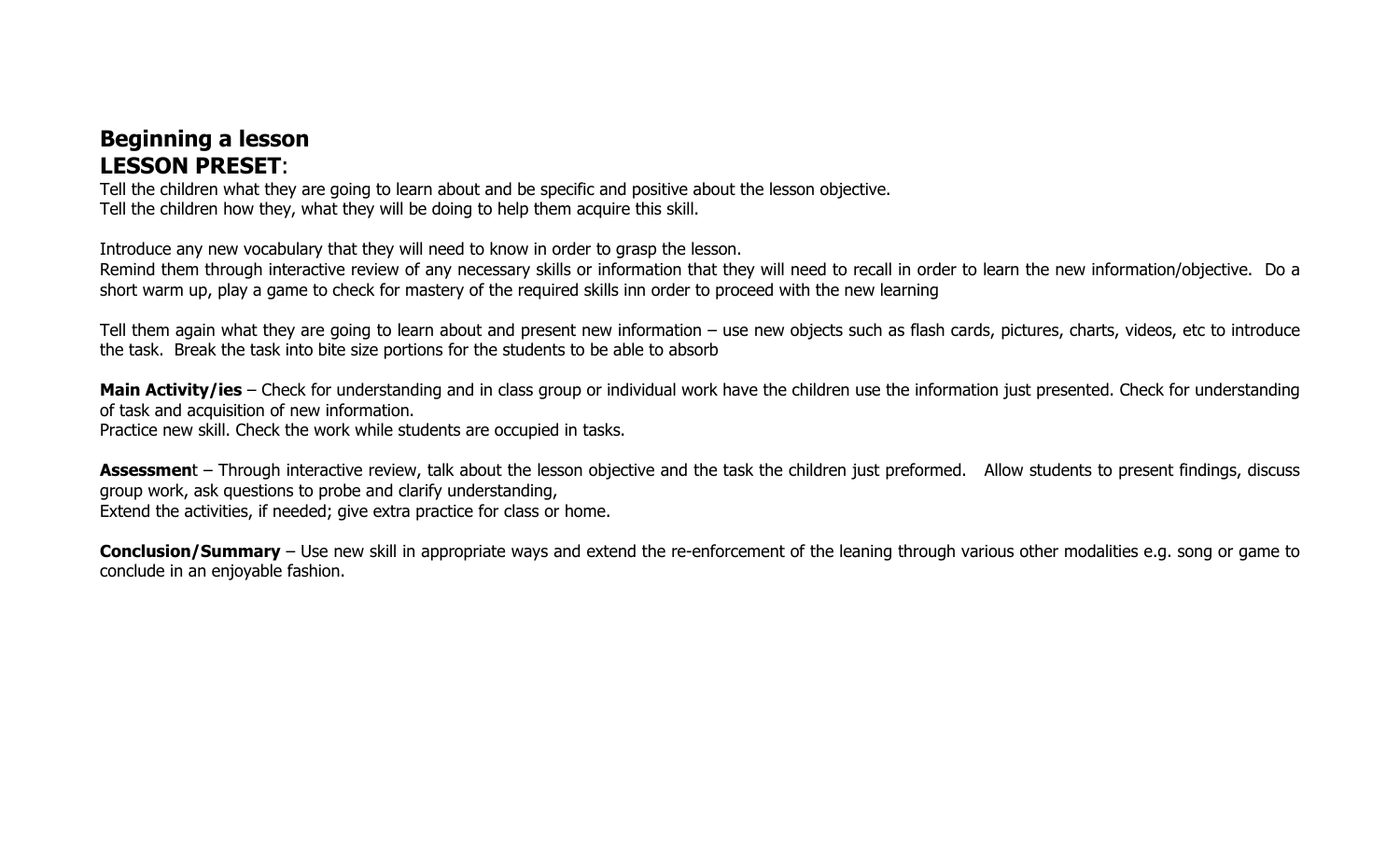#### **SAMPLE LESSON PLAN 1**

|               | <b>SUBJECT:</b> Language Arts | <b>TIME:</b> $1\frac{1}{2}$ - 2 hours – Language Block |
|---------------|-------------------------------|--------------------------------------------------------|
| <b>THEME:</b> | People in the Community       |                                                        |
| <b>GRADE:</b> | Grade One                     |                                                        |
| <b>ROLL:</b>  | Boys ___________              | Girls                                                  |

#### **Attainment Target: Listening and Speaking, Reading, Writing (1, 2, 3)**

| <b>Success criteria:</b>      | Pupils will be able to<br>use the form 'I am' to talk about the tools used by community helpers (orally)<br>(i)<br>(i)<br>identify tools used by specific community helpers<br>(iii)<br>read correctly inflectional endings e.g. er |  |  |
|-------------------------------|-------------------------------------------------------------------------------------------------------------------------------------------------------------------------------------------------------------------------------------|--|--|
| <b>CONTENT:</b>               | Community helpers e.g. carpenter                                                                                                                                                                                                    |  |  |
|                               | Tools used by community helpers<br>- rake<br>- hammer<br>- shovel<br>- stethoscope<br>- cutlass<br>- fork                                                                                                                           |  |  |
| <b>INTRODUCTORY ACTIVITY:</b> | Begin lesson with the song 'Peter pounds with one hammer'. Ask pupils to state which person uses the hammer.                                                                                                                        |  |  |
|                               | <b>DEVELOPMENTAL ACTIVITY:</b> Present the carpenter (or otherwise) to class                                                                                                                                                        |  |  |

Tools are displayed. Carpenter briefly talks about the tools he uses.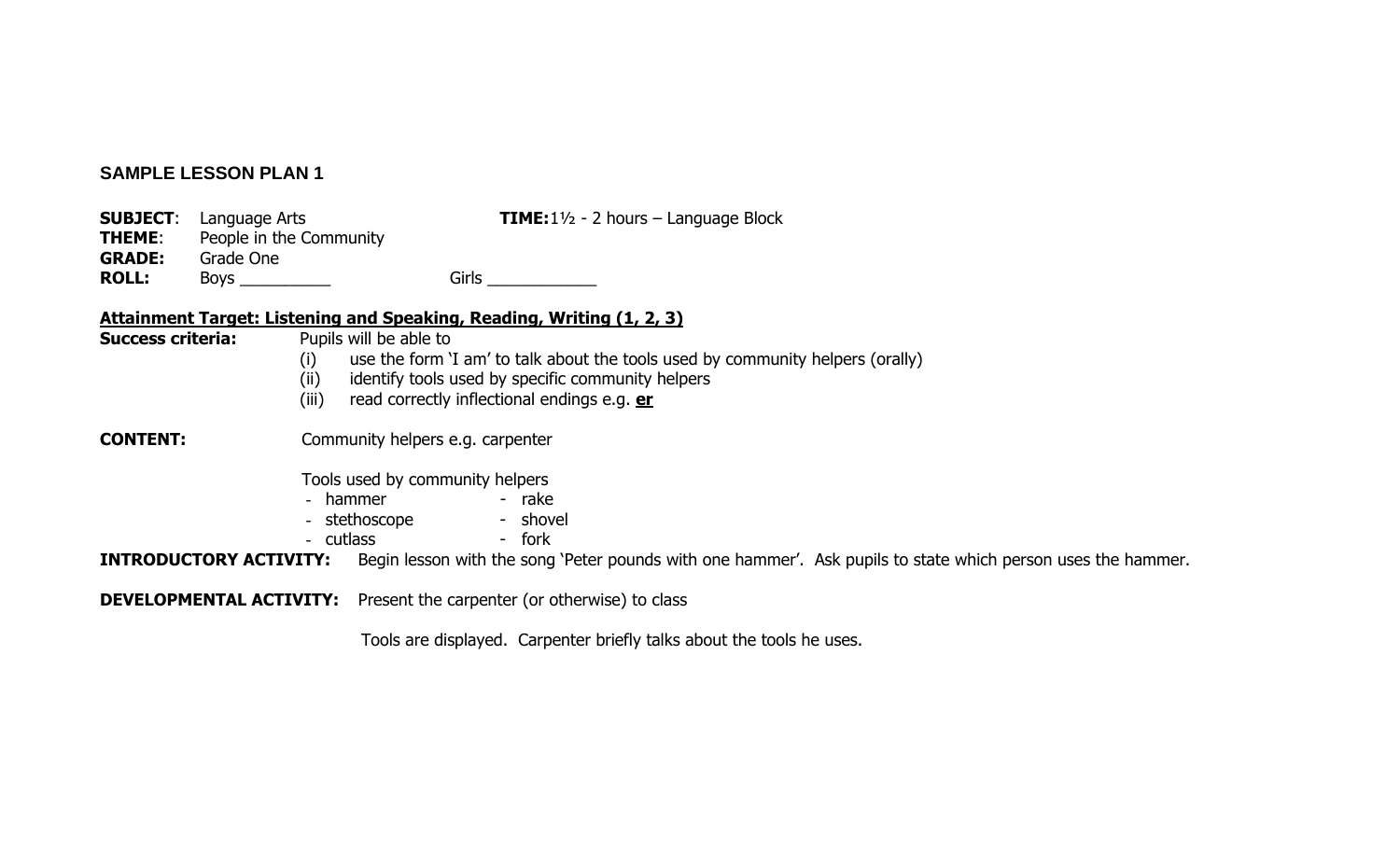Pupils now present their tools stating which community helper they represent. Pupils use the form '**I am**'.

E.g. I am a carpenter. I use the hammer. I am a doctor. I use the stethoscope.

I am a farmer. I use the fork.

I am a fisherman. I use the fishing net.

Present children's sentences on sentence strips. Have pictures placed under name of community helper and tools for assisting in reading. Let child read with

the help of teacher.

E.g. I am a nurse. I use a stethoscope. (*picture of nurse*) Draw pupils' attention to the form '**I am**'. Give practice in using '**I am**' in sentences about themselves.

Present pictures of helpers in the community on chart. Have names written on word cards. Model and have pupils read the word e.g. farmer. Let pupils place the word under the picture. Give children an opportunity to practice reading words.

Have children read new and difficult words after teacher making special note to pronounce **er**/**or** as **ә<sup>r</sup>**

Farm**er**doct**or** baker

Question pupils orally to have them respond in complete sentences.

e.g. Which community helper uses the hammer? The carpenter uses the hammer.

Have expected responses on chart for further reading.

**ACTIVITY:** Refer to chart showing community helper and tools used. Have pupils recall picture and tools. Recap the use of the form '**I am**'

Pronounce clearly the various occupations and related tools. Let pupils pronounce after teacher, taking care to pronounce **er**/**or** correctly.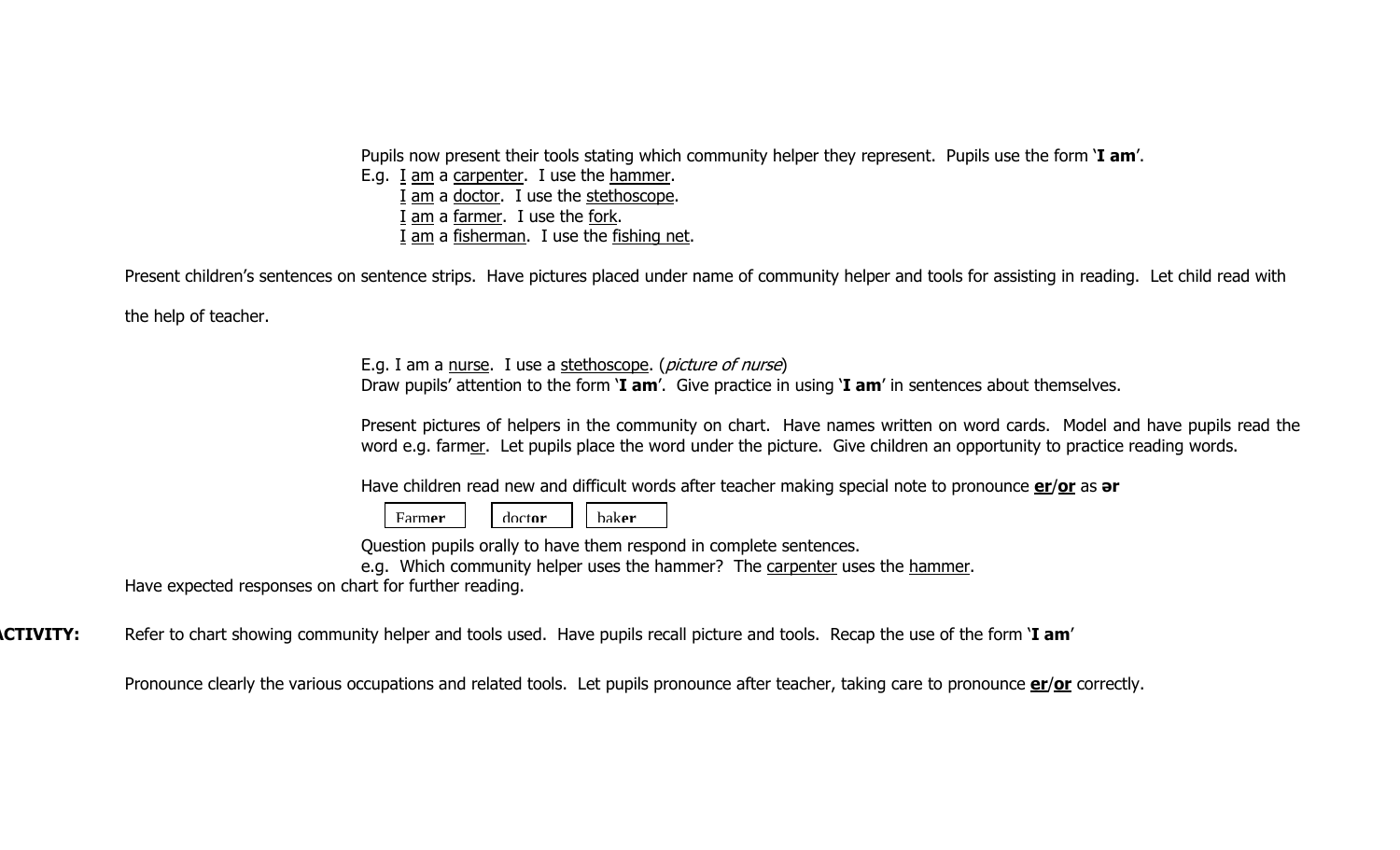**XERCISE:** Give pupils a work sheet with pictures of (workers) helpers and tools. Pupils match. Give individual pupils practice in the **er**/**or** in words. Writing practice – Pupils write three sentences about themselves using '**I am**'.

**ement Update or make a helping list in the class so that everyone gets a task that he/she is responsible for.** 

**Extended vocabulary jobs options:** purser, interior decorator, librarian, lexicologist, sports manager, etc.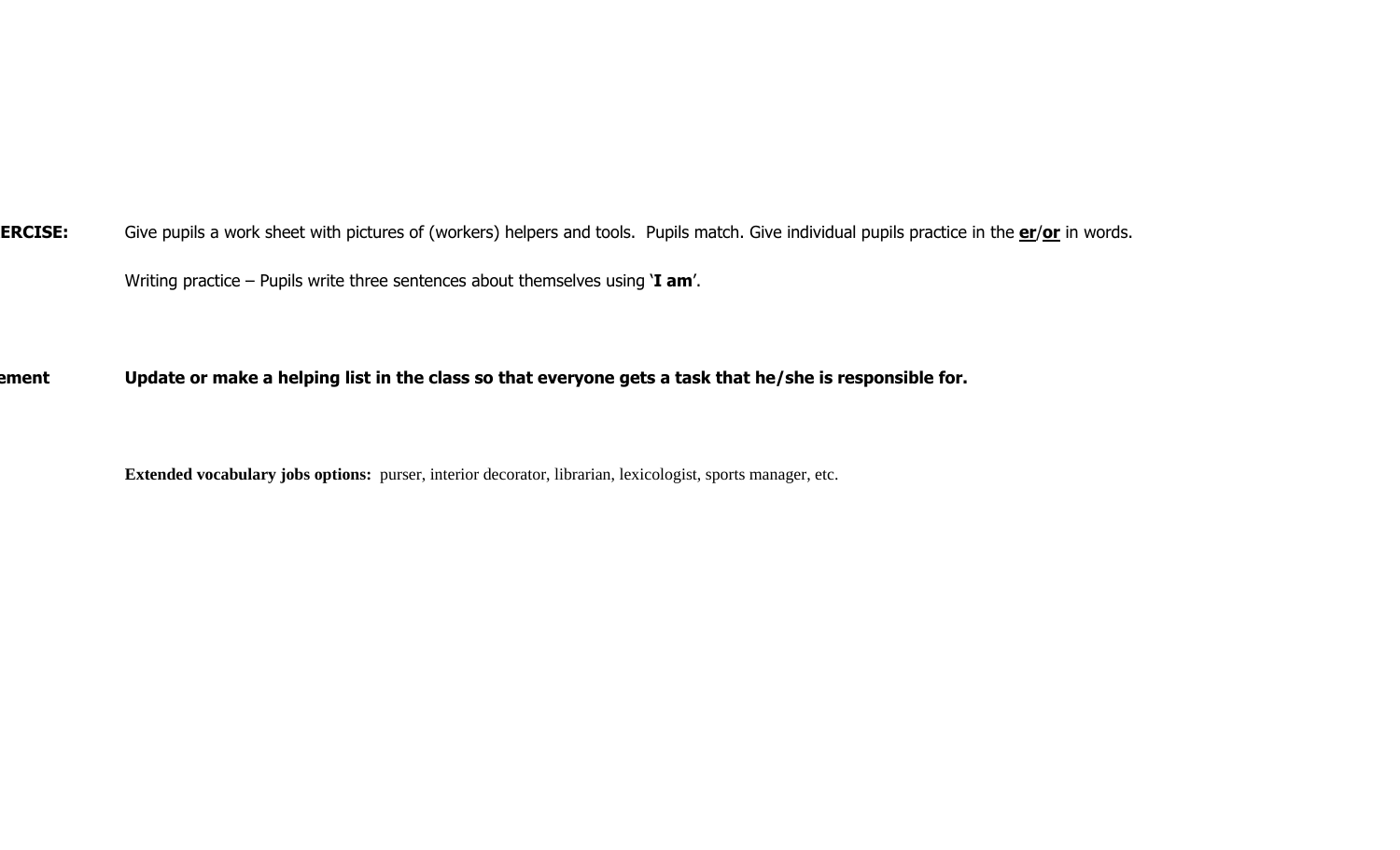#### **SAMPLE LESSON PLAN 2**

**GRADE LEVEL:** One

| <b>TITLE OF BOOK:</b> The Little Island |  | <b>AUTHOR:</b> | Frané Lessac |
|-----------------------------------------|--|----------------|--------------|
|-----------------------------------------|--|----------------|--------------|

**CURRICULUM CONNECTION:** Order according to size (Math)

#### Attainment Targets: Listening, Speaking, Reading and Writing

| <b>Success criteria:</b> | Students will listen to the text and share their thoughts (discussion)  |
|--------------------------|-------------------------------------------------------------------------|
|                          | Students will understand the concept of island (definition /vocabulary) |
|                          | Students will order pictures according to size (size comparison)        |
|                          | Students will make and read a book about boats (read grade level text)  |

#### **PLAN: Introduction**

- $\bullet$ Play Steel Band music of the Caribbean
- •Talk about the type of music and where it comes from…
- •Sing island songs-National Anthem,
- •Discuss '*island'* Show pictures of islands

#### **Materials/ 'Island" storybook, boats of various sizes(cut out), tape, CD music, milk tins, plastic film, rubber bands, pictures of types of boats, sentence strips**

**Text:** Read the book **The Little Island** or any other **Island book** 

#### **Song: I saw three ships**

 **come sailing in (2x)…to Dominica one Morning (replace on Christmas day)** 

Ask: Yhow could you get to an island?' 'How did the boy in the story get to the island?' 'Pretend you are going by boat. What kind of boat would you go on?'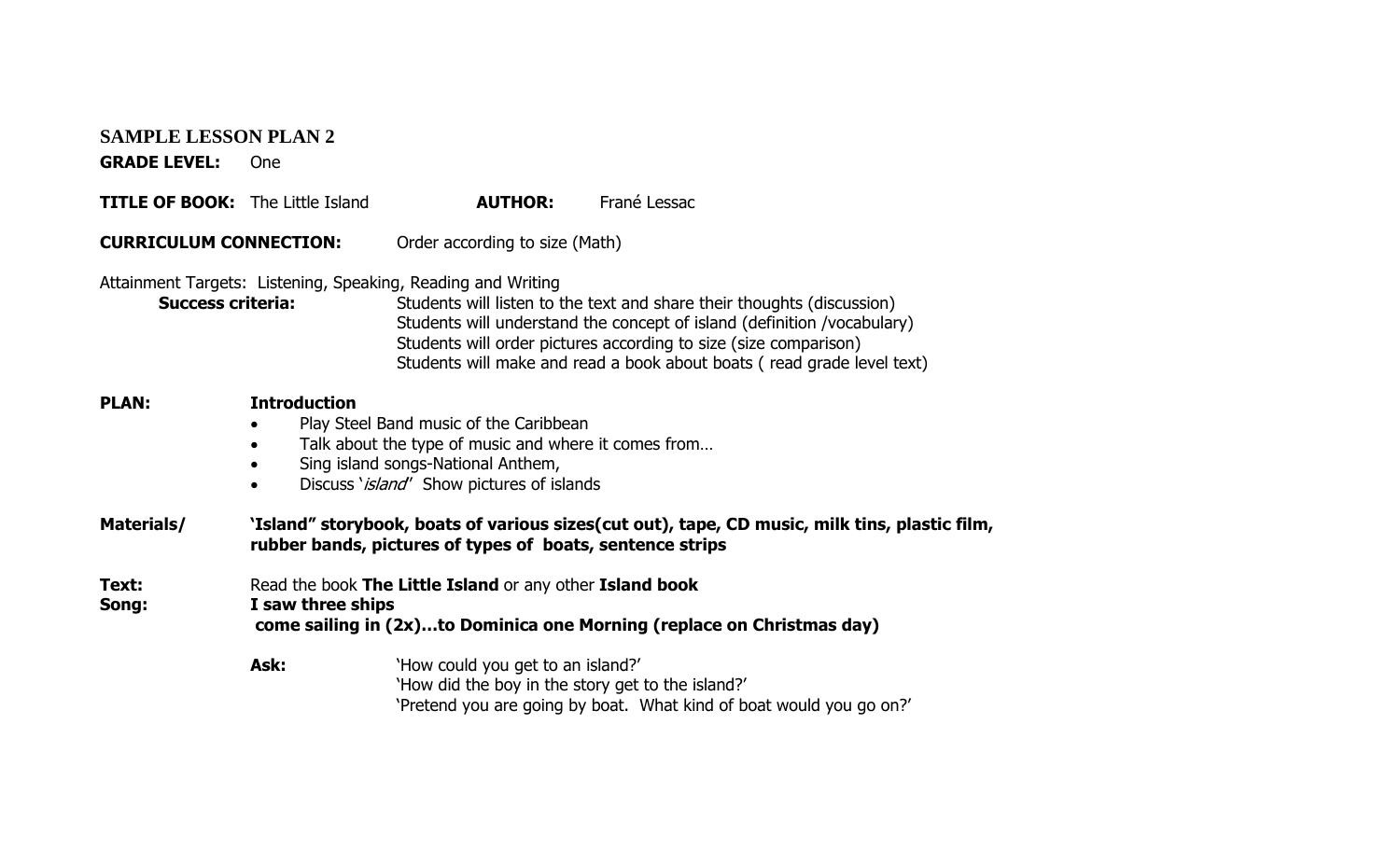| <b>ACTIVITY:</b>                        | Ask a child to pin the pictures of boats in order according to size on the chalkboard<br>Read the sentence strips about each boat e.g (This is a big boat with food) (This is a bigger boat with<br>people) and (This is the <b>biggest</b> boat with animals)   |
|-----------------------------------------|------------------------------------------------------------------------------------------------------------------------------------------------------------------------------------------------------------------------------------------------------------------|
|                                         | Make 'My Boat Book' as a class. Some children will colour parts of the boat, some will write words to<br>glue to book, and others will illustrate for the book. Frame prepared by teacher.<br>Practice reading the text in a circle. Question and answer session |
| <b>Individual</b><br><b>Evaluation:</b> | Each child will paste three pictures in his book in order of size. Label the words:<br>big, bigger and biggest the correct ones.                                                                                                                                 |
| <b>REFLECTION:</b>                      | <b>Teacher reflection on lesson</b>                                                                                                                                                                                                                              |
|                                         |                                                                                                                                                                                                                                                                  |

**Homework: Follow up exercises/drills**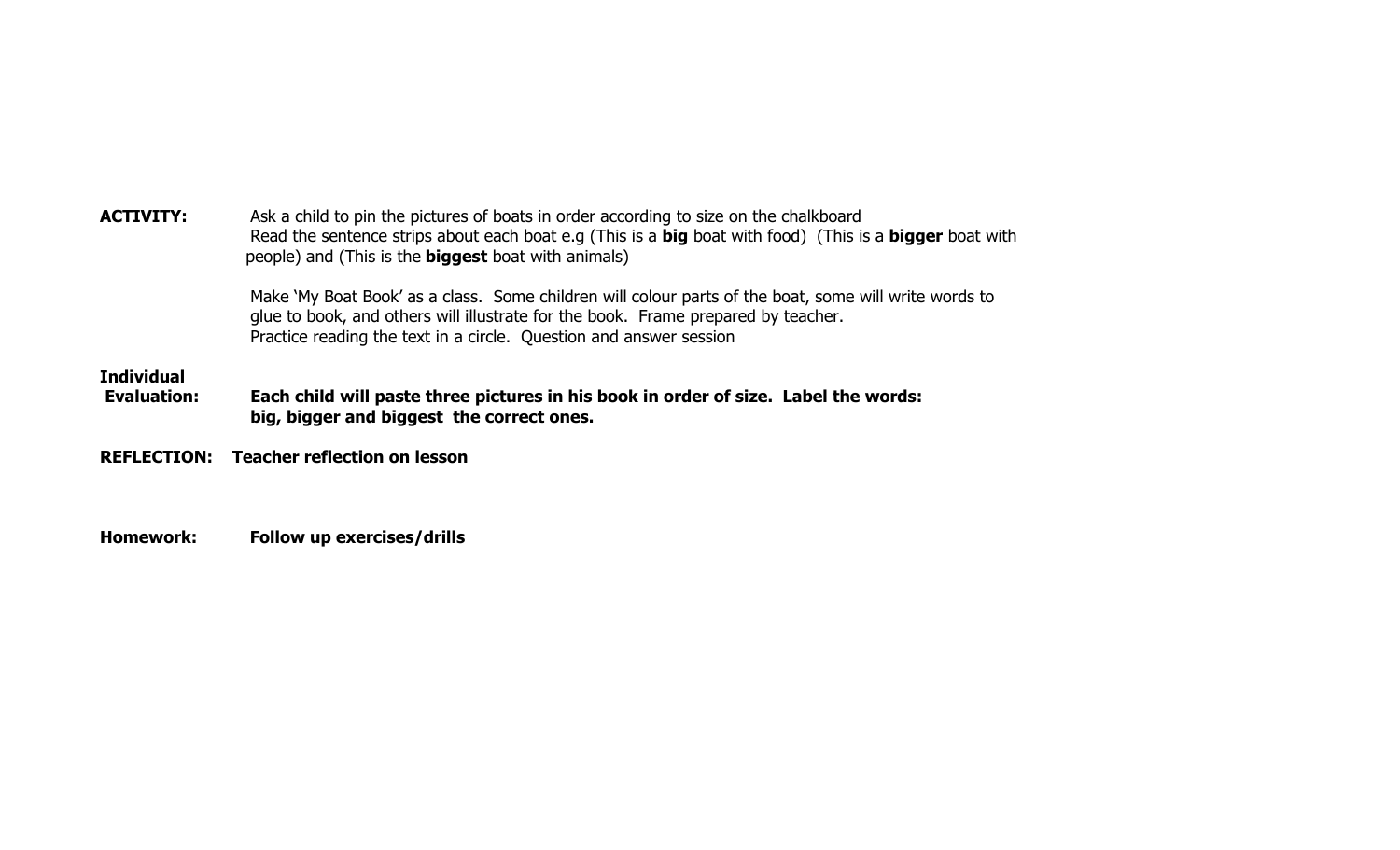### **LESSON PLAN 3**

**THEME: Anancy and Other Stories** TOPIC: Comprehension

Materials: Story Map, plain sheets of paper, crayons, Anancy story Keskidee Reader 1 p.38 and -p. 26 Kesidee

Poster board, large photo of an agouti, costumes, or paper bag puppets

**Success criteria**: Identify elements in a story

Predict Outcome

Retell familiar story

Role play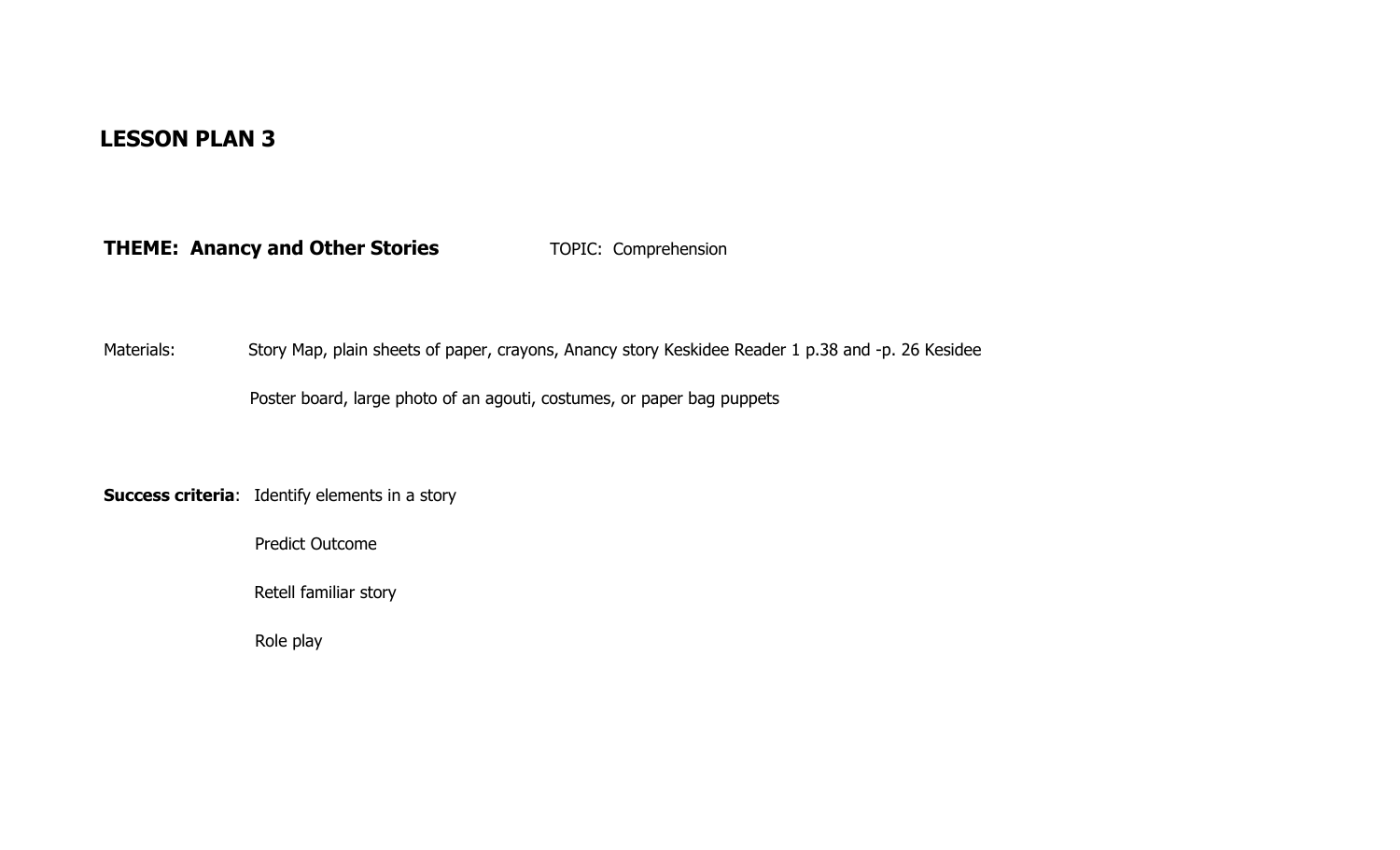**INTRODUCTION**: Discuss the 'Agouti' with class. Begin with questions e.g. Have you ever seen an Agouti? What is it? What does it look like? Describe it. Show a picture from wildlife centre (Forestry department).

**DEVELOPMENT**: Present text and story picture to class and have them read the title of the story. Have them predict the outcome of the story based on the title. Read the story with class. Ask questions e.g. How many characters? Allow students to write a number. Confirm predictions. (Quick think, Quick write strategy)

> Who are they? (draw and discuss) Who had a problem? What was their problem? What did they do to solve the problem? How was the problem solved? How do you think Brer Agouti felt when Brer Dog took off to join Brer Bull and the others? What did he do? What happened next? How did Brer Dog feel at first when the animals threw him out? What did he do? What happened in the end? (quick draw)

Have pupils say which character they would like to be and why.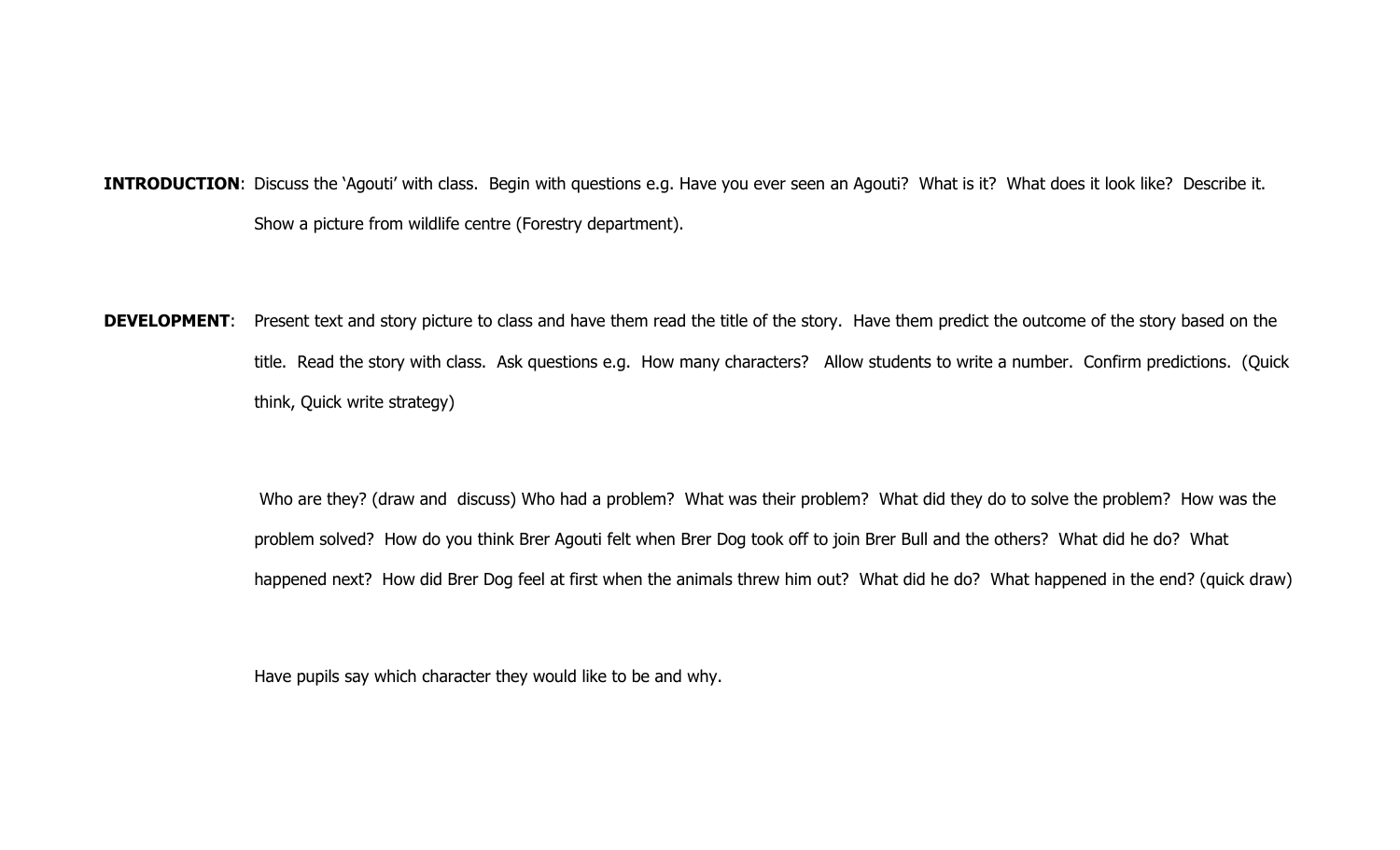**EVALUATION:** Have individuals attempt to tell the story in their own words using the story map presented with elements. Select individuals to role-play

characters to act out the story.

**Assessment:** Complete a story grammar web with WHO, WHAT, WHEN< WHERE, WHY and HOW

# **THEME: Folk stories TOPIC: Reality/Fantasy (FACT AND FICTION) COMPREHENSION through Literature**

# **SUCCESS CRITERIA**

To distinguish realistic story elements from fantasy story elements Classify some things that **can** be done by children and some things that **cannot**.

# **Development:**

1. Show responses on a chart

| Things that children can do | Things that children cannot do |
|-----------------------------|--------------------------------|
| Jump in a puddle            | Ride a motorbike               |
| Ride a bicycle              | Pilot a plane                  |
| Draw a picture              | Swim across the ocean          |
|                             |                                |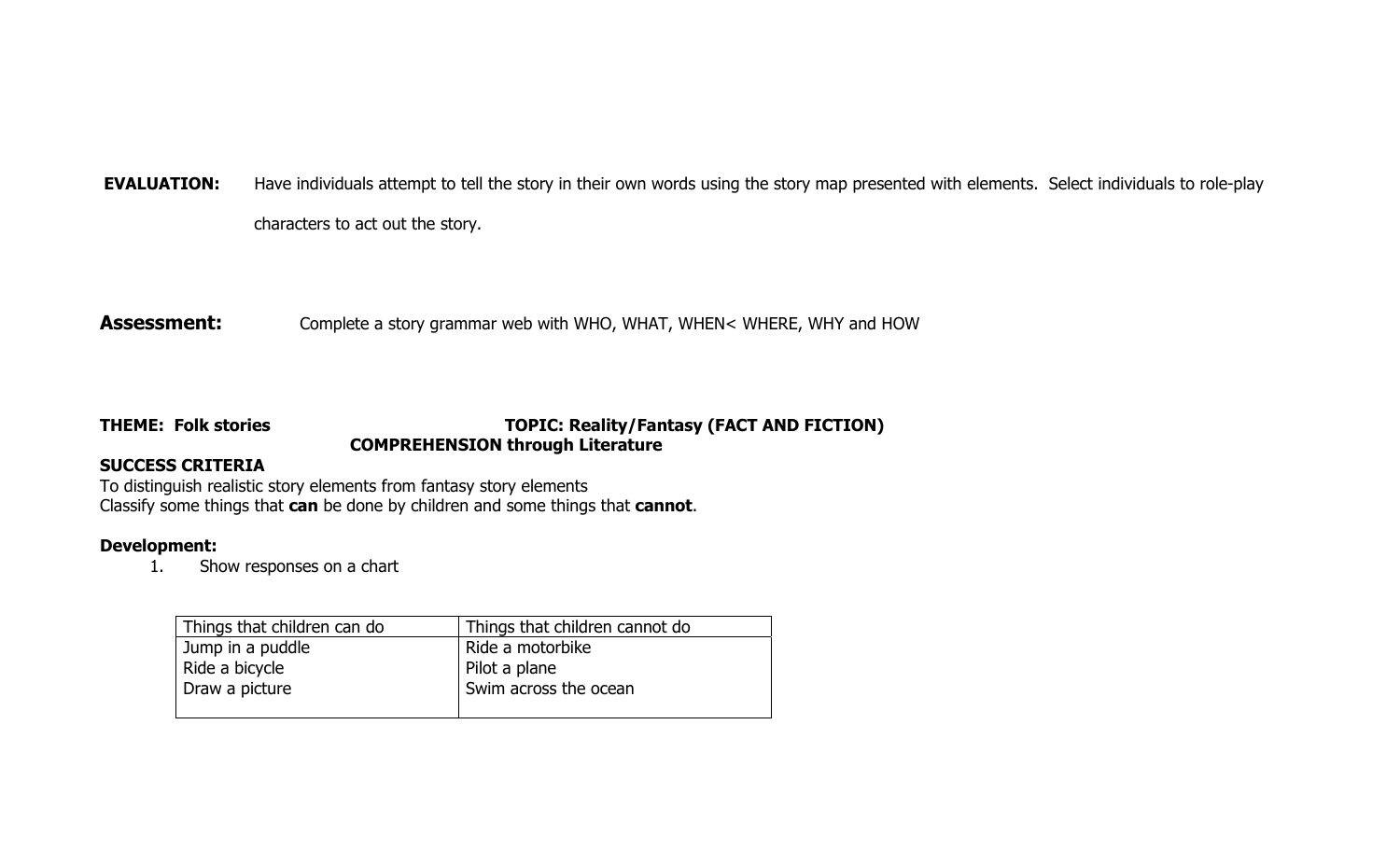- 3. Read the following pairs of sentences. Have children identify the sentence that tells us something is not real or make-believe.
- 1. The boy drives a toy car.
- 2. The car flies into space.
- 1. A dog goes shopping for ice-cream.
- 2. The dog gets a new bone.
- 1. A whale swims in the ocean.
- 2. A fish sits on a rock and combs her hair.

Let students illustrate these sentences to show reality and or fantasy. Let them produce their sentences of reality and fantasy.

Place simple phrases on a card and allow children to pick from the box of real and fantasy.

Performance assessment: Have children write about one real thing they like to do. Let them draw a picture of a make believe situation that they would like to do. Read the story of Cinderella or Jack and the Beanstalk.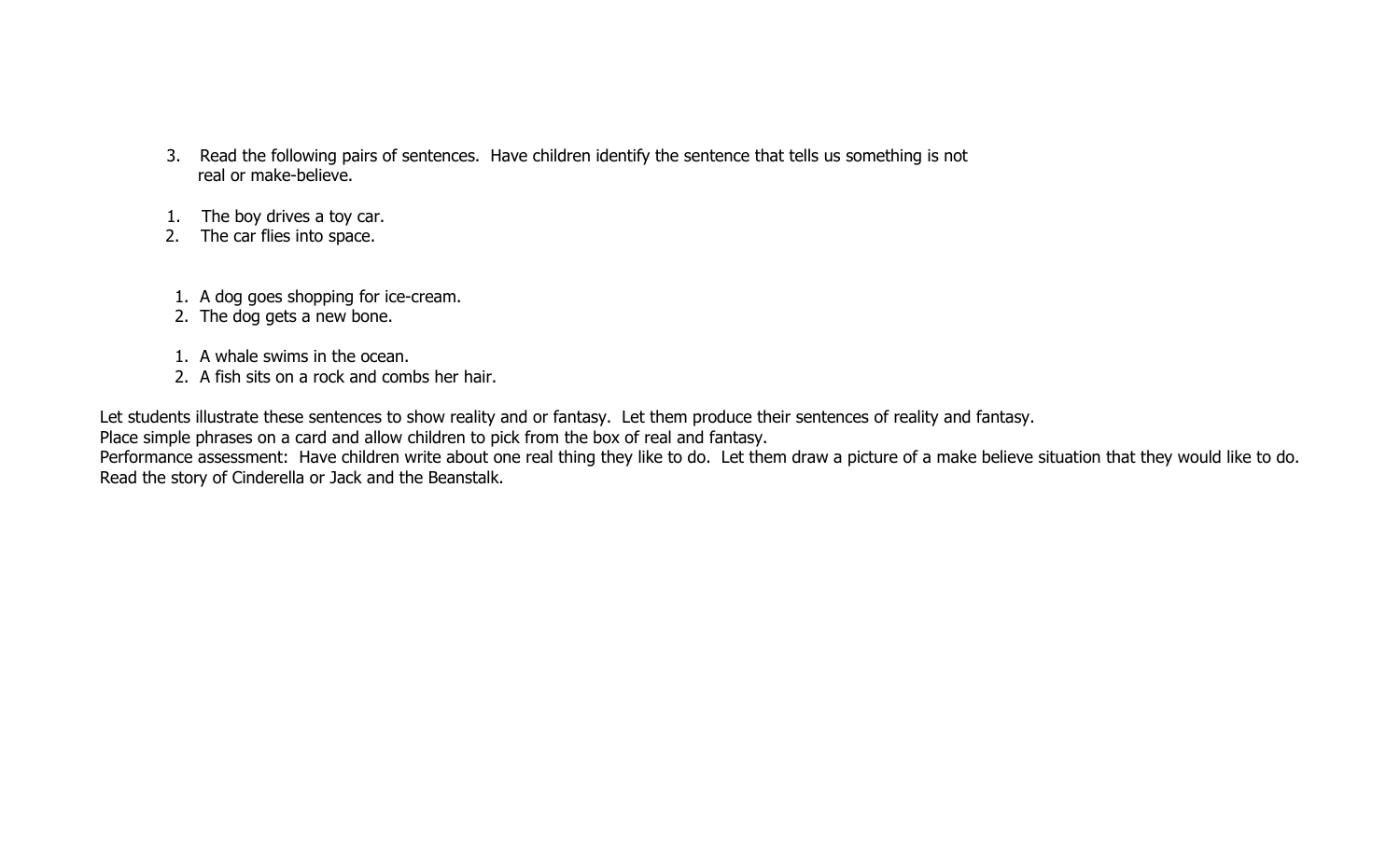### **MINI LESSON - SPELLING**

WORDS WITH –an

Say the following rhyme, emphasizing the words with the phonogram –an.

When the cricket began, Little Dan sitting in a pan Waved at Jan Who was his favourite fan.

She ran with a can, To see him in the pan Behind a fat man When the cricket began!

Repeat the rhyme several times, encouraging the children to do the actions-especially to wave to "his fan". Say the words began, Dan, pan, Jan, fan, can, pan, man. Ask the children how the words are alike.

Read the words again, omitting the last word in lines one, two, and four of each verse and encouraging children to respond with the -an words.

Then ask the children to listen for the rhyming words and "wave like Dan" did in the poem.

Can/ran tin/tan Mutt/man bran/nan Mat/tan fat/pan Pan/pal cat/can

Prepare an accordion fan with paper for each child to write the word –an families. Let them colour and share fans to fan themselves and others.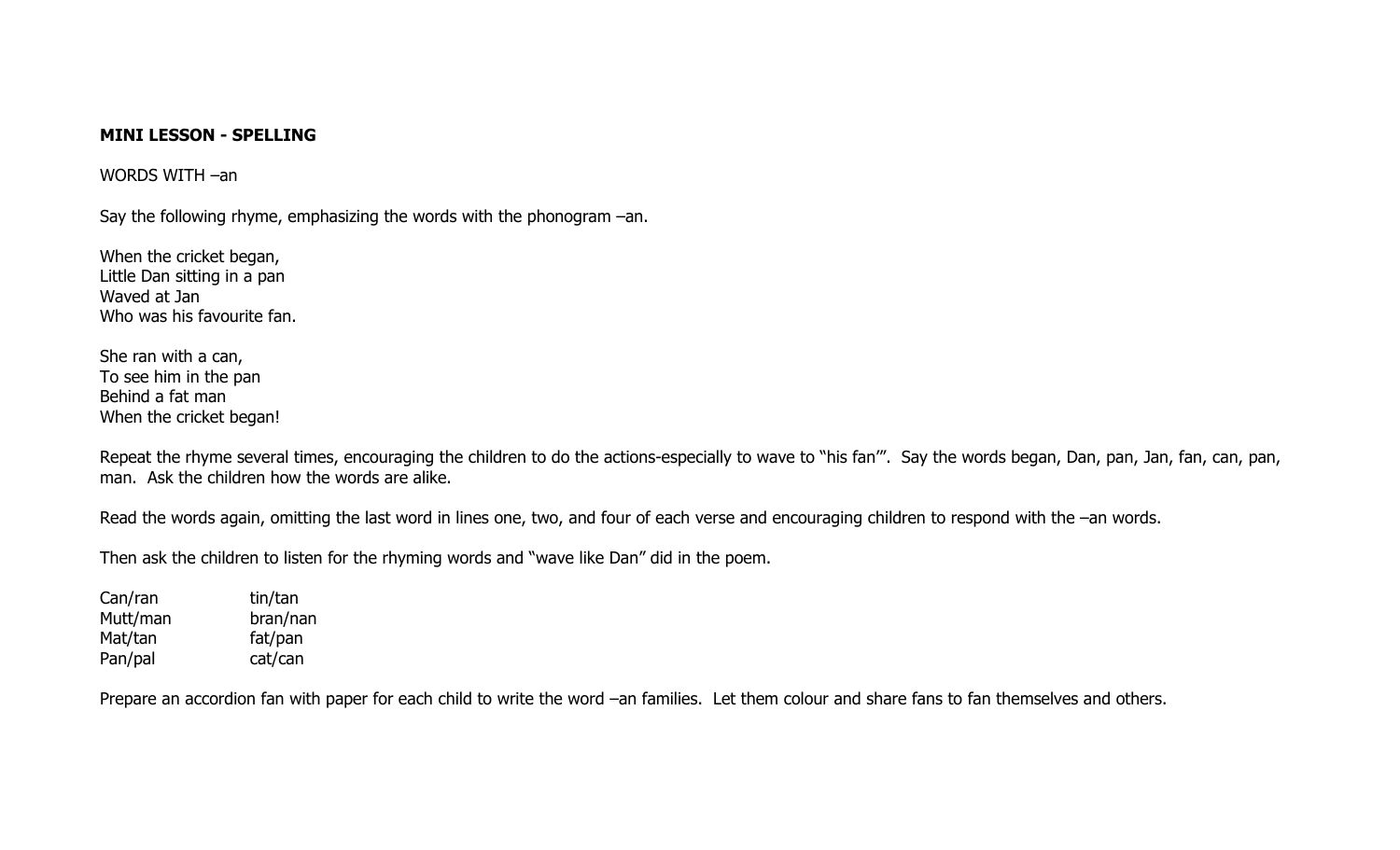# **SAMPLE LESSON PLAN 4**

- **SUBJECT**: Language Arts
- **THEME:** Travelling by Land<br>**TIME:** 1 hour Language
- 1 hour Language Block

**GRADE:** Grade One

**ROLL:** Boys \_\_\_\_\_\_\_\_\_\_ Girls \_\_\_\_\_\_\_\_\_\_\_\_

# **SPECIFIC OBJECTIVES:** Pupils will be able to

- (ii) talk about likes and dislikes
- (iii) identify and use descriptive words orally and in written sentences

#### **CONTENT:**

# **How people travel on land**

- foot - jeeps
- bus - donkeys
- bicycle horse
- cars - motorbikes
- trucks scooters
- trains wheelchair
- cart

### **Descriptive words to describe vehicles**

e.g. colour words – red, blue, green size words – big, small, little shape words – long, short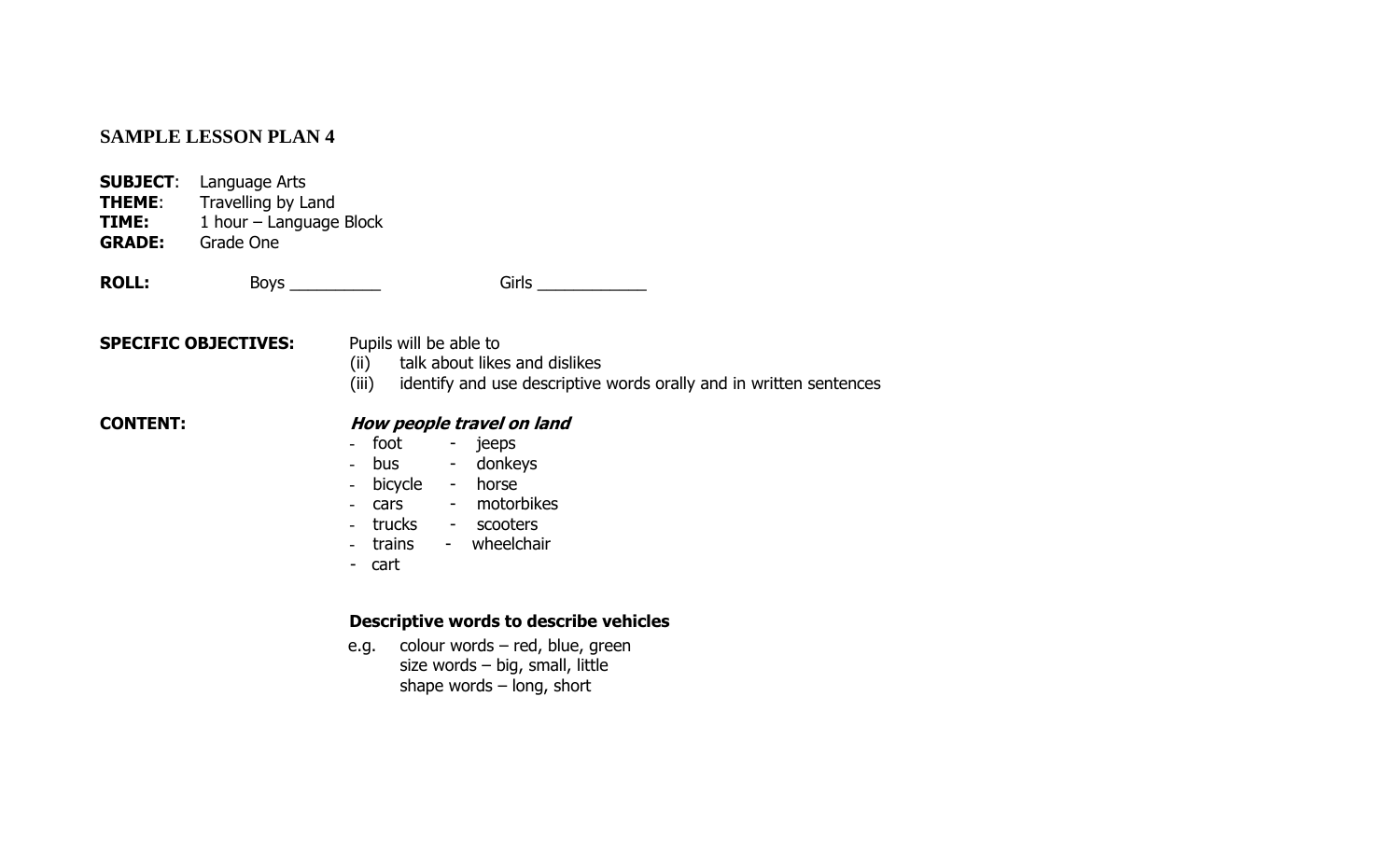#### **Sample sentences**

- I have a red toy car.
- -My daddy's car is yellow.

**INTRODUCTORY ACTIVITY:** Have pupils sing a song or repeat a rhyme relating to vehicles or travel. Set purpose for lesson.

**DEVELOPMENTAL ACTIVITY:** Ask pupils to state how they got to school today (e.g. Did they walk or ride)

Question them to get them to tell where they've travelled to in Dominica and by what means i.e. bus, car, truck

Find out who have vehicles in the community or neighbourhood

Let them talk about these vehicles e.g. colour, size

Write their ideas on chalkboard

Let them talk about their likes and dislikes

- $\blacksquare$ What types of vehicle do you like/not like to travel on?
- $\blacksquare$ Why do you like/not like to travel by bus?
- $\blacksquare$ What colour car etc would you like if you could have one?
- $\blacksquare$  Do you have toy vehicles? At this point do a 'show and tell'. Pupils talk about their toy vehicles. Allow girls to talk about them too. E.g. what colour car would they buy when they grow up?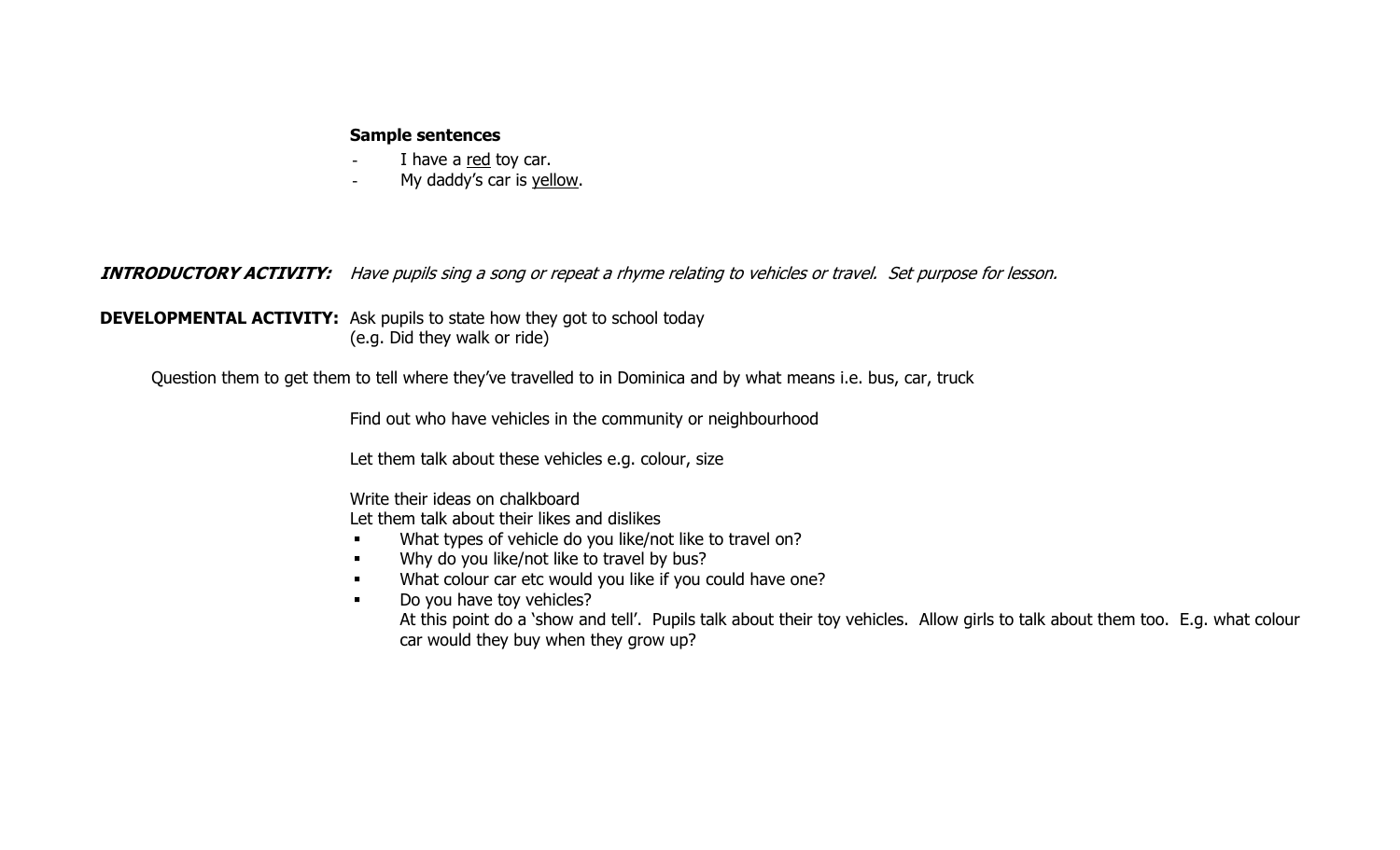Refer to sentences on chalkboard

Give pupils practice in reading sentences

Highlight descriptive words

Give pupils word cards and colour cards. Let them match.

Give pupils activity sheets. Read sentences to pupils. Let them circle the word that describes (tell what kind). Let them read sentences.

 E.g. The man has a big bus. We have a yellow car. **Our teacher drives a new car.** 

> Have pupils write a sentence about a vehicle (toy or real). Let them use a descriptive word from their set (pupils may work in groups). Pupils share their sentences. Record on notebook for further use.

**CULMINATING ACTIVITY**: Present chart with pictures of vehicles and their names. Review the various vehicles used for land travel. Let pupils read names.

**EVALUATION EXERCISE:** Pupils select their favourite means of travel by land from the chart. Pupils draw picture. Pupils write three describing words to describe their vehicle.

Give pupils three sentences. Read sentences to pupils. Let them circle the describing word.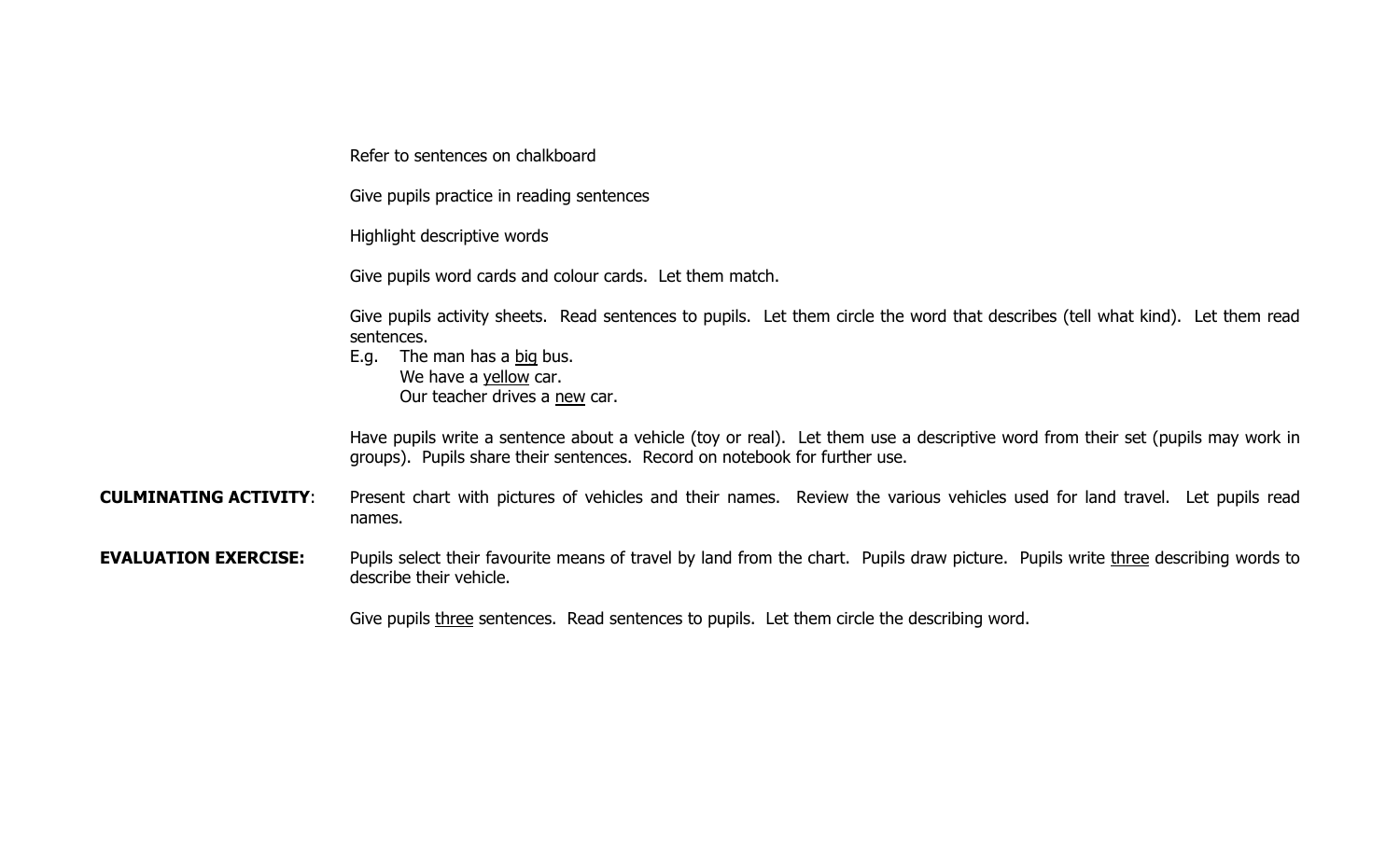|  | <b>Sample Lesson Plan 5</b> |  |  |
|--|-----------------------------|--|--|
|--|-----------------------------|--|--|

Grade 1 Theme: Our Environment Topic: Our Schoolyard Time: 1 hour

Success Criteria: Students will:

Discuss the school environment (listening and speaking) Identify key words from the story.(reading/vocabulary) Write key words taken from the story (spelling) Write two sentences to describe around the school yard.(composition) Read their sentences aloud.(reading)

Introduction: Song-**"Bits of Paper"** question pupils about song and the importance of the song. 5 min

e.g. Why do we want to pick up bits of papers?

What might happen to paper and other things left on the streets as litter?

Development:

- 1.Display chart with simple passage and allow students to read along. 5 min.
- 2. Ask questions through oral comprehension (do before reading strategies). What do you think the story is about by reading the title? Where were the children? Who was with them? Where do you think they placed the ice –pop bags and paper? What is a compost heap? What do you do when you have snack bags left after snack time?
- 3.Talk about how the schoolyard can be kept clean. Talk about how the schoolyard can be kept clean. Write new ideas in sentences for the students to copy.
- 4.Group students and have them to write one sentence on how to keep the schoolyard tidy.
- 5.Pupils illustrate their sentence and colour. 15 min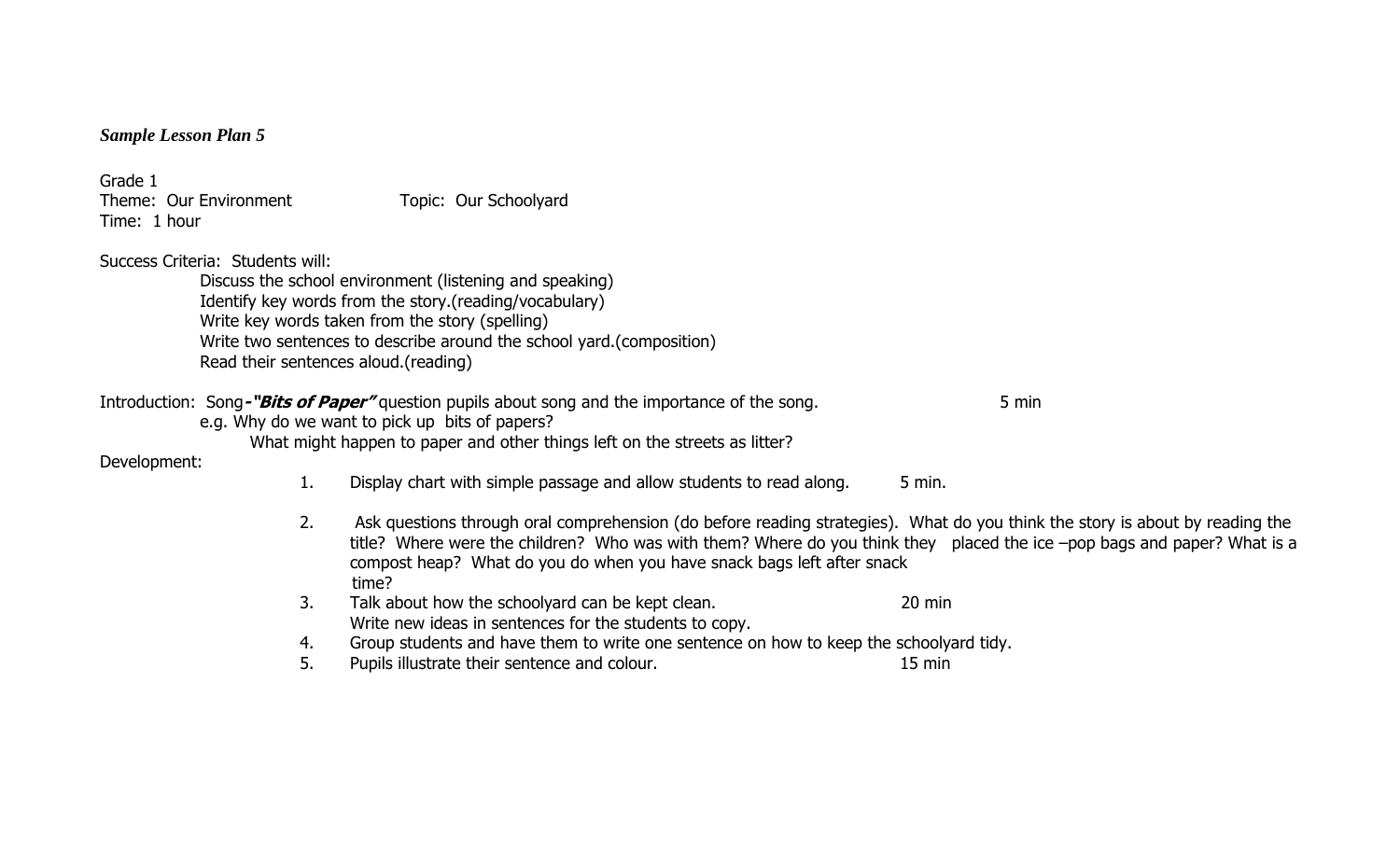6.Let groups share with class as one member from each group reads his/her sentence aloud.



10 min.

Student Evaluation: Draw on exercise books an example of a clean or unclean environment. Write a sentence about it.

Conclusion: Review that the environment should be kept clean and tidy. Write up two columns of what is found in a clean and in a dirty environment.

|                         |                | $- - - - - -$ |
|-------------------------|----------------|---------------|
| ,<br>. .<br>. .<br>---- | - -<br>œ.<br>╺ |               |

Follow – up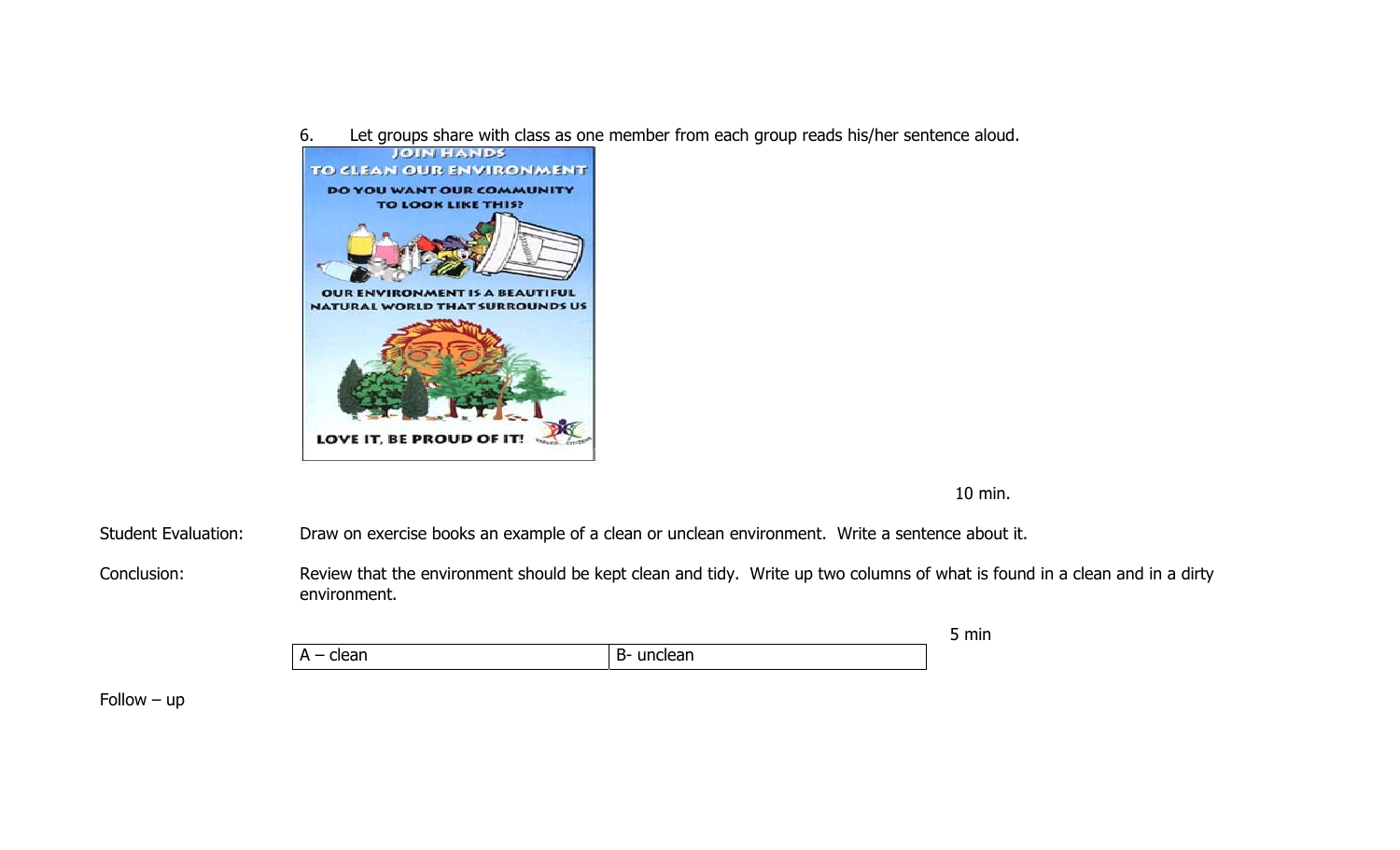### READING:

- 1. Read the story again with children
- 2. Use window cards to highlight words at random and allow children to call them out
- 3. Present flash cards and let children match and call words.
- 4. Play game 'empty the bag' (children take turns to call all the words taken from a bag)
- 5. read aloud new sentences and allow children to find the correct key words to complete.
- 6. Read the passage together 10 minutes are set of the state of the 10 minutes of the 10 minutes of the 10 minutes of the 10 minutes of the 10 minutes of the 10 minutes of the 10 minutes of the 10 minutes of the 10 minutes

### Homework Collect

Complete these sentences with the words in the bag.

- 1.We \_\_\_\_\_\_\_ our clothes on Sunday.
- 2.I keep the class \_\_\_\_\_\_\_\_.
- 3.We throw our rubbish in the  $\overline{\phantom{a}}$ .
- 4.I cannot \_\_\_\_\_\_\_\_\_\_\_ the rubbish bin.
- 5.Throw \_\_\_\_\_\_\_\_ in the bin.

( wash, clean, bin, find, papers)

### **or**

Allow children to learn to spell five key words from the passage. Distribute slips and call words aloud.

### **Or**

 Unscramble the words to spell correctly five words in the passage. (sawh, nleac, birubsh, difn, ppreas, sikns) Passage

Our class is outside today. The teacher tells us to pick up all the garbage we can in the schoolyard. We run around collecting ice-pop bags and paper. Some children find banana skins and orange peels.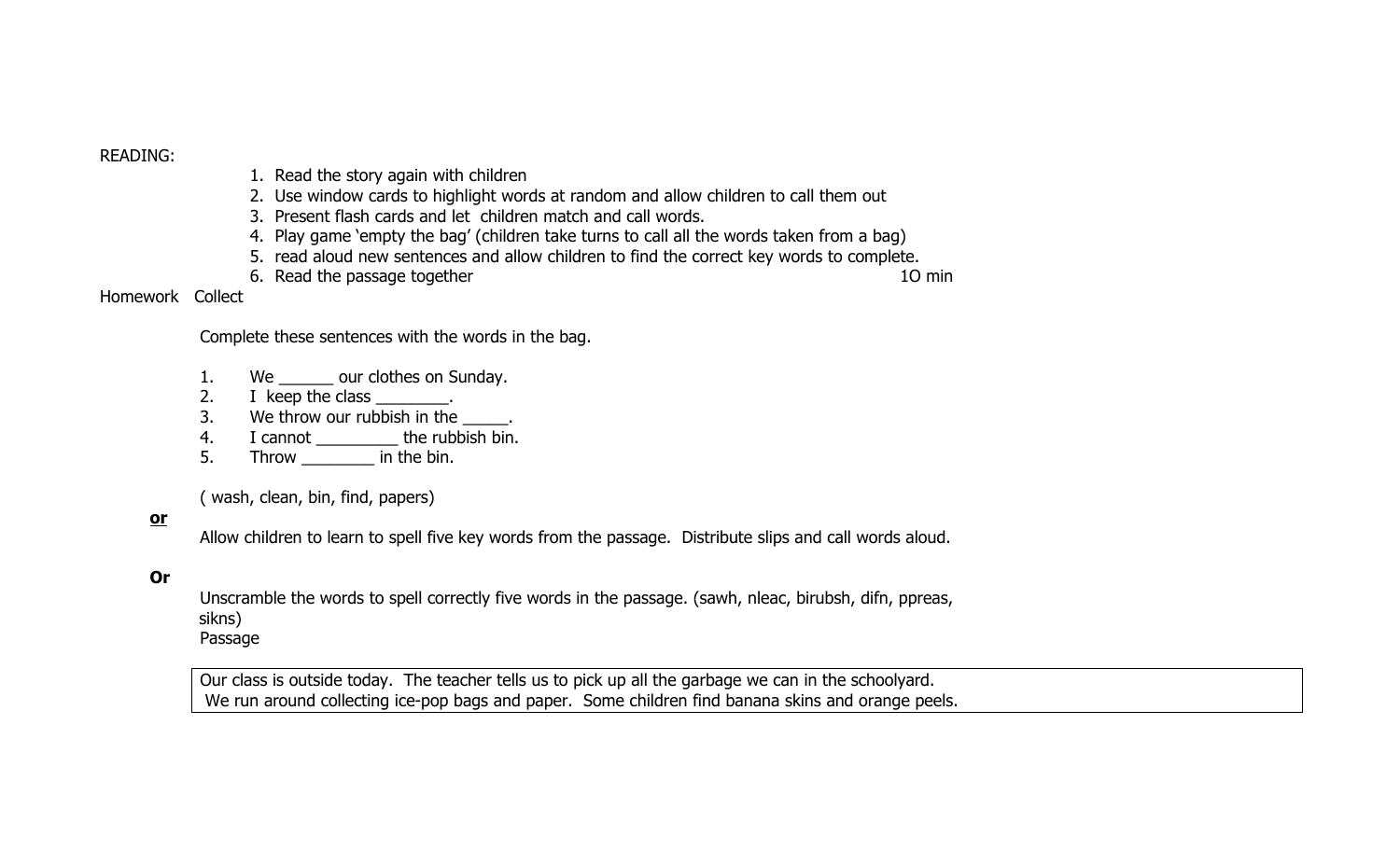They put them on the compost heap. Then we run to wash our hands in the taps at the back of the school.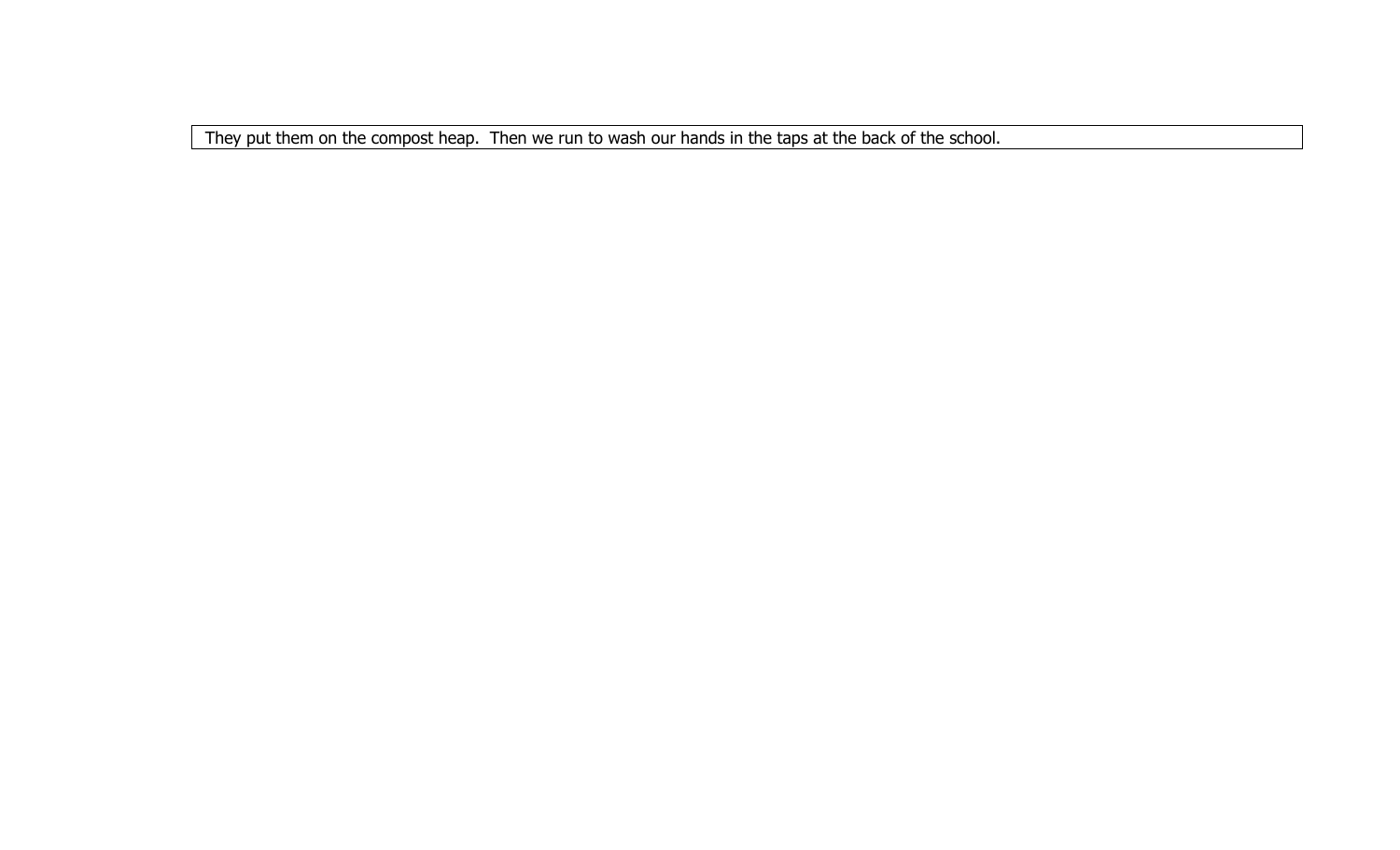**Mini lesson - Grammar** 

**OBJECTIVE:** Correctly use the word '**has**'

**INTRODUCTION:** Play the game 'Who has the ball'

**DEVELOPMENT:** Ask questions: Who has a grey desk? Who has a black shoe? Continue to question pupils and ensure that they respond correctly in sentences.

> Have them read from text sentences which bring out the word '*has'* e.g. One animal has no ham. Who has no ham? Brer Agouti has no horns. Who has no tail?

Question pupils about the number of characters referred to in each case.

Present several sentences orally and let them say which ones should be completed with the word 'has'.

e.g. Some animals \_\_\_\_\_\_\_\_ horns. The dog \_\_\_\_\_\_\_\_ no horns.

A cow \_\_\_\_\_\_\_ two horns,

Pigs \_\_\_\_\_\_ no horns.

Sum up by asking pupils to state the rule for using has.

**EVALUATION:** Have them complete only the sentences which require the word 'has'.

- 1. Ken \_\_\_\_\_\_\_ my book.
- 2. Roy \_\_\_\_\_\_ no pencil.
- 3. Some boys \_\_\_\_\_\_\_ a toy car.
- 4. He \_\_\_\_\_\_ a mango.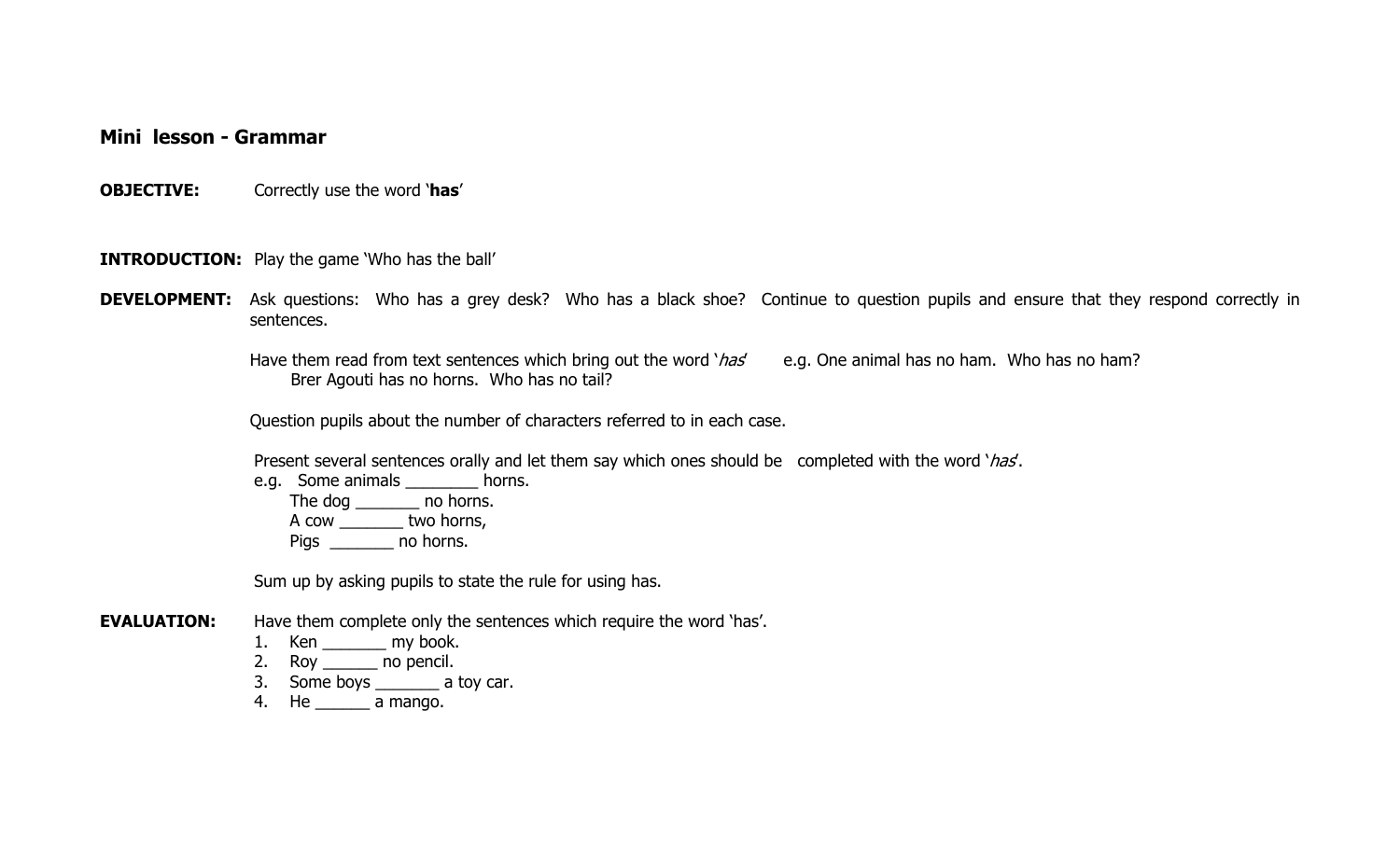## **Mini lesson - Phonics**

**Success Criteria:** To identify and distinguish the short sounds

**INTRODUCTION:** Ask pupils which character was the story about? Have them say its name.

**DEVELOPMENT:** Write the name 'Agouti' on the chalkboard. Let class repeat the initial sound heard. Ask them to say what letter produces the key sound. Let them repeat it several times.

> In groups have them find all the words that begin with '**a**'. Let them report. List the words on board and let them call the words angry, are, and, animals, Anansi etc.

In groups again let them find words with medial short '**a**' sound. Have the group classify them into those with and without short sound. have, want, make, cannot, says, can, happy etc.

List on chalkboard the information reported from groups. Have them call each group. Have them suggest other words and add them to the list. Have them call all the words together.

**EVALUATION:** Pupils form sentences with three of the words taken from text.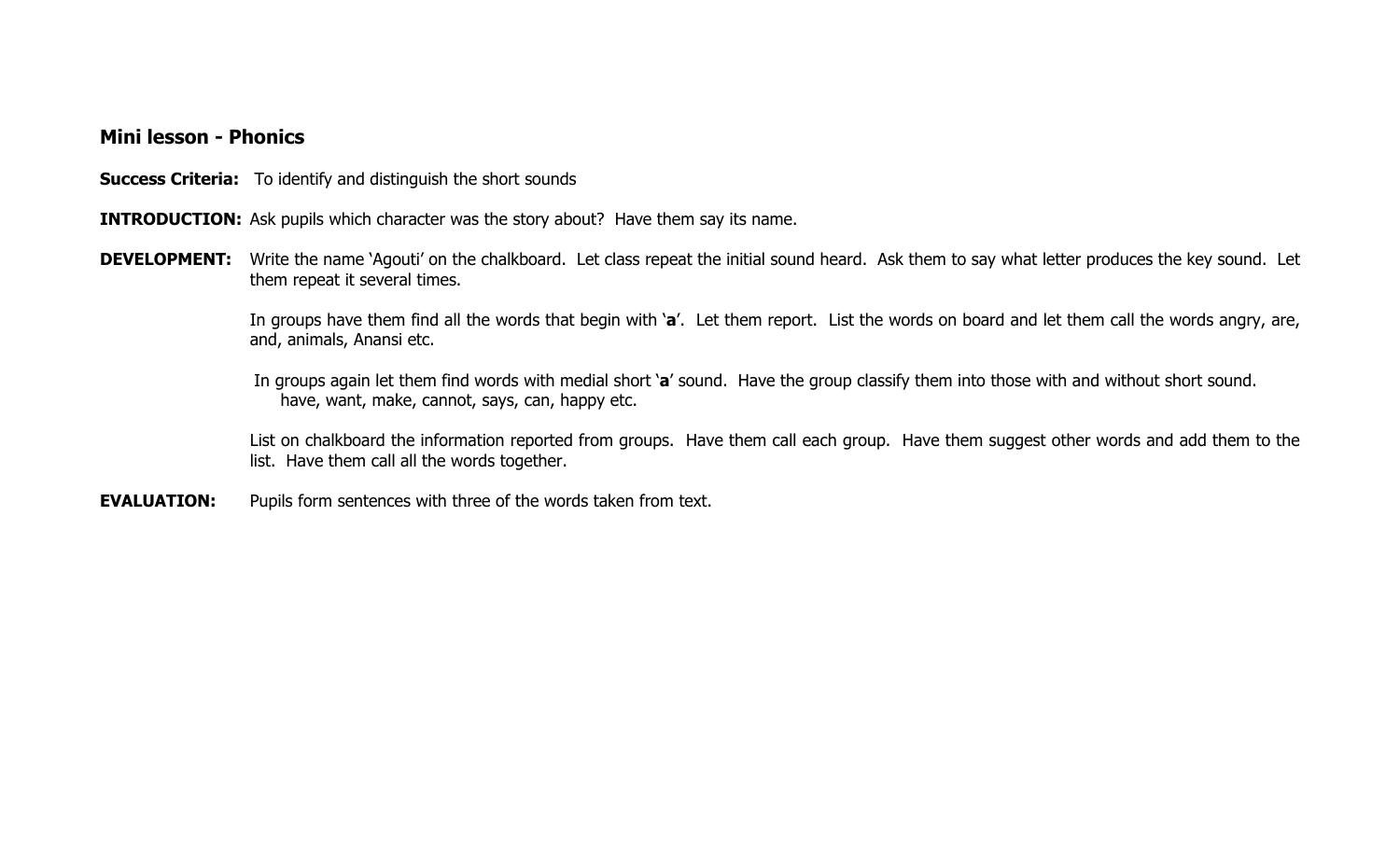# **MINI LESSON to include Intelligences**

### **Telling Sentences**

Success criteria: To understand that telling sentences tells about something, begins with a capital letter and ends with a full stop (period).

#### **Introduction**

Share the following information with the children…

A telling sentence is a sentence that tells about something or someone. It begins with a capital letter and ends with a full stop. Knowing what a telling sentence is will help you to understand your reading better.

### **Models**

#### **i. Verbal/ Linguistic**

Show pictures of the environment. Tell children to make up sentences about the earth. Record the sentences on board or chart paper and read them alone and with children.

Allow children to copy one sentence on their books, and draw a picture to illustrate the meaning. Allow them to share their sentences with class.

Ask them what the sentence tells about the environment. Allow individual children to come to point out a full stop, and a capital letter which begins the sentence. Display students work about the environment.